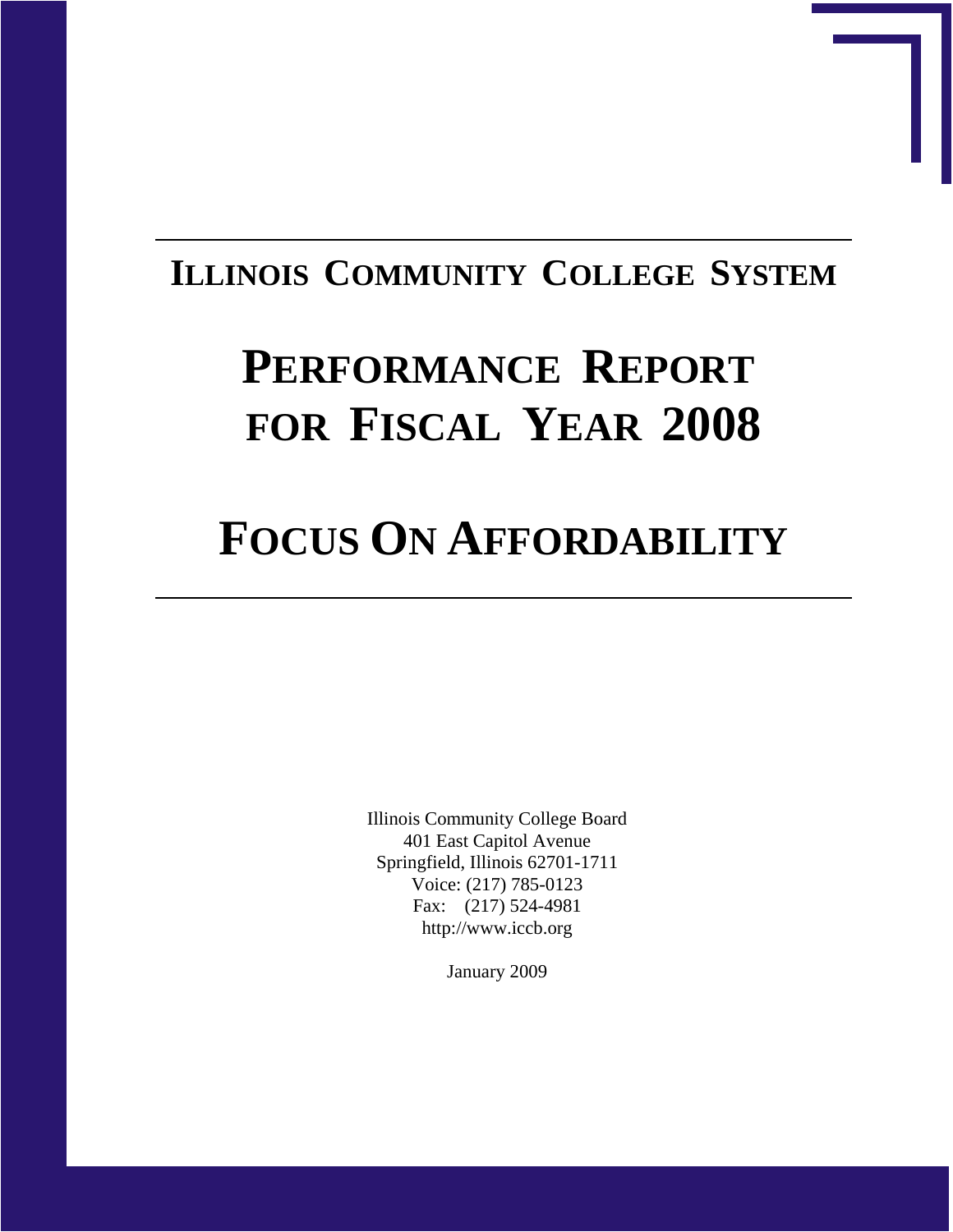#### **ILLINOIS COMMUNITY COLLEGE SYSTEM PERFORMANCE REPORT FOR FISCAL YEAR 2008**

*Focus on Affordability*

#### **Table of Contents**

|  | Page |
|--|------|
|--|------|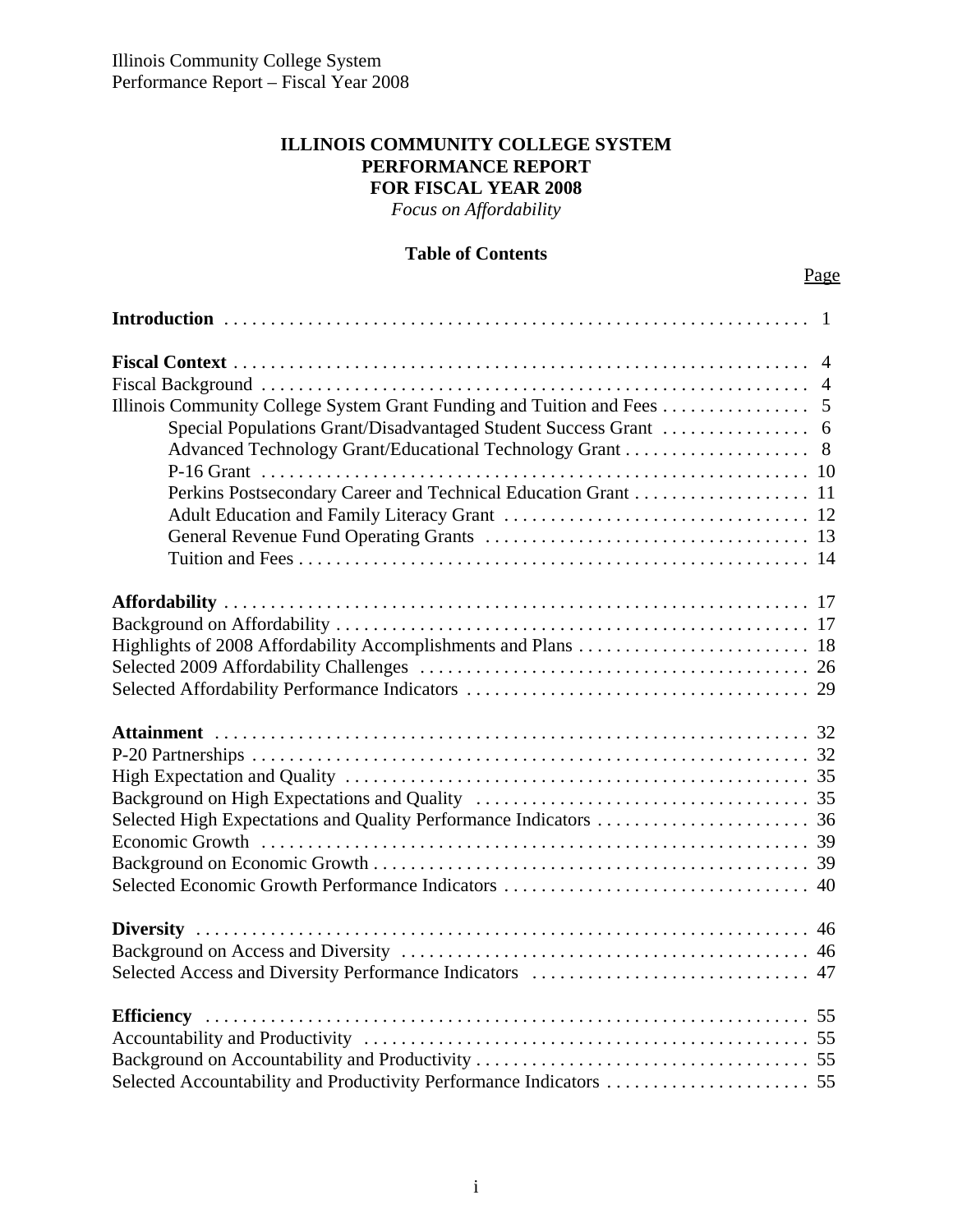#### **Table of Contents**

*(Continued)*

Page

| Appendices |  |
|------------|--|
|            |  |
|            |  |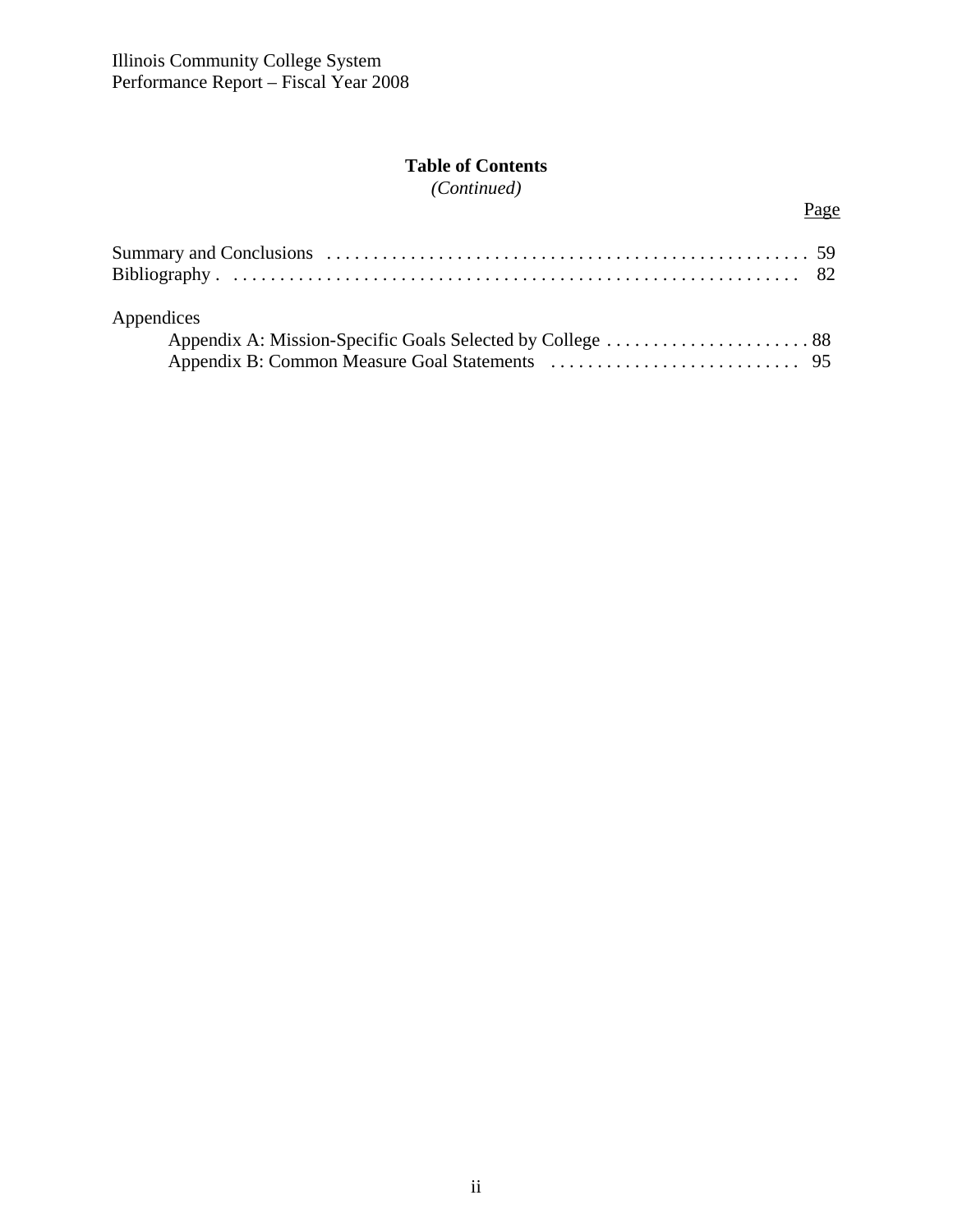### **ILLINOIS COMMUNITY COLLEGE SYSTEM PERFORMANCE REPORT FOR FISCAL YEAR 2008**

For 17 consecutive years, the Illinois Community College System has collaborated to produce Performance/Accountability/PQP-related reports that have documented student and institutional advancement and outcomes. This report tracks progress achieved over the past year, identifies emerging challenges, and describes strategies for building and sustaining positive change. The next few paragraphs provide information about how the Performance Report fits in with related community college accountability initiatives, information about *IBHE 2011 the Strategic Plan for the Illinois Board of Higher Education* (IBHE) – the replacement for the IBHE's *Illinois Commitment*; the *Public Agenda for College and Career Success*, the Illinois Community College System's *Promise for Illinois Revisited*, and the structure of the current report.

The Illinois Community College System engages in an array of initiatives to enhance quality and be accountable to internal and external constituencies and stakeholders.

The Performance Report is one substantial component in a multi-faceted approach to accountability among community colleges. The Illinois Community College System engages in an array of initiatives to enhance quality and be accountable to internal and external constituencies and stakeholders,

including (selected internet links provided) Course and Program Approval Processes which are being enhanced through CurricUNET (http://www.league.org/leaguetlc/express/inn0211.html), Program Review (http://www.iccb.state.il.us/pdf/manuals/fy07programreviewmanual.pdf), Recognition, (http://www.iccb.state.il.us/pdf/manuals/recogmanual.pdf), the Transition Report, Underrepresented Groups reporting which includes retention and student advancement components, Career and Technical Follow-up Study reporting, the Transfer Rate initiative, the Uniform Financial Reporting System, Unit Cost Study reporting (http://www.iccb.state.il.us/pdf/reports/ unrestrictedcostsonly UC07.pdf), and other financial reporting; e.g., Audits, the Comptroller's Office Public Accountability Project (http://www.ioc.state.il.us/office/PAP/), Integrated Postsecondary Data System reporting (http://nces.ed.gov/ipeds/), Perkins Peer Collaborative Resources Network (http://cte.ed.gov/), Workforce Investment Act Title I outcomes reporting, the National Reporting System for Adult Education and Family Literacy performance reporting (http://www.nrsweb.org/), and others. Illinois community colleges also actively participate in regional institutional accreditation through the North Central Association (http://www.ncahigherlearningcommission. org/), as well as program-specific accreditation which are focused on documenting the quality of their programs and services. At the local level, each community college district has a strategic plan to prioritize and address area needs.

The Performance Report is related to the Illinois Community College System Performance-Based Incentive System (PBIS), which included a series of statewide measures and a local district-based component. PBIS was aimed at strengthening teaching and learning. PBIS state measures focused on student satisfaction, educational advancement, persistence, employment, transfer, market penetration, and developmental course completion. The district-based component reflected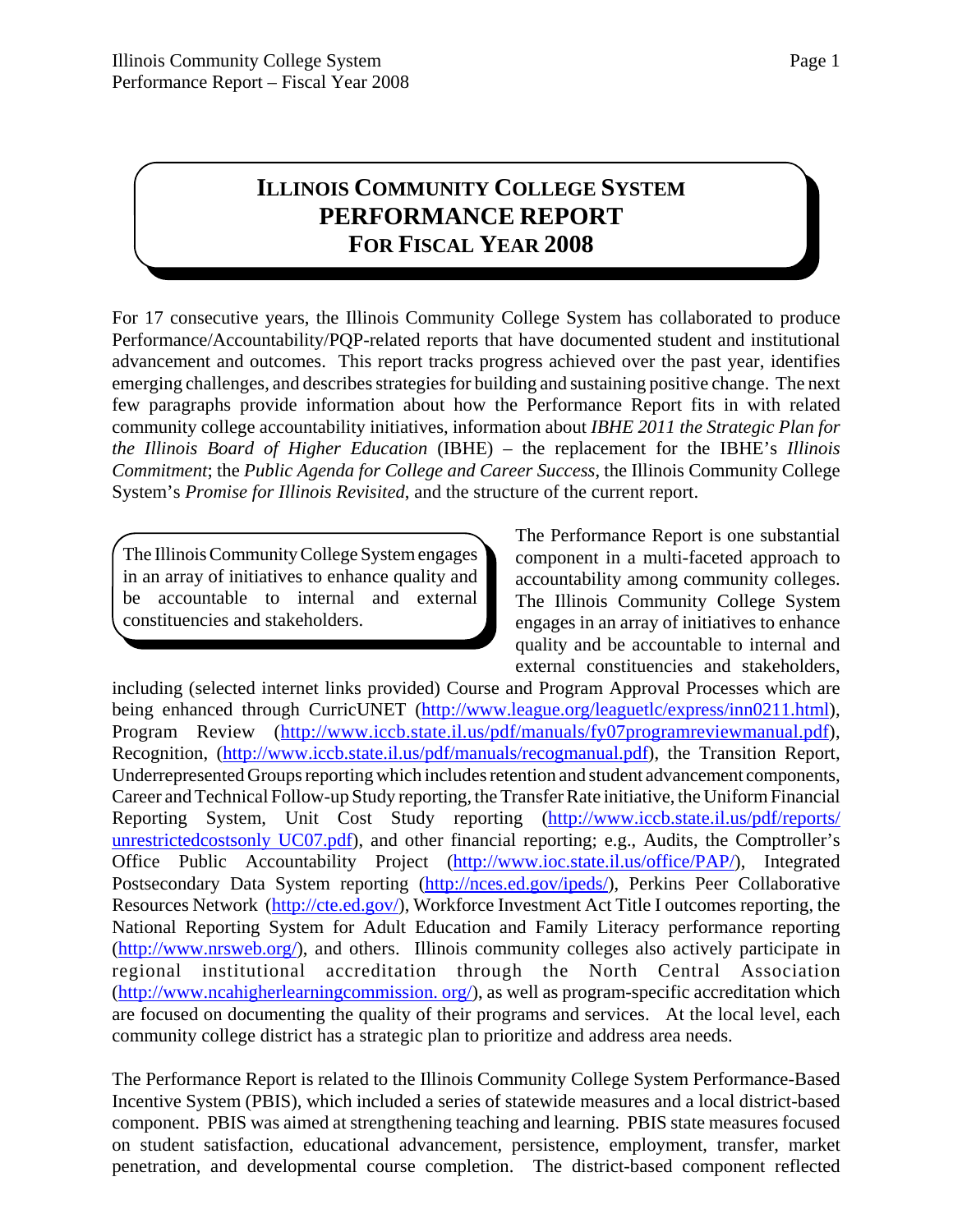autonomy, mission differentiation, and local projects to address community needs in one of the following areas: Technology, Workforce Development, or Responsiveness to Another Local Need. State budgetary constraints eliminated PBIS funding in fiscal year 2002.

*IBHE 2011 the Strategic Plan for the Illinois Board of Higher Education* was adopted last fall (See http://www.ibhe.org/Board/agendas/2007/ October/Item11.pdf). The latest IBHE plan goals reflect a more focused approach that maintain ties to IBHE's current strategic plan – *the Illinois Commitment*. The relationship between *IBHE 2011 Strategic Plan* Goals and the Policy Areas from the previous plan are shown below:

| <b>IBHE</b> 2011 Strategic Goals | Previous Related <b>IBHE</b> Illinois Commitment Policy Areas |
|----------------------------------|---------------------------------------------------------------|
| Attainment                       | Teaching and Learning, High Quality, Economic Growth          |
| Affordability                    | Affordability                                                 |
| Diversity                        | <b>Access and Diversity</b>                                   |
| Efficiency                       | Accountability and Productivity                               |

Relatedly over the past year, IBHE, the higher education community, and consultants from the National Center for Higher Education Management Systems (NCHEMS) have been working on a new Master Plan for Higher Education, entitled *The Public Agenda for College and Career Success*. The ties between *IBHE 2011 Strategic Plan* Goals and the Goals of the *Public Agenda* appear below:

| <b>IBHE</b> 2011 Strategic Goals | <b>Public Agenda</b> for College and Career Success Goals                     |
|----------------------------------|-------------------------------------------------------------------------------|
| Attainment                       | Increase educational <b>attainment</b> to match best-performing U.S.          |
|                                  | states and world countries (1)                                                |
|                                  | Increase number of quality postsecondary <b>credentials</b> to meet the       |
|                                  | demands of the economy (3)                                                    |
| Affordability                    | Ensure college <b>affordability</b> for students, families, and taxpayers (2) |
| Diversity                        | Addressed in the section on increasing educational attainment to              |
|                                  | match best-performing U.S. states and world countries (1)                     |
| Efficiency                       | Better <b>integrate</b> Illinois' educational, research, and innovation       |
|                                  | assets to meet economic needs of the state and its regions (4)                |

Future versions of the Performance Report are expected to be developed around the goals contained in the *Public Agenda for College and Career Success* and the related promises from the Illinois Community College System's *Promise for Illinois Revisited*. (See http:// www.iccb.state.il.us/pdf/agendas/2006/ PromiseRevisited1-06.pdf). The Illinois Community College System pledges include:

Future versions of the Performance Report are expected to be developed around the goals contained in the *Public Agenda for College and Career Success* and the related promises from the Illinois Community College System's *Promise for Illinois Revisited*.

- $\checkmark$  **High Quality** Emphasize high quality in all programs, services, and operations.
- T **Affordable Access** Deliver affordable and accessible learning opportunities for all residents of Illinois.
- T **Competitive Workforce** Address workforce and economic development needs with flexible, responsive, and progressive programs and services.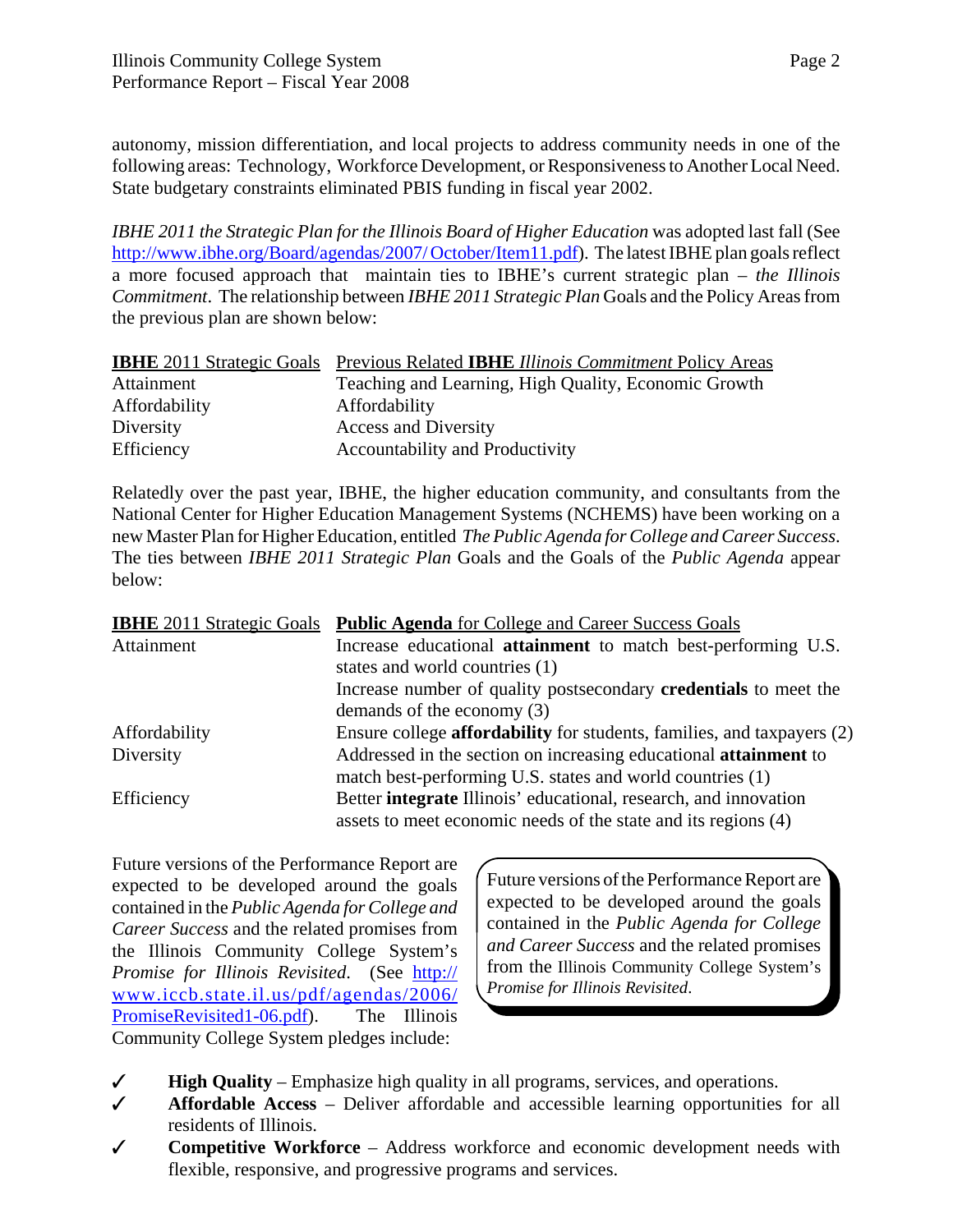- $\checkmark$  **Effective Transitions** Offer rigorous courses, programs, and services designed to enable students to transition from one learning environment and level to another.
- $\checkmark$  **Enhanced Adult Education** Enhance adult education and literacy programs necessary for individuals and families to achieve high-quality standards of living in Illinois.
- T **Services for Student Success** Provide programs and services to assist students succeed in their educational endeavors.

The following table includes *IBHE 2011 Strategic Plan* and *Public Agenda* Goals with the related Promises from the *Promise for Illinois Revisited*. Some of the Promises address more than one *IBHE 2011 Strategic Plan* or *Public Agenda* Goal and have been listed below, in conjunction with the predominant category.

| <b>IBHE 2011</b><br>Affordability | <b>Public Agenda</b><br>Affordability                       | Related Promises from the <b>ICCB</b> Strategic Goals<br><b>Promise for Illinois Revisited</b><br>Affordable Access |
|-----------------------------------|-------------------------------------------------------------|---------------------------------------------------------------------------------------------------------------------|
| Attainment                        | Attainment<br>Credentials                                   | <b>High Quality, Competitive Workforce</b>                                                                          |
| Diversity                         | Addressed in Attainment                                     | Services for Student Success, Enhanced Adult<br>Education                                                           |
| Efficiency                        | Integrate Educational<br>Research, and Innovation<br>Assets | <b>Effective Transitions</b>                                                                                        |

A level of continuity exists across the *Public Agenda for College and Career Success*, *IBHE 2011 Strategic Plan* Goals and the Promises made by the Illinois Community College System. Staff from the Illinois Community College Board and Illinois Board of Higher Education will continue to collaborate with education and workforce partners to advance shared priorities and develop the next iteration of reporting focusing on advancement and performance. The Policy Areas referenced in the 2008 Statewide Community College Performance Report have been modified to reference both the *IBHE 2011 Strategic Plan* Goals and *Illinois Commitment* Policy Areas.

**Affordability** is among the key topics in higher education today and the focus of the narrative for the current Performance Report. **Affordability** is among the key topics in higher education today and the focus of the narrative for the current Performance Report. Local community college submissions included data across all six areas. The Performance Report includes three levels of indicators: Statewide

Indicators – assess Illinois' system of higher education as a whole, Common Institutional Indicators – relate to statewide higher education goals and are reported on by all institutions, and Mission-Specific Indicators – focus on each college's unique role in the overall context of higher education. To reduce the local data burden and enhance continuity of the measurement approach, Illinois Community College Board staff furnished most of the data at the individual college level.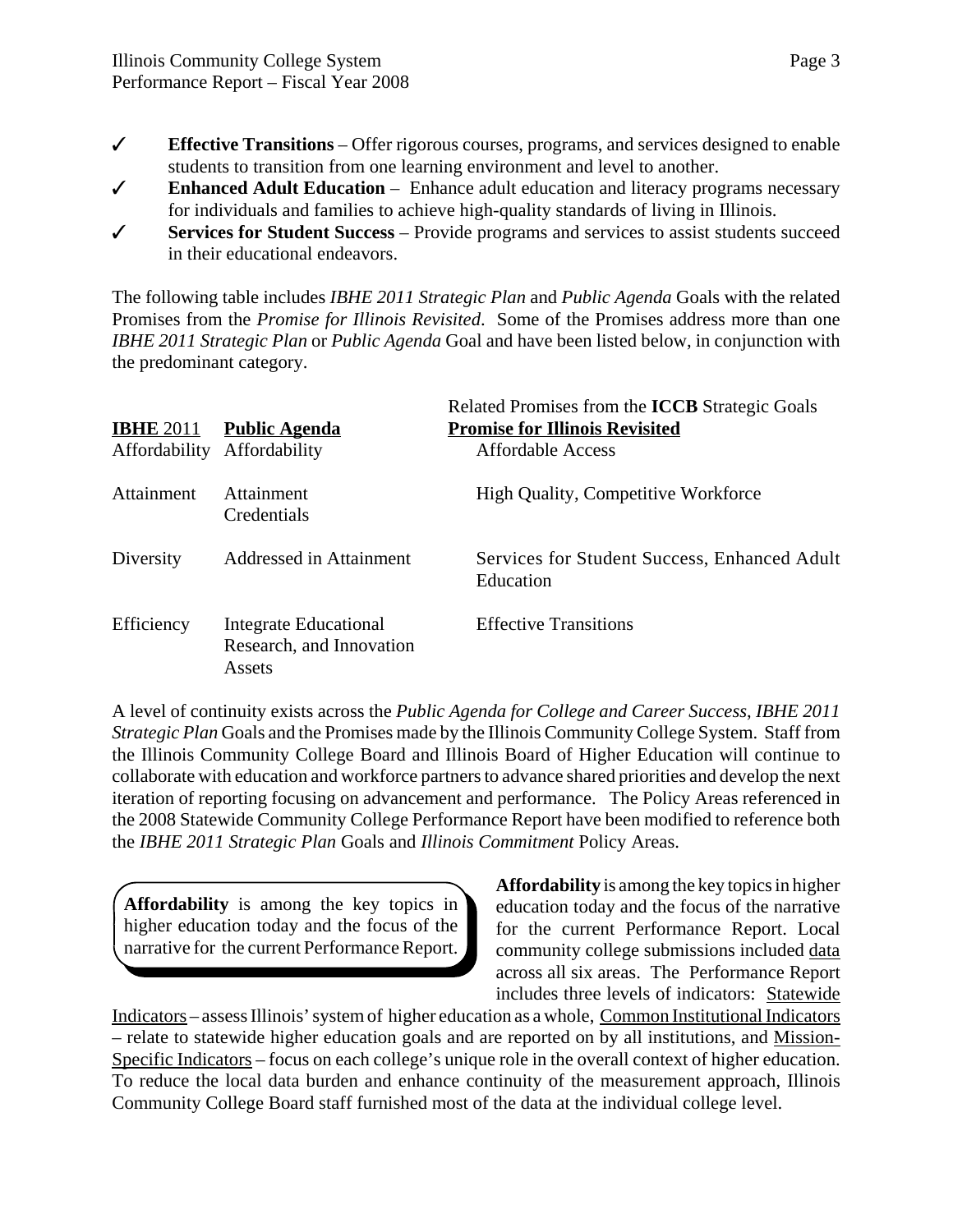The *Fiscal Year 2008 Illinois Community College System's Performance Report* contains summary information about state and common institutional outcome indicators. External comparative benchmarks are cited whenever possible using the latest available data – national reporting typically trails what is available at the state level. Additionally, the state report contains reviews of selected mission-specific indicators. For the single narrative focus area – Affordability – the state report includes Highlights of Accomplishments and Plans and Selected Challenges.

#### **FISCAL CONTEXT**

#### **FISCAL BACKGROUND**

The next section of the report provides information about the economic and fiscal climate that education is functioning in currently. The first part addresses the broad fiscal context, and the second portion reviews the status of community college grants and tuition and fees.

*The National Report Card on Higher Education, Measuring Up 2008*, evaluated affordability in every state. Illinois was assigned the grade of F for affordability. *The National Report Card* states that higher education in Illinois has become less affordable for students and their families. According to their calculations, at two-ear colleges, poor and working class families must devote 37 percent of their income, after financial aid, to pay for costs. Trends are similar across the nation as higher education in 47 other states has also become less affordable. Center for Public Policy and Higher Education researchers contend that higher education has become more affordable in only two states. California was awarded a C- for affordability and was the only state that did not receive an F.

According to the Center on Budget and Policy Priorities (2008) analysis, "At least 43 states faced or are facing shortfalls in their budgets for this and/or next year...Current estimates are that mid-year gaps total \$31.2 billion - 7.2 percent of these states' budgets..." Tax revenues available to support higher education are expected to decline or increase only slightly in many states in fiscal year 2009. According to the report, budget shortfalls are occurring for many reasons. For example, the bursting of the housing bubble and the related lowered consumption has reduced sales tax revenue. Also, property taxes have been affected and, if employment continues to deteriorate, income tax revenues will suffer which will lead consumers to be less willing to spend, reducing sales tax revenues. (http://www.cbpp.org/9-8-08sfp.htm)

According to Center on Budget and Policy Priorities (2008) estimates, Illinois is running a budget deficit in fiscal year 2009 with a mid-year budget gap of \$2.0 billion, which is 7.0 percent of the fiscal year 2009 general fund. Revenues are expected to fall short in 28 states in fiscal year 2010. To combat these deficits, at least 21 states have implemented or proposed cuts to public higher education. (http://www.cbpp.org/9-8-08sfp.htm)

At the beginning of calendar year 2008, the Illinois Community College Coalition for Funding was formed to address concerns about diminished higher education funding in the state. The coalition is composed of Illinois community college presidents, trustees, students, and unionized teachers and staff who are urging all parties to make community colleges a state budget priority. According to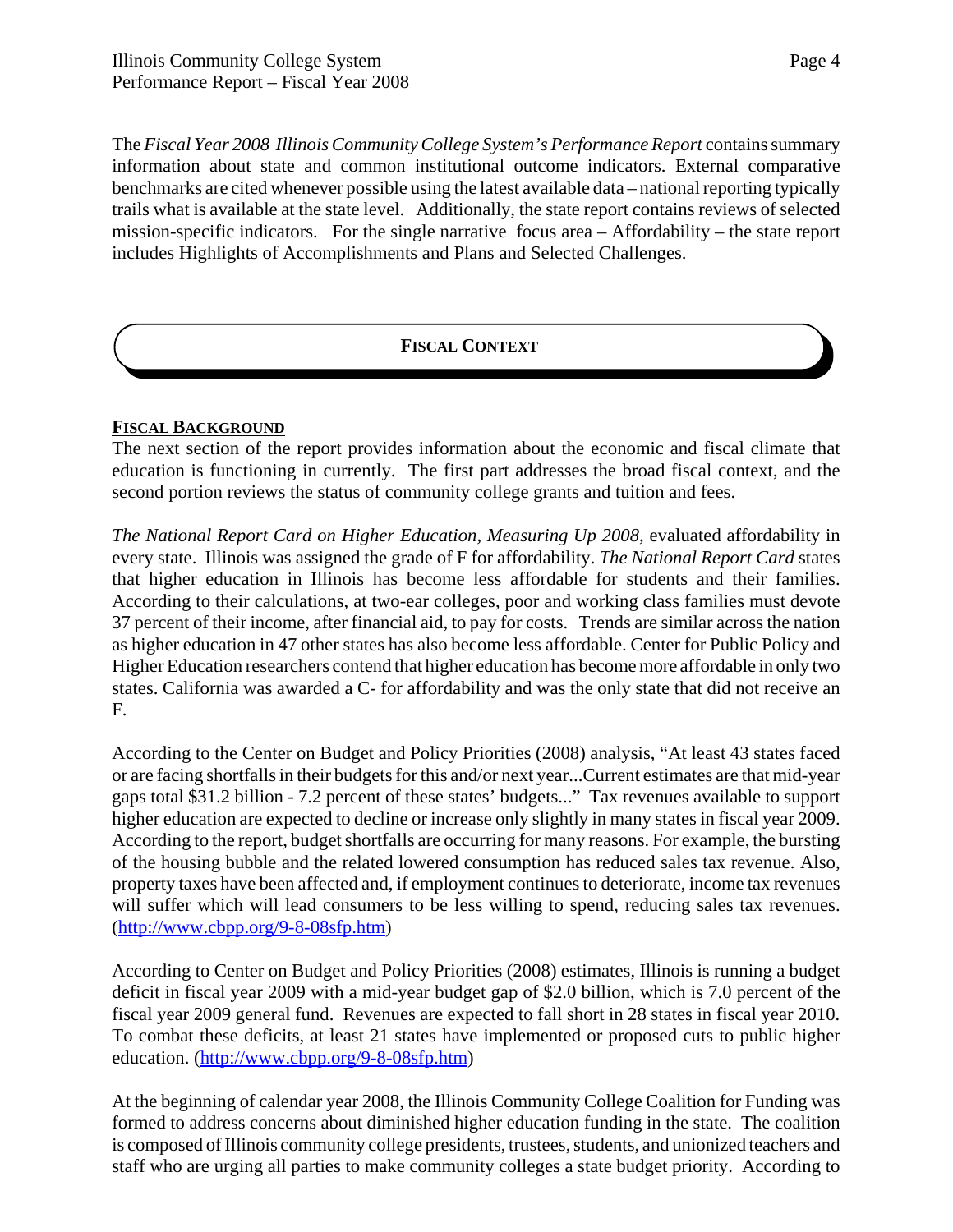the Coalition website, the vast majority of community college graduates stay in Illinois after graduation and contribute to the state and local economy making community colleges a solid investment opportunity for building the state's workforce. Community colleges exhibit the ability to adapt to the changing needs of the workforce. The Coalition contends that current funding levels are making college less affordable and will negatively impact college efforts to train and educate students. (http://www.communitycolleges.org/ Coalitionnews22008.html)

A report by the State Higher Education Executive Officers (2008), entitled *State Higher Education Finance FY 2007,* indicates that Illinois has recently experienced a period of decline in state support for higher education. In FY 2007, higher education appropriations per public full-time equivalent student in Illinois decreased 19.5 percent from 2002 ( $N = $8,740$ ) to 2007 ( $N = $7,032$ ). Only five other states saw larger decreases over this time period. According to the report, on average, appropriations nationally decreased by 7.7 percent. Only 15 states increased per student support for public institutions. In comparison, Illinois had the largest decrease in total educational revenues per FTE in public higher education during this time period when it decreased 9.7 percent from \$10,948 to \$9,887. Nationwide in FY 2007, revenues decreased in less than half of states ( $N = 21$ ), while the average change in revenues across all states showed a slight increase of 1.2 percent. (http:// www.sheeo.org/finance/shef\_fy07.pdf)

Earlier in the Illinois budgetary process, community colleges were scheduled for increases for fiscal year 2009. Resource limitations and competing priorities contributed to a reduction in the final appropriated total direct grants to colleges in fiscal year 2009. The fiscal year 2009 total direct grants to colleges were reduced to \$305.7 Million, which is \$2.7 Million below the previous year (-0.9 percent – Source: ICCB records). In FY 2009, public universities received a 2.7 percent increase over last year to \$1,393.6 Million (Source: IBHE records). (http://www.ibhe.state.il.us/ Board/agendas/ 2008/August/Item10.ppt)

Overall across all of Illinois higher education (general fund and pensions), the fiscal year 2009 appropriations rose slightly to \$2,634.5 Million up from \$2,542.5 Million in fiscal year 2008 (3.6 percent) due largely to pension contribution increases. In 2009, pensions (SURS) received 16.2 percent of the total appropriation up from 13.6 percent last year. Community colleges received 11.6 percent of all higher education appropriations in 2009, down from 12.1 percent in 2008. Universities received 52.9 percent of the appropriations in 2009, down from 53.4 percent in 2008. Adult education funding remained similar at 1.8 percent of total appropriations in 2009, down slightly from 1.9 percent in 2008. (http://www.ibhe.state.il.us/Board/agendas/2008/August/Item10.ppt)

#### **ILLINOIS COMMUNITY COLLEGE SYSTEM GRANT FUNDING AND TUITION AND FEES**

The following paragraphs provide information about recent changes in grant funding and tuition and fees that have taken place in the Illinois Community College System. The information conveys the extremely tight funding environment in which the array of important transition initiatives are taking place.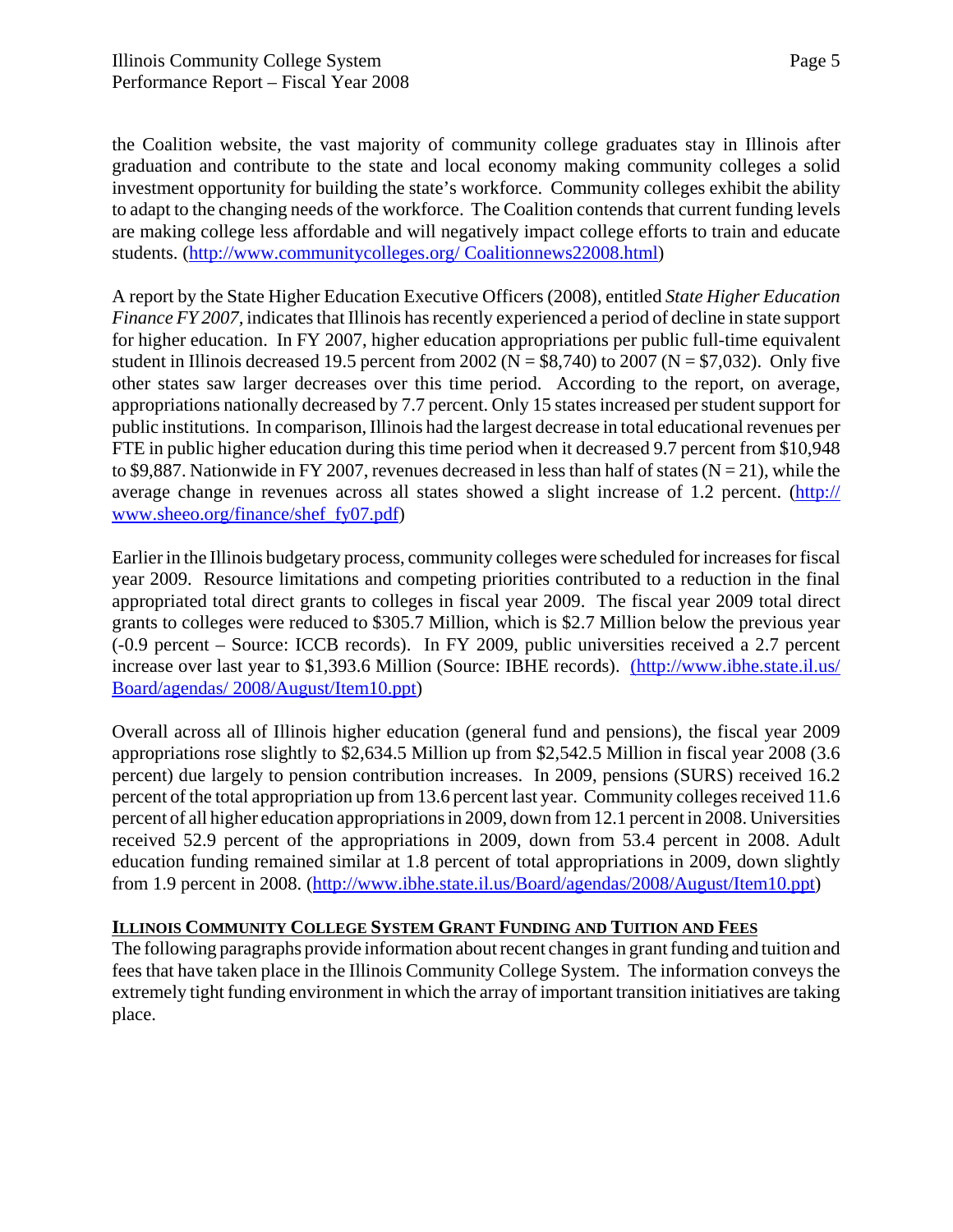

SOURCE: Higher Education Appropriations/ICCB Fiscal Records

| <b>Illinois Community College System</b><br><b>Special Populations Grant Funding</b><br>Fiscal Years 1995-2005 and<br><b>Disadvantaged Student Success Grant Funding</b><br><b>Fiscal Years 2006-2009</b> |                |  |                    |                |               |     |               |  |  |
|-----------------------------------------------------------------------------------------------------------------------------------------------------------------------------------------------------------|----------------|--|--------------------|----------------|---------------|-----|---------------|--|--|
| 3-Year<br>5-Year<br>1-Year Change<br><b>FY08-FY09</b><br><b>Change</b><br>Average                                                                                                                         |                |  |                    |                |               |     |               |  |  |
| <b>FY</b>                                                                                                                                                                                                 | Funding $(\$)$ |  | <b>FY07-FY09</b>   | N              | $\frac{0}{0}$ | N   | $\frac{0}{0}$ |  |  |
| FY1995                                                                                                                                                                                                    | \$10,100,000   |  | \$1,000,000        | \$0            |               | \$0 |               |  |  |
| FY1996                                                                                                                                                                                                    | \$11,700,000   |  |                    |                |               |     |               |  |  |
| FY1997                                                                                                                                                                                                    | \$11,700,000   |  |                    |                |               |     |               |  |  |
| <b>FY1998</b>                                                                                                                                                                                             | \$12,300,000   |  | 10-Year<br>Average | 10-Year Change |               |     |               |  |  |
| FY1999                                                                                                                                                                                                    | \$12,300,000   |  | <b>FY00-FY09</b>   | N              | $\frac{0}{0}$ |     |               |  |  |
| <b>FY2000</b>                                                                                                                                                                                             | \$12,711,800   |  | \$4,169,400        | $$-12,711,800$ | $-100.0\%$    |     |               |  |  |
| <b>FY2001</b>                                                                                                                                                                                             | \$13,000,000   |  |                    |                |               |     |               |  |  |
| FY2002                                                                                                                                                                                                    | \$12,982,200   |  |                    |                |               |     |               |  |  |
| FY2003                                                                                                                                                                                                    | \$0            |  |                    |                |               |     |               |  |  |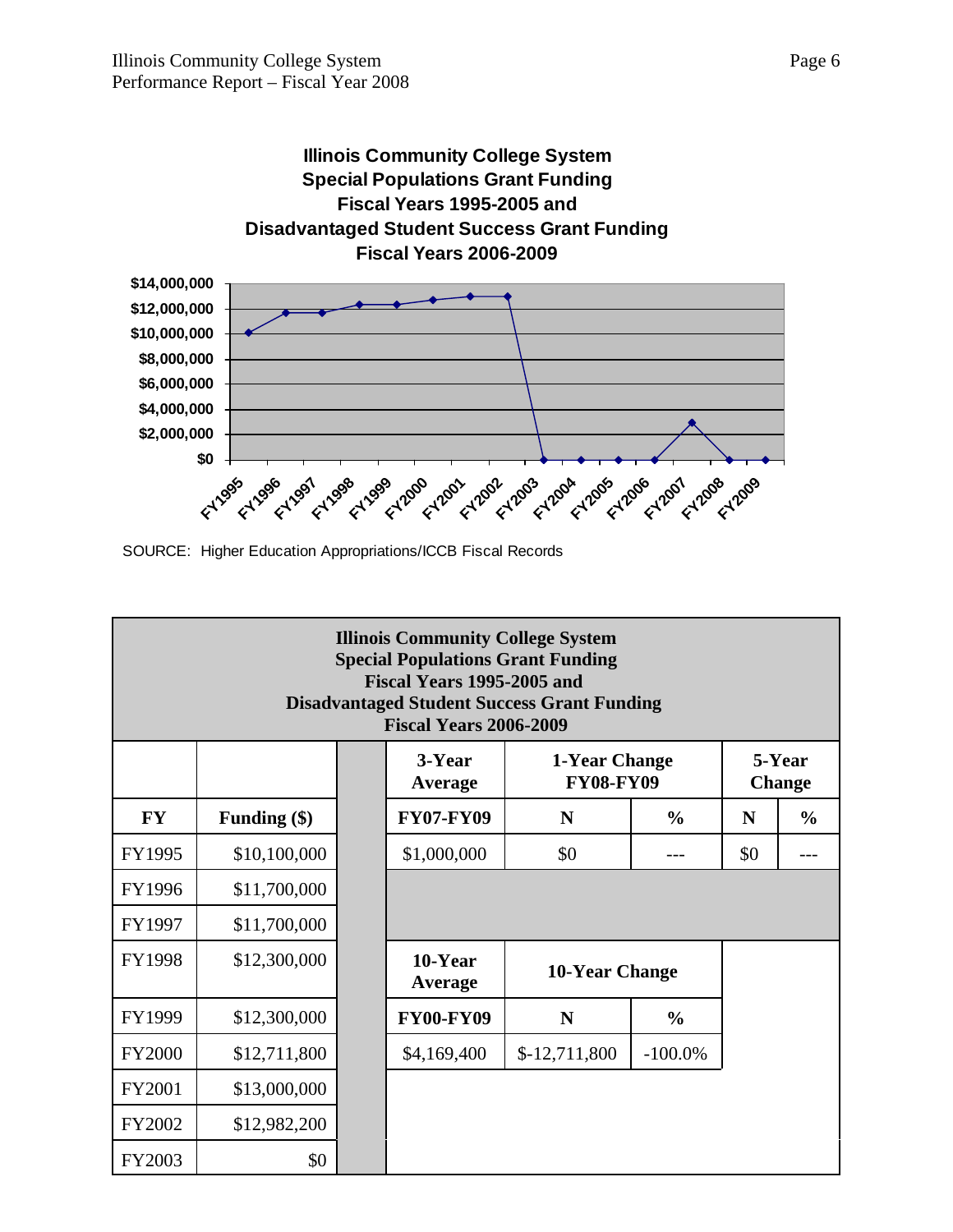| <b>Illinois Community College System</b><br><b>Special Populations Grant Funding</b><br>Fiscal Years 1995-2005 and<br><b>Disadvantaged Student Success Grant Funding</b><br><b>Fiscal Years 2006-2009</b> |                                                                                   |  |                  |   |               |   |               |  |  |  |
|-----------------------------------------------------------------------------------------------------------------------------------------------------------------------------------------------------------|-----------------------------------------------------------------------------------|--|------------------|---|---------------|---|---------------|--|--|--|
|                                                                                                                                                                                                           | 3-Year<br>5-Year<br>1-Year Change<br><b>FY08-FY09</b><br><b>Change</b><br>Average |  |                  |   |               |   |               |  |  |  |
| <b>FY</b>                                                                                                                                                                                                 | Funding $(\$)$                                                                    |  | <b>FY07-FY09</b> | N | $\frac{0}{0}$ | N | $\frac{0}{0}$ |  |  |  |
| <b>FY2004</b>                                                                                                                                                                                             | \$0                                                                               |  |                  |   |               |   |               |  |  |  |
| <b>FY2005</b>                                                                                                                                                                                             | \$0                                                                               |  |                  |   |               |   |               |  |  |  |
| <b>FY2006</b>                                                                                                                                                                                             | \$0                                                                               |  |                  |   |               |   |               |  |  |  |
| FY2007                                                                                                                                                                                                    | \$3,000,000                                                                       |  |                  |   |               |   |               |  |  |  |
| <b>FY2008</b>                                                                                                                                                                                             | \$0                                                                               |  |                  |   |               |   |               |  |  |  |
| FY2009                                                                                                                                                                                                    | \$0                                                                               |  |                  |   |               |   |               |  |  |  |
|                                                                                                                                                                                                           | <b>SOURCE: Higher Education Appropriations/ICCB Fiscal Records</b>                |  |                  |   |               |   |               |  |  |  |

The Special Populations and related Disadvantaged Student Success Grant provided support services to at-risk student populations to help remedy educational deficiencies and attain educational goals. The Special Populations/Disadvantaged Student Grants assisted students from low-income households, first-generation college attendees, and students with disabilities. The following are examples of the types of services funded by these grants: tutoring, supplemental instruction, academic advisement and counseling, mentoring, and retention services. The grants also provided special support services to disabled students such as interpreters and readers, note takers, transcription services, assistive devices, open and closed captioning, taped texts, audio recording, and brail materials.

Special Populations Grant funding reached a peak in fiscal year 2001 at \$13 Million. The appropriation was eliminated in fiscal year 2003 and a revised related program called the Disadvantaged Student Success Grant was funded at a \$3 Million level in FY 2007. For the second consecutive year in fiscal 2009, the Disadvantaged Student Success Grant was not funded. Student support services are an important part of college officials' efforts to help students strengthen their foundational academic skills, persist, transition effectively, and advance.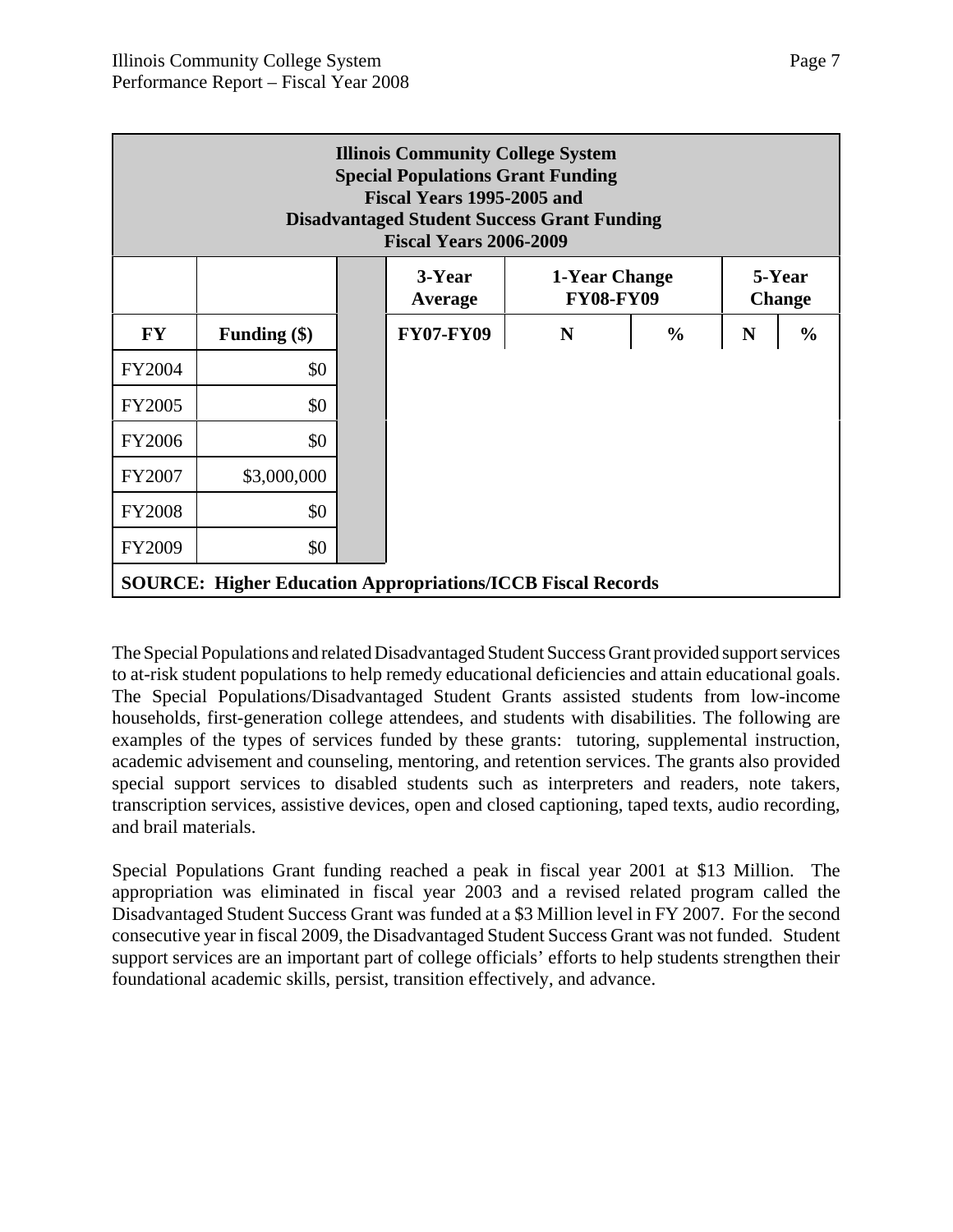#### **Illinois Community College System Advanced Technology Grant Fiscal Years 1995-2003 and Educational Technology Grant Fiscal Years 2004-2009**



SOURCE: Higher Education Appropriations/ICCB Fiscal Records

| <b>Illinois Community College System</b><br><b>Advanced Technology Grant</b><br>Fiscal Years 1995-2003 and<br><b>Educational Technology Grant</b><br><b>Fiscal Years 2004-2009</b> |                |  |                    |                                   |               |     |                         |  |  |
|------------------------------------------------------------------------------------------------------------------------------------------------------------------------------------|----------------|--|--------------------|-----------------------------------|---------------|-----|-------------------------|--|--|
|                                                                                                                                                                                    |                |  | 3-Year<br>Average  | 1-Year Change<br><b>FY08-FY09</b> |               |     | 5-Year<br><b>Change</b> |  |  |
| <b>FY</b>                                                                                                                                                                          | Funding $(\$)$ |  | <b>FY07-FY09</b>   | N<br>$\frac{0}{0}$                |               |     |                         |  |  |
| FY1995                                                                                                                                                                             | \$4,000,000    |  | \$0                | \$0                               |               | \$0 |                         |  |  |
| FY1996                                                                                                                                                                             | \$4,300,000    |  |                    |                                   |               |     |                         |  |  |
| FY1997                                                                                                                                                                             | \$9,150,000    |  |                    |                                   |               |     |                         |  |  |
| FY1998                                                                                                                                                                             | \$9,600,000    |  | 10-Year<br>Average | 10-Year Change                    |               |     |                         |  |  |
| FY1999                                                                                                                                                                             | \$12,250,000   |  | <b>FY00-FY09</b>   | N                                 | $\frac{0}{0}$ |     |                         |  |  |
| <b>FY2000</b>                                                                                                                                                                      | \$13,167,900   |  | \$5,454,430        | $$-5,454,430$                     | $-100.0\%$    |     |                         |  |  |
| FY2001                                                                                                                                                                             | \$13,600,000   |  |                    |                                   |               |     |                         |  |  |
| FY2002                                                                                                                                                                             | \$13,762,500   |  |                    |                                   |               |     |                         |  |  |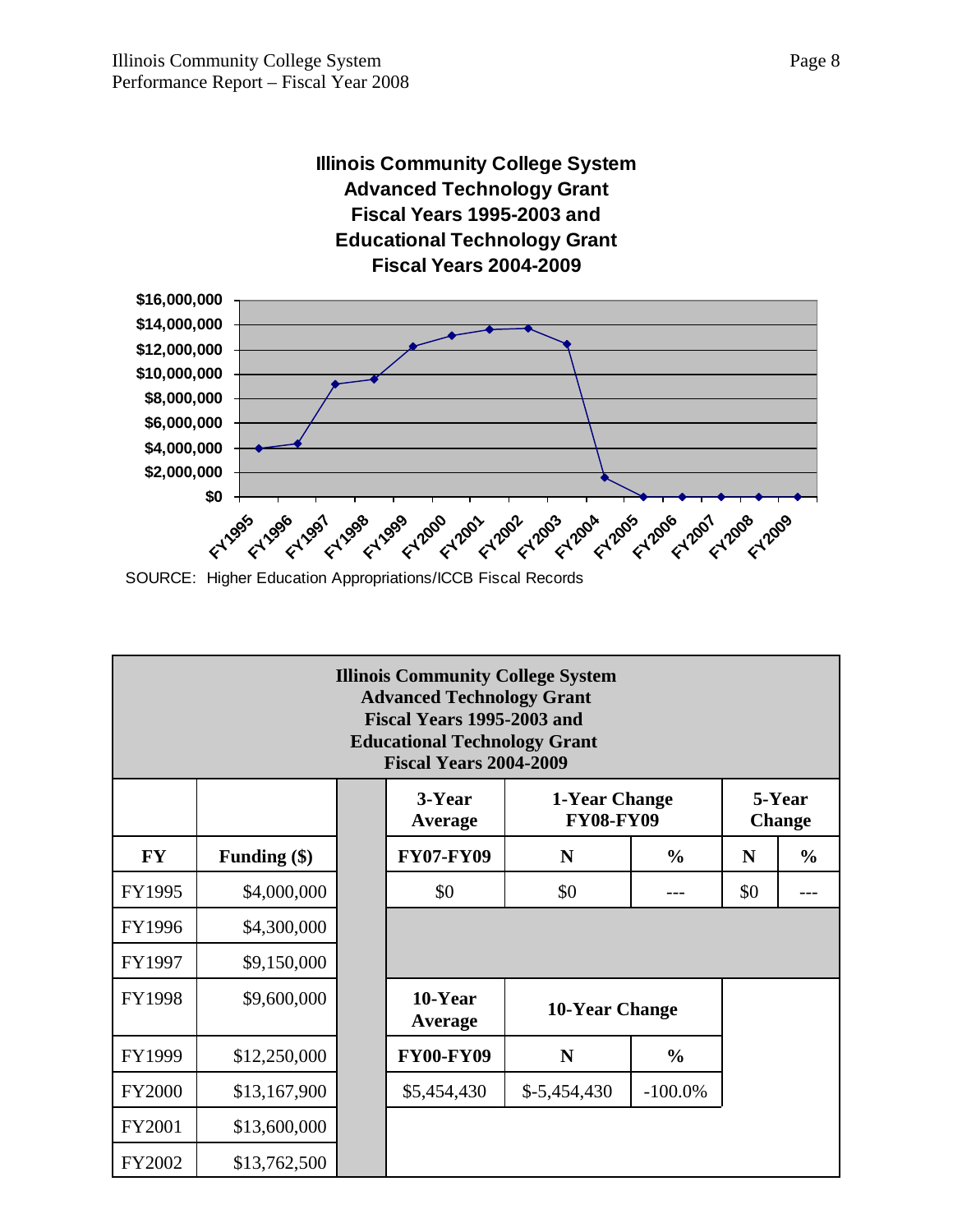| <b>Illinois Community College System</b><br><b>Advanced Technology Grant</b><br>Fiscal Years 1995-2003 and<br><b>Educational Technology Grant</b><br><b>Fiscal Years 2004-2009</b> |                                                                    |  |                  |   |               |   |               |  |  |
|------------------------------------------------------------------------------------------------------------------------------------------------------------------------------------|--------------------------------------------------------------------|--|------------------|---|---------------|---|---------------|--|--|
| 3-Year<br>5-Year<br>1-Year Change<br><b>FY08-FY09</b><br><b>Change</b><br>Average                                                                                                  |                                                                    |  |                  |   |               |   |               |  |  |
| <b>FY</b>                                                                                                                                                                          | Funding $(\$)$                                                     |  | <b>FY07-FY09</b> | N | $\frac{0}{0}$ | N | $\frac{6}{6}$ |  |  |
| FY2003                                                                                                                                                                             | \$12,456,800                                                       |  |                  |   |               |   |               |  |  |
| FY2004                                                                                                                                                                             | \$1,557,100                                                        |  |                  |   |               |   |               |  |  |
| <b>FY2005</b>                                                                                                                                                                      | \$0                                                                |  |                  |   |               |   |               |  |  |
| <b>FY2006</b>                                                                                                                                                                      | \$0                                                                |  |                  |   |               |   |               |  |  |
| FY2007                                                                                                                                                                             | \$0                                                                |  |                  |   |               |   |               |  |  |
| <b>FY2008</b>                                                                                                                                                                      | \$0                                                                |  |                  |   |               |   |               |  |  |
| <b>FY2009</b>                                                                                                                                                                      | \$0                                                                |  |                  |   |               |   |               |  |  |
|                                                                                                                                                                                    | <b>SOURCE: Higher Education Appropriations/ICCB Fiscal Records</b> |  |                  |   |               |   |               |  |  |

The Advanced Technology/Educational Technology Grant provided community colleges with grant dollars to fund upgrades in instructional and career and technical program-related technology. Funds supported college efforts to deliver instruction using the technology that is available in today's workplace. Computer hardware, software, and peripherals; industrial and manufacturing equipment; and healthcare simulators are a few examples of the types of technology the grant supported.

Advanced Technology Grant funding peaked in fiscal year 2002 at nearly \$13.8 Million. In FY2004 a significantly reduced program was funded at nearly \$1.6 Million and dedicated technology funding dried up entirely in FY2005. Fiscal year 2009 marked the fifth consecutive year when no restricted funding was allocated to support educational technology at Illinois community colleges. Many career and technical education courses are particularly technology intensive to offer. Computer technology plays an important role in the delivery of supplemental educational content in virtually all courses that colleges offer.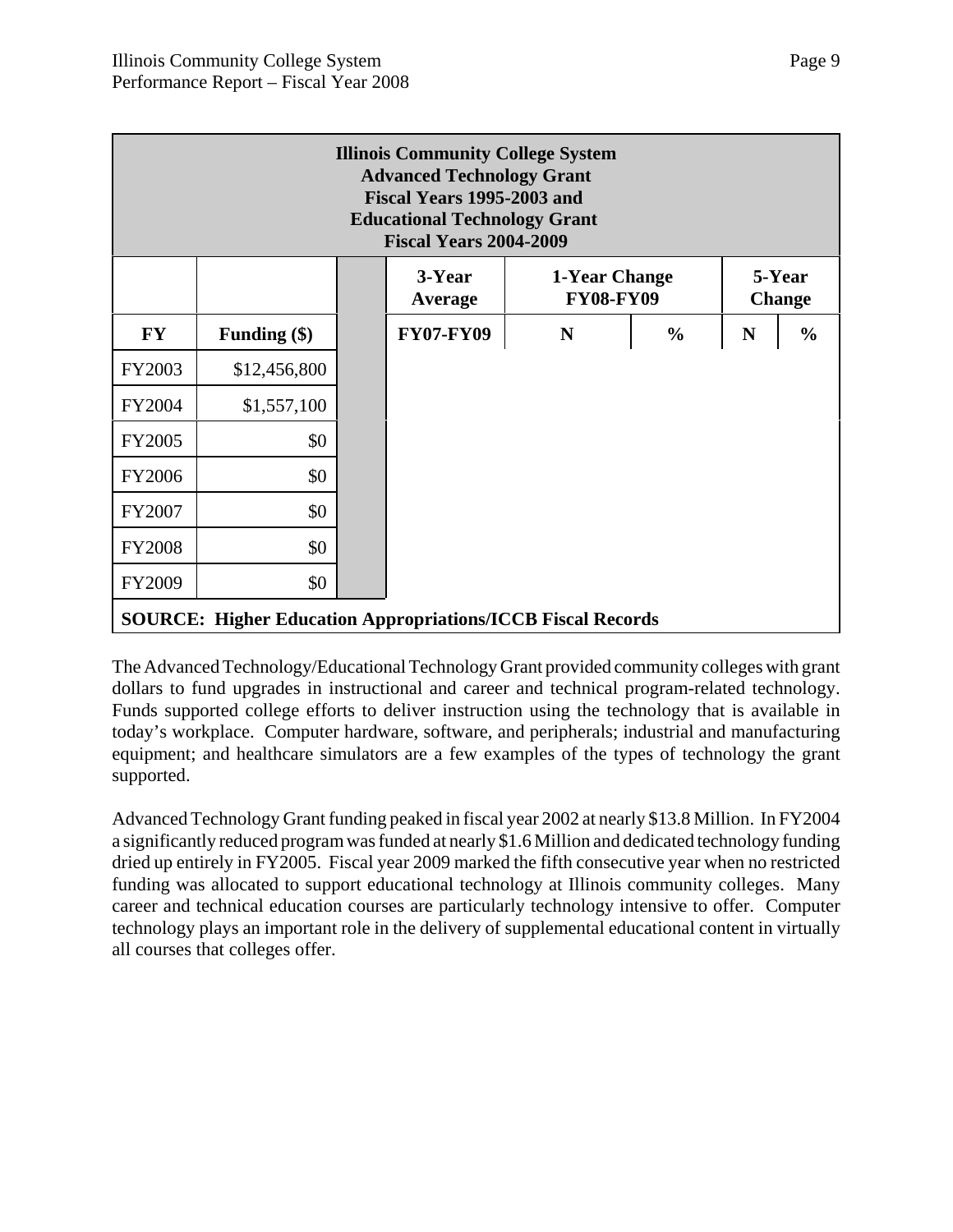

### **Illinois Community College System P-16 Grant**

SOURCE: Higher Education Appropriations/ICCB Fiscal Records

| <b>Illinois Community College System</b><br>P-16 Grant<br><b>Fiscal Years 2001-2009</b> |                                                                    |  |                                                                                                    |                 |               |               |               |  |  |
|-----------------------------------------------------------------------------------------|--------------------------------------------------------------------|--|----------------------------------------------------------------------------------------------------|-----------------|---------------|---------------|---------------|--|--|
|                                                                                         |                                                                    |  | 3-Year<br>1-Year Change<br><b>5-Year Change</b><br><b>FY08-FY09</b><br><b>FY05-FY09</b><br>Average |                 |               |               |               |  |  |
| <b>FY</b>                                                                               | Funding (\$)                                                       |  | <b>FY07-FY09</b>                                                                                   | N               | $\frac{6}{9}$ | N             | $\frac{0}{0}$ |  |  |
| FY2001                                                                                  | \$1,000,000                                                        |  | \$1,852,667                                                                                        | $-$ \$2,779,000 | $-100.0\%$    | $-$1,279,000$ | $-100.0\%$    |  |  |
| FY2002                                                                                  | \$1,500,000                                                        |  |                                                                                                    |                 |               |               |               |  |  |
| FY2003                                                                                  | \$1,279,000                                                        |  |                                                                                                    |                 |               |               |               |  |  |
| FY2004                                                                                  | \$1,279,000                                                        |  | 9-Year<br><b>Average</b>                                                                           | 9-Year Change   |               |               |               |  |  |
| FY2005                                                                                  | \$1,279,000                                                        |  | <b>FY01-FY09</b>                                                                                   | N               | $\frac{6}{9}$ |               |               |  |  |
| FY2006                                                                                  | \$1,279,000                                                        |  | \$1,463,778                                                                                        | $-1,000,000$    | $-100.0\%$    |               |               |  |  |
| FY2007                                                                                  | \$2,779,000                                                        |  |                                                                                                    |                 |               |               |               |  |  |
| <b>FY2008</b>                                                                           | \$2,779,000                                                        |  |                                                                                                    |                 |               |               |               |  |  |
| FY2009                                                                                  | \$0                                                                |  |                                                                                                    |                 |               |               |               |  |  |
|                                                                                         | <b>SOURCE: Higher Education Appropriations/ICCB Fiscal Records</b> |  |                                                                                                    |                 |               |               |               |  |  |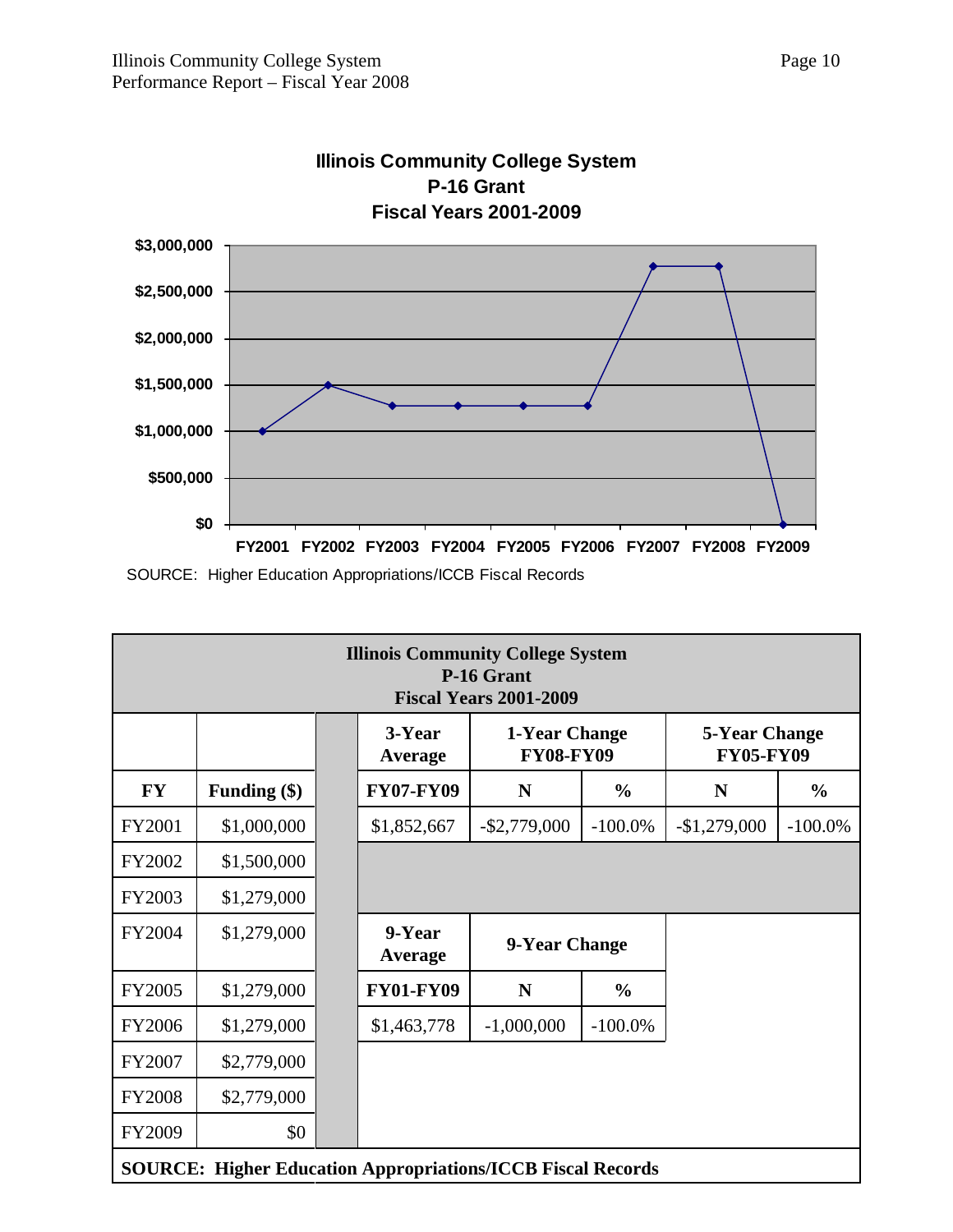P-16 Initiative Grant funding assisted community colleges efforts to strengthen student preparation across the P-16 education spectrum in two ways: Dual Credit/Dual Enrollment and Teacher Preparation and Professional Development. Dual Credit/Dual Enrollment funding supported academically prepared high school student participation in college-level classes prior to their receipt of a high school diploma to accelerate the completion of college coursework. Funds were used primarily to support in-district high school students. It provided academically prepared students with advanced coursework opportunities that might not otherwise be available to them. Teacher Preparation and Professional Development initiatives expanded programs and services for teacher preparation (initial certification) and professional development (recertification). Since 2007, the grant has focused exclusively on Dual Credit/Dual Enrollment.

P-16 Grant funding peaked in fiscal years 2007 and 2008 at nearly \$2.8 Million and was eliminated entirely in fiscal year 2009.



SOURCE: Higher Education Appropriations/ICCB Fiscal Records

| <b>Illinois Community College System</b><br><b>Perkins Postsecondary Career and Technical Education Grant Funding</b><br><b>Fiscal Years 2005 – 2009</b> |                                                                    |        |        |        |        |                   |                         |               |                         |               |  |
|----------------------------------------------------------------------------------------------------------------------------------------------------------|--------------------------------------------------------------------|--------|--------|--------|--------|-------------------|-------------------------|---------------|-------------------------|---------------|--|
|                                                                                                                                                          |                                                                    |        |        |        |        |                   | 1-Year<br><b>Change</b> |               | 5-Year<br><b>Change</b> |               |  |
|                                                                                                                                                          | 2005                                                               | 2006   | 2007   | 2008   | 2009   | 3-Year<br>Average | N                       | $\frac{0}{0}$ | N                       | $\frac{6}{6}$ |  |
| Grant<br>Amount<br>(Thousands)<br>of Dollars)                                                                                                            | 15,370                                                             | 15,502 | 15,681 | 15,339 | 15,278 | 15,433            | $-60$                   | $-0.4%$       | $-92$                   | $-0.6%$       |  |
|                                                                                                                                                          | <b>SOURCE: Higher Education Appropriations/ICCB Fiscal Records</b> |        |        |        |        |                   |                         |               |                         |               |  |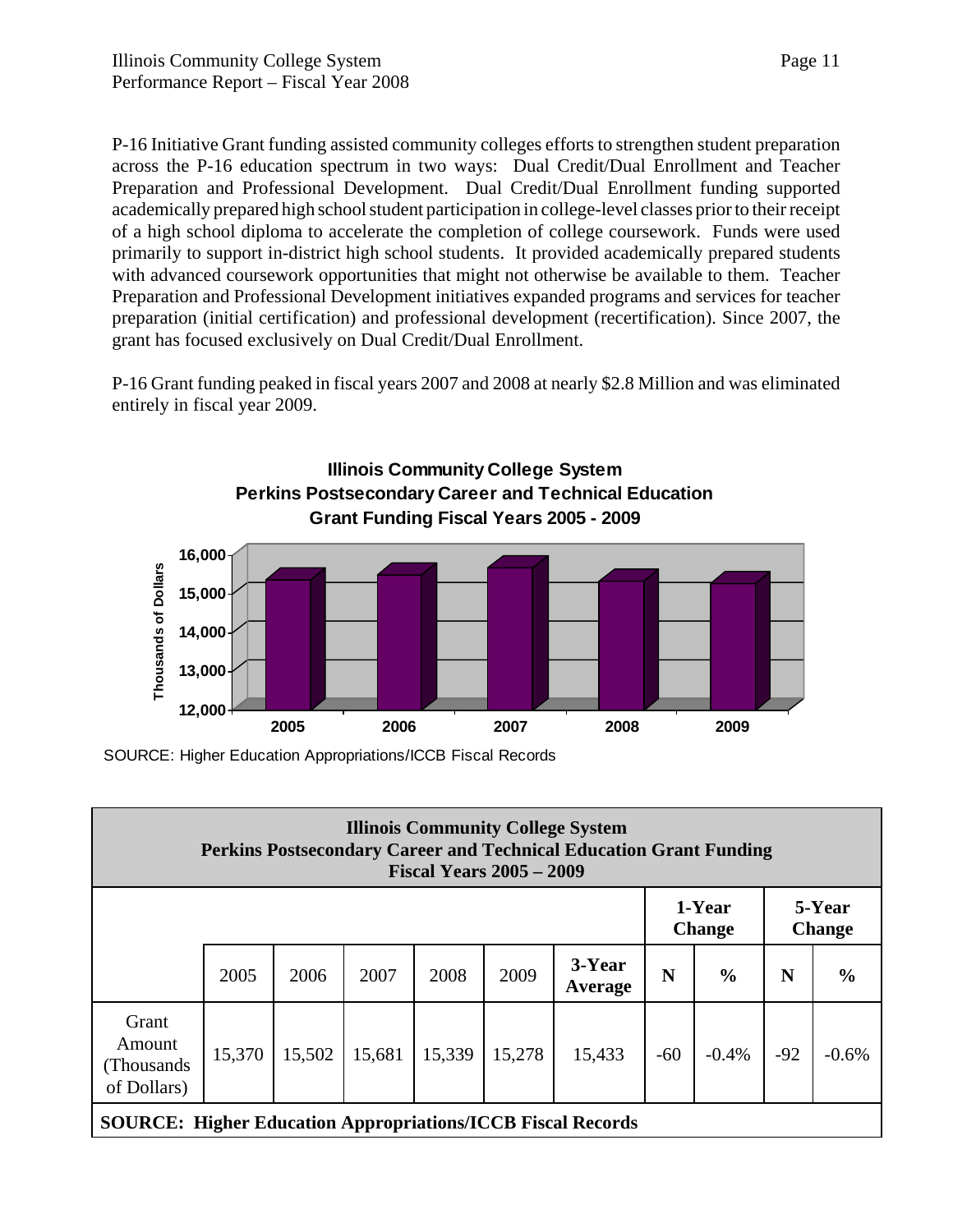The purpose of the Perkins grant is to strengthen linkages and partnerships between secondary career and technical education with postsecondary career and technical/vocational education (Public Law 109-270). The grant provides staff development and student support services, requires accountability and the tracking of student progress and outcomes, and supports initiatives designed to expand opportunities for special population students to succeed in career and technical education programs.

Perkins grant funding has decreased slightly during the past two fiscal years. In fiscal year 2009, funding was at a level of nearly \$15.3 Million. Perkins funding was down 0.4 percent from the previous year and 0.6 percent from fiscal year 2005.



SOURCE: Higher Education Appropriations/ICCB Fiscal Records

| <b>Illinois Community College System</b><br><b>Illinois Adult Education and Family Literacy Grant Funding</b><br><b>Fiscal Years 2005 - 2009</b> |        |        |        |        |        |                         |        |                         |        |               |
|--------------------------------------------------------------------------------------------------------------------------------------------------|--------|--------|--------|--------|--------|-------------------------|--------|-------------------------|--------|---------------|
|                                                                                                                                                  |        |        |        |        |        | 1-Year<br><b>Change</b> |        | 5-Year<br><b>Change</b> |        |               |
|                                                                                                                                                  | 2005   | 2006   | 2007   | 2008   | 2009   | 3-Year<br>Average       | N      | $\frac{0}{0}$           | N      | $\frac{6}{6}$ |
| Grant<br>Amount<br>(Thousands)<br>of Dollars)                                                                                                    | 53,412 | 53,745 | 54,056 | 54,278 | 53,786 | 54,040                  | $-492$ | $-0.9\%$                | $-374$ | 0.7%          |

**SOURCE: Higher Education Appropriations/ICCB Fiscal Records**

In Illinois, Adult Education and Family Literacy (AEFL) serves individuals 17+ years of age who are not enrolled or required to be enrolled in secondary school under State law and lack sufficient mastery of basic educational skills to enable the individual to function effectively in society or do not have a secondary school diploma or its recognized equivalent and have not achieved an equivalent level of education or are unable to achieve fluency in the speaking, reading, or writing of the English language. Services and instruction are provided in one or more of the following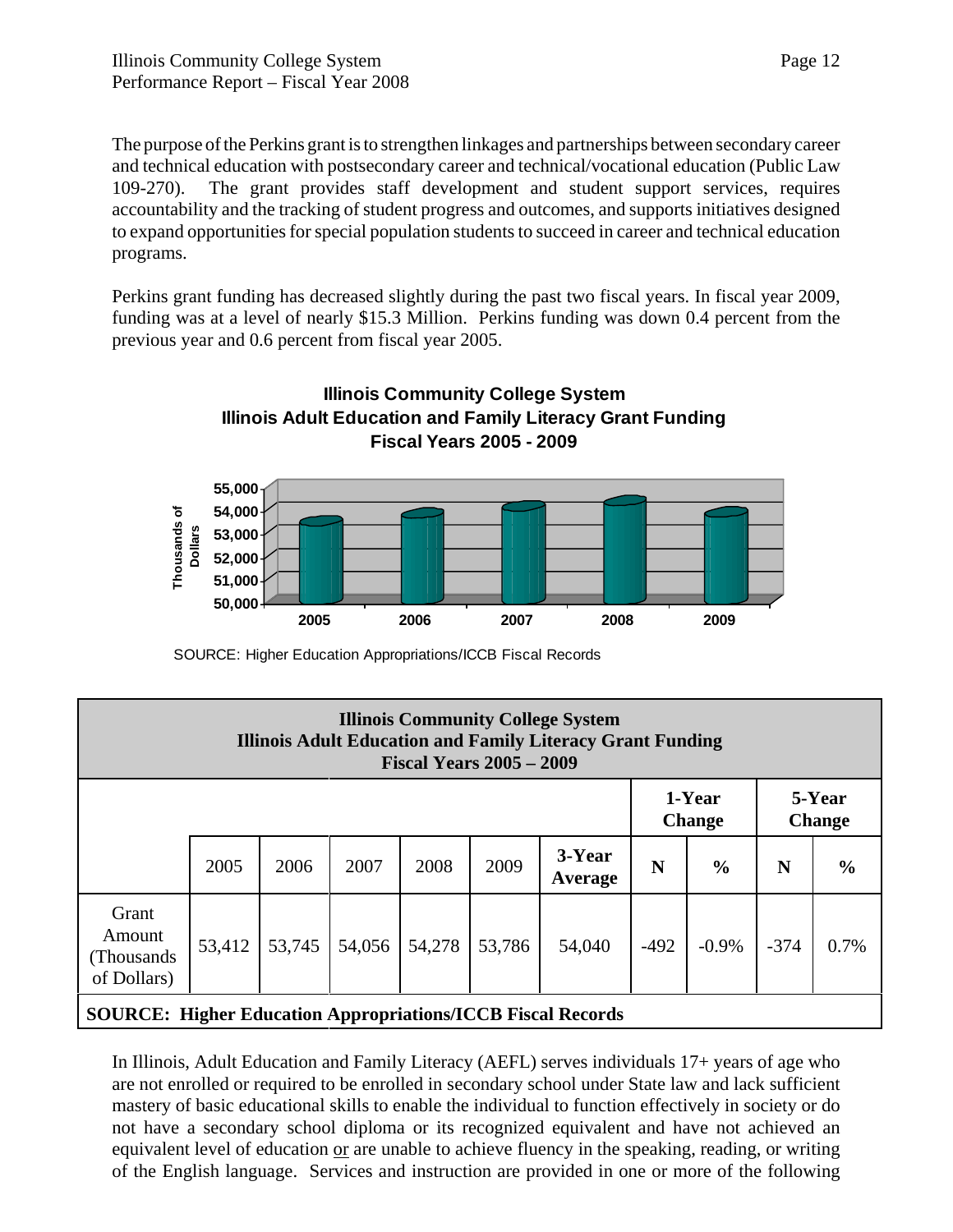categories: adult education and literacy, including workplace literacy, family literacy, and English as a Second Language.

Adult Education grant funding has decreased the past fiscal year. In fiscal year 2009, funding was at a level of nearly \$53.8 Million. This was down 0.9 percent from fiscal year 2008. Funding was up 0.7 percent, however, from five years ago when it was at \$53.4 Million. Fiscal year 2009 funding was reduced by \$668,193 in mid-November 2008.



| <b>Illinois Community College System</b><br><b>General Revenue Fund Operating Grants</b><br><b>Fiscal Years 2002-2009</b> |                |  |                   |                                   |               |                                   |               |  |
|---------------------------------------------------------------------------------------------------------------------------|----------------|--|-------------------|-----------------------------------|---------------|-----------------------------------|---------------|--|
|                                                                                                                           |                |  | 3-Year<br>Average | 1-Year Change<br><b>FY08-FY09</b> |               | 5-Year Change<br><b>FY05-FY09</b> |               |  |
| <b>FY</b>                                                                                                                 | Funding $(\$)$ |  | <b>FY07-FY09</b>  | N                                 | $\frac{6}{6}$ | N                                 | $\frac{0}{0}$ |  |
| FY2002                                                                                                                    | \$327,136,900  |  | \$297,832,267     | $-$ \$2,779,000                   | $-0.9\%$      | $-$ \$2,218,600                   | $-0.7%$       |  |
| FY2003                                                                                                                    | \$317,383,800  |  |                   |                                   |               |                                   |               |  |
| FY2004                                                                                                                    | \$291,345,400  |  |                   |                                   |               |                                   |               |  |
| <b>FY2005</b>                                                                                                             | \$297,198,200  |  | 8-Year<br>Average | 8-Year Change                     |               |                                   |               |  |
| <b>FY2006</b>                                                                                                             | \$298,268,200  |  | <b>FY02-FY09</b>  | N                                 | $\frac{0}{0}$ |                                   |               |  |
| FY2007                                                                                                                    | \$300,758,600  |  | \$303,103,663     | $-$ \$32,157,300                  | $-9.8%$       |                                   |               |  |
| <b>FY2008</b>                                                                                                             | \$297,758,600  |  |                   |                                   |               |                                   |               |  |
| FY2009                                                                                                                    | \$294,979,600  |  |                   |                                   |               |                                   |               |  |
| <b>SOURCE: Higher Education Appropriations/ICCB Fiscal Records</b>                                                        |                |  |                   |                                   |               |                                   |               |  |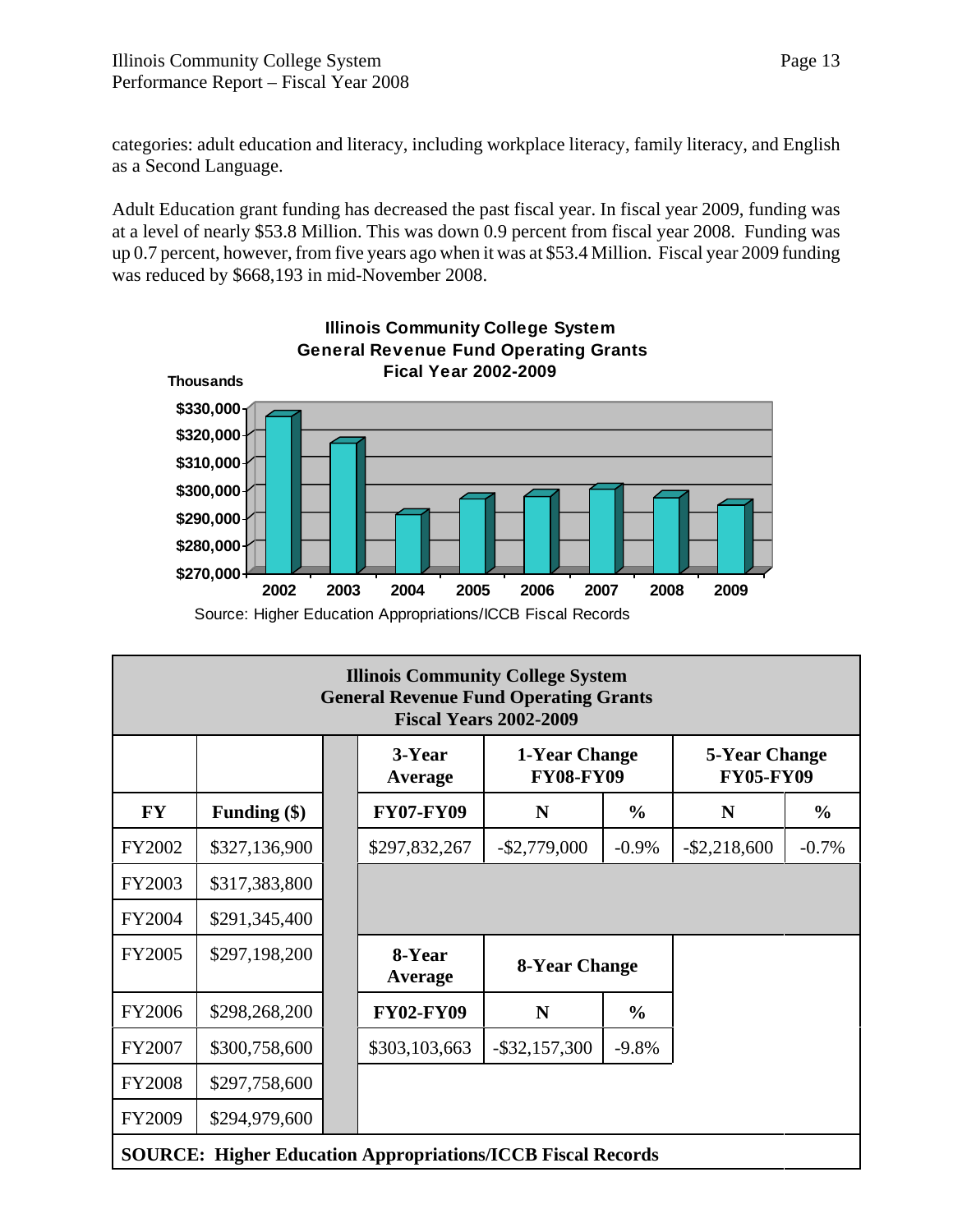The Base Operating Grant provides the state's primary payment to community colleges. Allocations to individual colleges are formula-based and tied to actual student attendance in specific categories of courses. The unit cost methodology recognizes that some types of instruction are more expensive to offer than others; e.g., registered nursing – health careers versus English literature – baccalaureate or general academic. There is a two-year lag built into the reimbursement schedule.

Base Operating Grant payments to colleges peaked in fiscal year 2002 at \$327.1 Million. The latest Base Operating Grant for fiscal year 2009 was nearly \$295 Million, which is \$32.2 Million below the fiscal year 2002 funding level. Unadjusted Base Operating Grant funding in fiscal year 2009 was \$2.8 Million below last year and \$2.2 Million below fiscal year 2005. College operating expenses have risen during the last eight years. Personnel cost increases and recent substantial energy price increases are contributing factors. The mid-year rescission reduced fiscal year 2009 funding by \$7,255,042. The Joint Task Force on (Illinois) Community Colleges (2006) Finance and Resources subcommittee expressed concerns in late 2006 and the situation has deteriorated further since the Task Force issued its report.

Base Operating Grants should be funded at 100 percent of the cost to offer courses in six instructional categories. The State should work towards full funding of the credit hours without a proration factor. Fiscal year 2007 funding is at 92 percent of the costs. *Joint Task Force on (Illinois) Community Colleges Finance & Resources Subcommittee (2006)*

#### **TUITION AND FEES**



**Illinois Community College System and Public University Undergraduate Lower Division Average Full-Time Student Tuition and Fees Fiscal Years 2002 - 2009**

Source: Higher Education Appropriations/ICCB Fiscal Records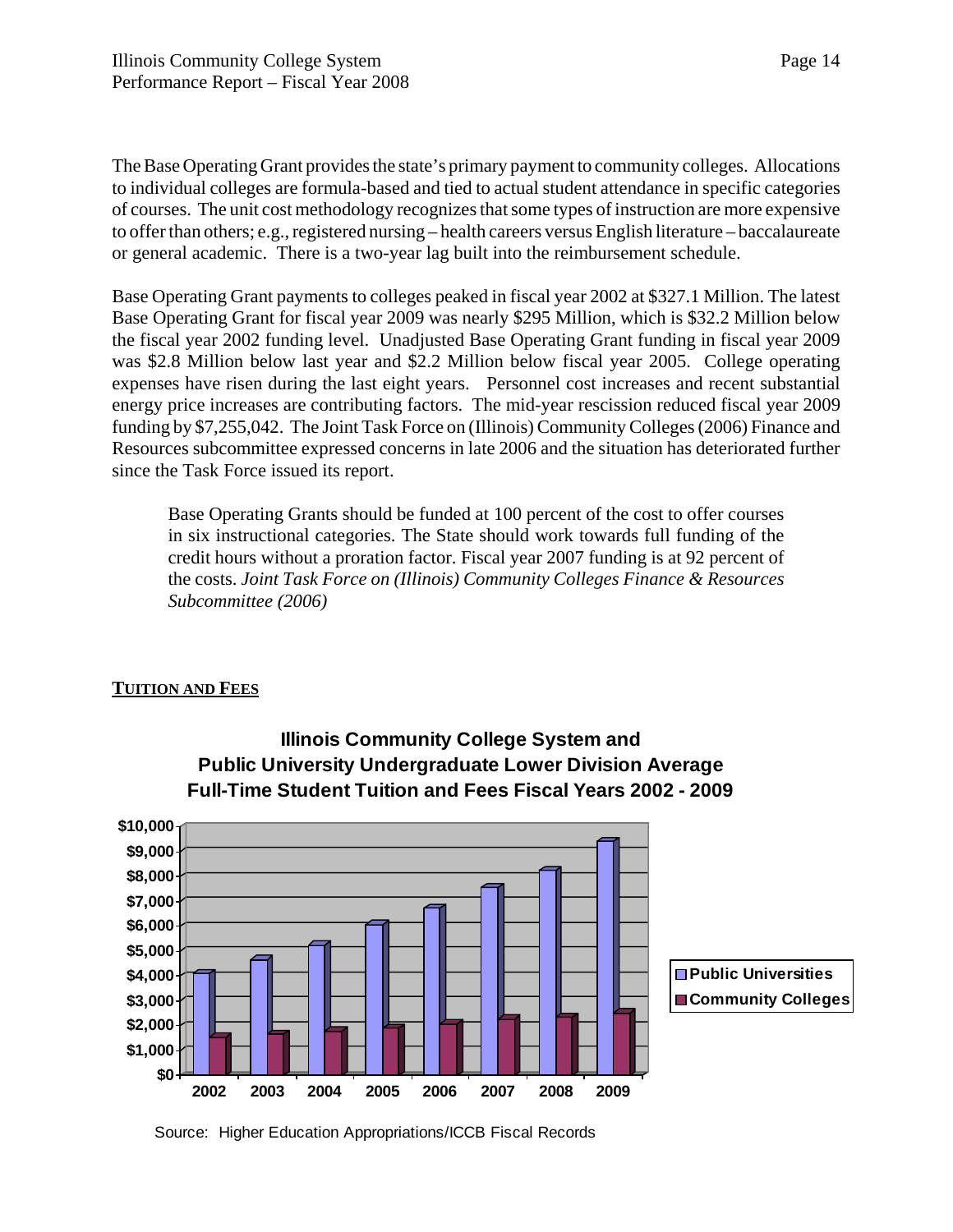| <b>Illinois Community College System and</b><br><b>Public University Undergraduate Lower Division</b><br><b>Average Full-Time Student Tuition and Fees</b><br><b>Fiscal Years 2002 -2009</b> |                                             |                          |  |  |  |  |
|----------------------------------------------------------------------------------------------------------------------------------------------------------------------------------------------|---------------------------------------------|--------------------------|--|--|--|--|
| <b>Fiscal Year</b>                                                                                                                                                                           | <b>Community Colleges</b>                   | <b>Public University</b> |  |  |  |  |
| 2002                                                                                                                                                                                         | \$1,556                                     | \$4,102                  |  |  |  |  |
| 2003                                                                                                                                                                                         | \$1,656                                     | \$4,651                  |  |  |  |  |
| 2004                                                                                                                                                                                         | \$1,784                                     | \$5,232                  |  |  |  |  |
| 2005                                                                                                                                                                                         | \$1,918                                     | \$6,068                  |  |  |  |  |
| 2006                                                                                                                                                                                         | \$2,082                                     | \$6,726                  |  |  |  |  |
| 2007                                                                                                                                                                                         | \$2,272                                     | \$7,564                  |  |  |  |  |
| 2008                                                                                                                                                                                         | \$2,359                                     | \$8,235                  |  |  |  |  |
| 2009                                                                                                                                                                                         | \$2,521                                     | \$9,400                  |  |  |  |  |
| 3-Year<br>Average                                                                                                                                                                            | \$2,384                                     | \$8,400                  |  |  |  |  |
| 1-Year<br>Change<br>Number                                                                                                                                                                   | \$162                                       | \$1,165                  |  |  |  |  |
| 1-Year<br>Change<br>Percent                                                                                                                                                                  | 6.9%                                        | 14.1%                    |  |  |  |  |
| 5-Year<br>Change<br>Number                                                                                                                                                                   | \$603                                       | \$3,332                  |  |  |  |  |
| 5-Year<br>Change<br>Percent                                                                                                                                                                  | 31.4%                                       | 54.9%                    |  |  |  |  |
| 8-Year<br>Change<br>Number                                                                                                                                                                   | \$965                                       | \$5,298                  |  |  |  |  |
| 8-Year<br>Change<br>Percent                                                                                                                                                                  | 62.0%                                       | 129.2%                   |  |  |  |  |
| 8-Year<br>Average                                                                                                                                                                            | \$2,019                                     | \$6,497                  |  |  |  |  |
|                                                                                                                                                                                              | <b>SOURCE: IBHE and ICCB Fiscal Records</b> |                          |  |  |  |  |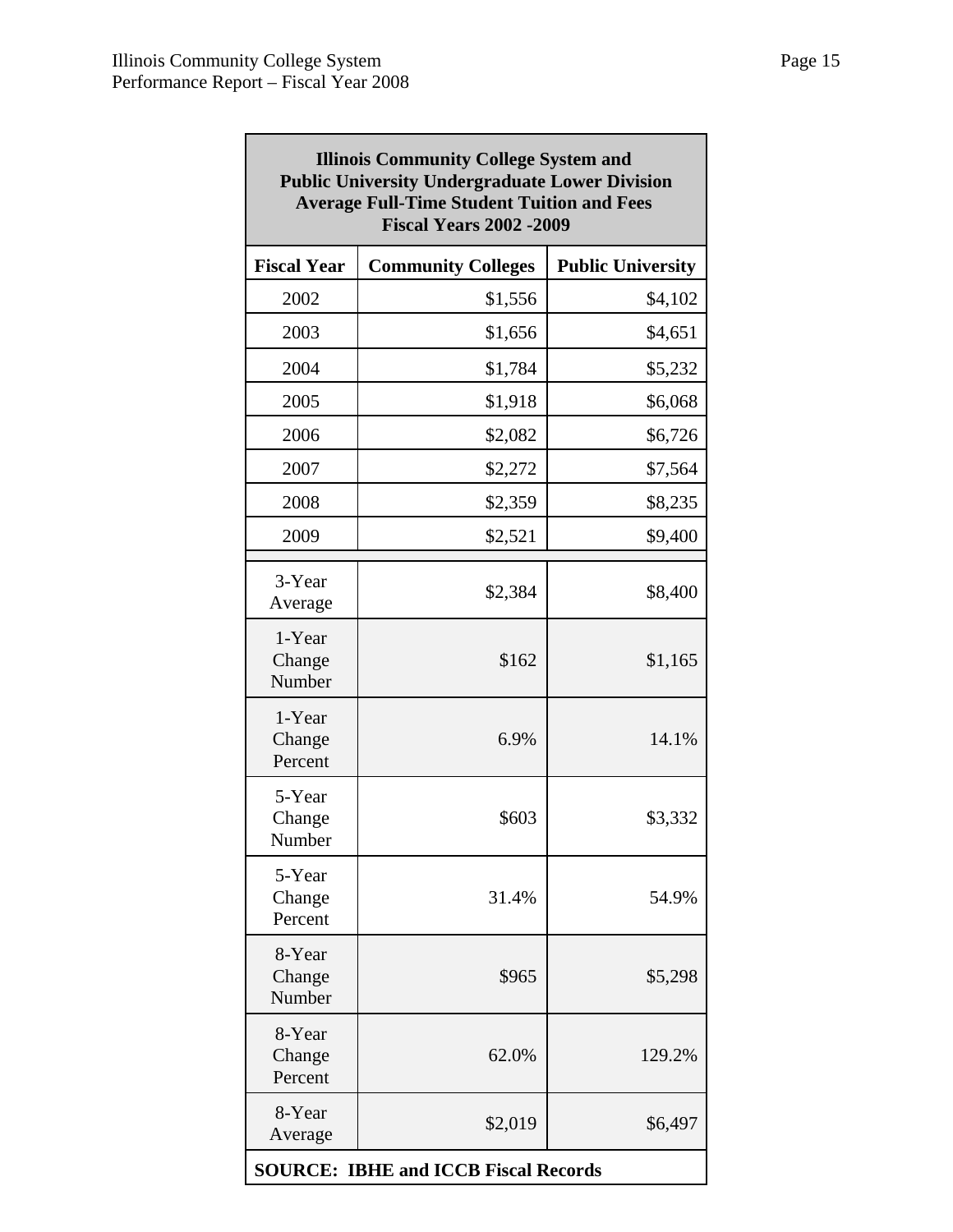In the Illinois Community College System, statewide average tuition and fees for a full-time student in fiscal year 2009 was \$2,521. Average tuition and fees rose 6.9 percent (\$162) over last year and increased by nearly one third over the past five years (31.4 percent or \$603). Compared to eight years ago, average tuition and fees in the Illinois Community College System are up 62 percent (\$965).

According to the Illinois Board of Higher Education (IBHE), Illinois public university annual undergraduate tuition and fees-entry level averaged \$9,400 in fiscal year 2009. The fiscal year 2008 average was \$8,235; hence, public university undergraduate annual tuition and fees-entry level increased 14.1 percent since last year and increased by 54.9 percent compared to five years ago. Compared to eight years ago, average undergraduate tuition and fees-entry level at Illinois public universities are up 129.2 percent (\$5,298). Part of the long-term change is attributable to the entrylevel tuition legislation which requires tuition charged a first-time, undergraduate public university Illinois resident student will remain at the same level for four continuous academic years following initial enrollment or for the "normal time to complete" undergraduate programs that require more than four years. The tuition guarantee applies to those students who first enrolled in public universities *after* the 2003-2004 academic year. For fiscal year 2009, average in-district community college tuition and fees are just over one-quarter (26.8 percent) of the average public university tuition and fees.

In Illinois, community colleges are increasingly relying on tuition and fee increases to make up for funding shortfalls in other areas. Recently, state support has been reduced during a period of tight state budgets. Local tax sources are capped in some areas of the state. In other instances, local referenda may be required which involves additional expenses and can be challenging to pass particularly during a period of economic uncertainty. This shift in policy was highlighted in the Joint Task Force on (Illinois) Community Colleges (2006) Report.

The philosophy of funding community colleges' unrestricted operating revenue goes back to 1965 when the Illinois Public Community College Act was created. System funding is based on the concept of shared responsibility among the State, the local district residents, and the students. The generally accepted goal of one-third of the costs being distributed equally has shifted recently from the burden being on the State to the students and local taxpayers. The current statewide funding ratio is 40% local, 31.5% student, and 28.5% State sources. The ratio varies significantly among the individual colleges. State resources are as low as 10 % in some areas of the State. In these instances, the students contribute thirty percent of the funds and the local tax payers contribute the remaining 60% to the college resources. If State resources don't increase significantly, these colleges will be essentially supported by only local taxes and students. *Joint Task Force on (Illinois) Community Colleges Finance & Resources Subcommittee (2006)*

The State of Illinois is experiencing a period of very tight finances and the Illinois Community College System and the students the system serves are feeling the impact. During late August and early September 2008, the Illinois Community College Board's Budget and Finance Committee held three hearings to gather local perspectives on funding-related topics.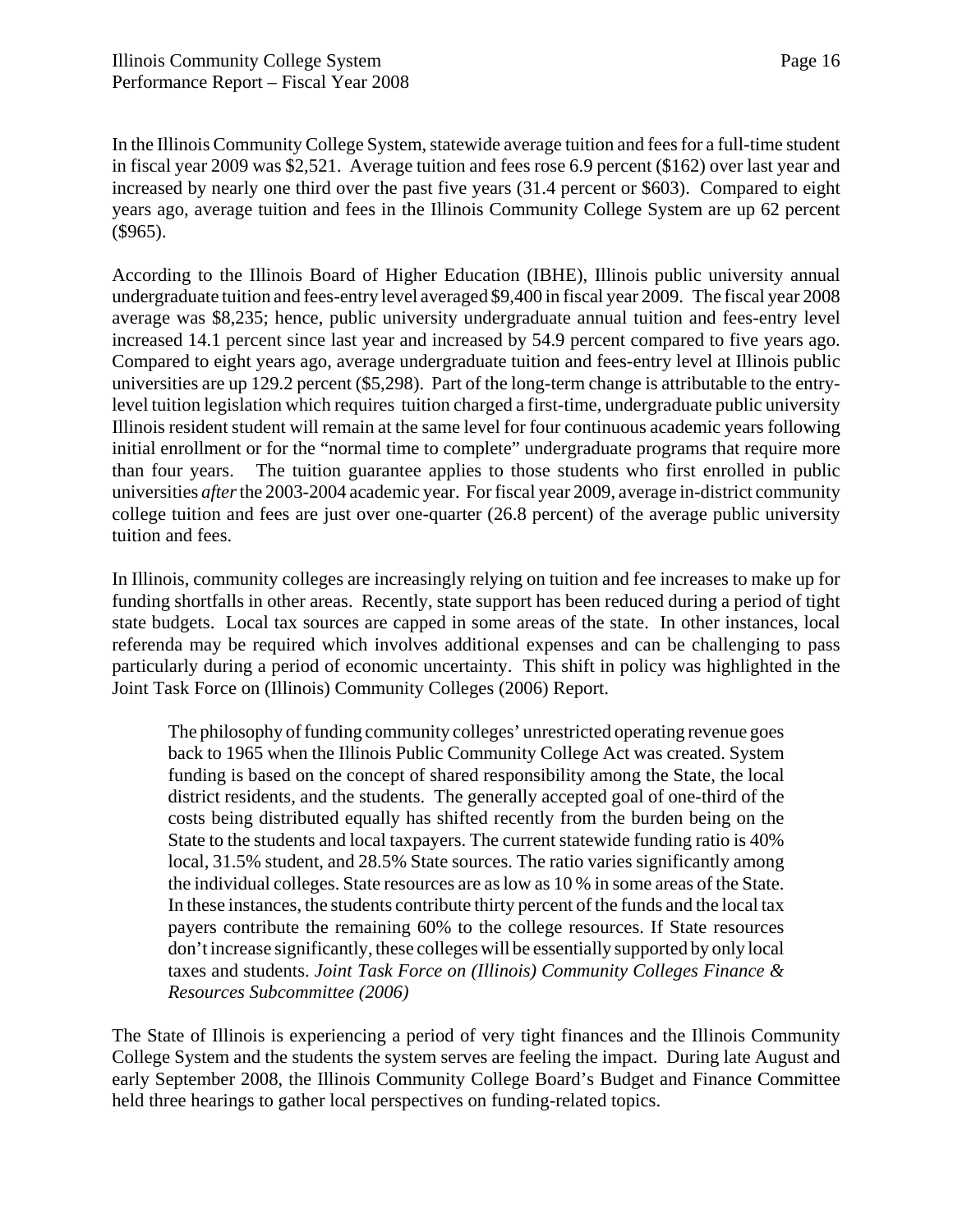#### **AFFORDABILITY**

*No Illinois resident will be denied an opportunity for a college education because of financial need.*

#### **BACKGROUND ON AFFORDABILITY**

The following section on Affordability includes information from the latest Illinois Student Assistance Commission (ISAC) affordability studies, local community college-generated information about accomplishments and plans and emerging challenges, and then highlights statewide performance indicators generated by ISAC or the Illinois Community College Board.

ISAC's latest work on affordability looks at public higher education costs between fiscal year 1997 and 2007: *Changes in Affordability of a College Education for Illinois Community College and Public University Students FY 1997 – FY 2007* (November 2008) http://www.collegezone.com/ media/agenda1121\_item7.pdf and *Changes in Affordability of a College Education for Illinois Community College and Public University Students FY 1997 to FY 2007* (January 2008) http://www.collegezone.com/media/Affordability2007FINAL.pdf. The ISAC agenda item/report examines changes in affordability for independent students with and without children, as well as dependent students. In keeping with accepted practice in the field, ISAC researchers include actual weighted tuition and basic fees and estimates of books and supplies, room and board, personal expenses, and transportation in their calculations of cost to attend college.

- College has become **less affordable** for low to middle-income independent students at Illinois community colleges and public universities. (An "independent" student meets one of these requirements: is age 24 or older, married, providing more than half the support for children or other dependents, was an orphan or ward of the court, or is a veteran or serving on active duty other than training for the U.S. Armed Forces.)
- After subtracting need-based aid from college costs students paid from \$1,400 to \$6,900 more at community colleges and \$4,200 to \$10,400 more at public universities in FY 2007 than in FY 1997.
- Even after adjusting for inflation, out-of-pocket costs increased by \$400 to \$3,800 at community colleges and by \$3,200 to \$7,400 at public universities.
- **Here's why college affordability is suffering**:
- College attendance **costs increased** more than \$4,100 (64 percent) at community colleges and nearly \$7,700 (89 percent) at public universities between FY 1997 and FY 2007 (excluding childcare.) This represents a 27 percent and a 47 percent increase over inflation.
- **Tuition and fees drove the increased costs**. Enrollment-weighted average tuition and fees increased nearly \$1,100 (80 percent) at community colleges and \$4,200 (117 percent) at public universities over the same time period. In inflation-adjusted dollars the increases were 40 percent at community colleges and 69 percent at public universities.
- Changes in **income failed to keep up** with college costs. Income increases for Illinois households headed by a single person, the population of independent students considered in this study, ranged from \$2,000 (38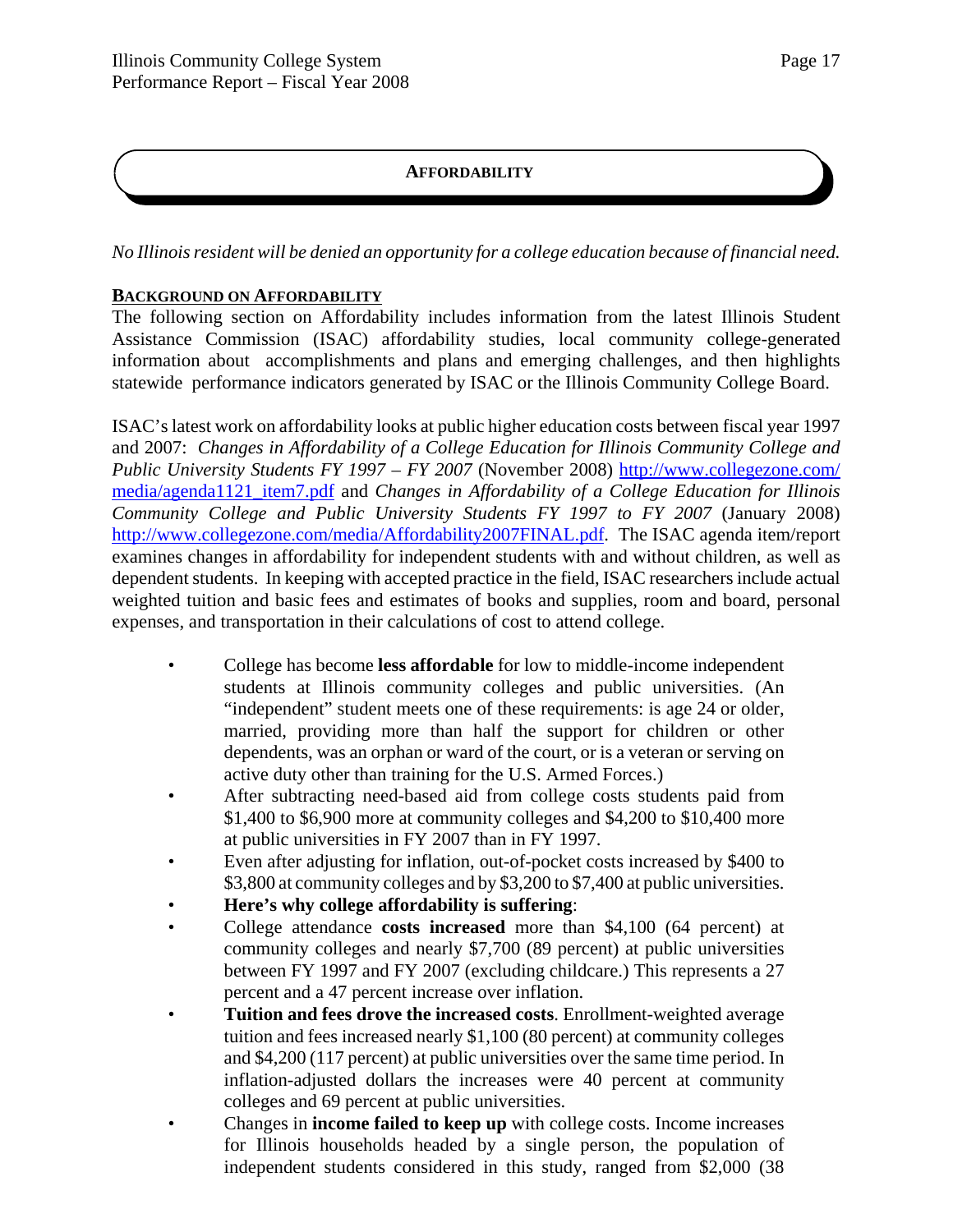percent) to \$14,500 (40 percent) depending on the income quintile. Adjusted for inflation, income increases ranged from 8 to 15 percent.

- Inflation-adjusted **MAP awards were smaller** for many independent students. Awards decreased between FY 1997 and FY 2007 for second income quintile independent students without dependents and fourth quintile independent students with dependents at community colleges and public universities as well as first and second quintile independent students with dependents at community colleges.
- The percentage of **tuition and fees covered by MAP declined** over the past ten years. Coverage for the lowest income students at community colleges fell from 100 percent in FY 1997, and as recently as FY 2002, to 67 percent in FY 2007. MAP coverage of public university tuition and fees declined from 100 to 63 percent.
- The percentage of **total costs covered by Pell and MAP decreased** over time for most students. Coverage of public university attendance costs dropped from 58 to 52 percent for the lowest-income independent students without dependents and coverage decreased from 69 to 54 percent for the lowest-income independent students with children.
- In FY 2007, **remaining need exceeded the annual maximum** Stafford loan amount for freshmen and, in many cases, also exceeded the sophomore limit, forcing many students to rely on more costly alternative loans. http://www. collegezone.com/media/Affordability2007FINAL.pdf

One contributing factor to the tuition and fee increases are the decreases in state support of higher education during the time frame under study.

#### **HIGHLIGHTS OF 2008 AFFORDABILITY ACCOMPLISHMENTS AND PLANS**

Community colleges are involved in a variety of activities aimed at keeping college accessible and enhancing affordability, including attempting to expand financial aid opportunities, exploring avenues to contain tuition and textbook costs, expanding online/distance education and other efforts to control travel costs, capitalizing on technology to help maintain affordability, exploring options to better contain rising energy costs and investing in green technology, enhancing dual credit, and seeking additional external funds. Selected examples of these initiatives are included in the following paragraphs. Many colleges are pursuing related projects.

In the past year, several colleges tried new ways to both encourage timely completion of the *Free Application for Federal Student Aid* (FAFSA) and provide additional direct assistance to students as they complete the actual form.

**Financial Aid** – In the past year, several colleges tried new ways to both encourage timely completion of the *Free Application for Federal Student Aid* (FAFSA) and provide additional direct assistance to students as they complete the actual form (http://www.fafsa. ed.gov/). Additionally, colleges hold Financial Aid workshops every year addressing all forms of aid. **Malcolm X College**, **Joliet Junior**

**College**, **Wilbur Wright College**, **Harper College,Illinois Eastern Community Colleges**, **Illinois Valley Community College**, **College of Lake County**, **Moraine Valley Community College**,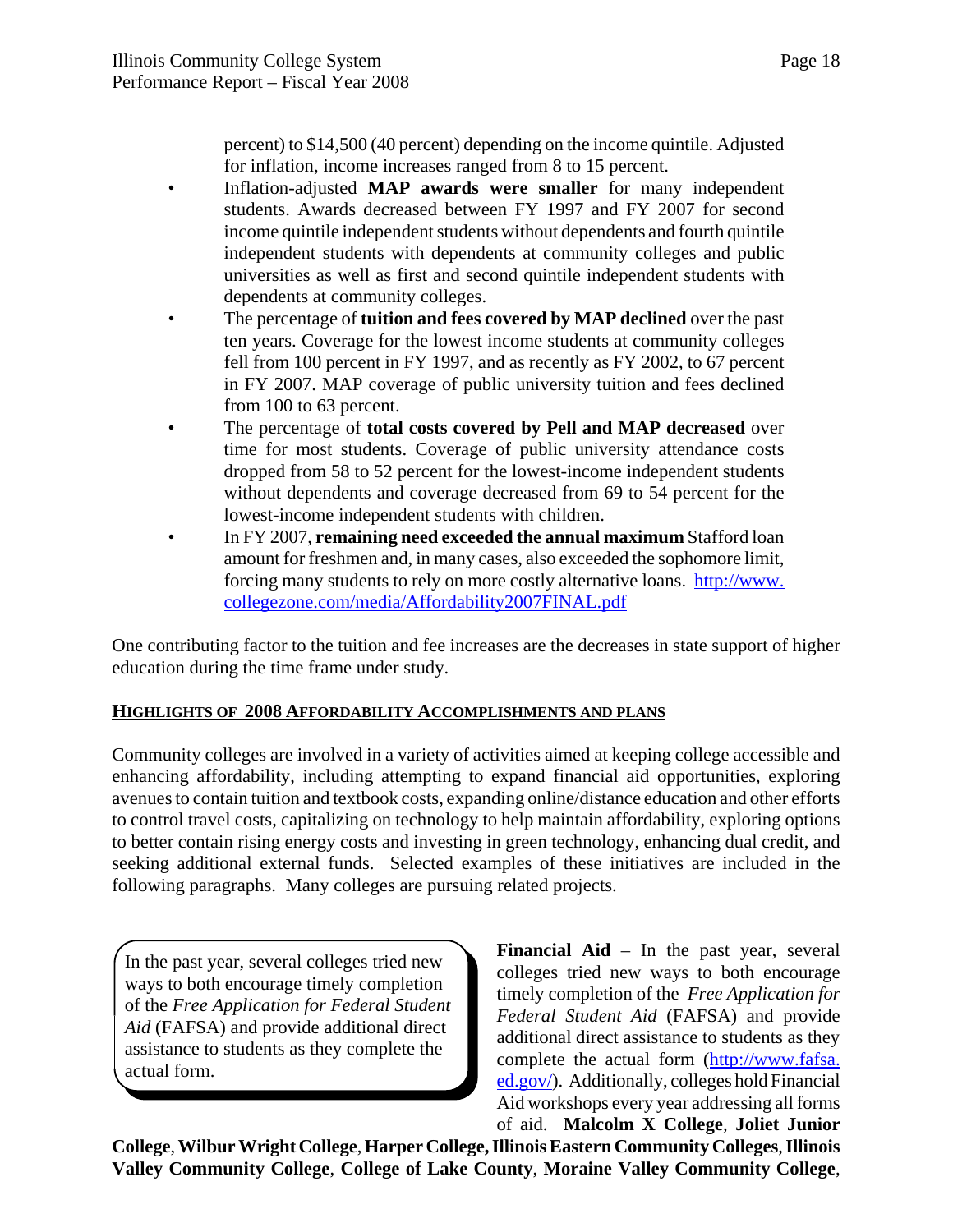**Kennedy-King College**, **South Suburban College**, and **Triton College** are among colleges who cited improvements in their Financial Aid workshops during the past year.

In addition to federal financial aid, colleges are offering more scholarships for their students. At **Harold Washington College,** employees contributed almost \$5,000 to the student scholarship fund within the past year. **Harold Washington College's** Youth Work Degree Program will award \$20,000 to up to ten students. In the past year, the **College of Lake County** awarded 570 scholarships totaling \$245,345 and expended \$121,720 for special programs. Over the past year, **Lake Land College** awarded 547 scholarships totaling \$368,000 while the LLC Foundation raised nearly \$900,000 to support scholarship programs. **Lincoln Land Community College** awarded 59 scholarships totaling \$73,440 and invited high school students to apply for scholarships to pay for up to four credit hours of tuition. The Agricultural and Horticultural Science Department at **John Wood Community College** has a thriving scholarship program which last year awarded 78 scholarships totaling over \$29,000 to 35 students.

**Elgin Community College's** Board of Trustees increased the number of scholarships awarded to students by nearly 50 percent in the last year. As a part of this initiative, the board approved an additional local need-based scholarship. **Moraine Valley Community College** continues to strengthen its financial aid office operations, which disburses nearly \$13 million in aid, including grants, scholarships, loans, and employment opportunities. In the past year, **Spoon River College** received a \$15,000 Fellheimer Trust gift to support additional student scholarships in Macomb. **Highland Community College** began a Top Scholars program to provide one-year scholarships to the top 10 percent of recent area high school graduates. Several other colleges have similar initiatives to attract additional well prepared students to their campuses. **Richard J. Daley College**, **Wilbur Wright College**, **Joliet Junior College**, **Richland Community College**, **Sauk Valley Community College**, **South Suburban College**, and **Southeastern Illinois College** also specifically mentioned increasing student scholarship opportunities this year in their reports.

To help students with affordability, **Rock Valley College's** financial aid office began a program called FA~Link in fall 2005, allowing Pell eligible/low-income students to charge their books through the campus bookstore against their anticipated Pell grant. In fall 2005, \$129,310 worth of books and supplies were charged. In spring 2007, \$319,374 was charged as the FA~Link program continued to grow and develop. In 2007-08, the Pell dollar amount awarded at Rock Valley College went up 24 percent. Federal need-based Academic Competitiveness Grants (ACG) help pay for educational expenses, such as tuition, fees, room and board, and/or living expenses. ACG Grants are available to undergraduate Pell Grant eligible full-time freshman and sophomore students who completed a rigorous program of study while in secondary school. The maximum grant amount is up to \$750 for first-year students and up to \$1,300 for second-year students. At Rock Valley College the Academic Competitiveness Grant 1 (ACG1) dollar amount awarded went up 161 percent and the Academic Competitiveness Grant 2 (ACG2) dollar amount awarded increased 50 percent. Additionally, the Rock Valley College Foundation provided \$140,395 in scholarships for 165 Rock Valley College students in 2008 when the number of qualified student applications increased by 17 percent.

Several colleges included descriptions of their plans to expand financial aid initiatives. **Morton College** officials plan to increase their electronic loan initiative to help reduce the amount of paperwork required by students and streamline staff processing time. The Financial Aid Office will eliminate all paper Master Promissory Notes (MPN) required by all students requesting loans. The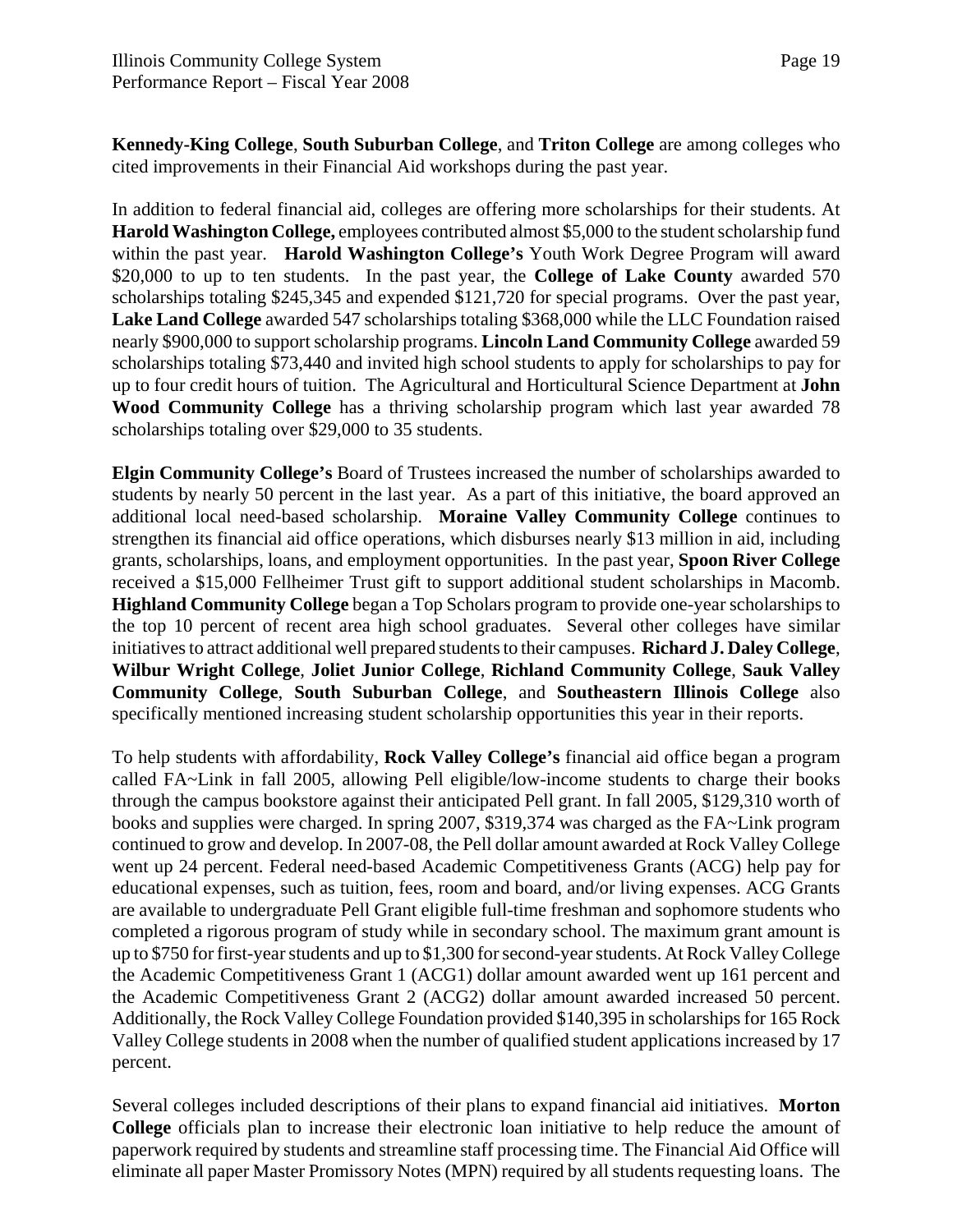MPN can be used to make loans for one or more academic years under the federal Direct Loan Program. Beginning in FY 2009, Morton College staff will eliminate paper certification and paper checks and use Electronic Funds Transfer (EFT). **Danville Area Community College's** Student Financial Assistance Office plans to use a revised Loan Request Form to assess loan eligibility and refer students to other funding sources. The college plans to implement new automated procedures for faster and more precise processing of verifications; awarding and monitoring of attendance; and tracking academic progress, graduation, and transfer status. **Black Hawk College's** financial aid office plans to seek additional lenders for their student loans and use the internet more strategically to notify students of policy changes in payment, registration, etc. Several colleges mentioned that they will be enhancing their financial aid workshops in the coming year, including **Harry S Truman College**, **Frontier Community College**, and **Morton College**.

New scholarship opportunities are being developed at several colleges. For example, **Olive-Harvey College** will establish the Olive Harvey College Students Targeting and Achieving Real Success (OHC STARS) Program, an honors program with

New scholarship opportunities are being developed at several colleges.

a scholarship that covers tuition and fees. The Friends of **McHenry County College** Foundation is working on the MCC Promise Scholarship campaign to provide tuition for selected high school seniors interested in completing an Associate degree. The scholarship would provide tuition for two years if the student maintains good academic status (2.0 GPA) and completes a minimum of 16 volunteer hours each semester. Students will have the unique opportunity to become an integral part of volunteer services for the community. Likewise, the community will also benefit from these services and will provide an integral part of the educational process. **Triton College** will be adding scholarship programs with the Illinois Network of Child Care Resource and Referral Agency (INCCRRA), National Able, and with the United Parcel Service (UPS) "Earn and Learn" program.

**Tuition** – At **Carl Sandburg College**, a tuition rate guarantee plan was implemented to help students budget for college. Students who enroll full-time continuously benefit most from the plan. The plan locks in the price a student pays per semester hour for three years. This carries on if a student transfers to Western Illinois University, locking in the WIU tuition price from when the student started at CSC. That guarantee begins earlier for a high school student taking dual credit classes. **Elgin Community College** has also implemented a new payment plan for students enrolled in the summer term. The plan allows the tuition payment to be spread over the summer easing the burden on students. **Elgin Community College** froze tuition for students in the 2007-2008 academic year.

The **City Colleges of Chicago** will not raise their tuition for the coming year. To fight the need for a tax levy or increased student fees, **Lincoln Land Community College** plans on investigating authorization of debt certificates to fund nearly \$34 million in construction projects.

**Textbooks** – Many colleges are working to control the high cost of textbooks. The **College of Lake County, Elgin Community College, Kishwaukee College**, **Moraine Valley Community College**, **Harry S Truman College**, and **Harold**

Many colleges are working to control the high cost of textbooks.

**Washington College** specifically mentioned initiatives in this area in their reports. **Elgin Community College** is piloting a textbook rental program which gives students the ability to rent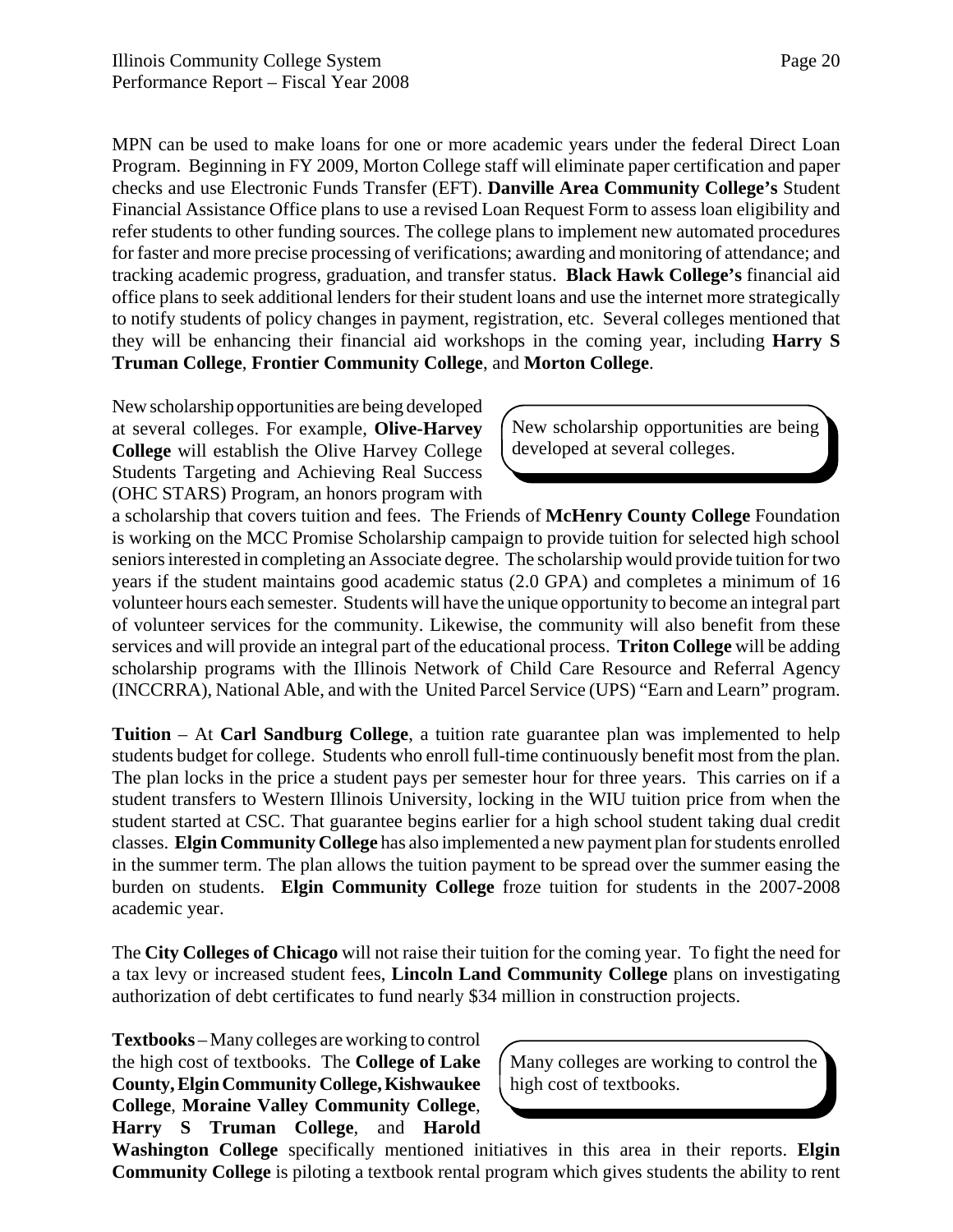books for half the selling price. Other Illinois community colleges with text book rental programs include **Frontier Community College, Lake Land College,** and **Rend Lake College**.

Both the **College of Lake County** and **Moraine Valley Community College** each formed a local Textbook Task Forces to address the cost of textbooks. The College of Lake County's Task Force initiated and sponsored several initiatives to help reduce the cost of books for College of Lake County students, including promoting a Book Swap program, two textbooks were customized resulting in more than a 40 percent reduction in the cost, reducing the used book resale profit margin, presentations to faculty encouraging use of reasonably priced textbooks, and an analysis of textbook cost by program area. **Moraine Valley Community College's** Textbook Task Force recommended standardizing textbook options within courses for full-time and adjunct faculty, increasing the student buy-back program, publishing different textbook access options/resources that are available to students, offering additional book scholarships, and working collaboratively with the college library and textbook publishers to provide an increasing number of textbooks on reserve.

**Southwestern Illinois College** is launching a few initiatives to help make textbooks more affordable. For example, to reduce costs the General Psychology textbook will be sold in a abbreviated version printed on loose pages for insertion in three-ring binders. Supplemental materials that were formerly purchased as workbooks and study guides will be accessed free online. The college is also exploring the use of e-textbooks which are generally 50 to 60 percent less expensive than standard textbooks. **Rock Valley College** will also work towards making textbooks more affordable to their students.

**Online/Distance Education and Other Efforts to Reduce Travel Costs** – **Illinois Eastern Community Colleges** reported receiving approval to offer additional online degrees and certificates in the past year. **Elgin Community College** mentioned receiving North Central Association approval of their online degree programs.

During the 2008 academic year, students at community colleges encountered increased financial pressures due to fuel costs.

During the 2008 academic year, students at community colleges encountered increased financial pressures due to fuel costs. Gas price relief in the latest fall has been welcome. In response to elevated fuel costs, **Southeastern Illinois College** distributed gas cards to students who met financial eligibility requirements. These gas cards have helped students stay in classes that would otherwise be forced to

drop out due to transportation costs. Funding for the gas cards was provided through the Carl Cook Gap Scholarship, Illinois Center for Specialized Professional Support (ICIPS), and Carl D. Perkins. **Spoon River College** revised class schedules to accommodate four-day weeks that help students manage fuel costs and the institution reduce energy consumption.

**Triton College** developed Success Express, a shuttle bus service that operates fixed route bus service during the academic year and summer terms for students. This free service provides safe, convenient, and reliable transportation throughout various locations on campus, as well as to local bus stops in the community. During fiscal year 2008, over 18,000 rides were provided for Triton College students. The service will be reviewed for expansion as demand continues to grow.

Many colleges are turning to online courses to improve access and cut student travel expenses.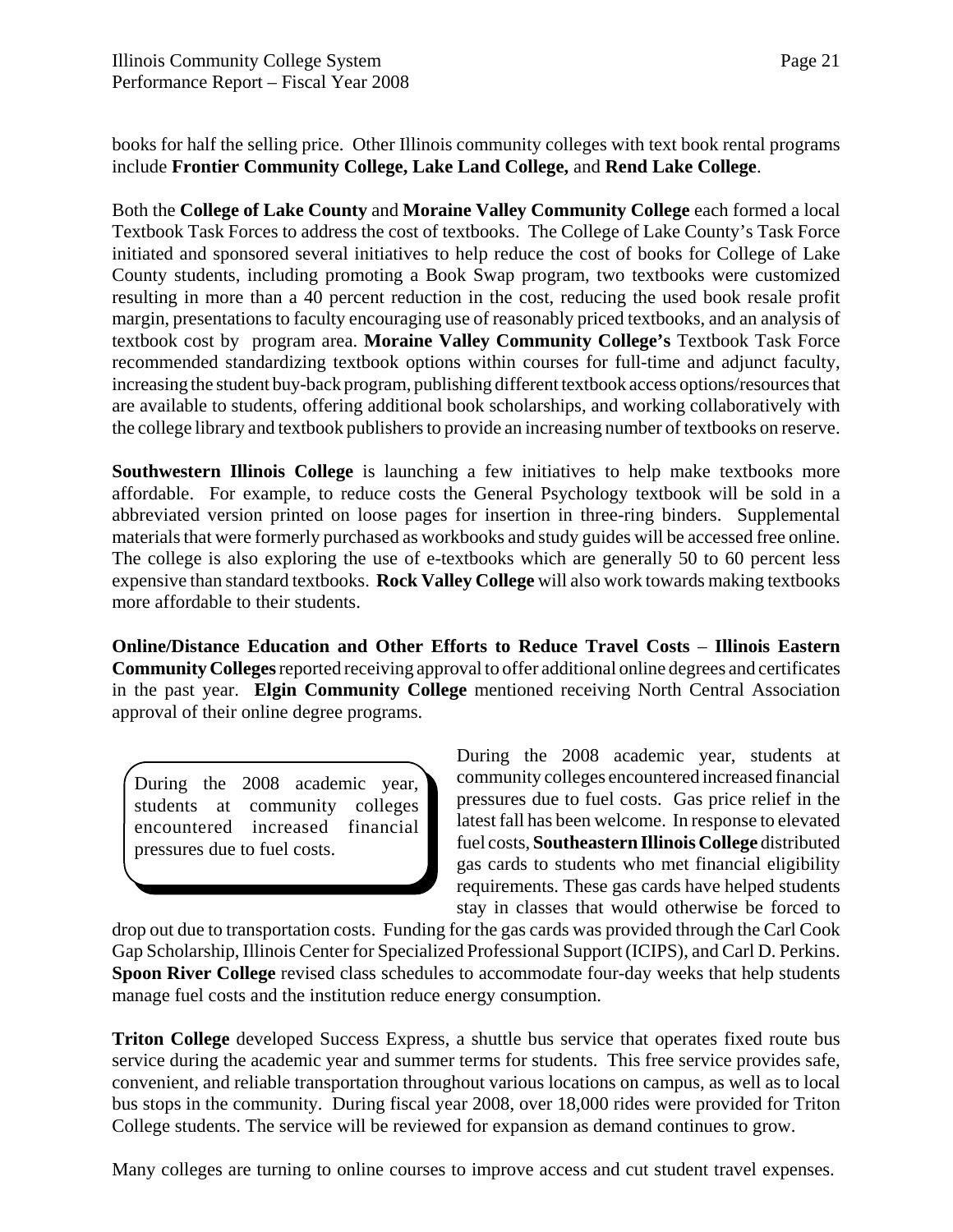**Lake Land College** plans to develop additional courses via the Internet and interactive television targeted toward individuals who are time-bound and place-bound. Similarly, **Rend Lake College** plans to develop video conferencing or online classes in Agriculture, Industrial Electronics, Horticulture, Welding, Office Technology, Work Ethics, Business, Graphic Design, Architecture, and Nursing in the coming year.

**Southeastern Illinois College** plans to request approval from the North Central Association Higher Learning Commission to offer additional specific associate degrees online. J**ohn Wood Community College** plans to begin offering online Agricultural Program courses beginning with Principles of Horticulture. A new online and hybrid courses system is being developed at **Southwestern Illinois College** (SWIC), and the expansion of instruction through video conferencing will be explored to provide additional educational access to remote learners. SWIC plans to research and explore new online library resources to support accessibility needs of students and promote the new service and link to online library resources. Additionally, online orientation is being developed as another option to in-person sessions to save commuting costs. Transcript grade mailing costs will also be contained by phasing out grade mailers and allowing students 24 hour access to their online grading/transcript information.

**Wabash Valley College** plans to elevate college efforts to market online degrees and certificates, work with area businesses to develop programs, and develop a more accommodating schedule for full-time working students to help reduce travel costs.

To combat spiking fuel costs, many colleges are revising processes and procedures. For example, **Kishwaukee College** plans to expand opportunities for transportation from various parts of the district to campus; and **Lake Land College** appointed a collegewide campus committee to study energy concerns and costs and develop recommendations for savings. Among colleges working to limit course schedules to four days a week are **Lincoln Trail College**, **Olney Central College**, and **Sauk Valley Community College**.

**Capitalizing on Technology** – **William Rainey Harper College** successfully implemented SunGuard Banner's Financial Aid system in March 2008 with the result of better customer service. The new software will review/process information previously done by staff, which will increase efficiency and speed.

**Triton College** students have access to enhanced services and information on the student portal. Enhancements in the past year included posting student placement test results, learning styles assessment, career cruising – an interactive career resource, and a portal survey.

**John Wood Community College's** Community Education department started using email blasts the past year to reduce mailing costs and speed up the delivery of information. Email blasts, which send emails to over 300 people at a time, were customized with a tagline, listings, and descriptions of upcoming classes.

**Lake Land College** was named in the top ten tech-savvy community colleges in the country for 2008 by the Center for Digital Education and the American Association of Community Colleges. Rankings were established based on the third national Digital Community Colleges Survey, which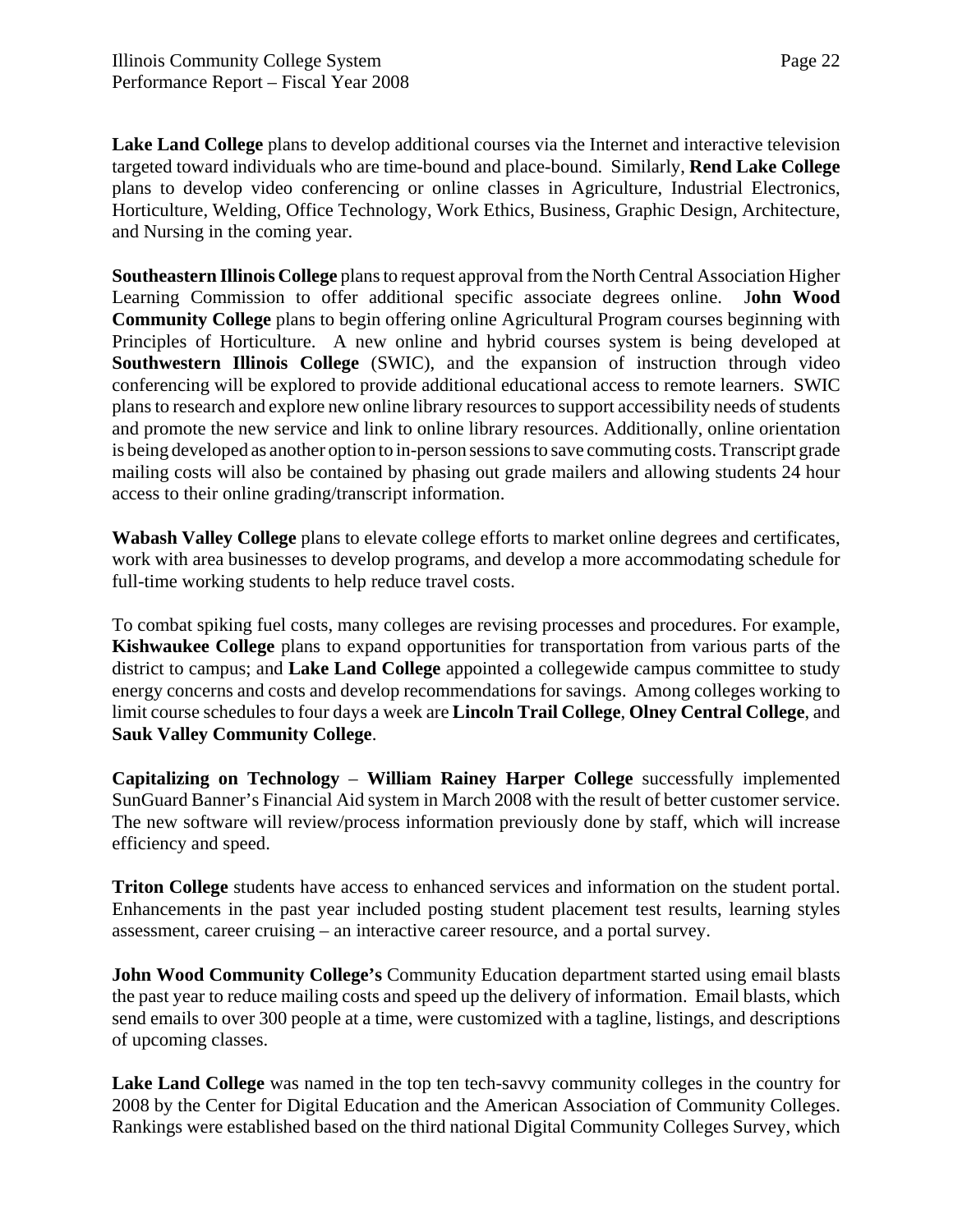examined how colleges are deploying technology to streamline operations and better serve students, faculty, and staff.

Community colleges in Illinois are planning to help contain costs through the use of technology.

Community colleges in Illinois are planning to help contain costs through the use of technology. For example, **Harold Washington College** plans to pilot new technology in developmental math courses to increase retention. **Richland Community College** is developing new online courses to enhance the

computer literacy of current and incoming students.

To help with financial aid, **Illinois Valley Community College** plans conversion to Datatel Colleague. **Kishwaukee College** has implemented a new computer system which will allow students to track financial aid applications. Additionally, **Southwestern Illinois College** plans to begin paying student refunds electronically via Automated Clearing House/ACH payment processing (http://www.ach-payments.com/) or debit card, which will decrease processing costs for the institution, as well as provide faster student refunds.

**Attempting to Contain Rising Energy Costs and Investing in Green Technology** *–* Seven initial colleges are partnering to form The Illinois Community College Sustainability Network (ICCSN): **Black Hawk College, Heartland Community College, Kankakee Community College, Lewis & Clark Community College, John A. Logan College, Wilbur Wright College, and Olive Harvey College**. Initial funding for the start-up at the community colleges was provided by a grant from the Illinois Department of Commerce and Economic Opportunity - Bureau of Energy and Recycling. The ICCSN's mission is to strengthen the capacity of Illinois community colleges to promote and provide energy education and sustainable practices in their districts and across Illinois.

**Heartland Community College's** decision to reach for LEED – Leadership in Energy and Environmental Design – certification began as an understanding that the college needed to accept responsibility for its environmental effects. The LEED rating system was designed to encourage and facilitate the development of more sustainable buildings. Supported by the State of Illinois and the Capital Development Board, the emphasis of the Workforce Development Center's construction on energy-efficiency and earth friendly standards made it the first state-funded certified "green" building in Illinois. Relatedly, **Kaskaskia College's** new Vandalia Campus has been awarded LEED certification by the U.S. Green Building Council (USGBC) of the U.S. Department of Energy.

**Illinois Central College** has formed a Sustainability Committee to study options for facility management, by examining and measuring the college's energy usage, landfill usage, and cleaning costs in an effort to reduce institutional costs. The college has already replaced carpet that is recycled through the manufacturer reducing the use of landfill space. In addition, technology services continues to investigate ways to save energy by suspending computers due to inactivity.

**Sauk Valley Community College** has replaced single pane windows with energy efficient double pane windows, initiated a year-long study on the feasibility of generating electricity through wind energy, replaced leaky dampers in the ventilation system, replaced old boiler controls, and changed two water heater units from steam to electricity to improve operating efficiencies and lower utility costs.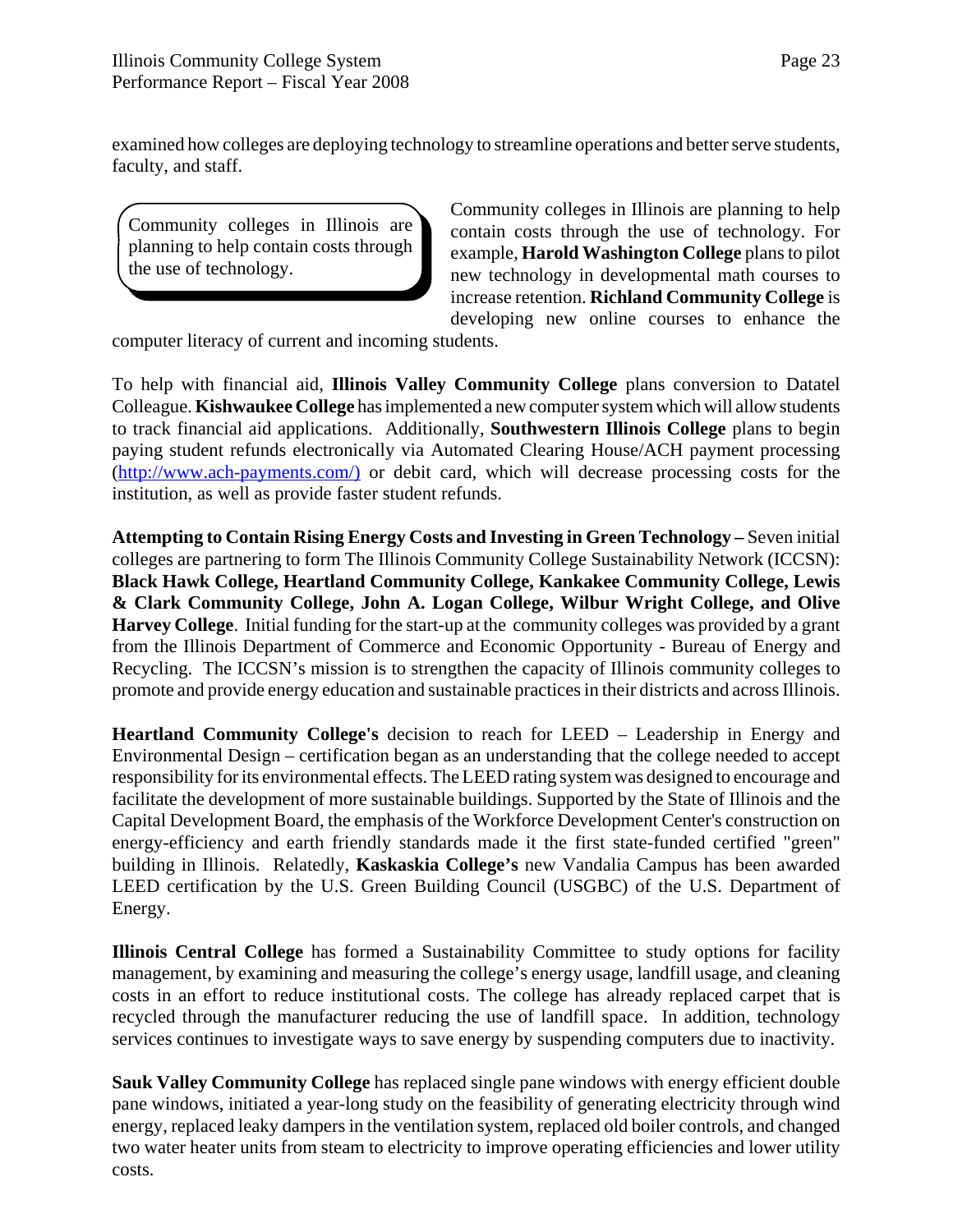Rising energy costs are a problem at most colleges, and they are taking steps to lessen the impact.

Rising energy costs are a problem at most colleges and they are taking steps to lessen the impact. For example, **Highland Community College** plans to investigate additional mechanisms to become increasingly energy efficient to lower college costs and improve environmental awareness.

Similarly, **Lake Land College** plans to continue and increase its investment in eco friendly energy sources to reduce college energy costs. During fiscal year 2009, the college will expand its geothermal heating and cooling system to another building. This process is scheduled to continue until all current buildings have geothermal heat. In addition, all new construction will have geothermal heating and cooling systems. Furthermore, Lake Land College officials will be investing in a wind turbine to help meet a portion of the college's energy needs.

Faculty members are providing joint leadership in establishing an Energy-Savings Task Force at **Rend Lake College**. The Task Force is charged with establishing goals and developing strategies to help reduce energy costs. Some topics to be addressed by the Task Force include car pooling, expanding the number of hybrid classes, exploring green campus issues, examining college operational hours, and identifying related grant opportunities.

**Dual Credit** – Dual credit courses enhance affordability by allowing qualified high school students to enroll in college-level courses and have the credits count toward high school graduation and a college credential. These credits can help students complete college credentials at an accelerated pace. **Kennedy-King College**, **Illinois Valley Community College**, **Lewis & Clark Community College**, and **Rock Valley College** specifically mentioned local initiatives aimed at expanding dual credit programs.

The Dual Credit program at **Lake Land College** will continue offering academic and occupational courses to qualified high school students without charging tuition and related fees. Additionally, although some Lake Land College fees were increased for fiscal year 2009, the dual credit service fee will remain \$7.95 per credit hour. At **Rock Valley College**, the goal is to increase dual credit enrollment by 10 percent over last year. This goal will be accomplished through increased recruiting, new marketing materials, improved communication with high school leaders and students, and expanded program offerings in the high schools and on campus.

**Seeking External Funding** – Colleges are engaging in grantsmanship and fundraising initiatives in an attempt to partially offset budget cuts and keep college affordable; however, the current economic climate makes for a highly competitive environment for raising funds. A handful of examples follow. For example, **Southwestern Illinois College's** Coal Mining Technology department received an \$8,100 grant to purchase a program trailer

Colleges are engaging in grantsmanship and fundraising initiatives in an attempt to partially offset budget cuts and keep college affordable; however, the current economic climate makes for a highly competitive environment for raising funds.

and equipment for recruitment and training. The college's Heating, Ventilation, Air Conditioning and Refrigeration Department received a donation of ten pieces of new central heating and air conditioning equipment. Additionally, the Industrial Machining department received a \$48,000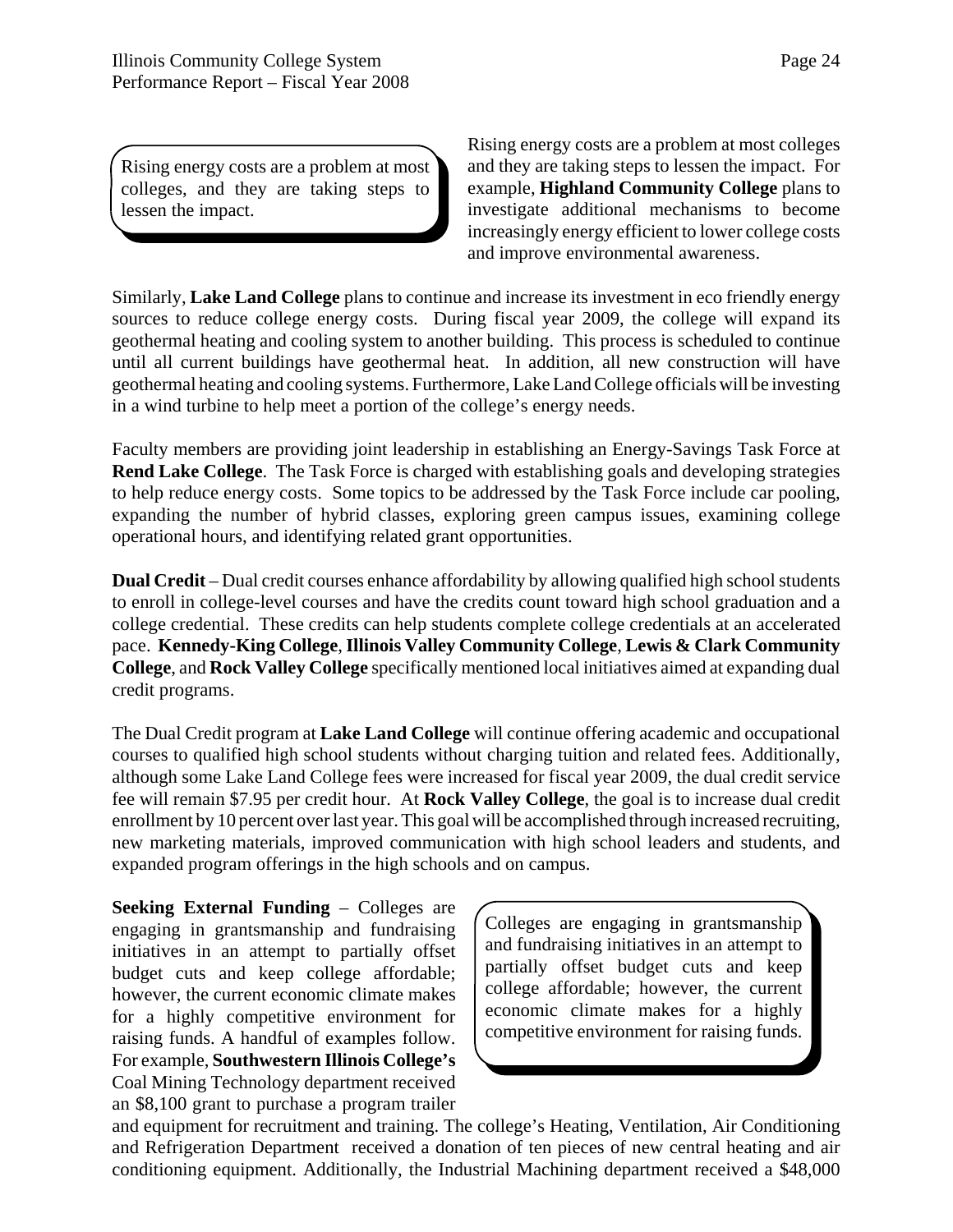entrustment for a piece of CNC equipment at a reduced price, along with four pieces of manual machining equipment through a donation. A Department of Commerce and Economic Opportunity grant provided necessary funding to offer a Construction Trades Preparation program at the Sam Wolf Granite City Campus.

**Lake Land College** is partnering in a \$5 million grant to develop academic and workforce programs to provide training in geospatial technology. The college will receive \$360,000 over the next four years as a partner in the National Science Foundation Advanced Technological Education Program. Seven colleges and two universities will share the funding, which aims to widen and enhance the pipeline of students, faculty, and industries using geospatial technologies.

Last year, the **College of DuPage** Health Sciences department received a \$1.4 million grant from the U.S. Department of Labor's Community-Based Job Training Grant program. The grant funded the development and implementation of a Practical Nursing (PN) program at the college and classes began in January 2008. The PN program prepares students for careers as Licensed Practical Nurses (LPN). The need for this program was determined by discussions with area healthcare providers in response to the current nursing shortage and the anticipated increase in need for services by the aging baby boomer population. Additionally, the program aims to create a more diverse nursing community to more completely reflect the changing patient population.

The U.S. Department of Agriculture Rural Development awarded **Spoon River College** a \$189,288 grant to implement a state-of-the-art videoconferencing system to expand program access to residents in their five-county district. The videoconferencing system called SpoonCast will make more workforce training, continuing education, and certificates/degrees available to residents and improve the local workforce and business climate. The college also will be able to offer dual credit classes to high school students.

**Highland Community College's** automotive program received a donation of equipment to allow students to work on vehicles and transmissions with the latest technology. General Motors donated a 2008 Chevrolet Malibu worth over \$20,000, and Skyline Community College added four new Lexus transmissions also valued at \$20,000 to the program.

Colleges are planning to make fund-raising initiatives an important source of income in the next fiscal year. Many colleges have plans to increase alumni giving and bring in funds from other sources. These college include **Elgin Community College**, **Illinois Central College**, **Richland Community College**, **South Suburban College**, and **Triton College**. At the **College of Lake County,** its 40<sup>th</sup> anniversary will be celebrated with a community-wide gala event, which has a goal of bringing in significant, additional revenue to fund the Foundation's scholarship programs. The bookstore will also pursue grants and donations from area organizations.

**Addressing Budget Cuts** – In order to deal with budget cuts, the **College of DuPage** plans an array of belt tightening initiatives, including maintaining a balanced budget by strengthening accountability linkages between financial planning and all college planning processes, creating strategies for cost-saving projects, developing additional strategies keep fund balances at targeted levels, and reducing staffing to sustainable levels. **Sauk Valley Community College** will operate within a balanced FY 2009 budget and plans to generate an end-of-the-year cash surplus. Strategies to reach this goal include identifying opportunities to restructure positions and functions for costsaving efficiencies; considering raising fees for high expense programs, instead of spreading the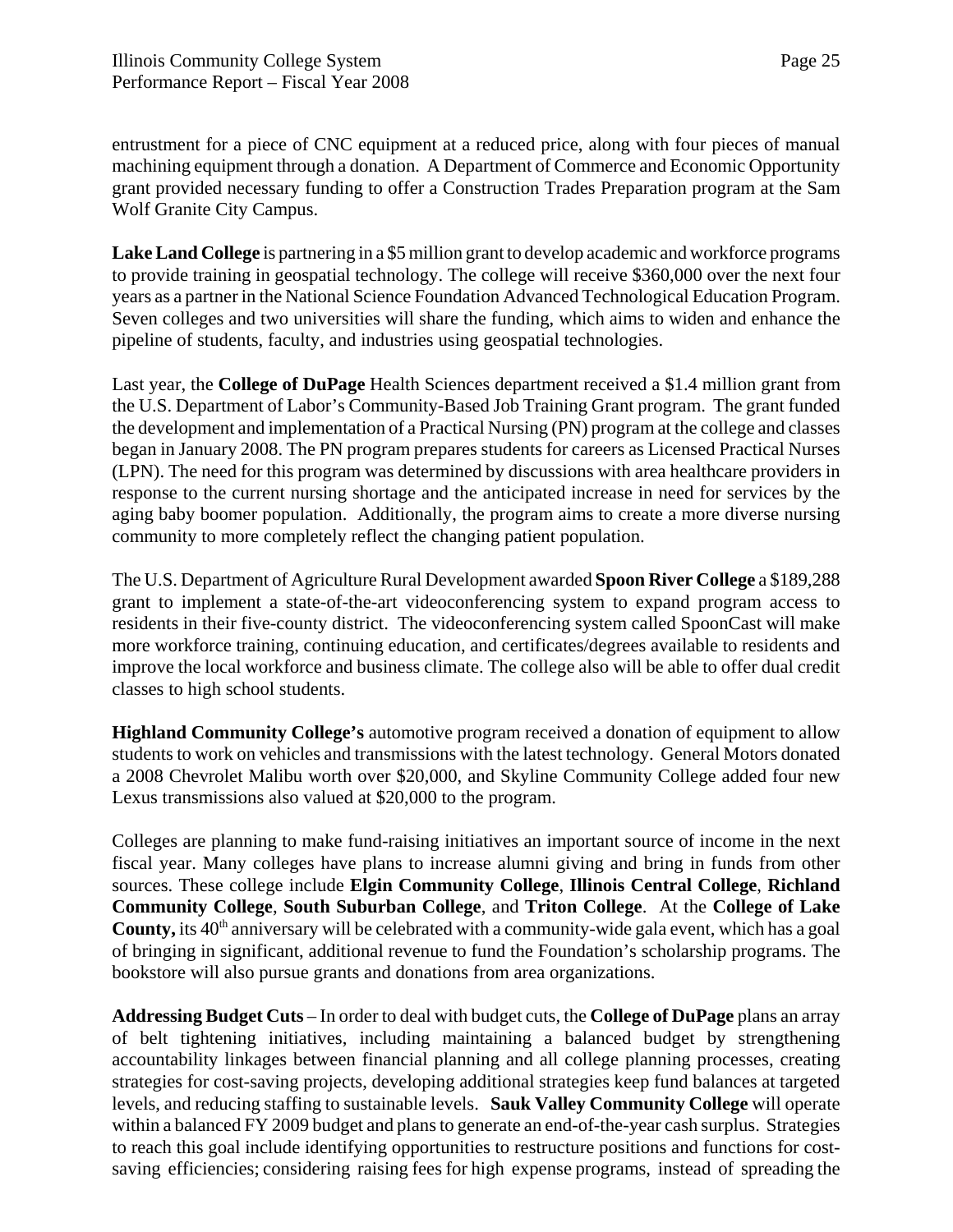expense among all students; issuing working cash bonds; and continuing the multi-year plan of replacing single pane windows with energy efficient double pane windows.

#### **SELECTED 2009 AFFORDABILITY CHALLENGES**

Community colleges cite various challenges related to affordability in 2009, including those related to financial aid, tuition, textbooks, other rising costs, dual credit, limited external funding, and budget cuts. A reoccurring underlying theme contributing to these affordability challenges is the decrease in state support for higher education in Illinois. The overall poor condition of state resources is problematic in Illinois and across most of the nation.

Community colleges provide the most affordable access to higher education in Illinois. As documented in the ISAC (2008) affordability analysis cited earlier in this report, maintaining affordability is a concern and a challenge in the current economic climate. The national recession is impacting state revenues and tight state resources are reducing state funding for community colleges.

Illinois government faces a budget crisis. A big one. The deficit is growing, bills are piling up, state services are being cut and officials have no easy ways of cleaning up the mess... Illinois will owe far more at the end of the fiscal year than it can afford to pay. Already, the state is closing parks and historic sites to save money. Other cutbacks are almost certain. Officials could also consider raising taxes and fees or simply not paying the state's bills.

Wills, Christopher. *Budget Troubles Raise Plenty of Questions*. (December 1, 2008). Associated Press. http://www.forbes.com/feeds/ap/2008/12/01/ ap5760354.html

Illinois is not alone in facing a fiscal year 2009 budget shortfall due to lower than projected revenues . . . recently the Chairman of the National Governors Association said 43 of 50 states currently face budget deficits.

State of Illinois Governors Office. ( December 16, 2008). \$1.4 Billion to be Available to Pay Bills Before the New Year. Illinois Government News Network. http://www.illinois.gov/PressReleases/ShowPressRelease.cfm?SubjectID=3&Rec Num=7331

Nationwide, the problems come from trends of the recent past and the future. In recent years, increases in public university tuition have offset the declines in the relative share of support coming from state appropriations. Looking ahead, additional affordability issues will be created by shifting demographics, in which more of the potential student body will be coming from disadvantaged groups with lower family incomes. Further, based on current government projections, the share of family income required to pay tuition and fees (even after discounting is applied for institutional or other aid) is likely to get too large for many families. Among sectors examined, only community colleges are *unlikely* to see a significant shift in share of family income required.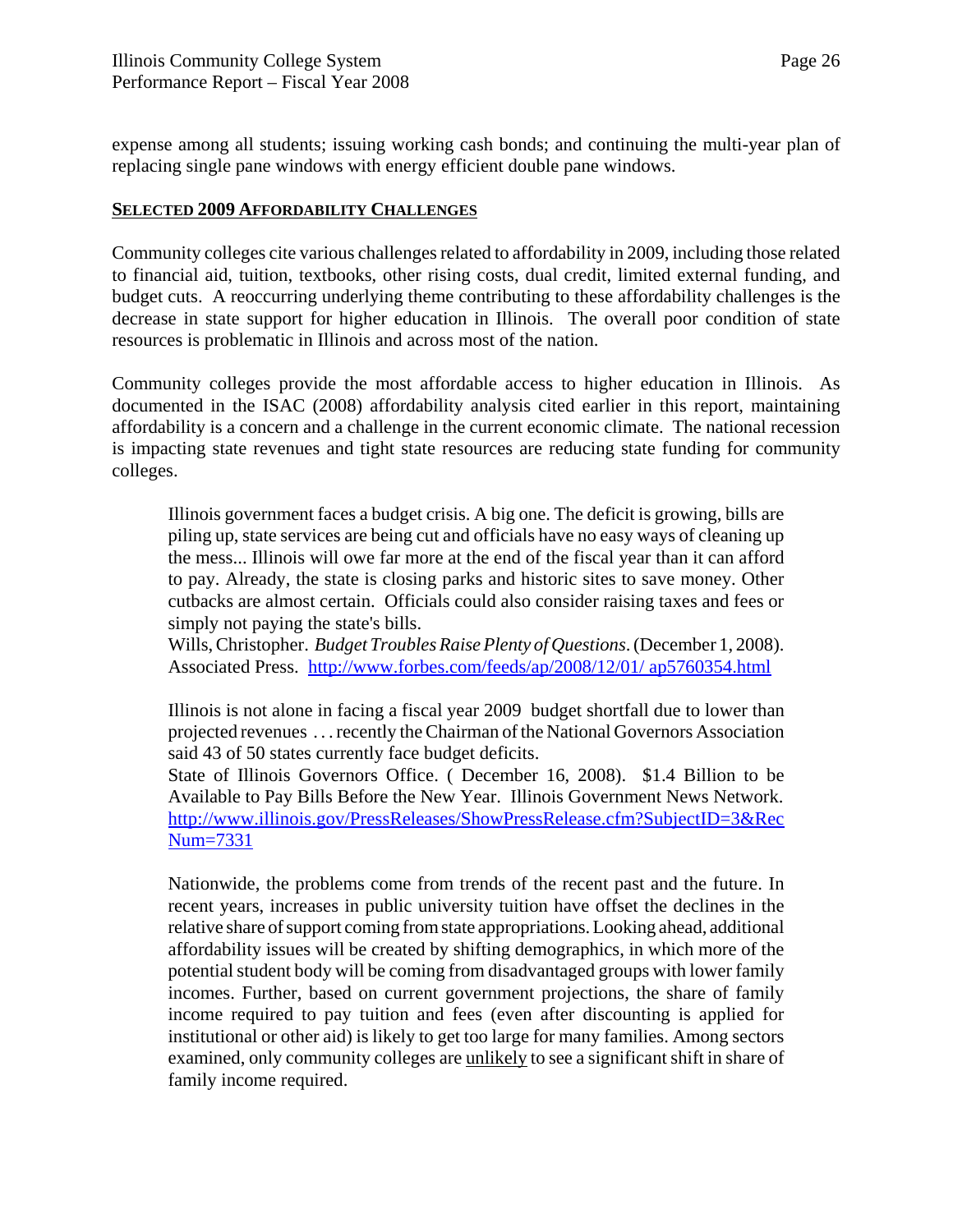|                            | Proportion of Family Income Required to Pay Tuition |                                                    |                       |
|----------------------------|-----------------------------------------------------|----------------------------------------------------|-----------------------|
| Year                       | Private, High-Level<br><b>Research Universities</b> | Public, High-Level<br><b>Research Universities</b> | Community<br>Colleges |
| 2006                       | 57.3%                                               | 11.1%                                              | 5.5%                  |
| 2006 (with<br>discounting) | 38.5%                                               | 9.3%                                               | 5.1%                  |
| 2036                       | 97.9%                                               | 28.5%                                              | 6.4%                  |
| 2036 (with<br>discounting) | 65.8%                                               | 24.0%                                              | 6.0%                  |

Jaschik, Scott. (December 1, 2008). "Changing the Tuition Discussion." *Inside Higher Education.* Washington, D.C.: Inside Higher Education.

http://www.insidehighered.com/news/2008/12/01/tuition

Decreased state funding contributes to low-income students receiving fewer MAP funds.

**Financial Aid** – For example, **Black Hawk College** officials are concerned that keeping college affordable without a significant increase in student debt will continue to be a challenge. Decreased state funding contributes to low-income students receiving fewer MAP funds. Changes in the federal loan programs

cause challenges for Black Hawk's students as only three lenders are in a position to offer loans to students. Decreased funding for the Federal Work Study (FWS) program has resulted in the college choosing not to match FWS for fiscal year 2009. **McHenry County College** notes that it has to absorb the cost of National Guard and Illinois Veterans Grant financial aid awards without additional state funding.

Two challenges facing the Financial Aid Office at **Lake Land College** include updating software to enhance the office's efficiency and effectiveness. The second challenge is ensuring that the college is reaching and providing assistance to the students most in need of financial aid. **Sauk Valley Community College** points out that the minimum wage is increasing while work/study funds remains stagnant. Students will receive a higher pay rate but fewer hours and, consequently, the college will have fewer hours of student work. Other colleges who specifically mentioned that Financial Aid will be a challenge include **Danville Area Community College**, **Lincoln Land Community College**, **Morton College**, **Richland Community College**, **Rock Valley College**, **South Suburban College**, and **John Wood Community College**.

**Tuition** – By not increasing tuition, **Wilbur Wright College** will find it challenging to offer new programs and professional development programs, as well as fill vacant staff positions. **Kankakee Community College** officials are concerned that tuition and fees may have to be increased due to limited state support. Rising tuition costs also present challenges at **Joliet Junior College**, **Lake Land College**, **Moraine Valley Community College**, **Prairie State College**, **South Suburban College**, **Southeastern Illinois College**, and **John Wood Community College**.

**Textbooks** – Rising textbook prices present challenges for students in Illinois community colleges. Every community college in Illinois is being impacted. **Kishwaukee College** notes that costs of tuition and textbooks will be a challenge for Advanced ESL classes. Other colleges that specifically noted textbook costs as challenging are **College of Lake County**, **Lincoln Land Community College**, **Moraine Valley Community College**, **Prairie State College**, and **South Suburban College**.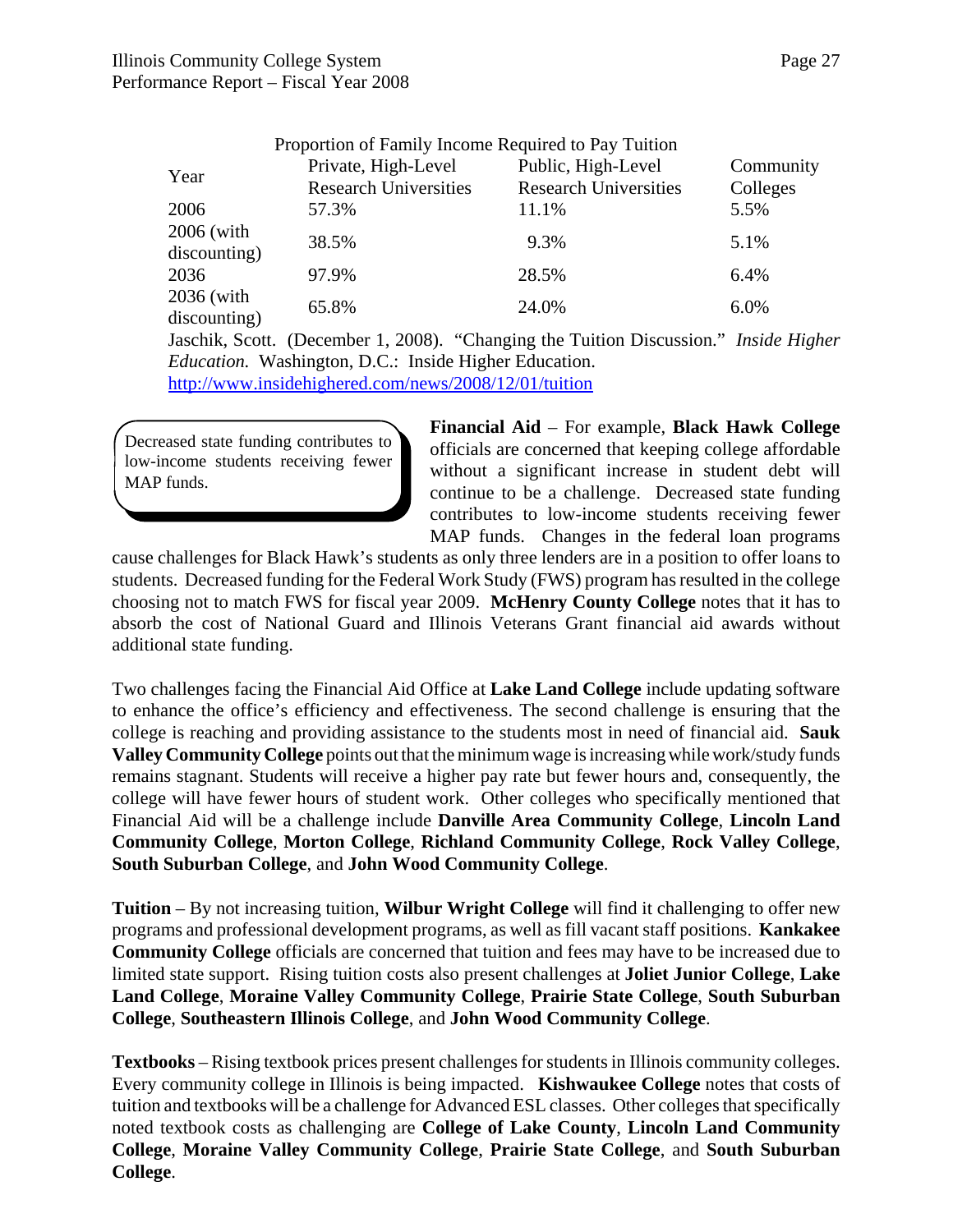Rising economic costs, such as the price of fuel, food, housing, and elevated unemployment, will present challenges for students and colleges.

**Other Rising Costs** – Rising economic costs, such as the price of fuel, food, housing, and elevated unemployment, will present challenges for students and colleges. Colleges specifically mentioning these topics in their reports included **Harper College**, **Heartland Community College**, **Highland Community College**, **Illinois Central College**, **Illinois Eastern Community**

**Colleges**, **Illinois Valley Community College**, **Lake Land College**, **Lewis & Clark Community College**, **Oakton Community College**, **Rend Lake College**, **Southeastern Illinois College**, **Southwestern Illinois College**, and **John Wood Community College**. **Southwestern Illinois College** officials specifically mentioned that keeping pace with technology for instructional and administrative purposes creates challenges for the institution. Increased operational costs, including insurance for employees, will have an impact on **Richland Community College**'s budget in the coming year. **Highland Community College** officials contend that security issues, including communication and emergency equipment and mental health counseling, also pose challenges. Construction costs will prevent new construction and remodeling projects at **Illinois Valley Community College**. Population shifts pose challenges for some Illinois community colleges. **Southeastern Illinois College**'s district population is shrinking and has a large senior citizen population. The increasing population between the ages of 50 and 60 could soon put a strain on the Senior Citizen reduced tuition programs at **Triton College**.

**Dual Credit** – Dual credit course offerings through **Lake Land College** will be affected by faculty retirements at area high schools. District high schools may have difficulty recruiting and hiring faculty qualified to teach dual credit courses. **Rock Valley College** officials think that dual credit opportunities may decrease due to reduced state funding.

**Limited External Funding** – Fundraising will be difficult in the present economy. Colleges specifically mentioning that they are encountering philanthropic challenges included **College of Lake County** and **South Suburban College**.

**Budget Cuts** – Worsening state funding is a common concern among the community colleges, and the colleges report that it makes it very difficult not to increase tuition. **Richard J. Daley College** notes specifically that decreases in reimbursement for special needs students and adult education will be a challenge. Cuts in funding will make it difficult for **Malcolm X**

Worsening state funding is a common concern among the community colleges and the colleges report that it makes it difficult not to increase tuition.

**College** to expand ESL programs, K-12 partnerships, and community partnerships. **Olive-Harvey College** and **Rock Valley College** officials contend that budget cuts will make it difficult to recruit faculty.

Many colleges said that budget cuts and the uncertainty of state funding will also be a challenge, including **Kennedy-King College**, **Harold Washington College**, **Elgin Community College**, **Harper College**, **Heartland Community College**, **Highland Community College**, **Kankakee Community College**, **Lake Land College**, **Lewis & Clark Community College**, **Lincoln Land Community College**, **Prairie State College**, **Rend Lake College**, **Rock Valley College**, **Carl Sandburg College**, **Sauk Valley Community College**, **Southeastern Illinois College**,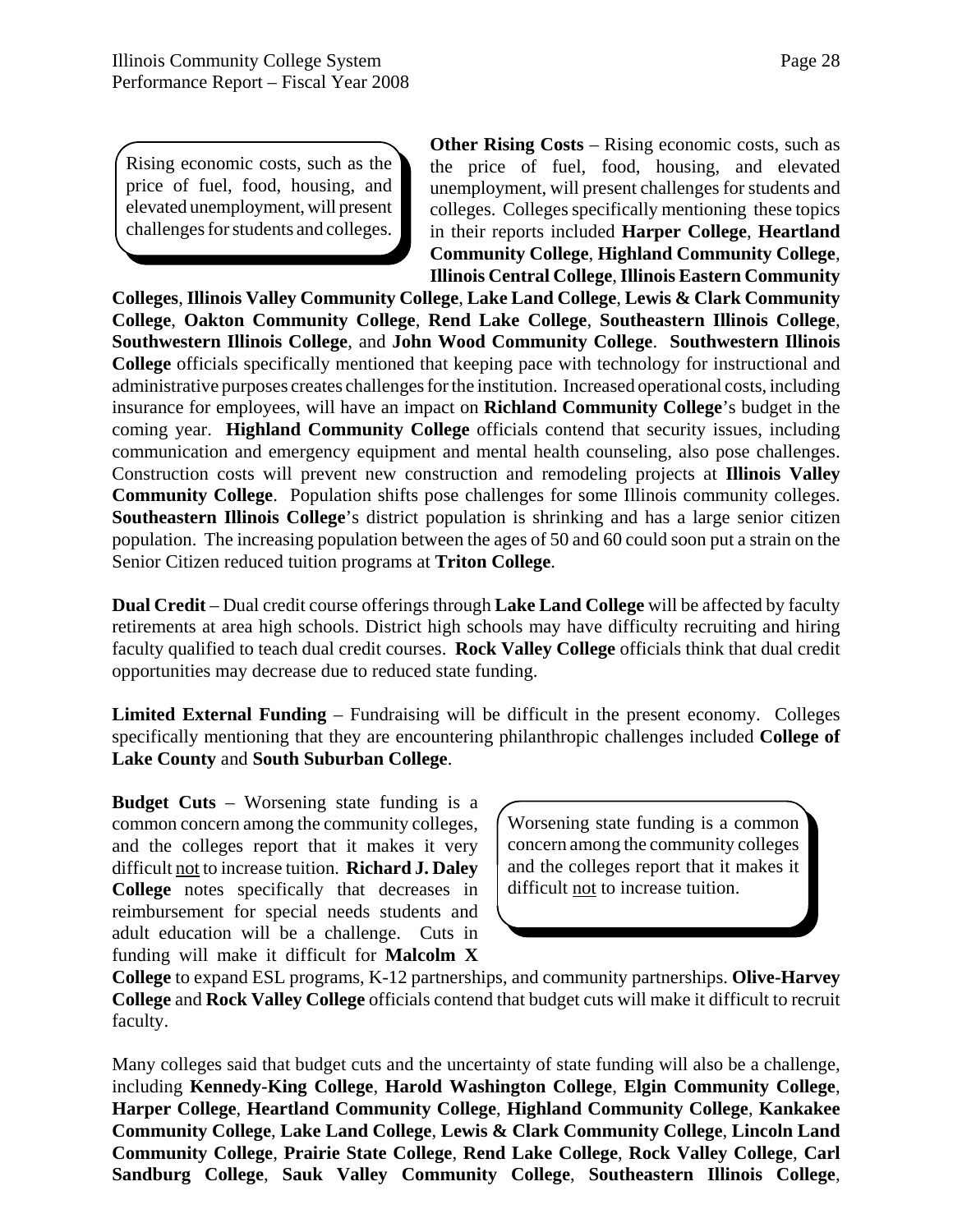#### **Southwestern Illinois College**, **Spoon River College**, **Triton College**, and **Waubonsee Community College**.

In Illinois and generally across the country, state finances are in poor condition. Yet, investing in higher education makes sense as more individuals will be needing training and retraining which can help improve economic conditions. Phillip Berry, board vice chair of the City University of New York, which operates one of the larger urban community college systems in the country, says: "(Lawmakers) need to know when they invest in community colleges, they are investing in national recession insurance. They need to know community colleges are key to this country's future economically . . . and socially." (http://chronicle.com/free/v55/i13/13a01901.htm)

#### **SELECTED AFFORDABILITY PERFORMANCE INDICATORS**

Several Affordability performance indicators are included in this report: Tuition & Basic Fees for a Full-time In-district Student, Number of Enrolled Students who receive Monetary Award Program (MAP) grants, Number of Enrolled Students Who Receive Illinois Incentive for Access (IIA) Grants, the Number of Enrolled Students Who Receive Pell Grants, and First Generation College Students.

#### **Tuition & Basic Fees for a Full-time In-district Student (3M1)**

This performance indicator provides one measure of financial access to the institution for students. During **fiscal year 2009**, average annual tuition and basic fee costs based on fall 2008 costs for a full-time, **in-district Illinois** community college student was **\$2,521**, up 6.9 percent over the previous year when they averaged \$2,359. In the Illinois Community College System, average tuition and fees increased by nearly one third over the past five years (31.4 percent or \$603). Compared to eight years ago, average tuition and fees in the Illinois Community College System are up 62 percent (\$965).

During fiscal year 2009, the highest annual tuition and basic fees were at **Carl Sandburg College** (\$3,810) in western Illinois and lowest annual tuition/fees were at **Illinois Eastern Community College** (\$1,890) in southeastern Illinois.

The College Board (2008) conducts an Annual Survey of Colleges that provides tuition and basic fee information for all sectors of higher education. **According to The College Board, the fiscal year 2009 national weighted average community college full-time tuition and fees** (public two-year, resident) was **\$2,402**. The College Board figures show a *oneyear* percent increase between fiscal year 2008 and fiscal year 2009 of 1.7 percent. Illinois

Based on College Board figures, Illinois community college fiscal year 2009 average tuition and basic fees for in-district students (\$2,521) are slightly above (5.0 percent) the national average for community college (\$2,402) state residents for the same year.

showed a rate of increase of 6.9 percent between those identical points in time – fiscal year 2008 to fiscal year 2009. Based on The College Board figures, Illinois community college fiscal year 2009 average tuition and basic fees for in-district students are slightly above (5.0 percent) the national average for community college state residents for the same year (http://professionals. collegeboard.com/profdownload/ is-college-affordable-trends-2008.pdf). Midwest data published by The College Board show higher tuition and fee rates for two-year public colleges averaging \$3,086 with a one-year rate of increase at 4.1 percent (http://www.collegeboard.com/html/costs/ pricing /2\_3\_regional\_ variation\_charges.html).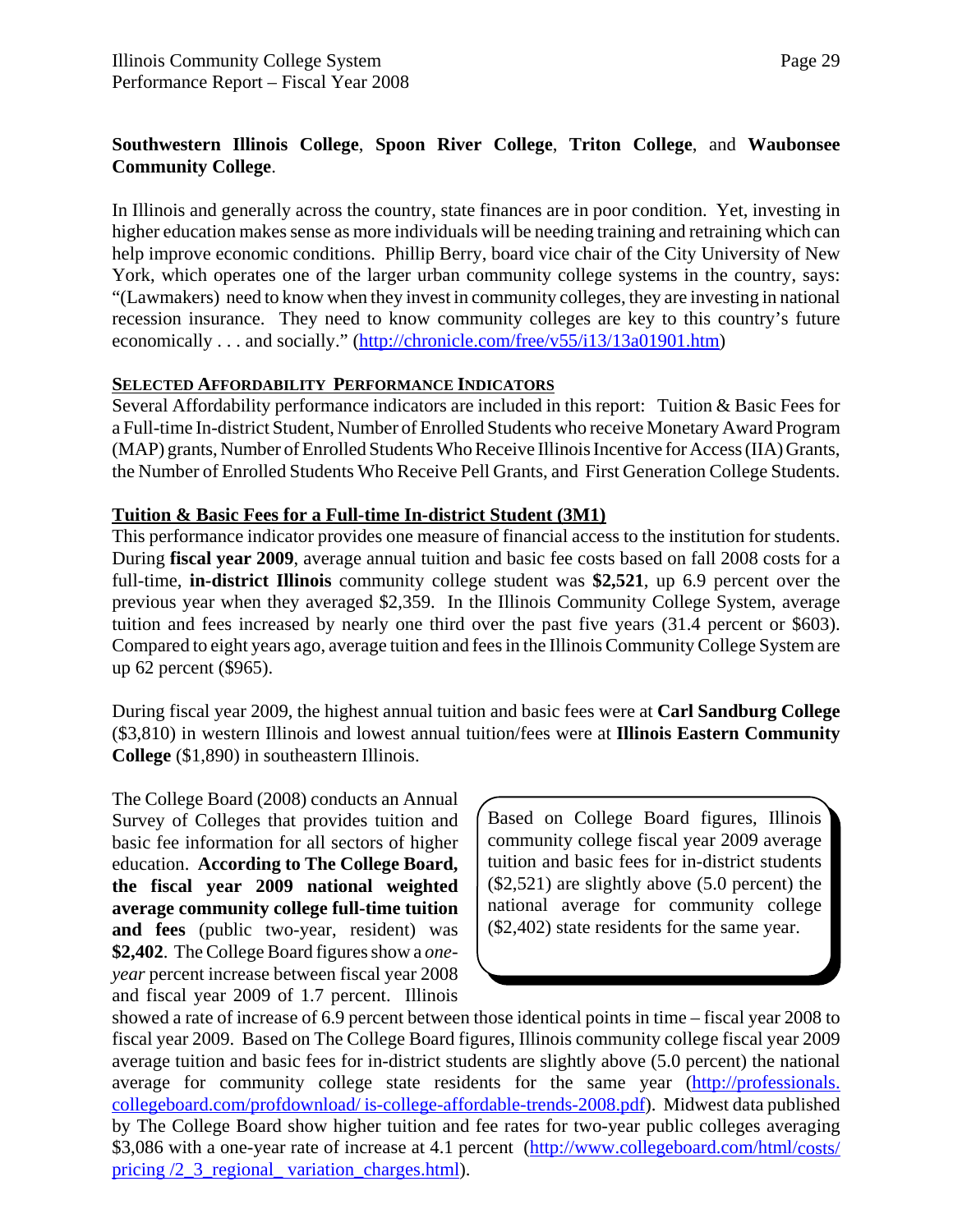According to the Illinois Board of Higher Education (IBHE), Illinois public university annual undergraduate tuition and fees-entry level averaged \$9,400 in fiscal year 2009. The fiscal year 2008 average was \$8,235; hence, public university undergraduate annual tuition and fees-entry level increased 14.1 percent since last year and increased by 54.9 percent compared to five years ago. Compared to eight years ago, average undergraduate tuition and fees-entry level at Illinois public universities are up 129.2 percent (\$5,298). Part of the long-term change is attributable to the entrylevel tuition legislation which requires tuition charged a first-time, undergraduate public university Illinois resident student will remain at the same level for four continuous academic years following initial enrollment or for the "normal time to complete" undergraduate programs that require more than four years. The tuition guarantee applies to those students who first enrolled in public universities *after* the 2003-2004 academic year.

For fiscal year 2009, average in-district community college tuition and fees are just over one-quarter (26.8 percent) of the average public university tuition and fees. Tuition and fees in the Illinois Community College System are comparatively affordable and college staffs are available to help individuals acquire financial aid

For fiscal year 2009, average in-district community college tuition and fees are just over one-quarter (26.8 percent) of the average public university tuition and fees.

that they qualify to receive. Nevertheless, with more students applying for financial aid and availability of state and federal assistance dollars declining or remaining level, an increasing number of community college students are forced to take out loans or find some other way to make up a financial aid shortfall.

MAP is the fourth largest program of its kind in the country, providing over \$380 million in grants to roughly 146,000 undergraduates who demonstrate financial need for such assistance in fiscal year 2007.

#### **Number of Enrolled Students Who Receive Monetary Award Program (MAP) Grants (3M2)**

This performance indicator indicates the level of financial access to the institution for students. The Illinois Student Assistance Commission (ISAC) "offers Illinois residents a variety of grant and scholarship programs, eligibility for which is based on factors such as financial need,

academic achievement, chosen field of study," military service, etc. At the heart of these programs is ISAC's need-based Monetary Award Program (MAP). MAP is the fourth largest program of its kind in the country, providing over \$380 million in grants to roughly 146,000 undergraduates who demonstrate financial need for such assistance in fiscal year 2007. Grants awarded through MAP can be used to cover tuition and fees. (http://www.collegezone.com/informationzone/16.htm)

During fiscal year 2007, a total of 57,211 students who were enrolled in Illinois community colleges received MAP grants. **Harold Washington College** (N=2,848), **South Suburban College** (N=2,822), and **College of DuPage** (N=2,452) were the Illinois community colleges with the largest number of students receiving MAP grants in fiscal year 2007. The average award for a community college student in fiscal year 2007 was \$989. While the average award for all MAP recipients was roughly \$2,602 (http://www.collegezone.com/informationzone/16.htm).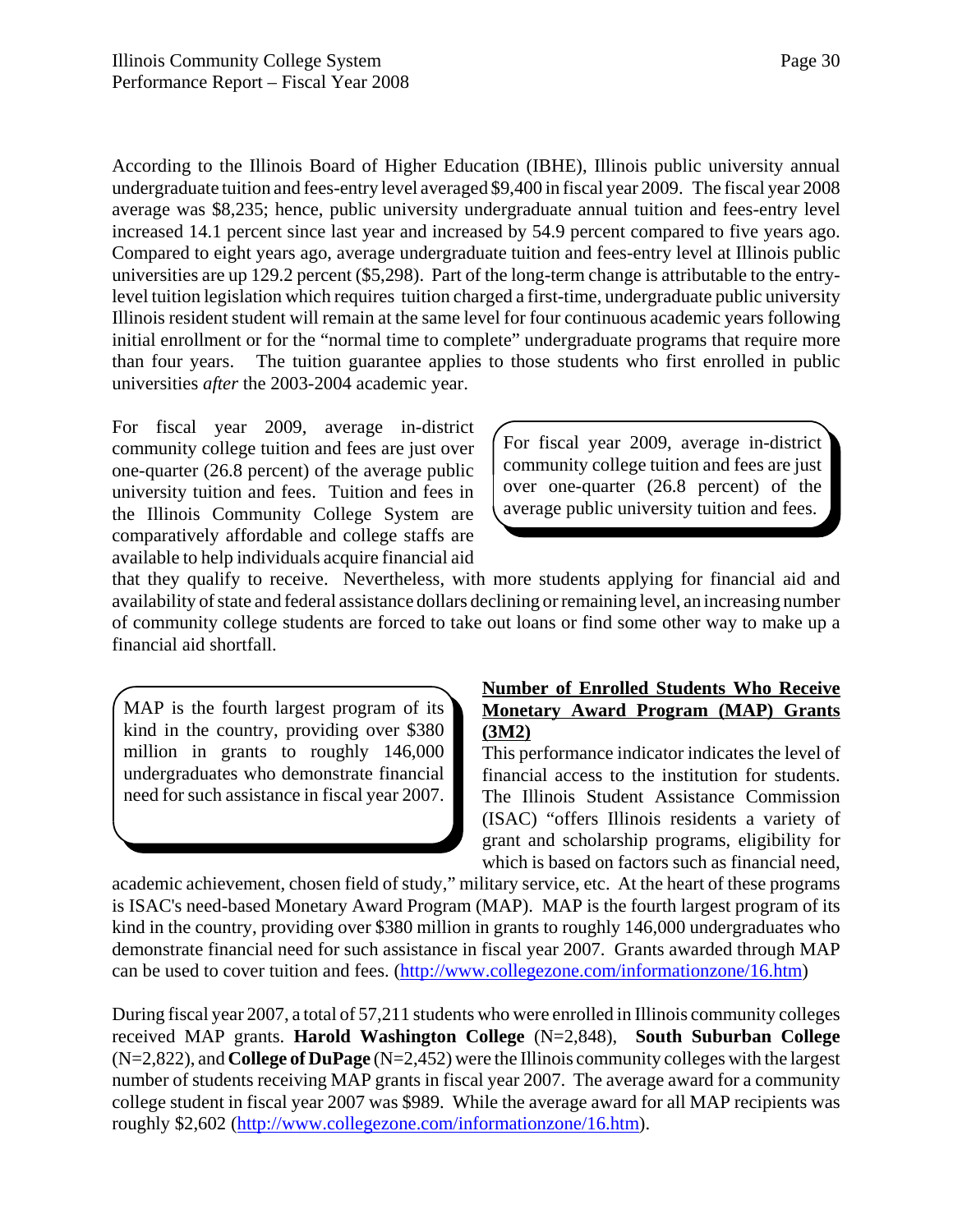**Number of Enrolled Students Who Receive Illinois Incentive for Access (IIA) Grants (3M3)**

This performance indicator indicates the level of financial access to the institution for students. Illinois Incentive for Access (IIA) grants are available to students determined to have zero financial resources to pay for college (http://www.collegezone.com/ informationzone/16.htm).

In fiscal year 2007, a total of 14,801 students, a 16.6 percent increase from fiscal year 2006, who were enrolled in Illinois community colleges received Illinois Incentive for Access (IIA) grants. **Harold Washington College** (N=1,032), **South Suburban College** (N=905), and **Kennedy-King College** (N=703) had the largest number of students receiving IIA grants in fiscal year 2007. The average grant for all IIA community college grant recipients was \$371.

In fiscal year 2007, a total of 14,801 students, a 16.6 percent increase from fiscal year 2006, who were enrolled in Illinois community colleges received Illinois Incentive for Access (IIA) grants.

#### **Number of Enrolled Students Who Receive Pell Grants (3M4)**

This performance indicator provides one measure of financial access to the institution for students. Pell Grants are awarded to individuals based on the undergraduate degree/certificate seeking student's expected family contribution, cost of attendance, and enrollment status. Pell Grants are designed to serve as the foundation for student aid for low-income undergraduates on top of which further aid can be layered. Students who receive Pell Grants have documented a substantial need with relatively few available financial resources.

During fiscal year 2007, a total of 81,695 (a 1.6 percent decrease from fiscal year 2006) students who were enrolled in Illinois community colleges received Pell Grants.

During fiscal year 2007, a total of 81,695 (a 1.6% decrease from fiscal year 2006) students who were enrolled in Illinois community colleges received Pell Grants. Combined, the **City Colleges of Chicago** had 18,956 students receiving Pell Grants, which was the largest number of students in any district. **South Suburban College** enrolled 4,246 students

with Pell Grants which was the second largest number of students receiving this form of financial aid.

Colleges with above-average 2006 Pell Grants awarded (2,095 grants) and experiencing an increase in awards over the past year included **Southwestern Illinois College** (N = 3,766; +65), **College of DuPage**  $(N = 3,256; +48)$ , and **Illinois Central College**  $(N = 3,006; +146)$ .

#### **First Generation College Students (3M6)**

This performance indicator provides a measure of those students at Illinois community colleges whose parents did not complete college. In fiscal year 2008, 80,130 Illinois community college students were identified as first generation college students. This is a 2.9 percent increase from the 77,877 first generation college students identified in fiscal year 2007. Colleges with the highest numbers of first generation college

During fiscal year 2008, a total of 80,130 community college students (a 2.9 increase from fiscal year 2007) were identified as first generation college students.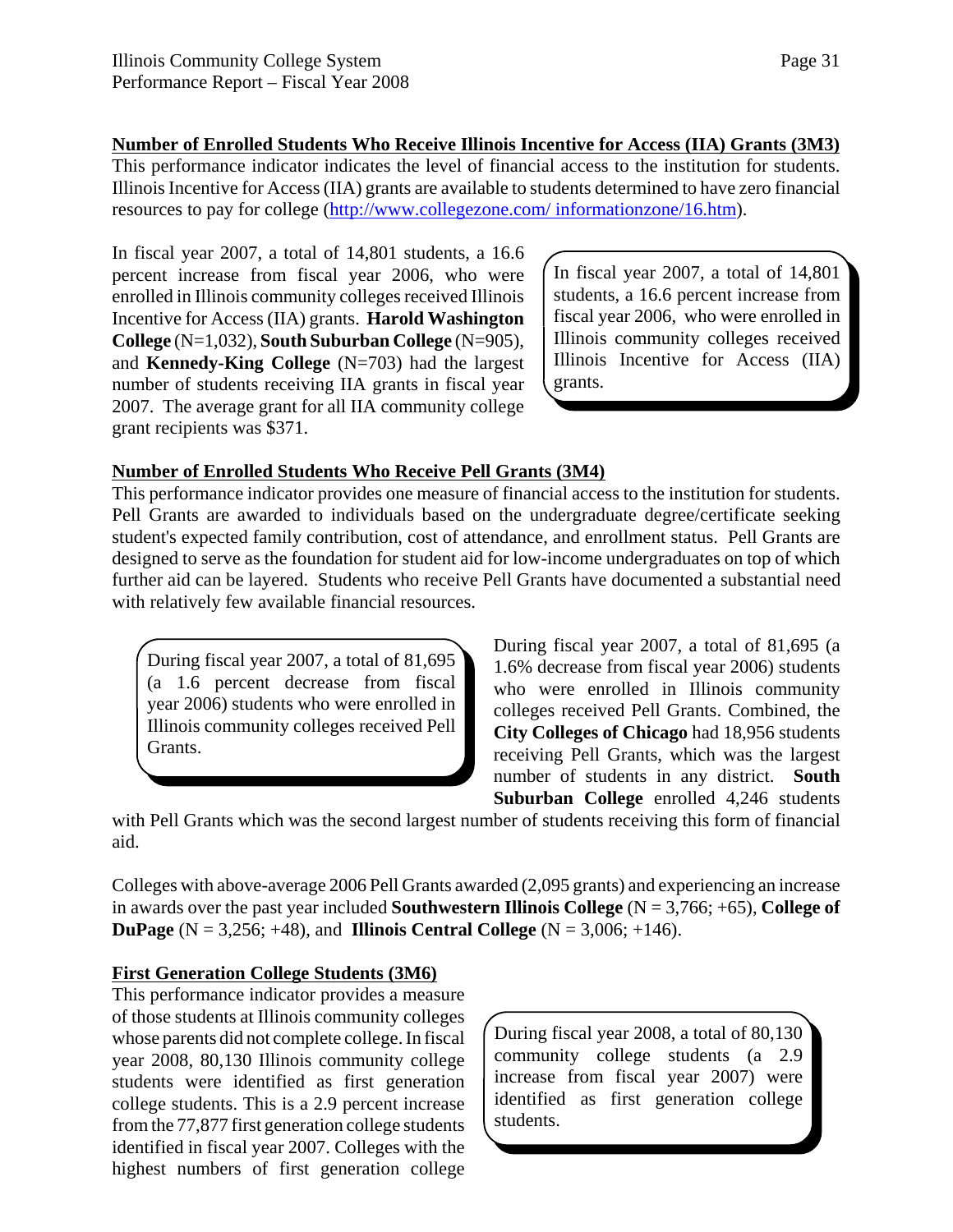students included **Southwestern Illinois College** (N = 3,744), **College of DuPage** (N = 3,528), and **Illinois Central College** ( $N = 3,362$ ).

#### **ATTAINMENT**

#### **P-20 PARTNERSHIPS**

P-20 measures are locally developed. Multiple statewide initiatives are underway to strengthen P-20 partnerships, including the College and Career Readiness Pilot Project, P-16 Grant Initiative, American Diploma Project and High School to College Success/Feedback Report.

**College and Career Readiness (CCR) Pilot Project.** To enhance cooperation across secondary and postsecondary education, the College and Career Readiness (CCR) initiative is being implemented. The project contributes to the development of higher levels of shared expectations about what the term "college ready" means in Illinois. Five colleges are participating in pilot projects: **Moraine Valley Community College, South Suburban College, Southwestern Illinois College, John A. Logan College,** and **Shawnee Community College**. In addition, **Kaskaskia College** and **Elgin Community College** have been voluntarily participating in some aspects of the project.

The project has five main goals:

- Diagnosing college readiness and working with ACT through their Course Placement Service initiative to evaluate student performance on ACT subtests with specific related community college developmental education and freshman-level courses.
- " Collaborating across educational levels to reduce remediation and decrease the need for developmental education coursework in math, reading, and writing at the college level through increasing the number of students successfully completing the college-prep core curriculum, assisting students in their efforts to arrive at college with the core academic skills needed to succeed in college, and increasing the numbers of students who successfully transition into postsecondary education.
- Strengthening the alignment of high school and college curriculum.
- Providing resources and academic support to students with the aim of enriching the senior year of high school. Depending on the individual student's needs, these initiatives may include developmental coursework, advanced/dual credit coursework, or providing other appropriate interventions.
- Enhancing the evaluation processes and providing multiple measures of the effectiveness of the college readiness intervention strategies.

The Prairie State Achievement Exam, which includes the ACT college assessment exam, has been administered to all high school juniors since 2001. ACT subtest scores can be correlated with subsequent student performance in specific community college courses. Student success in collegelevel courses can be predicted with a high level of statistical certainty through the use of corresponding ACT subtest scores. ACT test results are being used in high schools to assist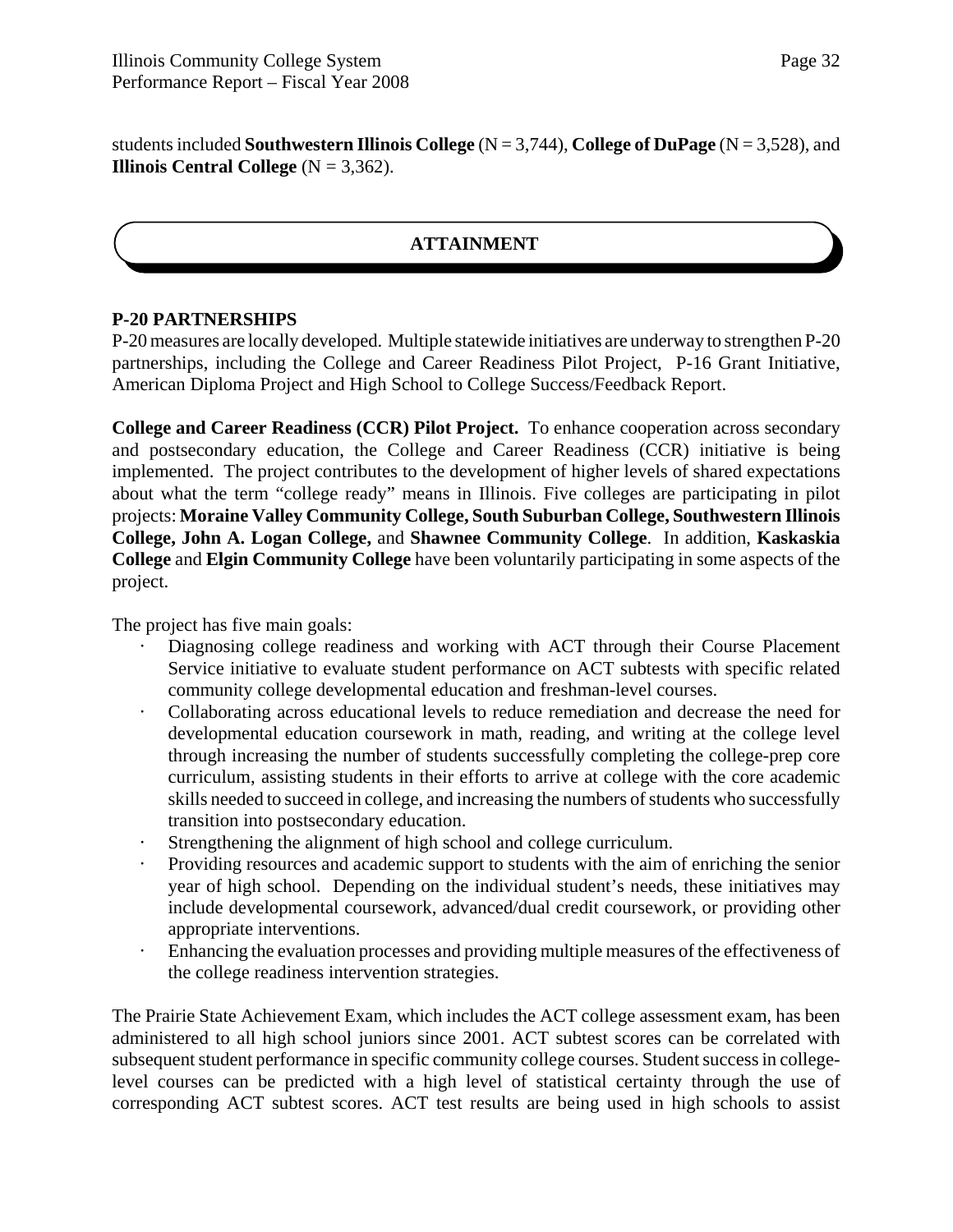secondary students. Academic skill areas needing improvement are identified and work plans are developed to close skill gaps. The extra help can be provided during the summer between their junior and senior year of high school and/or during the student's senior year in high school.

Participating community colleges are working with their secondary partners to:

- Share data and information and create data-sharing agreements with educational partners.
- " Create CCR teams composed of faculty and counselors/advisers from the community college and high school. Work with designated CCR Coordinators from the community college and team members to develop intervention strategies, design appropriate Readiness RX contracts with each student for developmental or advanced coursework, monitor student progress, provide readiness support services, and retest students to assess their academic skills growth at strategic points in the educational process.
- " Create Readiness Prescriptions (Readiness RX) for each student based on their readiness for college-level work, provide course recommendations for remediation or for advanced coursework – in AP classes or dual credit/dual enrollment programs, and identify needed supplemental academic support services; i.e., tutoring, mentoring, and college application and scholarship form completion assistance.

Evaluation processes are being implemented by ICCB staff, project evaluators, and community college and high school officials. These processes help to measure the effectiveness of intervention strategies, fine tune operational processes, and explore opportunities to expand the initiative to additional student populations.

**P-16 Grant Initiatives.** P-16 Grant Initiative funding is used to expand community college services to high school students desiring to take college-level classes prior to receiving their high school diploma to accelerate their college coursework. The grant is primarily used to support dual credit and dual enrollment programs. Through these programs, secondary to postsecondary alignment and collaboration is increased, curricular duplication is decreased, and limited state and local educational funds are maximized.

Dual credit and dual enrollment are arrangements where students currently enrolled in high school enroll in a college-level course. Upon successful completion of the course, dual credit students earn both college and high school credit, while dual enrollment students earn college credit only. Colleges may receive course tuition and fees associated with the coursework or dual credit/dual enrollment to support these programs. Colleges may also use funds to fully or partially cover students' tuition and fees.

In the past year, enrollment has occurred mostly at secondary schools. Colleges report that 400 high schools in Illinois participate in dual credit programs and 440 participate in dual enrollment. In fiscal year 2007, community colleges established 78 new dual credit agreements with area high schools and 45 more are anticipated in fiscal year 2008.

**American Diploma Project.** Illinois is the 34<sup>th</sup> state to join the American Diploma Project (ADP) and work with Achieve, Incorporated, to further align expectations across educational levels and increase student readiness for college and careers. ADP requires leaders from the Governor's Office, P-12, Higher Education, and Business to collaborate on a policy agenda for college and career-ready academic standards, graduation requirements, assessments, data, and accountability systems. The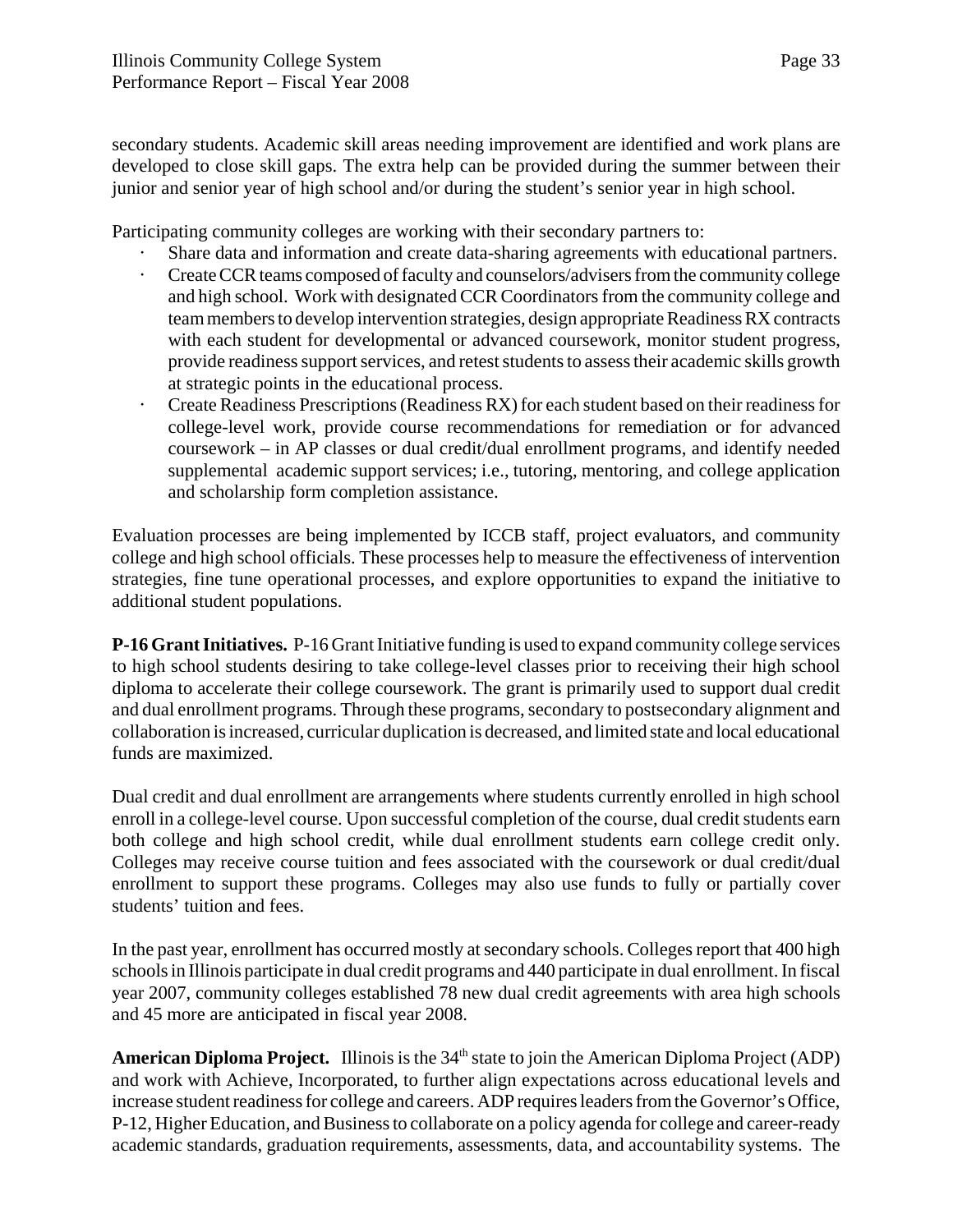Illinois State Board of Education (June 2008), Illinois Board of Higher Education (August 2008), and Illinois Community College Board (September 2008) have endorsed ADP project participation. The Governor's Office and Illinois Business Roundtable are integral partners in the project.

Eighty percent of America's high school students are educated by the 33 states that are already part of the ADP network. These states have committed to addressing key policy areas:

- Increase alignment. Align high school standards with college and workplace expectations. Align high school graduation requirements with college and workplace expectations
- Elevate the rigor of high school curriculum. Require all graduates to take rigorous courses aligned to college and career ready standards that prepare them for life after high school
- Streamline assessment systems. Tests students take in high school serve as placement tests for college and hiring for the workforce
- Strengthen accountability. Hold high schools accountable for graduating students who are ready for college or careers and hold postsecondary institutions accountable for student success once enrolled.
- Link data systems. Develop P–20 longitudinal data systems.

Achieve staff and state alignment teams work together to establish College and Career Readiness Standards. Alignment teams consist of P-20 education, executive, and business leaders. Each state is encouraged to learn from its neighbors and develop its own action plan for fine tuning and carrying out their unique state agenda. An Alignment Institute is held by Achieve staff which helps state teams identify the English and mathematics expectations required for high school graduates to enter college-level courses at postsecondary institutions and gain entry-level positions in quality jobs. Achieve has produced model course descriptions and benchmarks in order to help states align elementary, middle, and high school standards with college and career ready expectations. These benchmarks specify what students should know and be able to do beginning in elementary school to culminate in college and career readiness by the end of high school. The state alignment team is convened three times over the initial year by Achieve. Achieve also provides technical assistance, training, tools, and coaching; compares initial state expectations with national benchmarks; and reviews preliminary and final drafts of College and Career Readiness Standards.

**High School to College Success/Feedback Report.** A standardized High School Feedback Report for high school principals has been produced by Illinois public universities since 1990. Community colleges began generating a more uniform set of feedback reports based on common data elements at the local level at the same time. The local approach was selected for community colleges since they attract the majority of their students from within their district boundaries. In keeping with the guidance of Illinois Senate Joint Resolution 59, the Illinois Community College Board, Illinois State Board of Education, and Illinois Board of Higher Education are collaborating with ACT, Inc. to create a revised pilot High School to College Success Report with a projected spring 2009 release date. http://www.ilga.gov/legislation/BillStatus\_pf.asp?DocNum=59&DocTypeID=SJR&LegID= 33657& GAID=9&SessionID=51&GA=95 Information about Illinois public high school graduates who enroll in the public community colleges and public universities in the state will be available in the report. The aim is to foster further collaborations and dialogue and improve alignment across educational levels.

The High School to College Success Report is expected to include three separate reports: (1) Individual High School Reports indicating how graduates from individual high schools perform in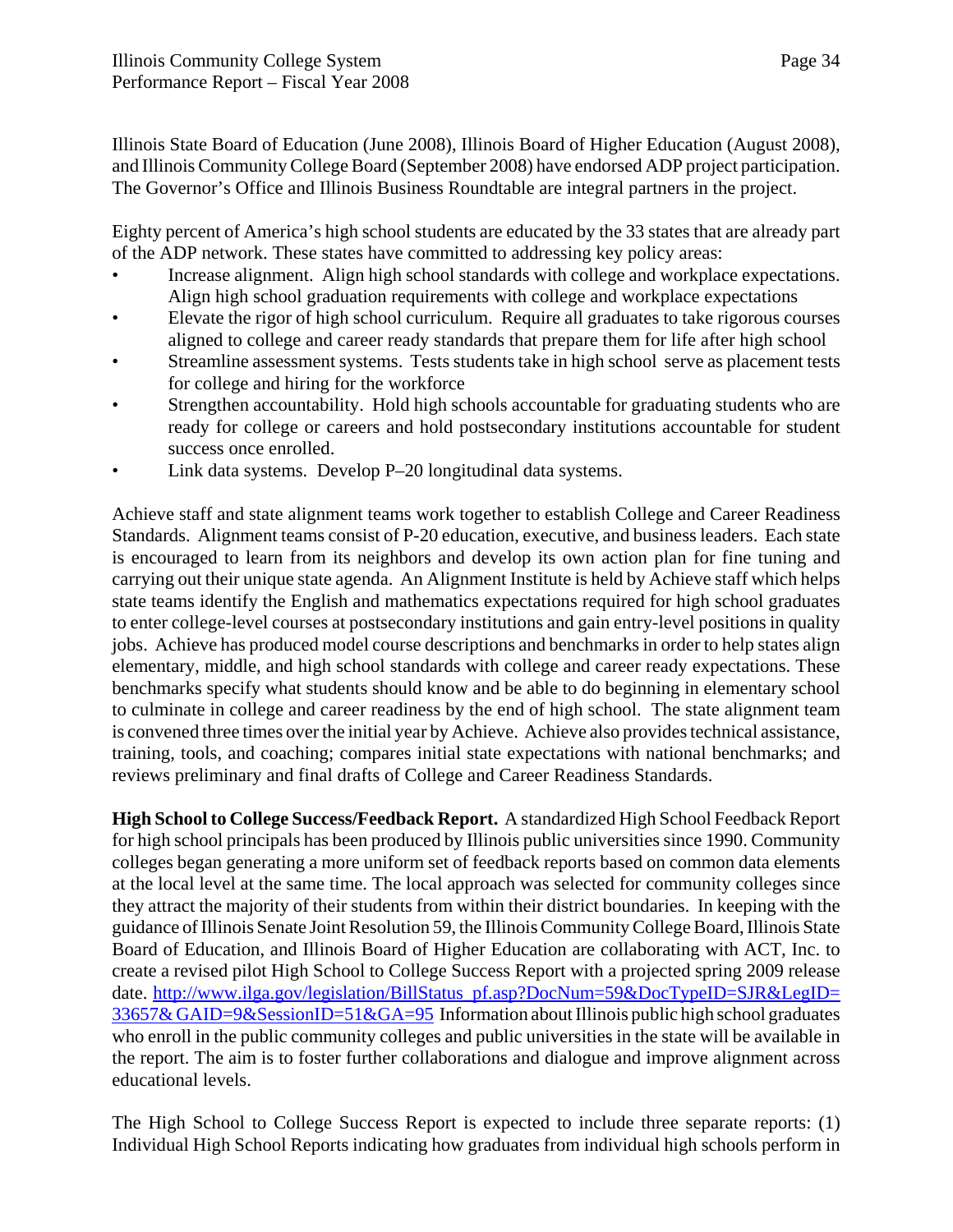their first year of postsecondary education, (2) State Aggregate High School Report that combine these aggregate data into a single state report, and (3) Individual Postsecondary Reports to show colleges and universities information on freshmen and the high schools where they graduated. The inclusion of the following types of information can be anticipated: high school grade point averages, ACT College Readiness Benchmark Scores; relationship between college preparation and student success; ACT composite scores; relationship between ACT scores, developmental coursework, and college grade point average; and rates of persistence and retention at the same Illinois postsecondary institution.

### **HIGH EXPECTATIONS AND QUALITY**

*Illinois colleges and universities will be accountable for providing high quality academic programs and the systematic assessment of student learning outcomes while holding students to ever higher expectations for learning and growth.*

### **BACKGROUND ON HIGH EXPECTATIONS AND QUALITY**

Policy Area Five covers performance indicators for 2008. Colleges were not required to present narrative of fiscal year 2008 initiatives or fiscal year 2009 plans.

Illinois community colleges are actively involved in initiatives to establish high standards for teaching and learning, document student progress and outcomes, and promote continuous program improvement. The Program Review Process is the primary method in which the colleges assure the quality of their programs and services. Programmatic need, quality, and cost are examined through the review process. Recognition is a complementary initiative where colleges address instructional, administrative, financial, facility, and equipment standards established by the Illinois Community College Board (ICCB). ICCB staff completed a cycle of Recognition evaluation reviews and visits in fiscal year 2008. Program Review policies and processes for all 39 college districts were evaluated as a part of the Recognition cycle. Colleges have made substantial progress in incorporating student learning outcome results into their review processes. Most colleges have made considerable progress in developing Program Review systems that are integrated into larger institutional quality improvement initiatives that contribute to institution-level planning and budget development.

The state-level Program Review system has been revised to focus statewide efforts to assist colleges in their efforts to further strengthen local reviews, identify and disseminate best practices, address emerging state-level issues, and further promote system responsiveness and accountability. Within the revised ICCB Program Review Process that was implemented in fiscal year 2007, colleges will review career and technical programs, academic disciplines, and cross-disciplines (general education, adult education and ESL, remedial/developmental education, vocational skills, and transfer functions and programs) on a statewide common five-year schedule. Student and academic services will be reviewed once every five years on a schedule that is determined by each college. Annual summary reports to the ICCB will focus on the results of program review, presentation of best practices and exemplary innovations, and identification of programmatic issues that need to be addressed at the state level.

### **SELECTED HIGH EXPECTATIONS AND QUALITY PERFORMANCE INDICATORS**

Information pertaining to several mission-specific indicators is provided in the following paragraphs,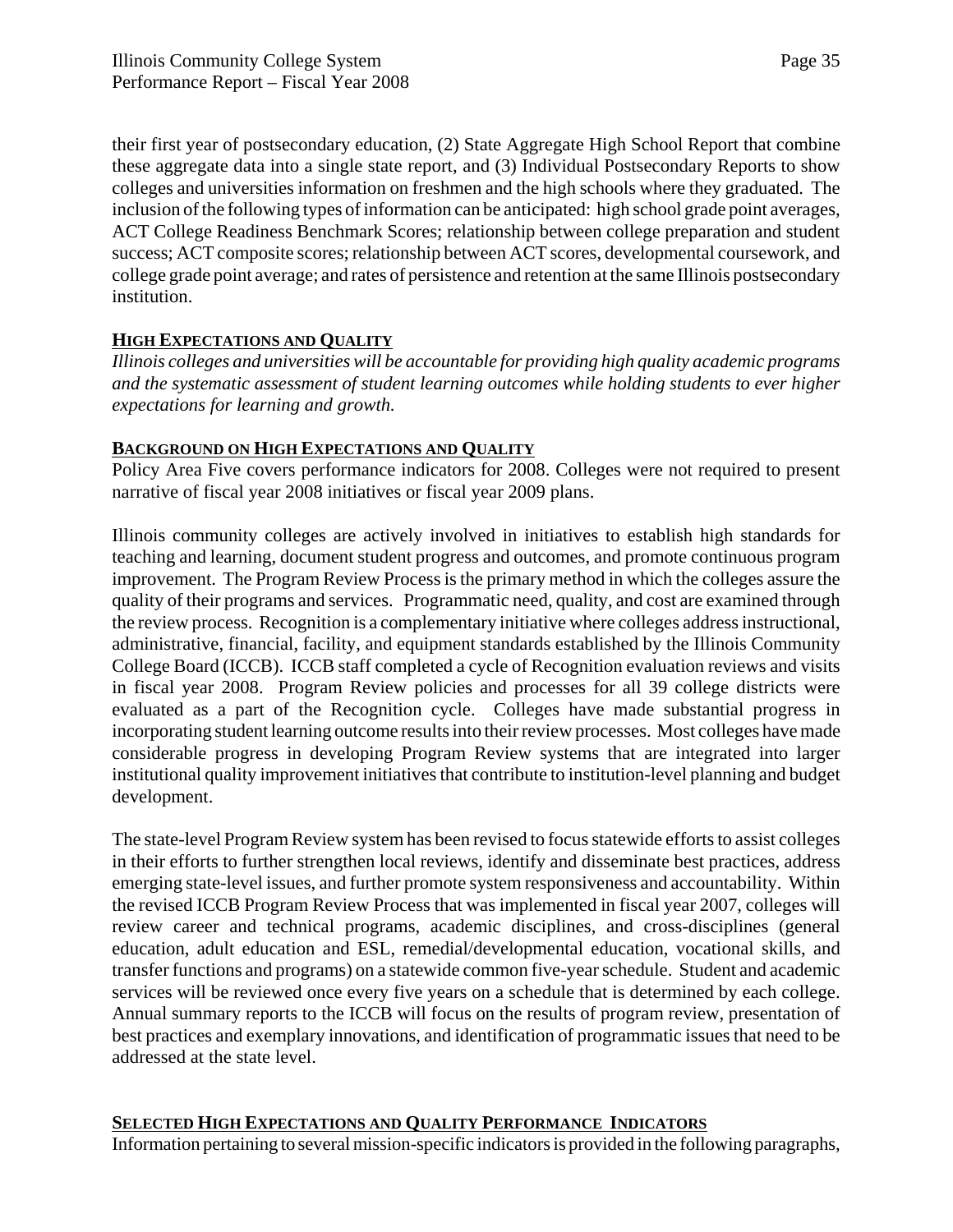including Pass Rate on Professional Licensure Exams, Average Class Size, Transfer Rates, Full-Time Baccalaureate/Transfer Faculty Preparation, Number of General Education Courses included in the Illinois Articulation Initiative, Number of Major-Specific Courses included in the Illinois Articulation Initiative, and Graduate Satisfaction by College.

### **Pass Rate on Professional Licensure Exams (5C2)**

Pass rates on Professional Licensure Exams are calculated based on the number of program graduates who pass the examination in a specified year versus all graduates from that program that take the test in that year. Forty Illinois community colleges reported pass rate information for Registered Nurses. The National Council Licensure Examination for **Registered Nurses** (NCLEX-RN®) median pass rate for fiscal year 2007 community college graduates was 89.0 percent. Nationwide, the pass rate on the NCLEX-RN® exam was 85.0 percent. Hence, Illinois community college AND graduates performed above the national level on the NCLEX-RN® licensure exam. Graduates from the following colleges reported pass rates on the NCLEX-RN® exam of above 95.0 percent in fiscal year 2007: **Harry S Truman College, Lake Land College, Moraine Valley Community College, Danville Area Community College, Elgin Community College, Harper College, Heartland Community College, Kishwaukee Community College, College of Lake County,** and **Waubonsee Community College.**

The median pass rate for Illinois community college Dental Hygiene programs in fiscal year 2007 was 100.0 percent.

Nine Illinois community colleges provided information on **Dental Hygiene** pass rates for fiscal year 2007. The median pass rate for Illinois community college Dental Hygiene programs in fiscal year 2007 was 100.0 percent. The corresponding fiscal year 2007 national

average pass rate for Dental Hygiene examinations was less at 97.0 percent. No Illinois community college had an overall pass rate below 85.0 percent. The following five colleges reported perfect scores: **College of DuPage, William Rainey Harper College, College of Lake County, Lake Land College, Lewis & Clark Community College, Rock Valley College, and Carl Sandburg College**.

Fiscal year 2007 graduates from the 14 Illinois community college **Radiologic Technology** programs providing pass rate information reported a median pass rate of 94.0 percent. The national average pass rate for Radiologic Technology programs was 91.0 percent; hence, results for Illinois community college

With a 94.0 percent pass rate, results for Illinois community college Radiologic Technology graduates exceeded the national average for fiscal year 2007 by 3.0 percent.

Radiologic Technology graduates exceeded the national average by 3.0 percent. Graduates from the following colleges registered a perfect performance on the Radiologic Technology exam: **Wilbur Wright College, Danville Area Community College, College of Lake County, Lincoln Land Community College, Richland Community College, Carl Sandburg College, and Sauk Valley Community College**.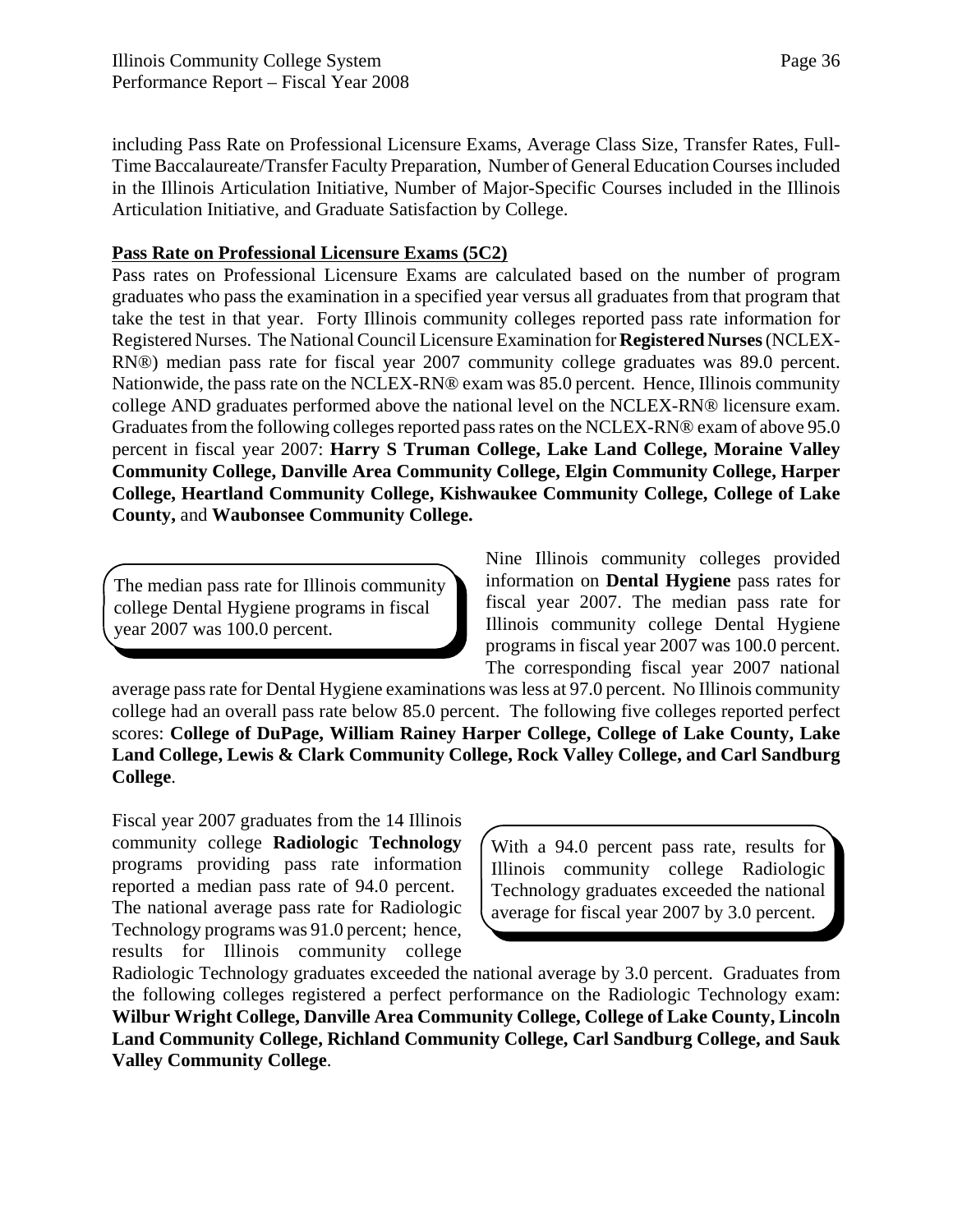The Emergency Medical Technician median pass rate for fiscal year 2007 Illinois community college graduates was 89.5 percent.

**Emergency Medical Technician** examination results were reported by 18 colleges. The Emergency Medical Technician median pass rate for fiscal year 2007 Illinois community college graduates was 89.5 percent. Graduates from several community colleges achieved flawless pass rates of 100.0 percent, including **Malcolm X College, Kankakee Community**

**College, Lincoln Land Community College, Oakton Community College, Richland Community College, and Carl Sandburg College**. Graduates from **Moraine Valley Community College** attained a pass rate between 95.0 and 99.0 percent.

#### **Transfer Rate (5M3)**

Transfer rates are calculated using the National Transfer Assembly approach developed by a workgroup, in conjunction with the Center for the Study of Community Colleges at the University of California in Los Angeles (UCLA). Cohorts of entering students with no prior college experience who completed 12 or more credits at the community college are tracked for four years and the number of successful transfers is identified. Over the last several years, national results have varied between 21.5 and 25.2 percent. In Illinois, the

Illinois Community College System Transfer Rates are above national rates that were calculated using the National Transfer Assembly methodology. Using the National Student Clearinghouse (NSC) data for all types of out-of-state institutions, as well as private in-state institutions is one factor that allowed more complete tracking and reporting of results for Illinois.

statewide transfer rate for cohorts of community college entering students based on the Illinois Community College and Public University Shared Data Files and the National Student Clearinghouse (NSC) Student Tracker **was 31.2 percent in fiscal year 2006 and 38.4 percent in fiscal year 2007.** NSC includes enrollment information for all types of out-of-state institutions, as well as private in-state institutions. NSC's StudentTracker provides the nation's largest database of frequently updated enrollment data with nationwide coverage that includes over 75 million records on current and former students from all sectors of higher education. More than 2,800 of U.S. colleges and universities contribute to NSC data systems. Illinois Community College System Transfer Rates are above national rates that were calculated using the National Transfer Assembly methodology.

Colleges in Illinois with 45 percent or more of the eligible individuals – based on the national methodology – transferring through fiscal year 2007 included **Frontier Community College** (50.0 percent;  $N = 9$ ), **Lincoln Land Community College** (48.1 percent;  $N = 480$ ), **College of DuPage** (47.9 percent;  $N = 1,103$ ), Illinois Valley Community College (46.6 percent;  $N = 177$ ), Olney **Central College** (46.6 percent;  $N = 61$ ), **McHenry County College** (46.3 percent;  $N = 239$ ), and **Parkland College**  $(46.2 \text{ percent}; N = 446)$ .

Between 2006 and 2007, transfer rates increased nearly across the board. Only seven colleges registered rate decreases: **Rock Valley College** (- 97.6 percent; - 82 transfers), **John A . Logan College** (- 37.1 percent; - 73 transfers), **Illinois Valley Community College** (-34.0 percent; - 91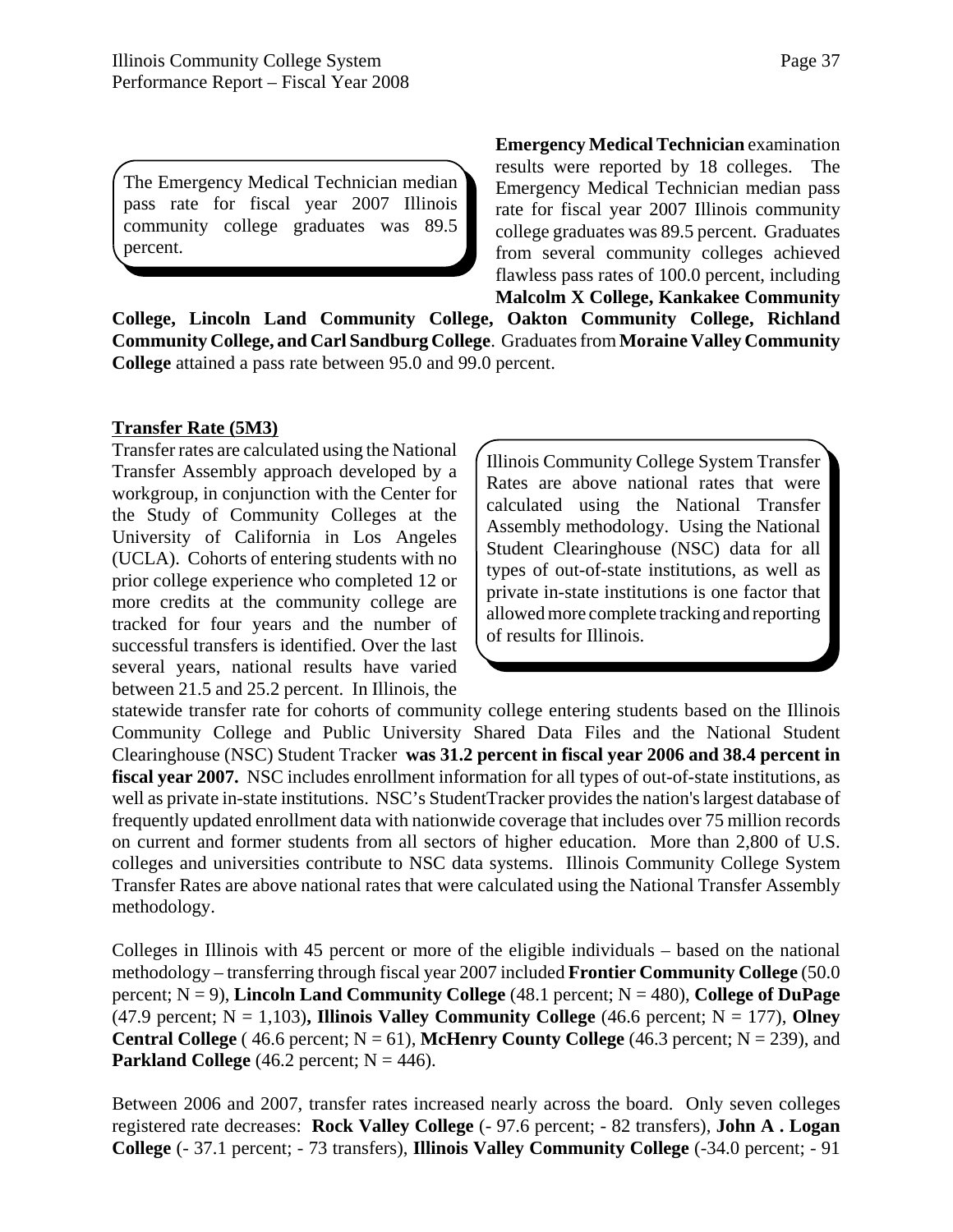transfers), **Wilbur Wright College** (- 22.6 percent; - 7 transfers), **Illinois Central College** (- 15.5 percent; - 71 transfers), **Parkland College** (- 13.2 percent; - 68 transfers), and **Danville Area Community College** (- 3.5 percent; - 4 transfers). Colleges in Illinois with the largest transfer rate increases between 2006 and 2007 were **Harry S Truman College** (322.6 percent; + 100 transfers), **Frontier Community College** (200 percent; + 6 transfers), and **Kennedy-King College** (116.1 percent; + 36 transfers).

During fiscal year 2007, the average Illinois community college class size was 18.01.

### **Average Class Size (5M4)**

This performance indicator measures the average class size of Illinois community colleges. Reasonable class sizes can contribute to the delivery of more personalized,

individualized instruction. During fiscal year 2007, the average Illinois community college class size was 18.01, which is very close to the average from last year (17.90) and a 3.4 percent increase from fiscal year 2000.

**Frontier Community College** had the smallest average class size (11.11) and **Rock Valley College** (24.03) had the largest fiscal year 2007 average class size. **College of DuPage** experienced the largest class size increase (1.42 students) and **Frontier Community College** experienced the largest class size decrease (- 1.99 students) between fiscal years 2006 and 2007.

## **Full-Time Transfer Faculty Preparation (5M5)**

This performance indicator reflects the educational attainment of the institution's fulltime baccalaureate/transfer faculty. During fiscal year 2008, an average of 97.1 percent of all Illinois Community College System fulltime transfer faculty held a Master's or higher degree. Eight out of ten colleges (79.2 percent)

During fiscal year 2008, an average of 97.1 percent of Illinois Community College System full-time transfer faculty held a Master's or higher degree.

reported that 95 percent or above of their transfer faculty held a Master's or higher degree. Nationwide, the most recent available data from the *Digest of Education Statistics, 2007,* are for fulltime faculty teaching across all programs at community colleges and show 85.2 percent possessed a Master's degree or above (Fall 2003) http://nces.ed.gov/programs/digest/d06/tables/dt06\_235.asp

During fiscal year 2008, there were 4,517 Illinois community college general education courses included in the IAI, an average of 94 courses per college.

### **Number of General Education Courses included in the Illinois Articulation Initiative (5M6)**

This performance indicator measures the institution's involvement in the Illinois Articulation Initiative (IAI) which promotes and facilitates student transfer. During fiscal year 2008, there were 4,517 Illinois community

college general education courses included in the IAI, an average of 94 courses per college. Every college offered at least 60 IAI courses. The **College of DuPage** (148 courses), **Harper College** (140 courses)**, Oakton Community College** (129 courses), **Rock Valley College** (123 courses), **Elgin Community College** (121 courses), and **Parkland College** (120 courses) were the leading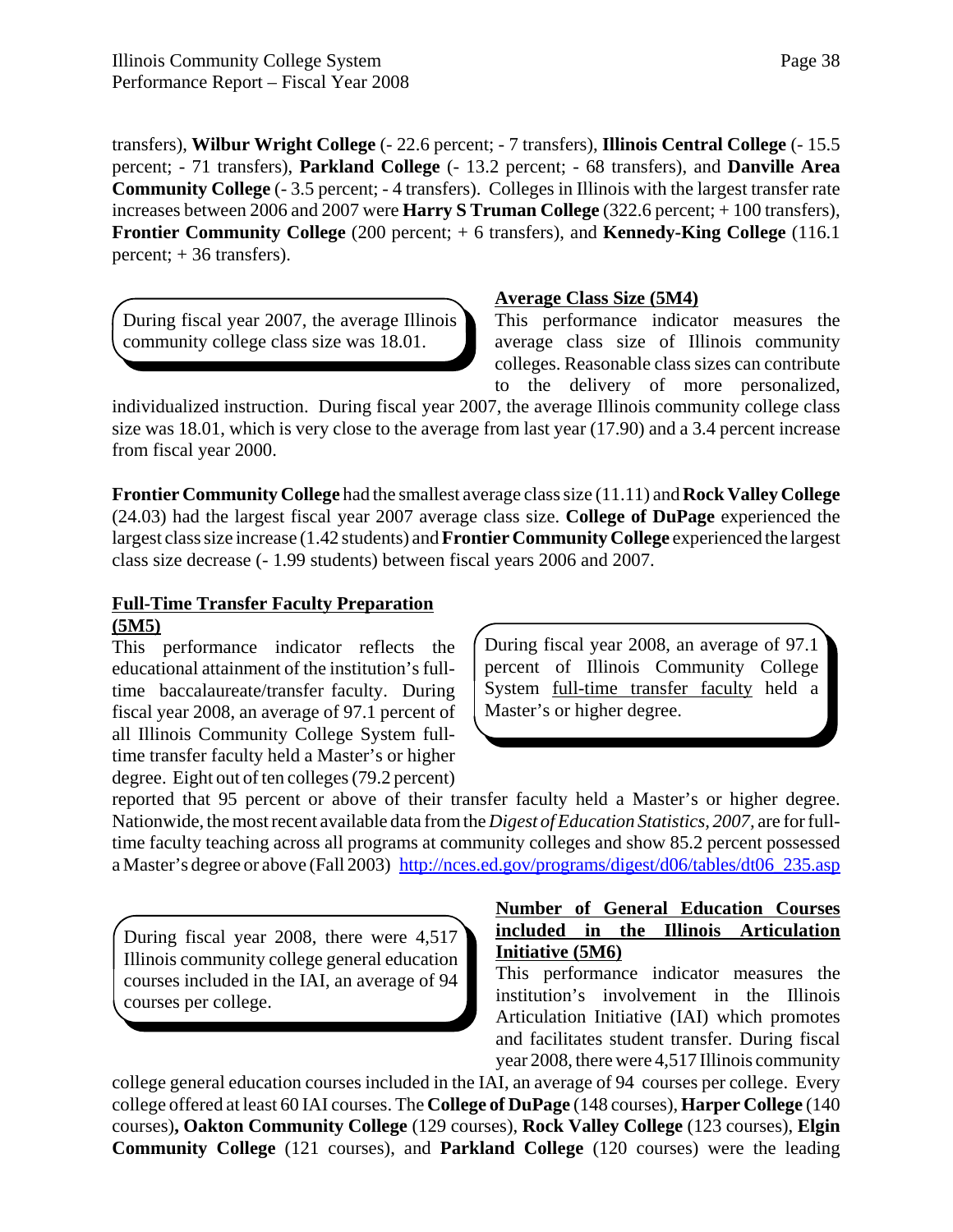community colleges in the number of IAI general education courses listed. More than one-half of Illinois community colleges offered at least 90 IAI-approved general education courses in fiscal year 2008.

Colleges with above-average 2008 participation (94 courses) and added additional courses to their IAI general education course listing over the past year included **Rock Valley College** (+11), **Harper College** (+10), **College of Dupage** (+8), **College of Lake County** (+5), **Moraine Valley College** (+5), **Southwestern Illinois College** (+4), **Triton College** (+4), **Waubonsee Community College** (+3), **Illinois Central College** (+3), **Lewis & Clark Community College** (+3), **Parkland College** (+3), **Prairie State College** (+3), **Elgin Community College** (+2), **Oakton Community College** (+1), **McHenry County College** (+1) and **Harold Washington College** (+1). The Illinois Articulation Initiative is a very important collaborative effort to promote and facilitate interinstitutional transfer.

**Number of Major-Specific Courses included in the Illinois Articulation Initiative (IAI) (5M7)** This performance indicator measures each college's involvement in the Illinois Articulation Initiative which promotes student transfer. During fiscal year 2008, 7,011 major-specific courses were included in the Illinois Articulation Initiative, an average of 146 courses per college. Each college offered at least 70 major-specific IAI courses and four colleges offered over 200 courses each.

### **Graduate Satisfaction by College (5C1)**

This performance indicator reflects the percent of respondents to the Career and Technical Follow-up Study who were satisfied/very satisfied with program components, courses outside the program major, and support programs and services. During fiscal year 2007, slightly less than nine out of ten (88.0 percent) Illinois community college graduates were satisfied. **John Wood Community**

During fiscal year 2007, slightly less than nine out of ten (88.0 percent) Illinois community college graduates were satisfied/very satisfied with program components, courses outside the program major, and support programs and services.

**College** (100.0 percent), **John A. Logan College** (100.0 percent), **Lewis & Clark Community College** (99.8 percent), and **Heartland Community College** (96.8 percent) had graduate satisfaction greater than 95 percent.

Graduate satisfaction increased 0.4 percent from fiscal year 2003 to fiscal year 2007. Colleges with the largest increase over five years include **Richard J. Daley College** (19.2 percent) and **Prairie State College** (15.8 percent).

### **ECONOMIC GROWTH**

*Higher education will help Illinois sustain strong economic growth through teaching, service, and research.*

### **BACKGROUND ON ECONOMIC GROWTH**

Policy Area One covers performance indicators for 2008.

### **SELECTED ECONOMIC GROWTH PERFORMANCE INDICATORS**

Six Economic Growth performance indicators are included in the report: Percent of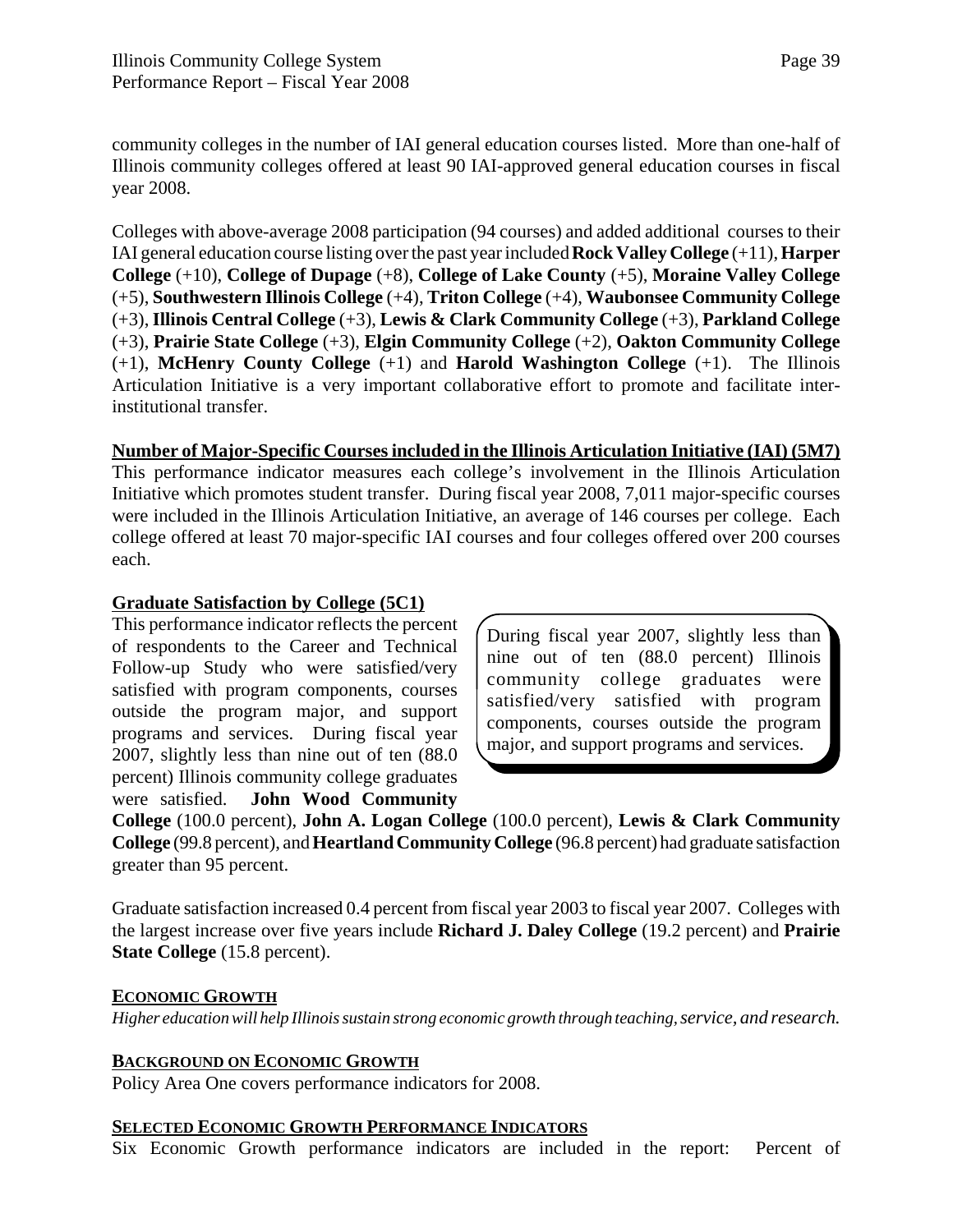Degree/Certificate Recipients Either Employed or Enrolled in Further Education, Annual Number of Community College Graduates By Broad Field of Study, Number of Businesses Provided with Technical Assistance Through College Business and Industry Centers, Number of Individuals Provided with Technical Assistance Through College Business and Industry Centers, Number of Businesses Attracted or Retained Through College Business and Industry Centers, and Total Number of Business and industry Center Courses/Workshops Conducted.

**Percent of Degree/Certificate Recipients Either Employed or Enrolled in Further Education (1C1)** This indicator provides one measure of a college's success in preparing graduates to enter the workforce or pursue further specialized education or training. Based on the three-year average from fiscal

Nine out of ten degree or certificate recipients from Illinois community colleges were either employed or enrolled in further education within one year of graduation.

year 2005 to 2007, nine out of ten (89.9 percent) degree or certificate recipients from Illinois community colleges were either **employed or enrolled in further education** within one year of graduation. The source of data for this measure is the annual Illinois Community College Board's *Follow-up Study of Career and Technical Education Program Graduates*. The statewide weighted average for this measure decreased slightly between 2000 and 2007 (93.4 percent to 92.0 percent), but continued at a relatively high level. The degree and certificate programs reported on in a given year explain a portion of the variability.

There have been several colleges in recent years which exhibited notable increases in the proportion of graduates who were either employed or enrolled in further education following completion and also maintained a three-year average above the statewide mean. **Harold Washington College** saw an increase of 60.0 percent from 2003 to 2007 with a three-year average of 90.6 percent. **Malcolm X College** had an increase of 26.7 percent during the same time frame and averaged 95.0 percent over the past three years. **Danville Area Community College** showed increases of 20.8 percent from 2003 to 2007 with a 93.3 percent three-year average. **Lake Land College** has steadily increased each year since 2005 and has registered increases of 6.5 percent, 11.1 percent, and 14.3 percent for their one-year, two-year, and five-year trends, respectively. **Kishwaukee College** (98.7 percent), **John Wood Community College** (96.6 percent), and the **College of Lake County** (96.5 percent) have the highest three-year averages.

Graduate follow-up studies among community colleges are common across the country; however, there is no standardized national process so methodological differences exist. Statewide results from Texas (2003-2004 completers) and Wisconsin (2006 graduates) provide useful points of reference. These data reflect similar information to the 2007 follow-up of 2006 graduates conducted in Illinois. According to updated information from the Texas Higher Education Coordinating Board's Community and Technical Colleges Division (75 colleges), 89 percent of the state's graduates were involved in either employment or additional education in the one-year follow-up based on the statewide Automated Student and Adult Learner Follow-up System.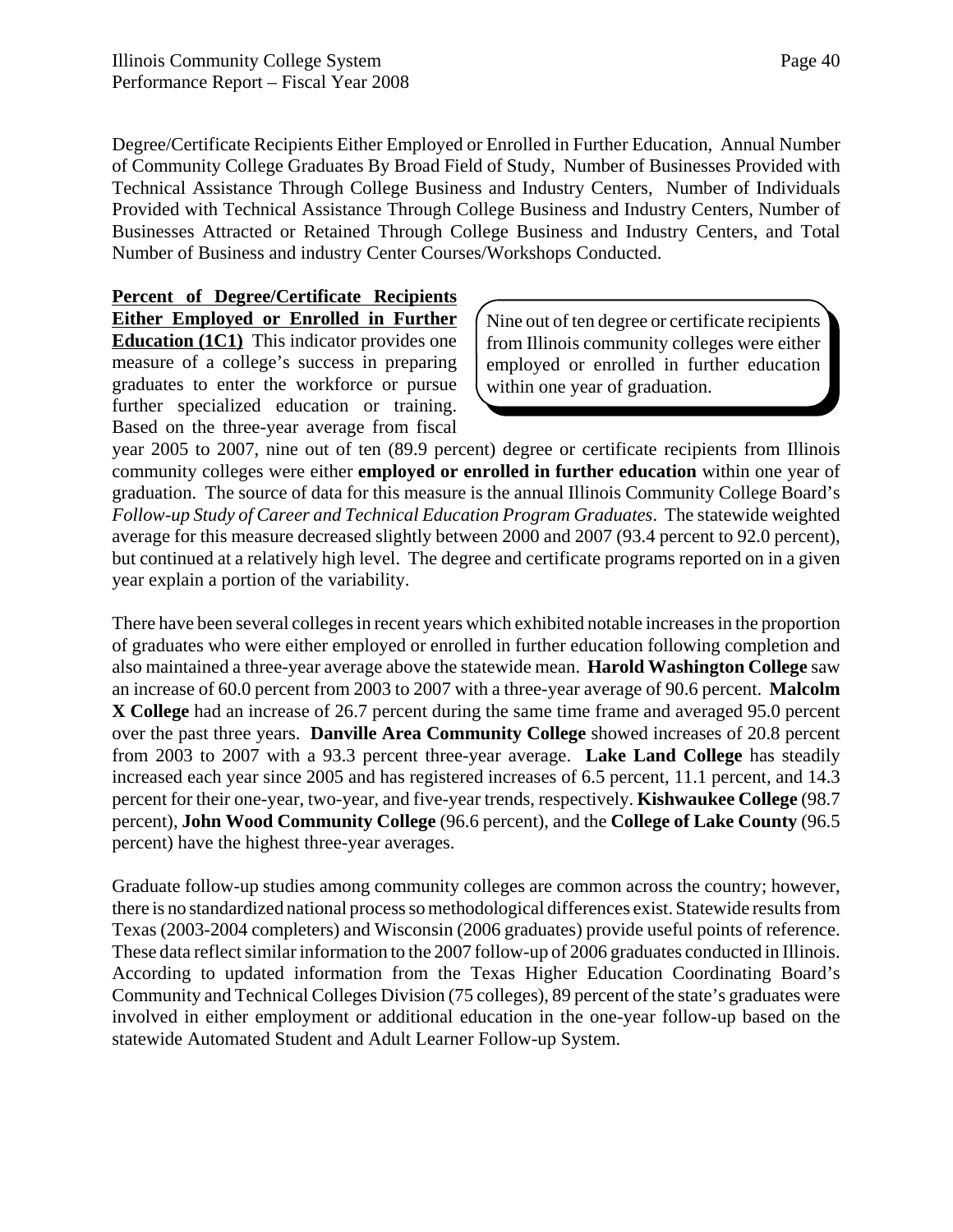Three-year follow-up results from Texas with supplemental reporting yielded 94 percent placement in employment or education for workforce program graduates (http://www.thecb.state.tx.us/reports/ PDF/1174.PDF, Section XI Placement Data). Statewide, Wisconsin Technical College System (16 districts) one-year follow-up results for 2006 graduates show a 93 percent rate of employment. Available information shows that Illinois' employment and continuing education results are competitive with statewide outcomes achieved in Texas and Wisconsin. (http://www.wtcsystem. edu/reports/data/graduate/pdf/data\_by\_prog.pdf)

The Illinois Community College System offers over 240 career and technical education and training programs designed to meet targeted workforce needs.

### **Annual Number of Community College Graduates by Broad Field of Study (1S3)**

Community colleges offer education and training programs in a wide variety of academic and occupational areas. The Illinois Community College System offers over 240 career and technical education and training programs

designed to meet targeted workforce needs. Extensive review and analysis of individual programs occur through the Illinois Community College System's Career and Technical Follow-up Study and Program Review analysis. In the following paragraphs, a series of broad college-level program clusters are used to give an overview of graduation patterns. The following categories are used in the analysis:

- Pre-Baccalaureate Transfer
- Education
- Agriculture
- 
- ◆ Business<br>◆ Engineeri<br>◆ Health Sc ' Engineering-Related
- 
- ◆ Health Science<br>◆ Public and Prote ' Public and Protective Services
- ' Trade and Industrial
- ' All Other Programs

The clusters are slightly different than those used with universities to better capture the variety of education and training programs offered in the community college sector.

### **Pre-Baccalaureate/Transfer**

Providing convenient and cost-effective access to the first two years of a bachelors degree remains a central and vital component of the community college mission. Transfer programs accounted for approximately onethird of all graduates from Illinois community

Providing convenient and cost-effective access to the first two years of a bachelors degree remains a central and vital component of the community college mission.

colleges over the last several years. In this analysis, Transfer programs include AA, AS, AA&S, AFA, AGS degrees and two-digit CIP code 24 and 30. The absolute number of graduates who completed pre-baccalaureate programs increased (9.5 percent) over the past several years from 14,359 in 2003 to 15,726 in 2007. Recent gains among baccalaureate/transfer completions have been outpaced by even more substantial graduate growth among career and technical programs.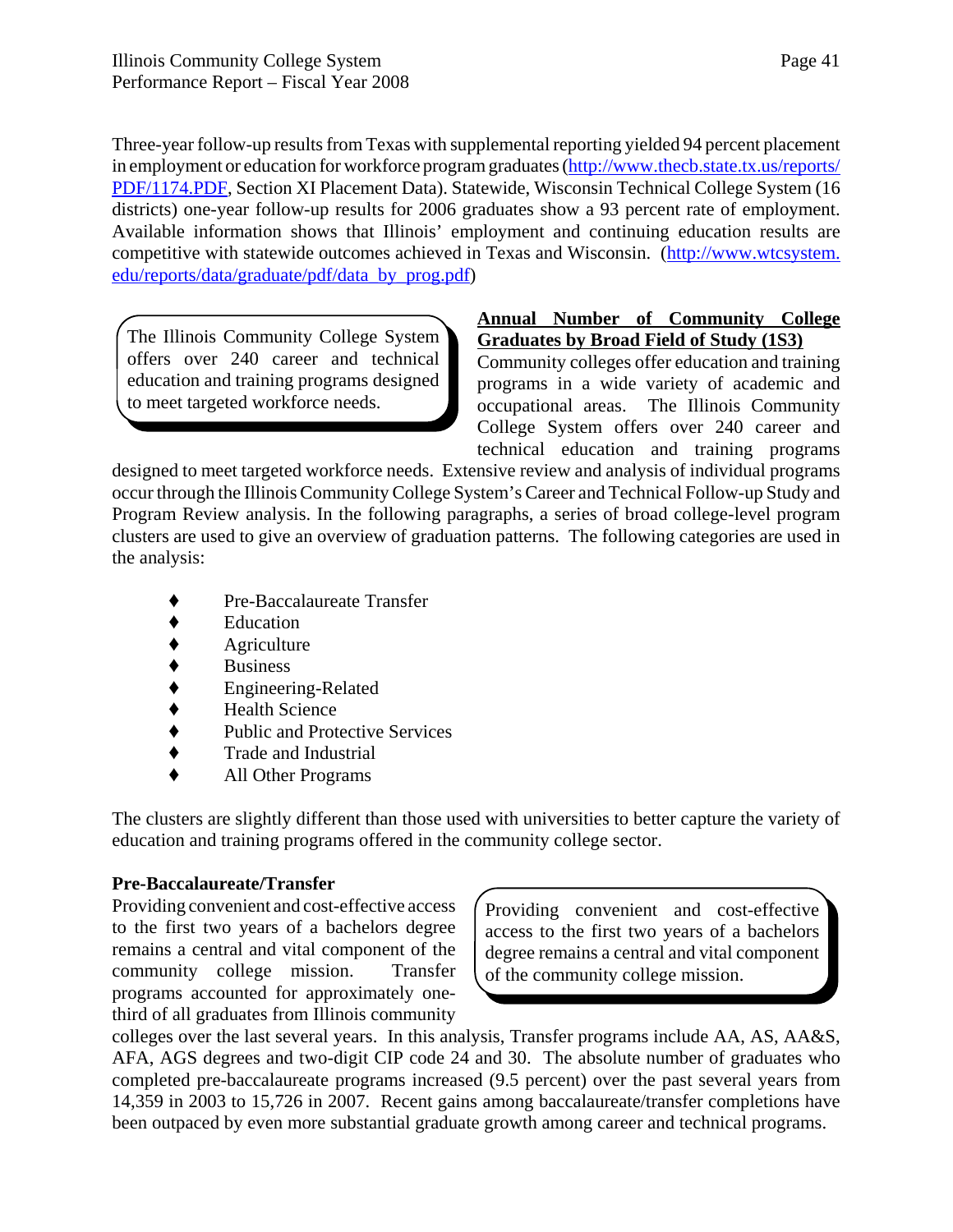Colleges that saw substantial percentage gains between 2003 and 2007 were **Wilbur Wright College**  $(63.3 \text{ percent}; \text{fised} \text{ year } 2007 \text{ N} = 351)$ , **Harold Washington College**  $(61.6 \text{ percent}; \text{fised} \text{ year } 2007 \text{ N} = 351)$ year 2007  $N = 265$ ), and **Malcolm X College** (60.6 percent; fiscal year 2007  $N = 114$ ). Long-term (2003 to 2007), the number of transfer graduates that increased the most were **Harper College** (+183) and **Joliet Junior College** (+156).

Colleges showing considerable gains in transfer completers from fiscal year 2006 to 2007 were **Danville Area Community College** (57.1 percent; fiscal year 2007 N = 132), **Harold Washington College** (33.8 percent; fiscal year 2007  $N = 265$ ), and **Kishwaukee College** (24.9 percent; fiscal year 2007  $N = 371$ ). The number of transfer graduates increased the most in one year at **Triton College** (+82) and **Kishwaukee College** (+74).

**Education.** In 2007, Education accounted for 2.6 percent for all graduates. Education graduates increased by 25.8 percent from 1,054 in 2003 to 1,326 in 2007. Education programs include twodigit CIP code 13 and four-digit CIP code 20.02. Programs with historically small numbers of completers will show substantial percentage gains from small numeric increases. Colleges that saw substantial percentage gains in Education between 2003 and 2007 included **Sauk Valley Community College** (514.3 percent; fiscal year 2007 N = 43) and **Harper College** (319.4 percent; fiscal year 2007  $N = 151$ ). **Harper College** (+115), **Oakton Community College** (+68), and **Morton College** (+54) registered substantial numeric gains between 2003 and 2007.

Colleges showing large percentage gains from fiscal year 2006 and 2007 included **Sauk Valley Community College** (377.8 percent; fiscal year 2007  $N = 43$ ), **Oakton Community College** (244.4 percent; fiscal year 2007  $N = 93$ ), and **Harper College** (243.2 percent; fiscal year 2007 N = 151). **Harper College** (+107) and **Oakton Community College** (+66) reported the largest shortterm numeric gains.

Graduates from Agricultural programs decreased by 8.6 percent over the last few years from 799 in 2005 to 730 in 2007.

**Agriculture.** Community college Agricultural program graduates decreased by 8.6 percent over the last few years from 799 in 2005 to 730 in 2007. The number of Agriculture completers increased by 1.0 percent between 2003 and 2007. Agriculture Programs include

two-digit CIP codes 01, 02, and 03. Colleges that saw substantial gains in Agriculture program completions between 2003 to 2007 were **Richland Community College** (400.0 percent; fiscal year  $2007 \text{ N} = 30$ ) and **Triton College** (300.0 percent; fiscal year  $2007 \text{ N} = 8$ ). Long-term substantial numerical gains were registered by **Lake Land College** (+32), **Richland Community College** (+24), and **Rend Lake College** (+18). Colleges showing considerable gains between fiscal year 2006 and 2007 were **South Suburban College**  $(400.0$  percent; fiscal year 2007 N = 5) and **Richland Community College** (100.0 percent; fiscal year 2007  $N = 30$ ). Short-term substantial numerical gains were registered by **Rend Lake College** (+32) and **Richland Community College**  $(+15)$ .

**Business.** Graduates from Business programs decreased by 39.6 percent over the past several years from 6,260 in 2003 to 3,778 in 2007. Business programs include the two-digit CIP code 52. The number of business completers decreased 6.3 percent from 2006 to 2007. Colleges that saw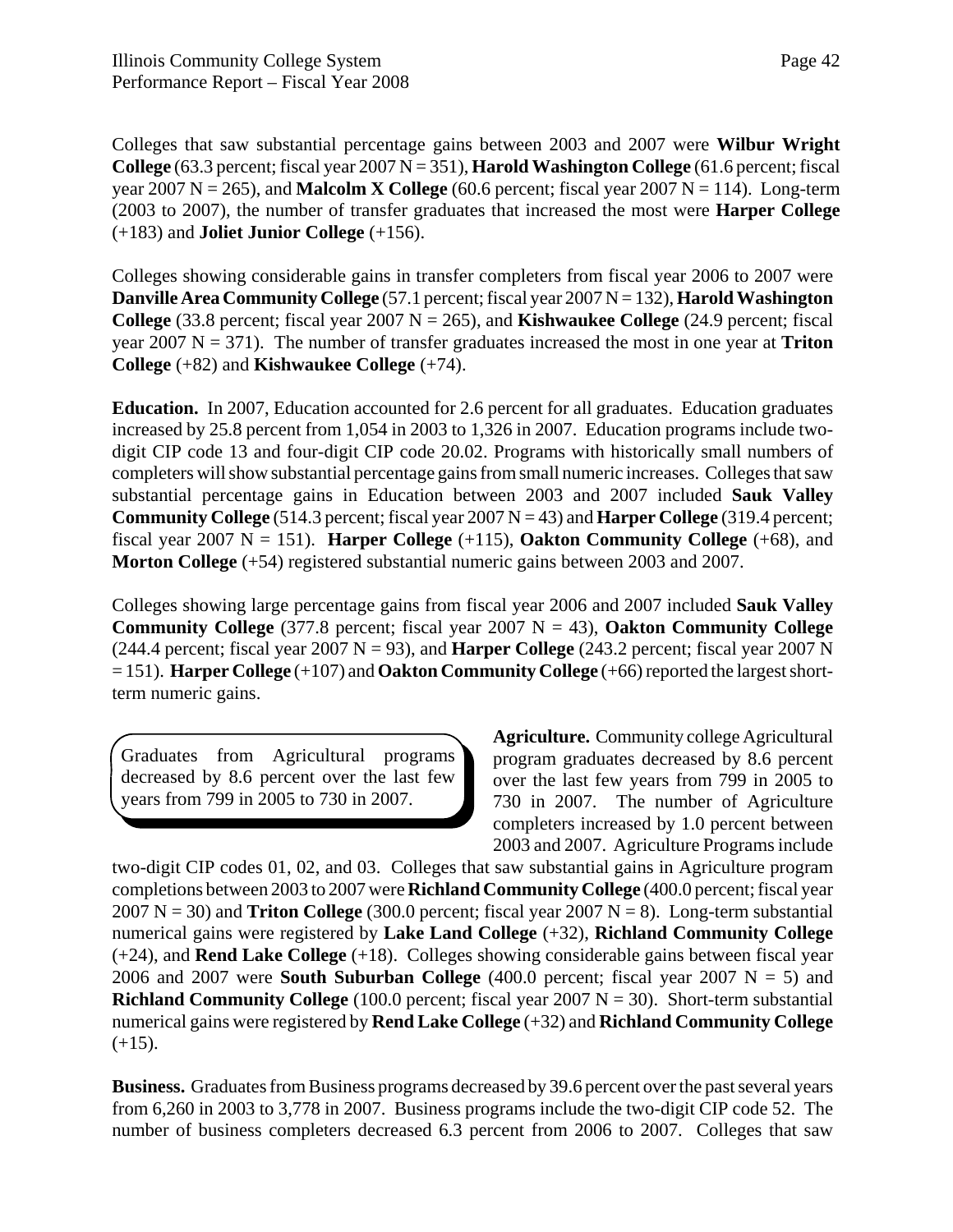substantial growth in the number of Business graduates during the period between 2003 to 2007 were **Lewis & Clark Community College** (195.8 percent; fiscal year 2007 N = 210), **Waubonsee Community College** (122.8 percent; fiscal year 2007 N =205), and **McHenry County College** (75.6 percent; fiscal year 2007  $N = 151$ ). Similarly, **Lewis & Clark Community College**  $(+139)$ and **Waubonsee Community College** (+113) showed the largest numeric gains.

Colleges showing substantial short-term Business program graduate percentage gains from fiscal year 2006 to 2007 were **Harry S Truman College** (240.0 percent; fiscal year 2007 N = 17), **Lewis & Clark Community College** (147.1 percent; fiscal year 2007 N = 210), **Kennedy-King College** (100.0 percent; fiscal year  $2007 \text{ N} = 8$ ), and **Olney Central College** (100.0 percent; fiscal year 2007 N = 8). The largest numeric gains were registered by **Lewis & Clark Community College** (+125), **Lake Land College** (+70), and **McHenry County College** (+58).

**Engineering-Related.** Engineering-related program completions decreased by 13.0 percent over the past several years from 1,243 in 2003 to 1,081 in 2007. The number of engineering completers decreased by 4.9 percent from 2006 to 2007. Engineering-related programs include the Associate in Engineering Science (AES) degree and two-digit CIP codes 14 and 15. Colleges that saw substantial increases in Engineering-related completions during the period of 2003 to 2007 include **Harper College** (346.7 percent; fiscal year 2007  $N = 67$ ), **Richland Community College** (263.6) percent; fiscal year 2007 N = 40), and **Wabash Valley College** (227.3 percent; fiscal year 2007 N = 36). The largest numeric gains were registered by **Harper College** (+52), **Kaskaskia College** (+34), **Illinois Valley Community College** (+29), and **Richland Community College** (+29).

Colleges showing considerable growth from fiscal year 2006 to 2007 include **Frontier Community College** (266.7 percent; fiscal year 2007  $N = 22$ ), **Wabash Valley College** (176.9 percent; fiscal year 2007  $N = 36$ ), and **College of DuPage** (155.6 percent; fiscal year 2007  $N = 69$ ). **College of DuPage** (+42) and **Wabash Valley College** (+23) reported the largest numeric gains.

### **Health Science**

The number of graduates in Health Science programs increased 38.5 percent over the past several years from 10,544 in fiscal year 2003 to 14,602 in fiscal year 2007. The rate of increase in Health Sciences almost tripled the overall increase across all graduates of 13.2 percent during the same period. The number

The number of graduates in Health Science programs increased 38.5 percent over the past several years from 10,544 in fiscal year 2003 to 14,602 in fiscal year 2007.

of Health Science program completers increased 7.0 percent between fiscal years 2006 and 2007. Health programs include two-digit CIP code 51. Colleges that had substantial gains between fiscal years 2006 and 2007 include **Lincoln Trail College**  $(214.7 \text{ percent}; \text{fised year } 2007 \text{ N} = 107)$ , **Harry S. Truman College** (166.2 percent; fiscal year 2007  $N = 173$ ), and **Oakton Community College** (159.0 percent; fiscal year 2007  $N = 474$ ). The largest numeric gains were registered by **Oakton Community College** (+291), **Triton College** (+140), and **Sauk Valley Community College** (+133).

Colleges with substantial Health Science program graduates increases from 2003 to 2007 include **Prairie State College** (673.4 percent; fiscal year 2007 N = 495), **Heartland Community College**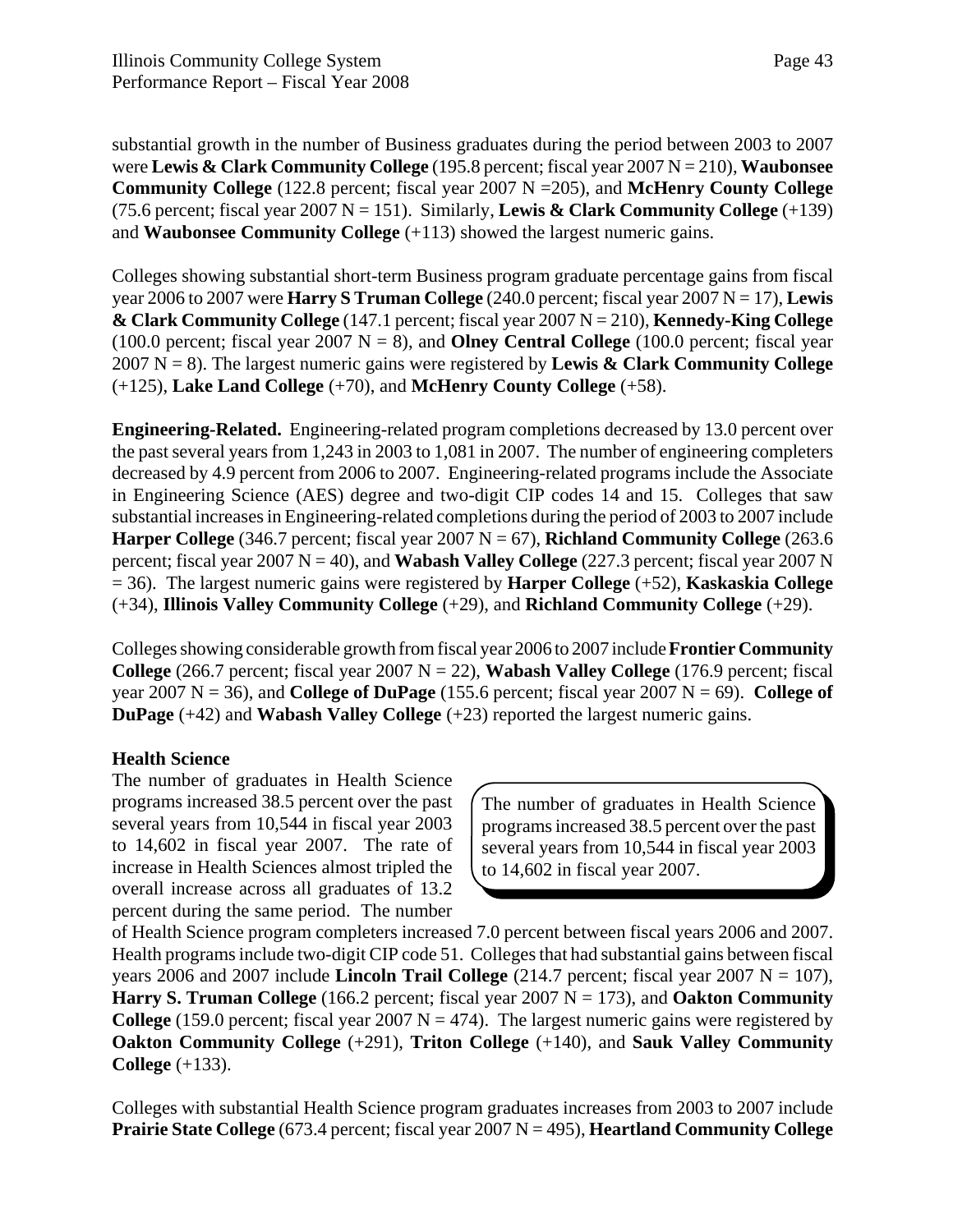(475.9 percent; fiscal year 2007 N = 167), and **Shawnee Community College** (326.3 percent; fiscal year 2007 N = 243). **Prairie State College** (+431), **Harper College** (+427), and **Oakton Community College** (+288) reported the largest numeric gains.

### **Public and Protective Services**

Completers from these programs accounted for about 4.1 percent of all community college graduates in fiscal year 2007. The number of graduates in Public and Protective Services increased by 31.2 percent over the past several years from 1,585 in fiscal year 2003 to 2,080 in fiscal year 2007. Short-term Public and Protective Service graduates decreased by 11.0 percent from 2006 to 2007. Public and Protective Services programs include two-digit CIP codes 43 and 44. Colleges that had substantial gains from fiscal year 2003 to 2007 include **Kennedy-King College** (900.0 percent; fiscal year 2007  $N = 20$ ), **Harry S Truman College** (300.0 percent; fiscal year 2007  $N =$ 4), and **Oakton Community College** (254.5 percent; fiscal year 2007 N = 78). The largest numeric gains were registered by **Oakton Community College** (+56), **McHenry County College** (+52), and **Lincoln Land Community College** (+44).

Colleges with significant increases over the one-year span include **Kennedy-King College** (566.7 percent; fiscal year 2007 N = 20), **Oakton Community College** (333.3 percent; fiscal year 2007  $N = 78$ ), and **Harry S Truman College** (300.0 percent; fiscal year 2007  $N = 4$ ). Colleges that showed the largest short-term numeric gains include **Lincoln Land Community College** (+94), **Lewis & Clark Community College** (+68), **Oakton Community College** (+60), and **McHenry County College** (+45).

Trade and Industrial program graduates increased 31.0 percent over the past several years from 5,643 in fiscal year 2003 to 7,393 in fiscal year 2007.

#### **Trade and Industrial**

Trade and Industrial program graduates increased 31.0 percent over the past several years from 5,643 in fiscal year 2003 to 7,393 in fiscal year 2007. Short term, the number of Trade and Industrial program completers increased 25.8 percent between fiscal years

2006 and 2007. Trade and Industrial Programs include two-digit CIP codes 46, 47, 48, and 49.

Colleges with large gains between fiscal years 2003 and 2007 include **Shawnee Community College** (1850.0 percent; fiscal year 2007  $N = 39$ ), **Lewis & Clark Community College** (1016.7 percent; fiscal year 2007 N = 134), and **Heartland Community College** (500.0 percent; fiscal year 2007 N = 6). The largest numeric gains were registered by **Harold Washington College**  $(+1,434)$ , **College of Lake County** (+239), and **Rock Valley College** (+155).

Colleges with large Trade and Industrial completer increases from fiscal years 2006 to 2007 include **Harry S. Truman College** (820.0 percent; fiscal year 2007 N = 46), **Lewis & Clark Community College** (688.2 percent; fiscal year 2007  $N = 134$ ), and **Sauk Valley Community College** (484.4) percent; fiscal year 2007  $N = 187$ ). The colleges with the largest numeric short-term gains include **Harold Washington College** (+907), **Sauk Valley Community College** (+155), **Kennedy-King College** (+134), and **College of Lake County** (+134).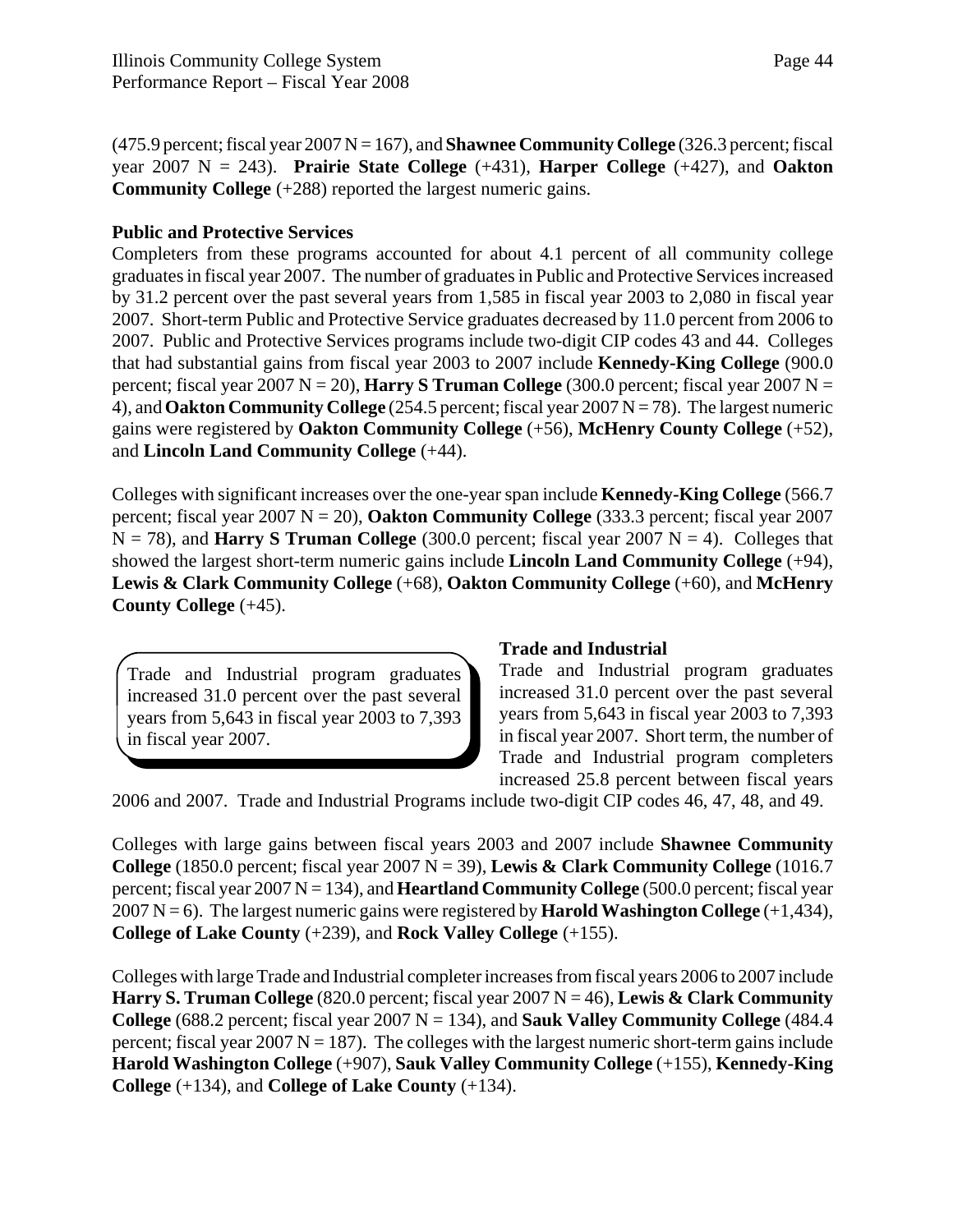**All Other Program Graduates.** This indicator provides information about individuals completing community college programs besides Transfer, Agriculture, Business, Education, Engineering-Related, Health, Public and Protective Services, and Trade/Industrial. The number of graduates in the "All Other" category has increased 17.6 percent since fiscal year 2003. The number of graduates in the "All Other" category decreased by 3.3 percent from 4,761 in 2006 to 4,606 in 2007. Colleges that had sizable percentage gains between fiscal year 2003 and 2007 include **Lincoln Land Community College** (5100.0 percent; fiscal year 2007  $N = 52$ ), **Heartland Community College** (2900.0 percent; fiscal year 2007  $N = 30$ ), **Rock Valley College** (1900.0) percent; fiscal year  $2007 \text{ N} = 40$ ), and **Spoon River College** (1600.0 percent; fiscal year  $2007 \text{ N}$ = 17). The largest numeric gains were registered by **Richland Community College** (+104), **Southwestern Illinois College** (+98), and **Lewis & Clark Community College** (+89).

Colleges with substantial percentage increases over the last year include **Malcolm X College** (228.6 percent; fiscal year  $2007 \text{ N} = 23$ ), **Wabash Valley College** (175.0 percent; fiscal year 2007  $N = 11$ ), and **Sauk Valley Community College** (150.0 percent; fiscal year 2007  $N = 45$ ). Colleges that showed the largest number increases from 2006 to 2007 include **Lewis & Clark Community College** (+76), **Harry S Truman College** (+74), and **Harold Washington College** (+46).

# **Number of** *Businesses* **Provided with Technical Assistance Through College Business and Industry Centers (1M1)**

This performance indicator measures College Business and Industry Center involvement with the *businesses* in Illinois. During fiscal year 2007, Illinois community colleges served a total of 5,182 businesses through their During fiscal year 2007, Illinois community colleges served a total of 5,182 businesses through their Business and Industry Centers, which is up 48.2 percent from fiscal year 2000.

Business and Industry Centers, which is up 48.2 percent from the total of 3,497 businesses served in fiscal year 2000. The average number of businesses served in fiscal year 2007 was 113, down from an average of 130 businesses served in fiscal year 2006. The Business and Industry Centers at **Joliet Junior College**  $(N = 1,178)$ , **Black Hawk College**  $(N = 434)$ , and **Lewis & Clark Community College**  $(N = 402)$  reported the most businesses served.

The average number of *individuals* served through Business and Industry Centers in fiscal year 2007 was 2,331, an increase compared to an average 2,275 in fiscal year 2006.

#### **Number of** *Individuals* **Provided with Technical Assistance Through College Business and Industry Centers (1M2)**

This performance indicator measures the number of people provided with technical assistance through college Business and Industry Centers. Business owners have come to rely on community college technical assistance for

feedback, advice, and real answers to challenging business questions. During fiscal year 2007, Illinois community colleges provided a total of 97,918 individuals with technical assistance through their Business and Industry Center, up 2.5 percent from the total of 95,546 individuals served in fiscal year 2006. The average number of individuals served in fiscal year 2007 was 2,331, also an increase compared to an average of 2,275 in fiscal year 2006. **John A. Logan College**  $(N =$ 16,420), **Lewis & Clark Community College** (N = 9,177), and **Shawnee Community College**  $(N = 5,092)$  served the largest number of individuals at their Business and Industry Centers in fiscal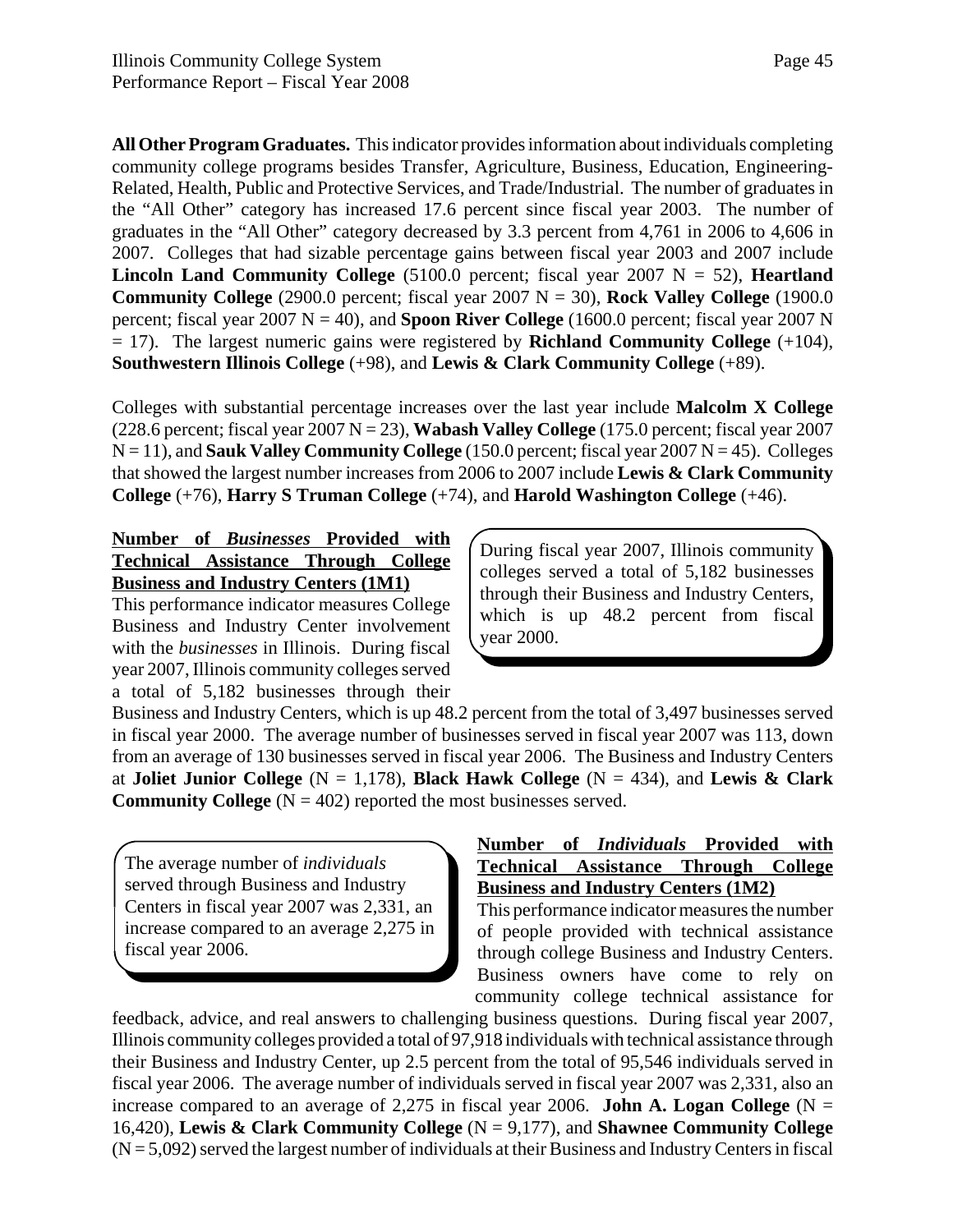year 2007. Long term, the average number of individuals served in fiscal year 2007 increased 9.5 percent compared to fiscal year  $2003$  (N = 89,439).

# **Number of Businesses Attracted or Retained Through College Business and Industry Centers (1M4)**

This performance indicator measures the number of businesses who were provided with needed assistance to begin or continue their operation. In fiscal year 2007, Illinois community colleges attracted or retained 140 businesses through the college Business and Industry Centers down 48.3 percent from 271 in 2006. Over the last five years combined, community colleges attracted or retained a total of 1,453 Illinois businesses. The Business and Industry Centers at **Lake Land College**  $(N = 244)$ , **Lewis & Clark Community College**  $(N = 214)$ , and **Parkland College**  $(N = 214)$ 151) attracted or retained the most businesses for the five-year period (fiscal years 2003 through 2007).

# **Total Number of Business and Industry Center Courses/Workshops Conducted (1M6)**

This performance indicator measures the number of courses and workshops conducted. In fiscal year 2007, 14,356 business and industry center courses were conducted, down 17.0 percent from 17,298 in 2006. **Lewis & Clark Community College** In fiscal year 2007, 14,356 business and industry center courses were conducted, down 17.0 percent from 17,298 in 2006.

conducted the most courses with 1,530. Other colleges that conducted a large number of courses were **Danville Area Community College**  $(N = 1,116)$ , and **Joliet Junior College**  $(N = 928)$ . **Triton College** saw a 521.0 percent increase in courses from 2006. Other colleges that increased the number of courses offered were **Kaskaskia College** (315.1 percent) and **Morton College** (300.0 percent).

# **DIVERSITY**

# **ACCESS AND DIVERSITY**

*Illinois will increase the number and diversity of residents completing training and education programs.*

### **BACKGROUND ON ACCESS AND DIVERSITY**

Illinois community colleges served a total of 932,388 students through credit and noncredit courses during fiscal year 2007. For students enrolled in credit coursework, more than half (55.5 percent) were female and more than onethird (36.8 percent) were minorities. The

For students enrolled in credit coursework, more than half (55.5 percent) were female. More than one-third (36.8 percent) of the credit students were minorities.

median age of students in credit-generating coursework was 25.7 with an average age of 30.6, which were both slight decreases from fiscal year 2006. Information on students enrolled in noncredit courses shows similar gender representation (55.6 percent female) and less minority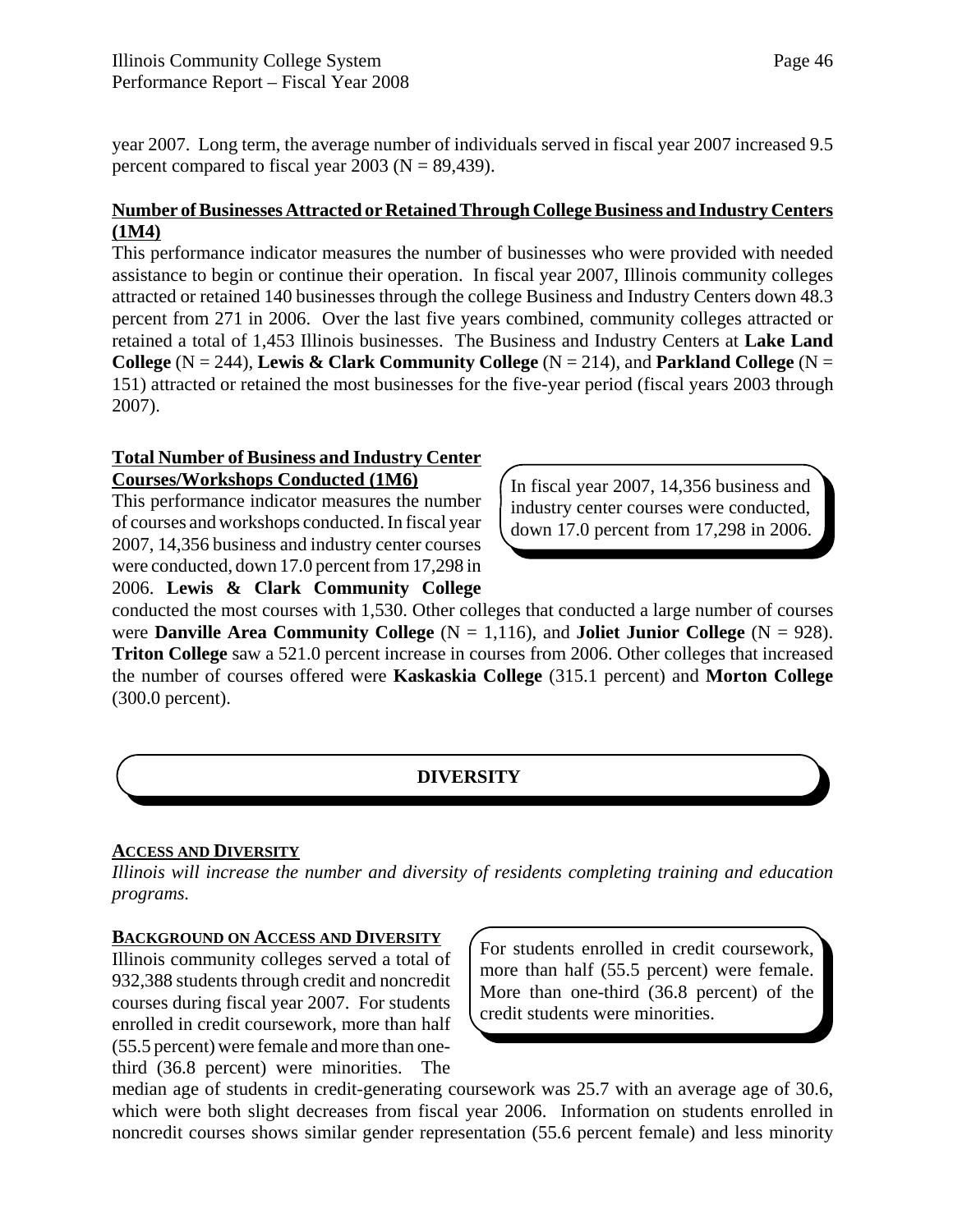participation at around one-fourth minority noncredit enrollments. Just under one-half of the noncredit students were 40 years of age or above.

The unduplicated number of students with documented disabilities attending Illinois community colleges and registered for services totaled 12,337. Based on an unduplicated count of Students with Disabilities who registered for services, specific disabilities consisted of the following: **Learning**, including **Attention-Deficit/Hyperactivity Disorder** (52.0 percent of reported disabilities); **Auditory** (5.9 percent); **Systematic/Chronic Health Problems** (7.4 percent); **Mobility** (6.9 percent); **Psychological** (9.1 percent); **Visual** (4.2 percent), **Developmental** (3.9 percent), and **Other** (10.5 percent).

Collegiate-level degrees and certificates were awarded to 51,322 students at Illinois community colleges in fiscal year 2007, 3.4 percent more than in fiscal year 2006.

Overall, collegiate-level degrees and certificates were awarded to 51,322 students at Illinois community colleges in fiscal year 2007, 3.4 percent more than in fiscal year 2006. Baccalaureate/transfer degrees were earned by 14,631 students, down 0.7 percent since the previous year and accounted

for 28.5 percent of all completions. Career and technical education programs comprised approximately 69.2 percent of college degree and certificate completions, totaling 35,495, a 5.0 percent increase from fiscal year 2006.

As with Policy Areas One, Two, Five, and Six, information on Policy Area Four covers only performance indicators for 2008. Colleges were not required to present narrative on fiscal year 2008 initiatives or fiscal year 2009 plans.

### **SELECTED ACCESS AND DIVERSITY PERFORMANCE INDICATORS**

Several Access and Diversity indicators are included in the report: Individuals with Disabilities Completions; Race/Ethnicity Completions for Minority Combined, Asian, African American, Latino, and Nonresident Alien; Gender Completions; Number of Students Enrolled by Disability Status, Race/ethnicity, and Gender; Number of Students Number of Students Served Through Adult Education (ABE/ASE) Coursework; Number of Students Served Through English as a Second Language (ESL) Coursework; Number of Students Served Through Developmental Coursework; Remedial Credits Earned Versus Attempted; and Percentage of Full-time Combined Minority Faculty.

Across the Illinois Community College System, 1,164 individuals with disabilities graduated in fiscal year 2007, which represents approximately 2.3 percent of all graduates.

# **Completions by Race/ethnicity, Disability Status, and Gender (4C1)**

**Individuals with Disabilities Completions (4C1)**

Across the Illinois Community College System, 1,164 individuals with disabilities graduated in fiscal year 2007, which represents approximately 2.3 percent of all graduates. Statewide, the number

of students with disabilities who graduated in fiscal year 2007 increased by 3.0 percent compared to fiscal year 2006 ( $N = 1,130$  in fiscal year 2006;  $N = 1,164$  in fiscal year 2007). Long term, the statewide disability completers increased by 18.2 percent  $(N = 985$  in fiscal year 2003). In fiscal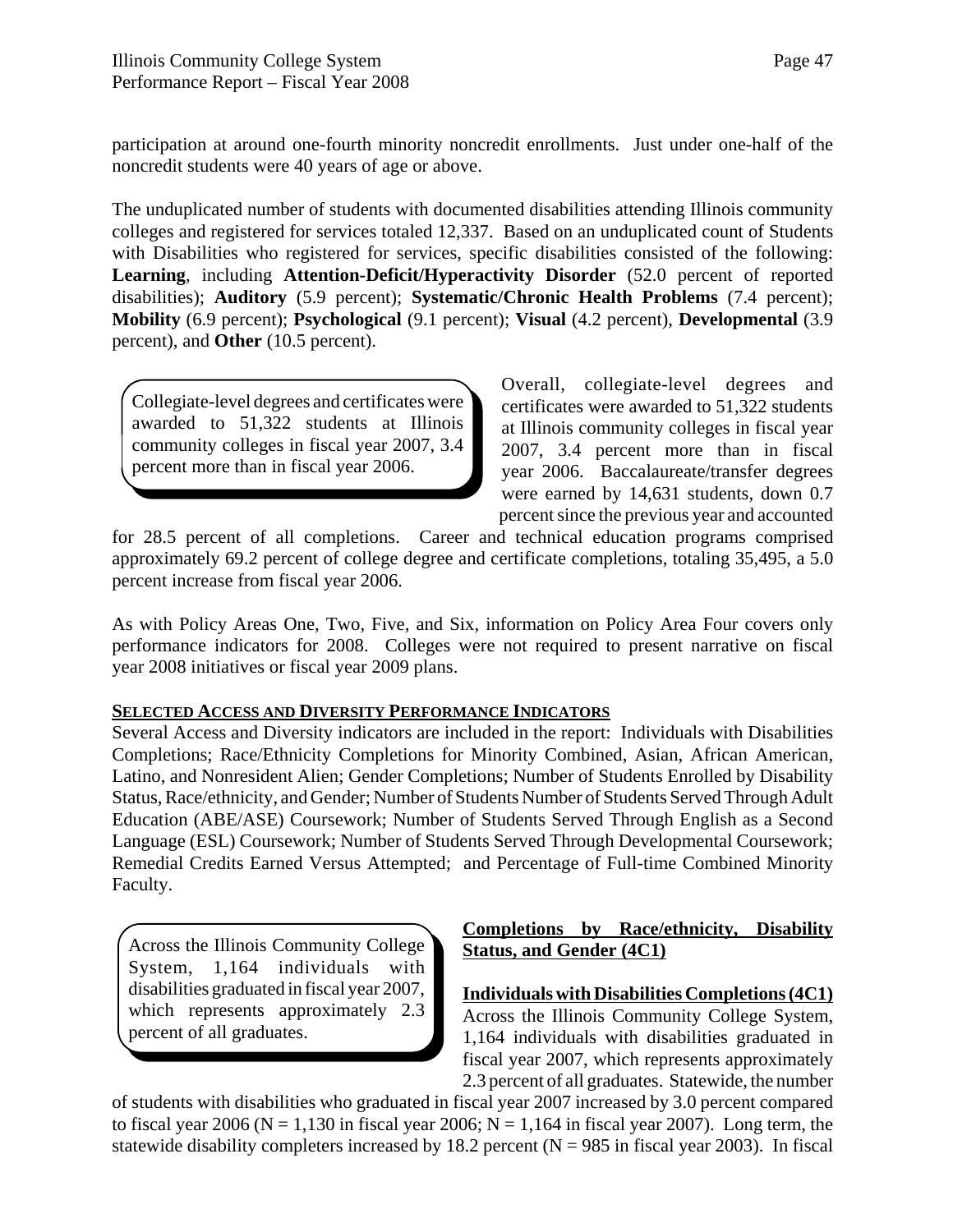year 2007, **College of DuPage** (N = 109), **Southwestern Illinois College** (N = 96), and **Harper College**  $(N = 92)$  reported the largest number of graduates with disabilities.

Community colleges with substantial gains in the number of graduates with disabilities from fiscal year 2006 to 2007 include **Illinois Valley Community College** (128.6 percent; fiscal year 2007  $N = 16$ ), **Oakton Community College** (104.5 percent; fiscal year 2007  $N = 45$ ), and **Triton College** (94.1 percent; fiscal year 2007  $N = 33$ ). The source of data for this indicator is the Annual Enrollment and Completions (A1) submission.

According to the U.S. Census' Current Population Survey (2006), nationwide 12.3 percent of the total population between the ages of 16 and 64 has a disability, and 36.7 percent of the population with a disability were employed. According to the 2005 American Community Survey, almost 14 percent between 18 and 34 were enrolled in college or graduate school. In Illinois (2007) data, over 830,000 (10.0 percent) individuals in the state between 16 and 64 years of age reported having a disability. Of that disability population, 38.1 percent were in the workforce compared to 74.2 percent with no disability. (http://factfinder.census.gov/servlet/ACSSAFFPeople? submenuId= people\_4&\_sse=on)

### **Race/Ethnicity Completions (4C1) Minority Combined**.

More than three out of ten (30.9 percent) fiscal year 2007 certificate and associate degree graduates identified themselves as being members of a **minority** group (nonwhite). Racial/ethnic categories used in the analysis are defined by federal officials From 2003 to 2007, the overall number of minority graduates increased by 20.1 percent. These results are similar to the national figure of 31.9 percent minority among associate degree graduates in 2006.

through the National Center for Education Statistics (NCES) Integrated Postsecondary Data Systems (IPEDS) collection process. Data for Illinois community colleges are for associate degree and certificate completers. National data are readily available for associate degree completers exclusively and serve as a useful point of reference in this section of the report. Illinois results are similar to the national figure of 31.9 percent minority among associate degree graduates in 2006 as provided by the National Center for Education Statistics. (http://nces.ed.gov/programs/digest/d07  $/tables/dt07_271.$ asp)

In the Illinois Community College System, there was an increase of 20.1 percent in minority student completions in the last few years, with the number of minority graduates increasing from 13,185 in fiscal year 2003 to 15,837 in fiscal year 2007. Of the colleges with at least 150 minority graduates in fiscal year 2007, **Illinois Valley Community College** (282.1 percent; fiscal year 2007  $N = 214$ ), **Prairie State College** (142.5 percent; fiscal year 2007  $N = 434$ ), and **Richland Community College** (105.7 percent; fiscal year  $2007 N = 216$ ) experienced the largest percentage increases. Other colleges, including those with fewer than 150 minority graduates, that experienced considerable percentage increases in minority graduates during this period include **Shawnee Community College** (255.0 percent; fiscal year 2007 N = 142), **McHenry County College** (148.8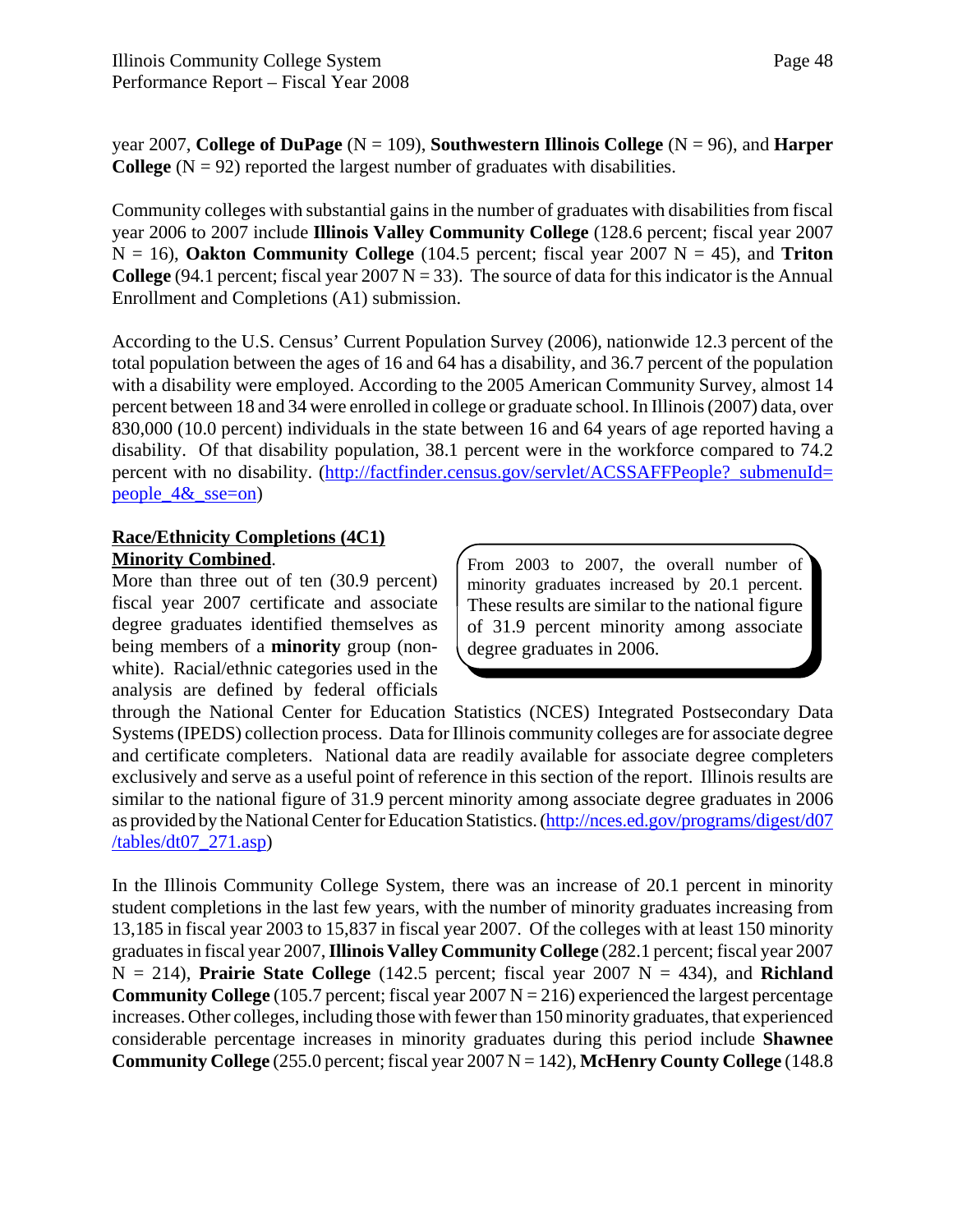percent; fiscal year  $2007 \text{ N} = 102$ ), and **John Wood Community College** (100.0 percent; fiscal year 2007  $N = 50$ ).

In the short term from 2006 to 2007, the overall number of minority graduates increased by 9.4 percent. **Frontier Community State College** (100.0 percent; fiscal year 2007 N = 4), **Oakton Community College** (89.4 percent; fiscal year 2007 N = 356), **Sauk Valley Community College** (74.5 percent; fiscal year  $2007 \text{ N} = 82$ ), and **Harry S Truman Community College** (70.7 percent; fiscal year 2007 N = 466) registered the largest percentage gains over this time frame. The source of data for this indicator is the Annual Enrollment and Completion (A1) submission. Additional details about each racial/ethnic group follow.

#### **Asian**

Roughly one in 20 (5.4 percent) graduates in fiscal year 2007 self-identified as Asian. This is similar to the national figure of 4.9 percent in 2006 (http://nces.ed.gov/programs/digest/d0/tables/dt07 271.asp). There was a short-term increase of 17.0 percent in the number of Asian graduates from 2006 to 2007 (compared to a 3.4 increase for all

The number of Asian completers increased from 2,262 in fiscal year 2003 to 2,787 in 2007, a 23.2 percent increase.

graduates), while there was an increase of 23.2 (compared to 13.2 percent for all graduates) from 2003 to 2007. The number of Asian completers increased from 2,262 in fiscal year 2003 to 2,787 in 2007. Colleges with considerable increases in Asian graduates during the long-term included **Lake Land College** (700.0 percent; fiscal year 2007  $N = 16$ ), **Kankakee Community College** (600.0 percent; fiscal year 2007 N = 7), **Danville Area Community College** (200.0 percent; fiscal year 2007  $N = 3$ ), and **Waubonsee Community College** (192.9 percent; fiscal year 2007  $N = 41$ ). Colleges with substantial increases in Asian graduates during the last year included **Sauk Valley Community College** (450.0 percent; fiscal year 2007  $N = 11$ ), **Kankakee Community College** (250.0 percent; fiscal year 2007 N = 7), **Carl Sandburg College** (200.0 percent; fiscal year 2007  $N = 6$ ), and **Rend Lake College** (150.0 percent; fiscal year 2007  $N = 5$ ).

Slightly more than **one in seven fiscal year 2007 Illinois Community College System graduates** (15.2 percent) identified themselves as **African American**.

#### **African American**

Just over one in seven graduates (15.2 percent) from fiscal year 2007 identified themselves as African American. This was somewhat above the 2006 national average of 12.6 percent

(http://nces.ed.gov/programs/digest/d07/tabl

es/dt07\_271.asp). There was a short-term 9.5 percent increase in the number of African American graduates from 2006 to 2007 (compared to an increase of 3.4 percent for all graduates), while there was a long-term increase of 16.1 percent between fiscal years 2003 and 2007. The number of African American completers increased from 6,714 in fiscal year 2003 to **7,794 in 2007**. This rate of increase is slightly higher than the 13.2 percent increase for all graduates during the same time frame. Among the colleges with considerable increases in African American graduates during this five-year period were **Illinois Valley Community College** (557.1 percent; fiscal year 2007 N = 92), **Shawnee Community College** (239.5 percent; fiscal year 2007 N = 129), **Sauk Valley Community College**  $(233.3$  percent; fiscal year  $2007$  N = 10), and **Prairie State College**  $(188.1)$ percent; fiscal year 2007 N = 340). Large long-term gainers were **Harold Washington College**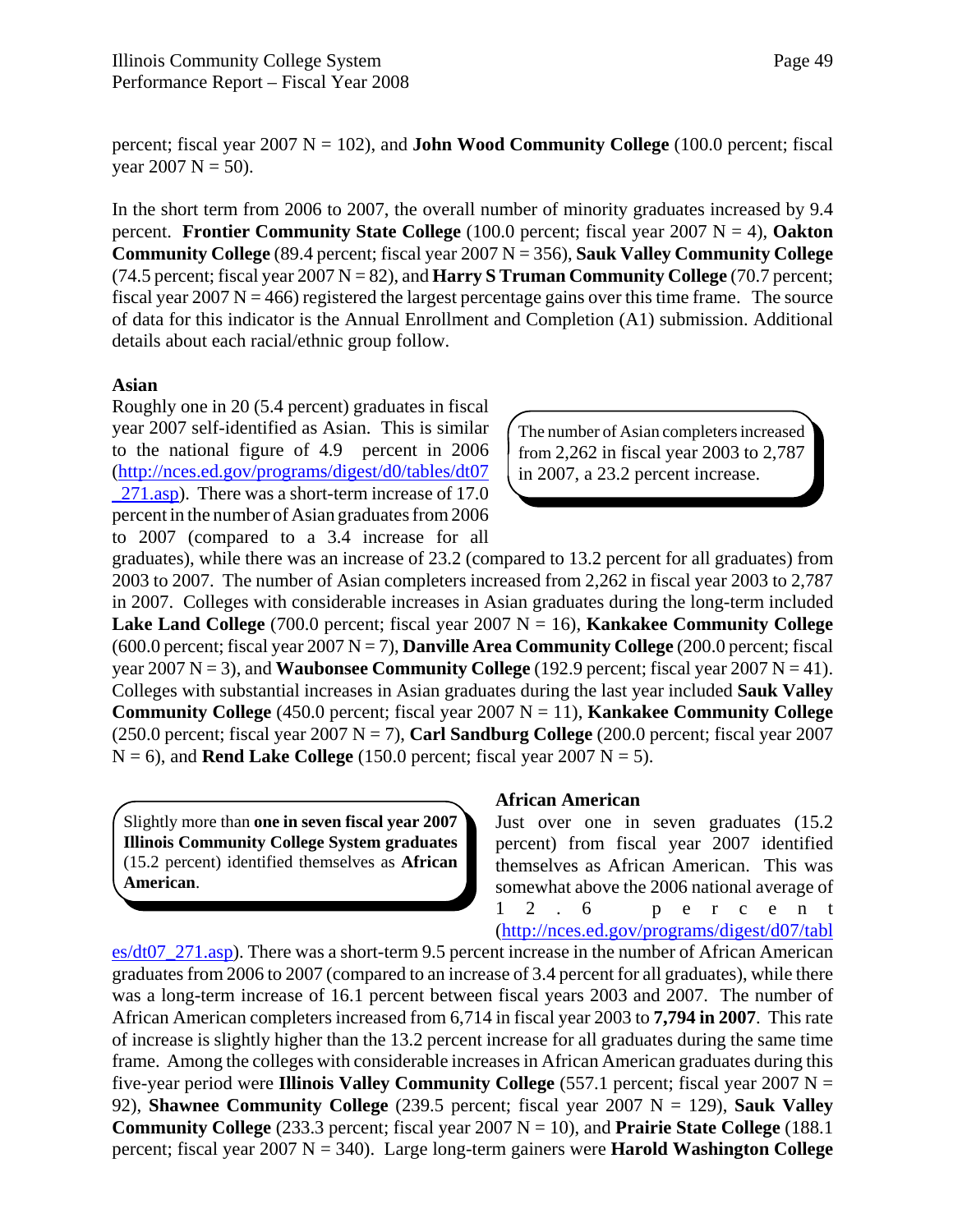(+599), **Prairie State College** ( +222), **Malcolm X College** (+141), and **Kennedy-King College**  $(+121)$ .

Large gainers for African American graduates from 2006 to 2007 included **Sauk Valley Community College** (233.3 percent; fiscal year 2007  $N = 10$ ), **Oakton Community College** (141.2 percent; fiscal year 2007  $N = 41$ ), and **Wabash Valley College** (100.0 percent; fiscal year  $2007 \text{ N} = 10$ ).

### **Latino**

Almost 9 percent of graduates from fiscal year 2007 identified themselves as Latino (N  $= 4,589, 8.9$  percent). Nationally, about 11.3 percent of associate degree graduates were Latino in 2006 (http://nces.ed.gov/ programs/ digest/d07/tables/dt07 271.asp). There has

There has been an increase in Latino completers each year from fiscal years 1999 through 2007.

been an increase in Latino completers each year from fiscal years 1999 through 2007. For Latino graduates, there was an increase of 6.8 percent from fiscal years 2006 to 2007, as the number of completers increased by 293. This increase among Latino graduates was greater than the 3.4 percent increase for all completers. Colleges with significant increases over the fiscal year 2006 to 2007 span include **Kishwaukee College** (144.4 percent; fiscal year 2007  $N = 66$ ), **Harry S Truman College** (88.5 percent; fiscal year 2007  $N = 164$ ), and **Carl Sandburg College** (87.5) percent; fiscal year  $2007 \text{ N} = 15$ ).

The number of Latino graduates increased by 25.2 percent from fiscal years 2003 to 2007 (compared to 13.2 percent for all graduates). Colleges with significant increases from 2003 to 2007 include **Kankakee Community College**  $(320.0 \text{ percent}; \text{fised year } 2007 \text{ N} = 21)$ , **Shawnee Community College** (300.0 percent; fiscal year 2007 N = 8), **Illinois Valley Community College** (184.0 percent; fiscal year  $2007 N = 71$ ), and **Richland Community College** (180.0 percent; fiscal year  $2007 \text{ N} = 28$ ).

Since 2003 there was a 8.5 percent decrease, as the number of Native American graduates decreased from 176 in fiscal year 2003 to 161 in 2007.

#### **Native American**

Less than one half of 1 percent (0.3 percent) of graduates from fiscal year 2007 identified themselves as Native Americans. Nationally, about 1.2 percent of graduates identified themselves as Native American in 2006 (http://nces.ed.gov/programs/digest/d07/tabl es/dt07\_271.asp). Native American graduates

slightly decreased from 193 in fiscal year 2006 to 161 in fiscal year 2007. Since 2003, there was a 8.5 percent decrease, as the number of Native American graduates decreased from 176 in fiscal year 2003 to 161 in 2007. In fiscal year 2007, the following colleges reported ten or more Native American graduates: **Harold Washington College**  $(N = 31)$ , College of DuPage  $(N = 13)$ , and **Southwestern Illinois College**  $(N = 12)$ . Colleges with large percentage increases in Native American graduates from 2006 to 2007 include **Harry S Truman College** (300.0 percent; fiscal year 2007  $N = 4$ ), **McHenry County College** (200.0 percent; fiscal year 2007  $N = 3$ ), and **Lewis**  $\&$  Clark Community College (100.0 percent, fiscal year 2007 N = 2).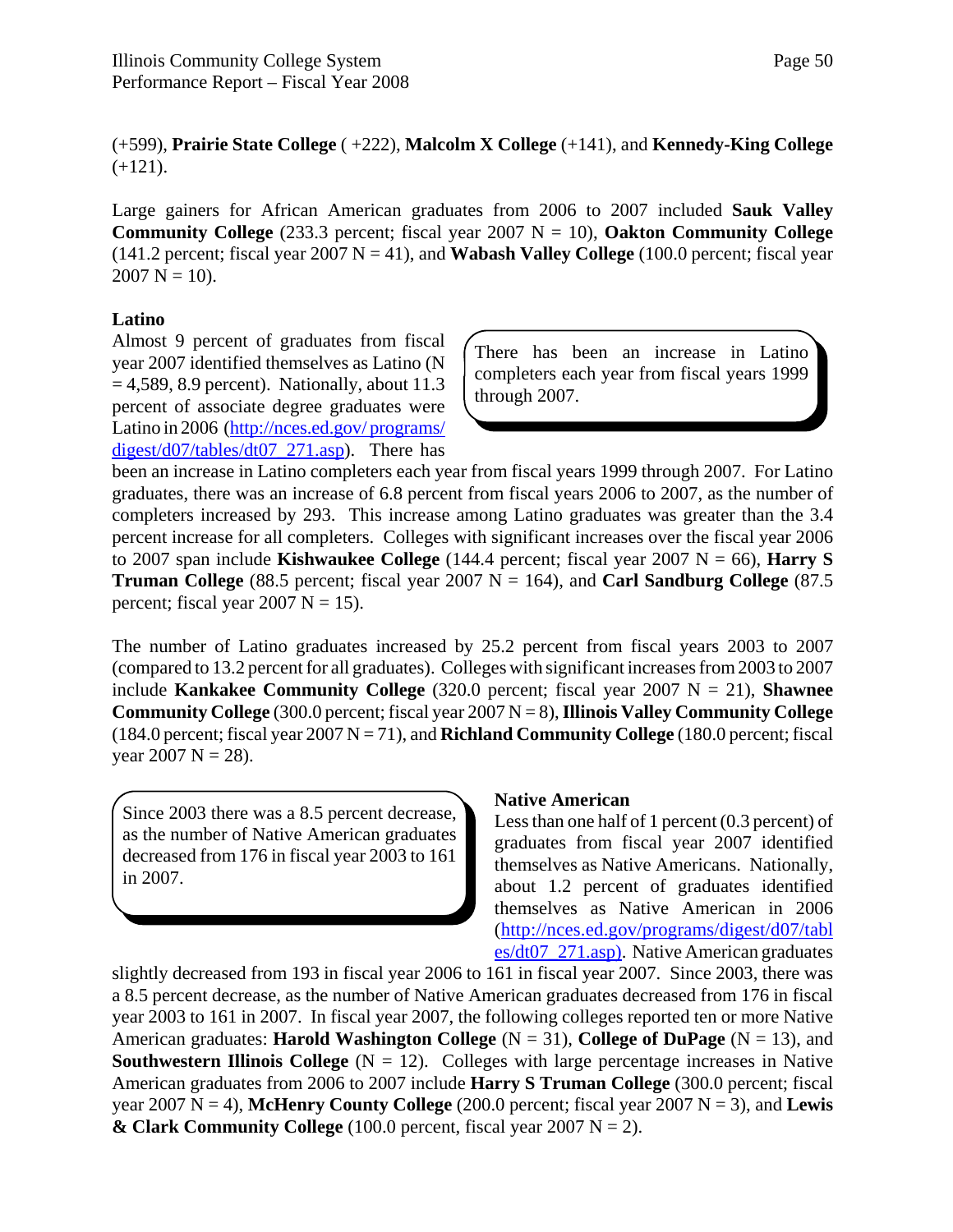#### **Nonresident Alien**

The indicator exhibits success of the institution in graduating Nonresident Alien students. From fiscal years 2003 through 2007, Nonresident Alien graduates accounted

The number of Nonresident Alien graduates increased 3.6 percent from fiscal year 2003.

for 0.4 percent of the total completer population. This is below the national average of 1.9 percent in 2006 (http://nces.ed.gov/programs/digest/d07/tables/dt07 271.asp). For Nonresident Alien graduates, there was an increase of 1.0 percent from fiscal year 2006 to 2007 as the number of completers increased from 199 in fiscal year 2006 to **201 in fiscal year 2007**. The number of Nonresident Alien graduates increased 3.6 percent from fiscal year 2003 ( $N = 194$ ) to 2007 ( $N =$ 201).

#### **White/Caucasian**

Almost 70 (69.1) percent of the graduates from fiscal year 2007 identified themselves as **White** (Non-Hispanic) ( $N = 35,485$ ). This is similar to the national figure of 68.1 percent in 2006 (http://nces.ed.gov/programs/digest/d07/tables/dt07\_271.asp). In Illinois, there was an increase of 331 White graduates (0.9 percent) between fiscal years 2006 and 2007. This systemwide increase of White students is smaller than the 3.4 percent one-year increase for all completers. The number of White graduates within the Illinois Community College System increased 10.4 percent from fiscal years 2003 to 2007, slightly less than the 13.2 percent for all graduates during the same time frame. White students represented less than 55.0 percent of graduates at only ten colleges in fiscal year 2007. These colleges were **Prairie State College** (52.2 percent), **Wilbur Wright College** (37.8 percent), **South Suburban College** (35.5 percent), **Harry S Truman College** (30.0 percent), **Harold Washington College** (28.6 percent), **Morton College** (24.4 percent), **Malcolm X College** (13.5 percent), **Richard J. Daley College** (13.1 percent), **Kennedy-King College** (3.5 percent), and **Olive-Harvey College** (3.0 percent). Of these ten colleges, **Kennedy-King College** experienced the largest percentage increase in White graduates from fiscal years 2006 to 2007 (46.7 percent), and **Harold Washington College** experienced the largest percentage increase in White graduates from fiscal years 2003 to 2007 (186.2 percent). Among the other 38 colleges, those who reported sizable percentage increases in White graduates from fiscal year 2003 to 2007 include **Lewis & Clark Community College** (78.7 percent; fiscal year 2007 N = 1,185), **Harper College** (63.9 percent; fiscal year 2007  $N = 1,649$ ), and **Kankakee Community College** (58.8 percent; fiscal year 2007  $N = 424$ ). Those who reported sizeable percentage increases in White graduates from fiscal years 2006 to 2007 included **Sauk Valley Community College** (93.0 percent; fiscal year 2007  $N = 720$ ), **Oakton Community College** (68.7 percent; fiscal year 2007  $N = 776$ ), and **Lewis & Clark Community College** (48.3 percent; fiscal year  $2007 \text{ N} = 1,185$ ).

Most community college completers, historically, have been female. Overall, almost **six out ten graduates were female** in each of the last five years.

#### **Gender Completions (4C1)**

In fiscal year 2007, there were **29,292 female completers** statewide in the Illinois Community College System (57.1 percent of all completers). Most community college completers, historically, have been female. Overall, almost **six out ten graduates were**

**female** in each of the last five years. The proportion among Illinois community colleges is slightly below the national proportion of 62.1 percent of certificate and associate degree completers from 2006 (http://nces.ed.gov/programs/digest/d07/tables/dt07\_271.asp). The rate of increase for female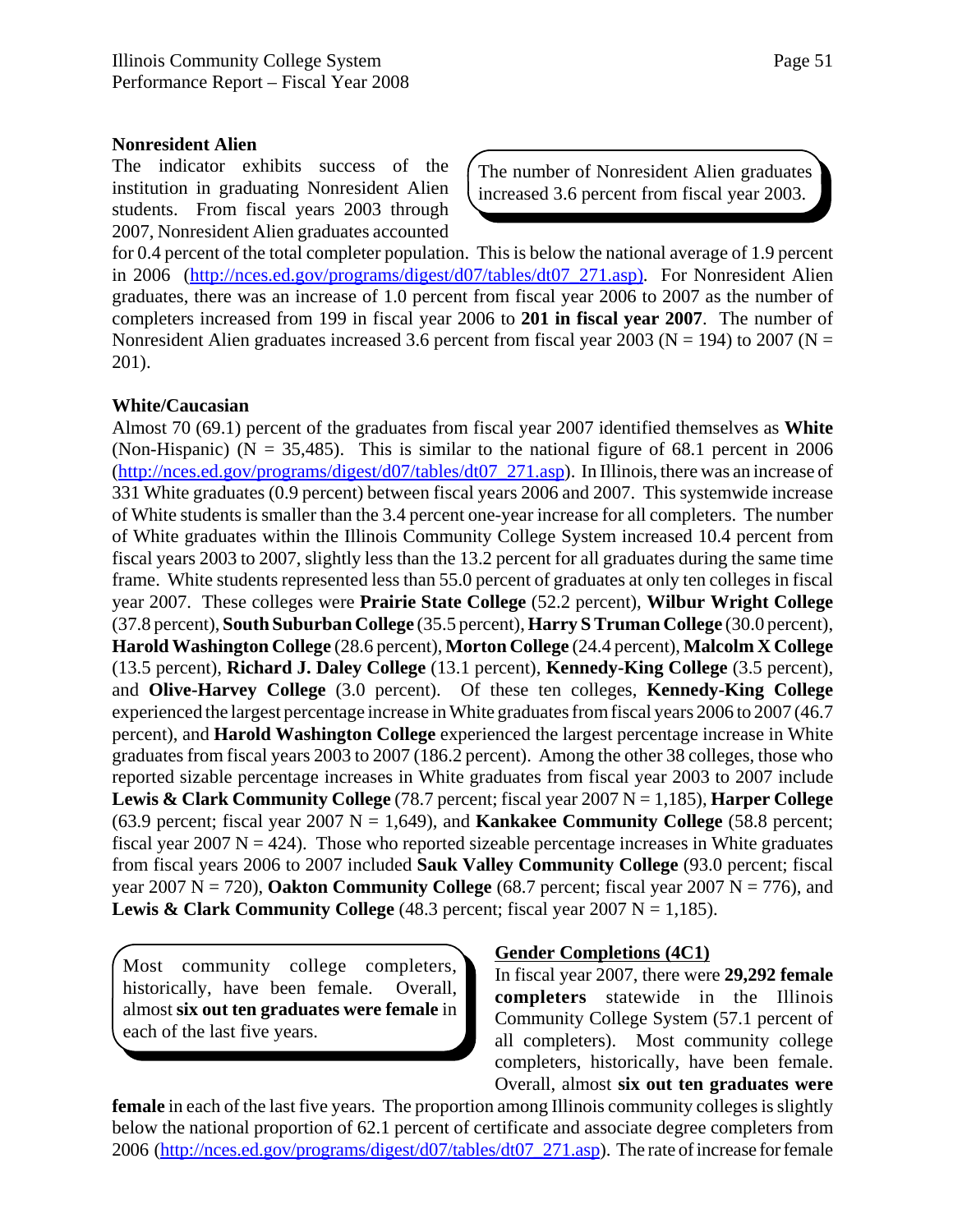graduates is lower in 2007 at 1.4 percent from fiscal year 2006 compared to the rate of increase from fiscal years 2005 to 2007 (1.5 percent) and fiscal years 2003 to 2007 (12.0 percent). However, the number of female graduates increased slightly during each of the last five fiscal years, with fiscal year 2007 registering the largest count  $(N = 29,292)$  to date. Similarly, male graduates have shown incremental increases in four of the last five years (fiscal year  $2007 \text{ N} = 22,030$ ). The number of male completers increased 6.2 percent from fiscal year 2006 to fiscal year 2007, higher than the rate of decrease of -2.4 percent from fiscal years 2005 to 2007. Since fiscal year 2003, male graduates  $(+ 2,858;$  fiscal year 2007 N = 22,030) and female graduates  $(+ 3,134;$  fiscal year  $2007$  N = 29,292) have shown similar growth.

Individual colleges with substantial (25 percent or above) short-term growth in female completers include **Lincoln Trail College** (74.5 percent, fiscal year 2007  $N = 171$ ), **Oakton Community College** (65.7 percent, fiscal year 2007 N = 686), **Sauk Valley Community College** (64.2 percent, fiscal year 2007 N = 468), **Malcolm X College** (39.9 percent, fiscal year 2007 N = 452), **Harry S Truman College** (37.0 percent, fiscal year 2007 N = 426), and **Triton College** (28.9 percent, fiscal yea r2007 N = 826).. Those with substantial long-term growth (fiscal years 2003 to 2007) in female graduates include **Prairie State College** (110.8 percent, fiscal year 2007  $N = 584$ ), **Shawnee Community College** (84.8 percent, fiscal year 2007 N = 388), and **Triton College** (62.8 percent, fiscal year  $2007 \text{ N} = 826$ ).

#### **Number of Students Enrolled by Disability Status, Race/ethnicity, and Gender (4M1)**

This performance indicator reflects the success of the institution in enrolling students from underrepresented groups. During fiscal year 2007, a total of 11,071 students self-identified as disabled were enrolled in Illinois community colleges, which is approximately 1.6 percent of the total community college population served through credit coursework. Nationally, an

During fiscal year 2007, a total of 11,071 students self-identified as disabled were enrolled in Illinois community colleges.

estimated 11.3 percent of undergraduates had some form of disability in fiscal year 2004 (http://nces.ed.gov/programs/digest/d07/tables/dt07\_221.asp). In Illinois, there was a 9.1 percent decrease from fiscal year 2006 when 12,185 students (1.8 percent) identified themselves as being disabled. During fiscal year 2007, **Olney Central College** (6.7 percent), **Richland Community College** (3.9 percent), **McHenry County College** (3.7 percent), and **Kankakee Community College** (3.7 percent) served the largest proportion of disabled students.

In fiscal year 2007, **Olive-Harvey College** (98.7 percent) and **Kennedy-King College** (95.4 percent) served the largest proportion of combined minority students. This is much higher than the statewide average of 34.8 percent, as well as the national average of 37.9 percent, for students at 2-year public institutions in 2005 (http://nces.ed.gov/programs/digest/d07/tables/dt07\_217.asp). Across all seven campuses, 81.7 percent of the **City Colleges of Chicago** students identified themselves as members of a minority group. Outside the City Colleges of Chicago, **Morton College** served the largest proportion of combined minority students (84.7 percent). **Harold Washington College** had the largest percentage of Asian/Pacific Islander students (14.6 percent), followed by **Harper College** with 12.1 percent Asian/Pacific Islanders. **Kaskaskia College** had the largest percentage of Native American/Alaskan students (0.8 percent). **Kennedy-King College** reported serving the largest percentage of African-American, Non-Latino students (84.0 percent) followed by **Olive-Harvey College** (77.5 percent). Outside of Chicago, **South Suburban College**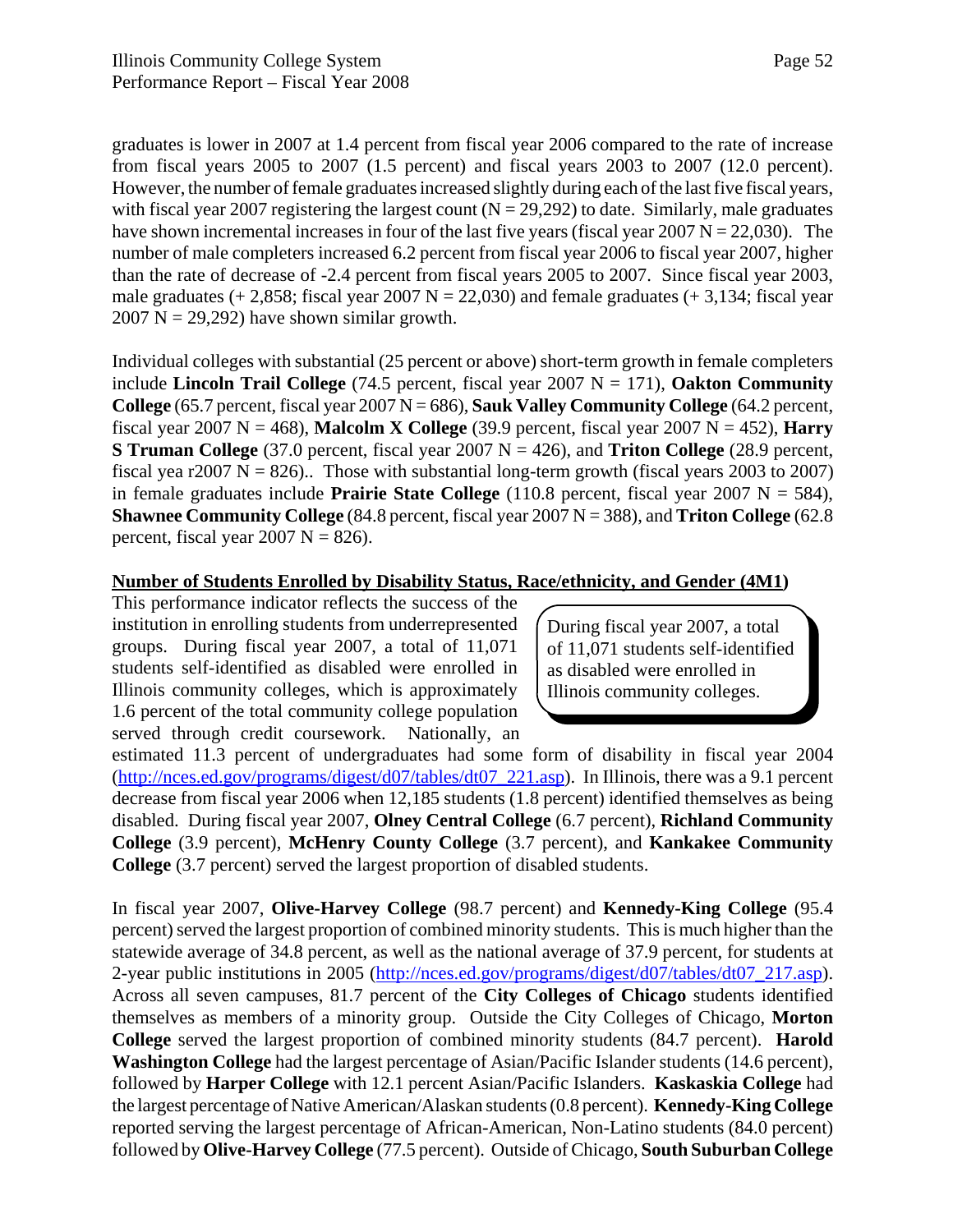reported serving the largest percentage of African-American, Non-Latino students (55.7 percent). **Morton College** had the largest percentage of Latino students (77.4 percent). **Parkland College** reported the largest percentage of Non-Resident Alien students (4.5 percent).

Female students accounted for almost two-thirds (66.1, 65.6, and 65.3 percent respectively) of **Olney Central College**, **Olive-Harvey College**, and **Kennedy-King College** students. This is much higher than the statewide figure of 55.5 percent. Other colleges in which 60 percent or more of the students were females included **Kankakee Community College** (63.7 percent), **South Suburban College** (62.8 percent), **Oakton Community College** (62.6 percent), **John Wood Community College** (62.2 percent), **Malcolm X College** (62.1 percent), **Morton College** (61.3 percent), and **Highland Community College** (61.1 percent). In 2005, 58.5 percent of two-year public college students nationwide were female (http://nces.ed.gov/programs/digest /d07/tables/dt07\_184.asp).

#### **Number of Students Served Through Adult Education (ABE/ASE) Coursework (4M2)**

This performance indicator measures the number of students being served through Adult Basic Education and Adult Secondary Education (ABE/ASE) coursework. During fiscal year 2007, a total of 44,552 students were served through adult education coursework. This represents a 3.8 percent decrease from the 46,316 students served during fiscal year 2006 and an 18.2 percent decrease from the 54,456 students served during fiscal year 2003. **Malcolm X College** served 2,941 students through ABE/ASE coursework, the highest number at any single community college campus across the state. Other colleges with high ABE/ASE enrollment in fiscal year 2007 included **Kennedy-King College**  $(N = 2,496)$ , **Waubonsee Community College**  $(N = 2,330)$ , **Southwestern Illinois College**  $(N = 2,289)$ , and **Olive-Harvey College**  $(N = 2,281)$ .

### **Number of Students Served Through English as a Second Language (ESL) Coursework (4M3)**

This performance indicator measures the number of students being served through English as a Second Language (ESL) coursework. During fiscal year 2007, 66,074 students were served through ESL coursework. This represents a 0.3 percent decrease from the 66,243 students served during fiscal year 2006 and 14.6 percent decrease from the 77,369 served during fiscal year 2003. **Harry S. Truman College** served 10,572 students through ESL coursework, the highest number at any single community college statewide. Other colleges with high ESL enrollment include **Richard J. Daley College**  $(N = 6,140)$ , College of DuPage  $(N = 5,368)$ , Triton College  $(N = 16,140)$ 4,611), and **Wilbur Wright College** (N = 4,306). Colleges that reported no students served through English as a Second Language coursework during fiscal year 2007 included **Southeastern Illinois College, Olney Central College**, and **Lincoln Trail College**.

### **Number of Students Served Through Developmental Coursework (4M6)**

This performance indicator reflects institutional services to under prepared students. During fiscal year 2007, an average of **14.1 percent of students enrolled in Illinois community colleges – not enrolled in ABE/ASE/ESL, Vocational Skills, or General Studies – took at least** During fiscal year 2007, an average of 14.1 percent of students enrolled in Illinois community colleges took at least one developmental course. This figure excludes students in ABE/ASE/ESL, Vocational Skills, or General Studies courses.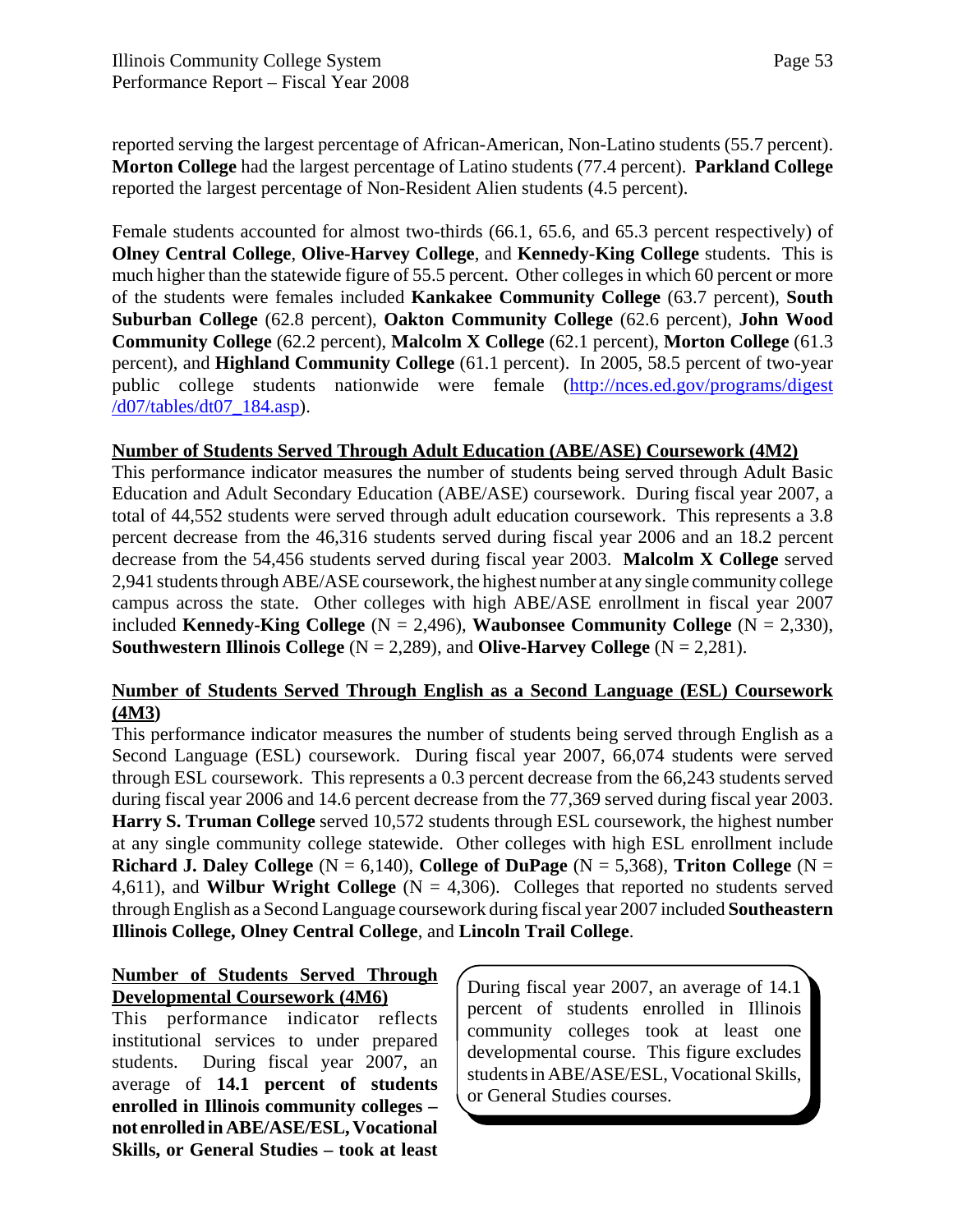Page 54

**one developmental course (N = 96,718)**. Nationwide, according to the National Postsecondary Student Aid Study, 23.2 percent of the students enrolled in two-year public institutions took at least one developmental course (fiscal year 2000) (http://nces.ed.gov/das/library/tables\_listings/ show\_nedrc.asp?rt=p&tableID=208&popup=true). The number of students enrolled in developmental coursework in fiscal year 2007 decreased ( $N = 96,718$ ) compared to the prior year  $(N = 118,158)$  in fiscal year 2006). The percentage of students enrolled in developmental coursework also declined in 2007 (14.1 percent) compared to 2006 (14.5 percent).

In Illinois, **Heartland Community College** provided 23.2 percent of its students with developmental course work, the largest percentage in the Illinois Community College System. Other colleges with more than 20 percent of their students enrolling in at least one remedial course included **South Suburban College** (22.8 percent), **Kishwaukee College** (22.0 percent), and **Harold Washington College** (20.1 percent). The proportion of students requiring remediation can be influenced by multiple factors, including the population of the service region, cooperative efforts between area higher education institutions where the area community college is relied upon to provide developmental courses for other higher education institutions in the region, and remedial testing policies such as the extent to which a mandatory remedial placement policy exists.

#### **Remedial Credits Earned Versus Attempted (4M7)**

This performance indicator reflects the success of the institution in providing services to under prepared students. During fiscal year 2007, Illinois Community College System students earned almost two-thirds (62.1 percent) of the remedial credits they attempted. This represents a slight change from fiscal year 2006 and a 2.5 percent decrease from fiscal year 2003. Four colleges reported students earning 75 percent or more of their attempted credit hours, including **Spoon River College** (84.0 percent), **Shawnee Community College** (81.2 percent), **Lincoln Trail College** (76.6 percent), and **Frontier Community College** (76.0 percent).

#### **Percentage of Full-time Combined Minority Faculty (4M10)**

This performance indicator shows the success of the institutions in employing underrepresented groups. During fiscal year 2008, 773 (16.7 percent) of faculty members at Illinois community colleges were reported to be minorities, an increase of 5.3 percent from 2007. **Olive-Harvey College** employed the largest percentage of minorities (86.2 percent),

During fiscal year 2008, 773 (16.7 percent) of faculty members at Illinois community colleges were reported to be minorities, an increase of 5.3 percent

followed closely by **Kennedy-King College** (81.9 percent). All of the colleges that employed more that 50 percent minority faculty were part of the **City Colleges of Chicago**. Outside of Chicago, the college that employed the largest percentage of minorities was **South Suburban College** (25.0 percent). In 2005, the number of minority faculty members in degree-granting institutions across the United States was 109,964 (16.5 percent of all faculty members). This rate is comparable to the percent of minority faculty members in Illinois. (http://nces.ed.gov/programs/digest/d07/tables/ dt07\_239.asp)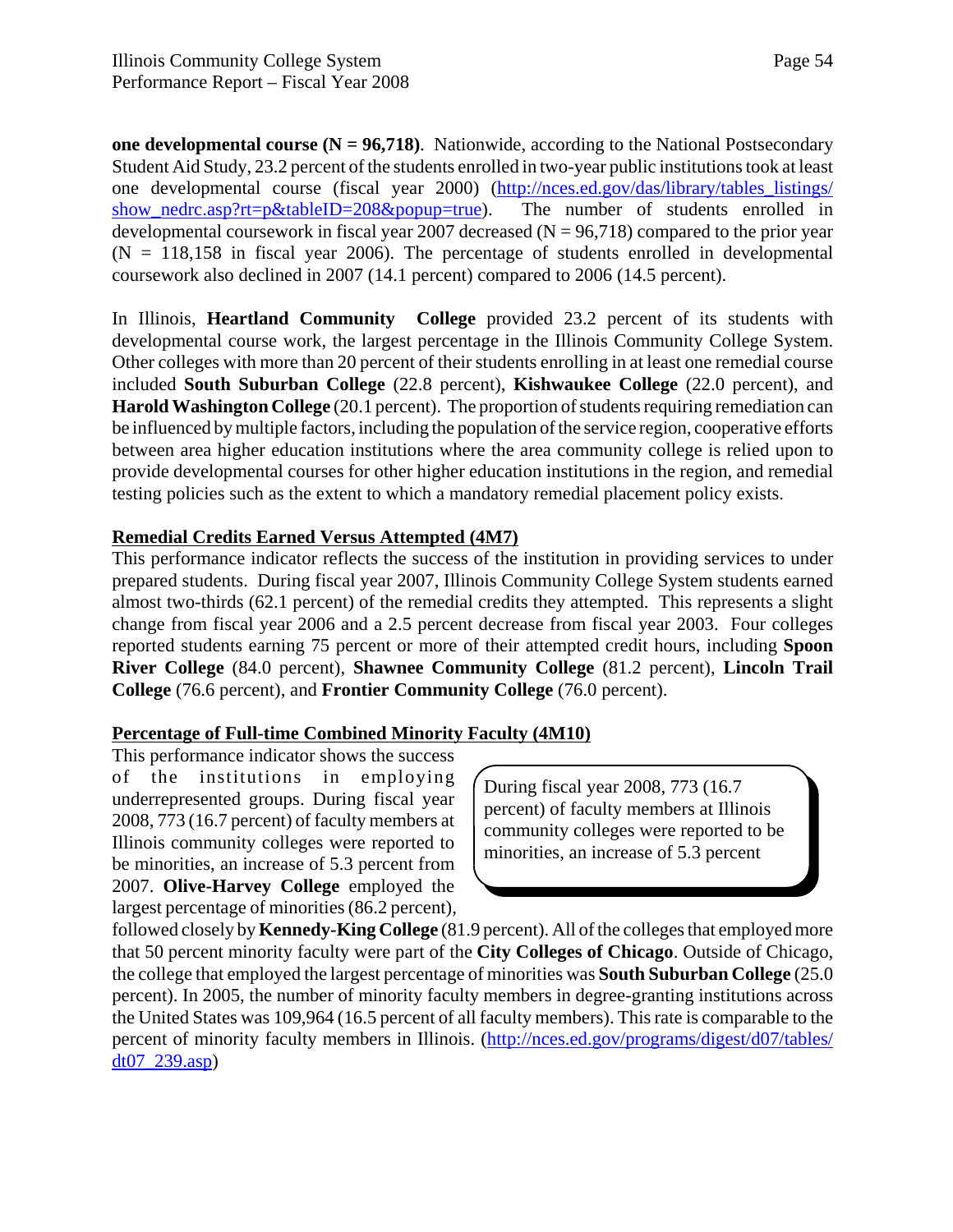# **EFFICIENCY**

#### **ACCOUNTABILITY AND PRODUCTIVITY**

*Illinois colleges and universities will continually improve productivity, cost effectiveness, and accountability.*

### **BACKGROUND ON ACCOUNTABILITY AND PRODUCTIVITY**

Policy Area Six covers performance indicators for 2008. Colleges were not required to provide a narrative on activities and accomplishments during fiscal year 2008, or plans and challenges anticipated in fiscal year 2009.

Community colleges are accountable to multiple constituencies because they are supported by a combination of public funds (local, state, and federal), student tuition and fees, and private contributions. In addition to required state and federal reporting, each college has developed a system of measuring, tracking, and reporting institutional productivity and cost effectiveness to its locally elected board of trustees and district residents. All Illinois public community colleges are accredited by **the Higher Learning Commission (HLC) of the North Central Association of Colleges and Schools (NCA)**. Many programs offered by the colleges require accreditation or approval by professional associations or regulating bodies. In instances where program accreditation is optional, colleges nearly always seek accreditation as a way to provide graduates with an advantage when seeking new employment or advancement opportunities. Illinois Community College Board staff conduct a recognition evaluation of each college once every five years. Recognition is a statutory term describing the status of a district which meets instructional, administrative, financial, facility, and equipment standards established by the Illinois Community College Board. The final recognition report to each college includes both compliance and advisory (quality) recommendations. Through these and other processes, the colleges are able to demonstrate accountability for the resources they receive.

### **SELECTED ACCOUNTABILITY AND PRODUCTIVITY PERFORMANCE INDICATORS**

Performance Measures related to Accountability and Productivity included Cost of Instruction per Credit Hour by Student Level as a Percent of Sector Average by Student Level, Indirect Instructional Support Cost per Credit Hour as a Percent of Sector Average, Proportion of First-time, Full-time Freshmen Who Complete Their Degree within 150 percent of Catalog Time, or are Still Enrolled or Transferred, Population Served, Full-Time Equivalent Student/Faculty Ratio, and Number of Students Served Through Dial Enrollment Courses.

### **Cost of Instruction per Credit Hour by Student Level as a Percent of Sector Average by Student Level (6C1)**

This indicator measures the instructional efficiency over time for an institution. Fiscal year 2007 represents the third year that only unrestricted unit cost data were collected from community colleges by the ICCB. There is

Statewide, the one-year rate of instructional unit cost between 2006 (\$208.43) to 2007 (\$214.92) increased by 3.1 percent.

more than one way to look at cost information, and the ICCB Unit Cost Reports contain more indepth coverage on this topic. Cost figures referenced in this indicator reflect the net instructional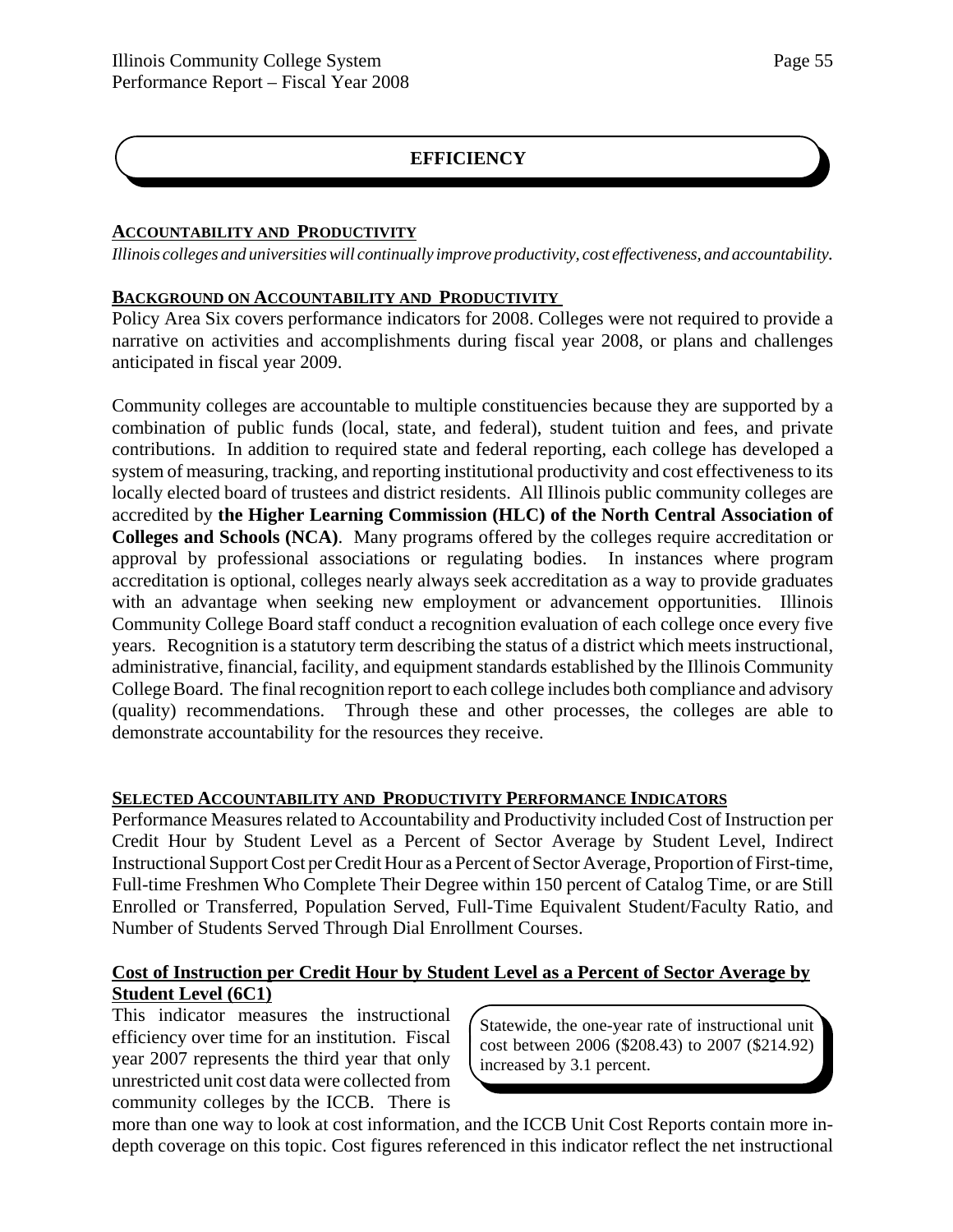unit cost which is most frequently used in comparative analyses, as well as in the state funding plan. Briefly, the net instructional unit cost includes direct and indirect costs for instruction (salaries, direct departmental costs, direct instructional equipment costs, allocated/indirect costs and operation and maintenance cost).

Statewide, the one-year rate of instructional unit cost between 2006 (\$208.43) to 2007 (\$214.92) increased by 3.1 percent. The Higher Education Price Index (HEPI) for overall operations increased an estimated 3.4 percent during the same time frame (http://www.commonfund.org/Templates/Generic/RESOURCE\_REQUEST/target.pdf?RES\_G UID=EEF9FA9A-85D9-441D-BEC1-E46CAA23E7A7). HEPI is a national index produced by Research Associates of Washington which was originally developed by the United States Department of Education in 1975. Similar to the Consumer Price Index (CPI), HEPI measures change in the prices that colleges and universities pay for a fixed group of goods and services, including professional and nonprofessional salaries, benefits and wages, contractual services, supplies and materials, equipment, library acquisitions, and utilities.

In Illinois, during the two-year period from fiscal years 2005 to 2007, there was an increase of 8.3 percent (versus a 8.5 percent increase for HEPI). Illinois data show that ten colleges experienced actual decreases in instructional costs, **Lake Land College** (-9.7 percent), **Illinois Central College** (-9.0 percent), **Lincoln Trail College** (-7.9 percent), **Sauk Valley Community College** (-6.7 percent), **Frontier Community College** (-4.5 percent), **Moraine Valley Community College** (-2.1 percent), **Prairie State College** (-2.0 percent), **Wabash Valley College** (-0.8 percent), **Kaskaskia Community College** (-0.6 percent), and **McHenry County College** (-0.2 percent).

Over the past year (2006 to 2007), 15 colleges reported decreases in cost of instruction, including **Illinois Central College** (-16.0 percent), **Danville Area Community College** (-8.1 percent), **Spoon River College** (-5.8 percent), **Sauk Valley Community College** (-5.6 percent), **Moraine Valley College** (-5.4 percent), **McHenry County College** (-4.7 percent), **Southeastern Illinois College** (-4.4 percent), **Kaskaskia Community College** (-2.9 percent), **Joliet Junior College** (-2.8 percent), **Richard J. Daley College** (-2.4 percent), **Lake Land College** (-2.0 percent), **Lewis & Clark Community College** (-1.8 percent), **Heartland Community College** (-1.7 percent), **Kankakee Community College** (-0.8 percent), and **Harper College** (-0.6 percent). Colleges strive to increase efficiency while improving the range of courses needed by students. Decreases in net instructional unit can occur for a variety of reasons; e.g., reduced salary costs due to turnover among senior faculty, serving additional students or a relatively larger number of students in lower cost programs, class size increases, and reduced equipment costs. The source of data for this measure in Illinois is the *Unit Cost Report for the Illinois Public Community Colleges*, which is where a more complete discussion of net instructional unit cost and its components is provided (see Tables 5 and 6 in the *Unit Cost Report*).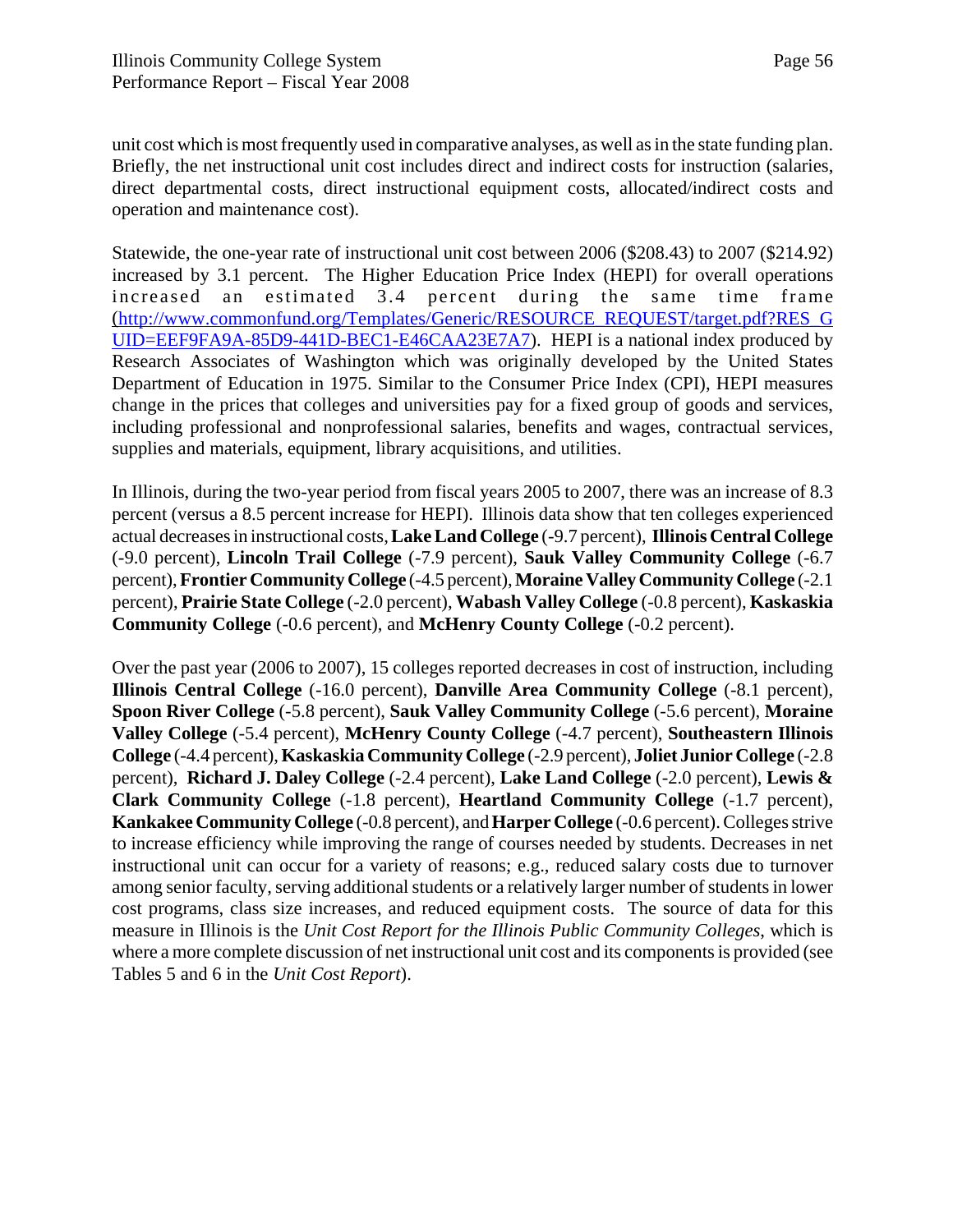# **Indirect Instructional Support Cost per Credit Hour as a Percent of Sector Average (6C2)**

This indicator is a measure of indirect instructional support costs over time. Fiscal Statewide, direct instructional support costs experienced an 5.8 increase from 2006 to 2007.

year 2007 represents the third year that only unrestricted unit cost data were collected from community colleges by the ICCB. Costs included are academic support, student services, general instructional services, academic administration and planning (above the departmental level), and subsidies for auxiliary services. Self-supporting or profit-generating auxiliary service costs are not included here. As open door institutions, community colleges welcome individuals possessing a variety of skill levels and must make a commitment to provide students with the academic and support services needed for student success.

Statewide, direct instructional support costs experienced an 5.8 increase from 2006 to 2007. This translates into a \$5.01 average increase for community colleges. During the one-year period from 2006 to 2007, colleges that experienced a one-year decrease in costs included **Danville Area Community College** (-20.5 percent), **Spoon River College** (-16.9 percent), **Sauk Valley Community College** (-10.5 percent), **Moraine Valley Community College** (-9.3 percent), **McHenry County College** (-8.8 percent), **Lake Land College** (-8.6 percent), **Kaskaskia College** (-6.1 percent), **Lewis & Clark Community College** (-4.6 percent), **Joliet Junior College** (-2.7 percent), **Heartland Community College** (-1.0 percent), **Wabash Valley College** (-0.6 percent), **Lincoln Trail College** (-0.6 percent), and **Harper College** (-0.5 percent). The source of data for Illinois is the *Unit Cost Report* (see Tables 7 and 8 of the *Unit Cost Report* for a more detailed look at the costs that comprise indirect instructional support).

Of the 27,741fall 2004 cohort of first-time, fulltime entering freshmen, 70.3 percent graduated, transferred, or were still enrolled by summer 2007.

### **Proportion of First-time, Full-time Freshmen Who Complete Their Degree within 150 percent of Catalog Time, or are Still Enrolled or Transferred (6C3)**

This indicator is one measure of student success based on a nationally recognized methodology developed by the U.S.

Department of Education's Integrated Postsecondary Data Systems (IPEDS). While the measure has limitations and detractors, it is in widespread use. For community colleges, a cohort of fulltime, first-time college-level freshmen are tracked for three years. **Available data systems were able to track successful advancement outcomes for more than two-thirds of the most recent cohort**. Of the 27,741 fall 2004 cohort of full-time entering freshmen, 70.3 percent graduated, transferred, or were still enrolled by summer 2007. From the 2003 cohort to the 2004 cohort, the number of successful student advancements increased 1.1 percent.

Comparing the 2004 cohort with the 1999 cohort, the number of successful student advancements increased by 17.9 percent. Fifteen of the 48 community colleges have had student successful advancement rates consistently above the statewide average over the past five years, including **Elgin Community College**, **Harper College**, **Heartland Community College**, **Illinois Valley Community College**, **Kaskaskia College**, **Kishwaukee College**, **Lake Land College**, **Lincoln Trail College**, **John A. Logan College**, **McHenry County College**, **Moraine Valley Community College**, **Olney Central College**, **Parkland College**, **Spoon River College**, and **Triton College**.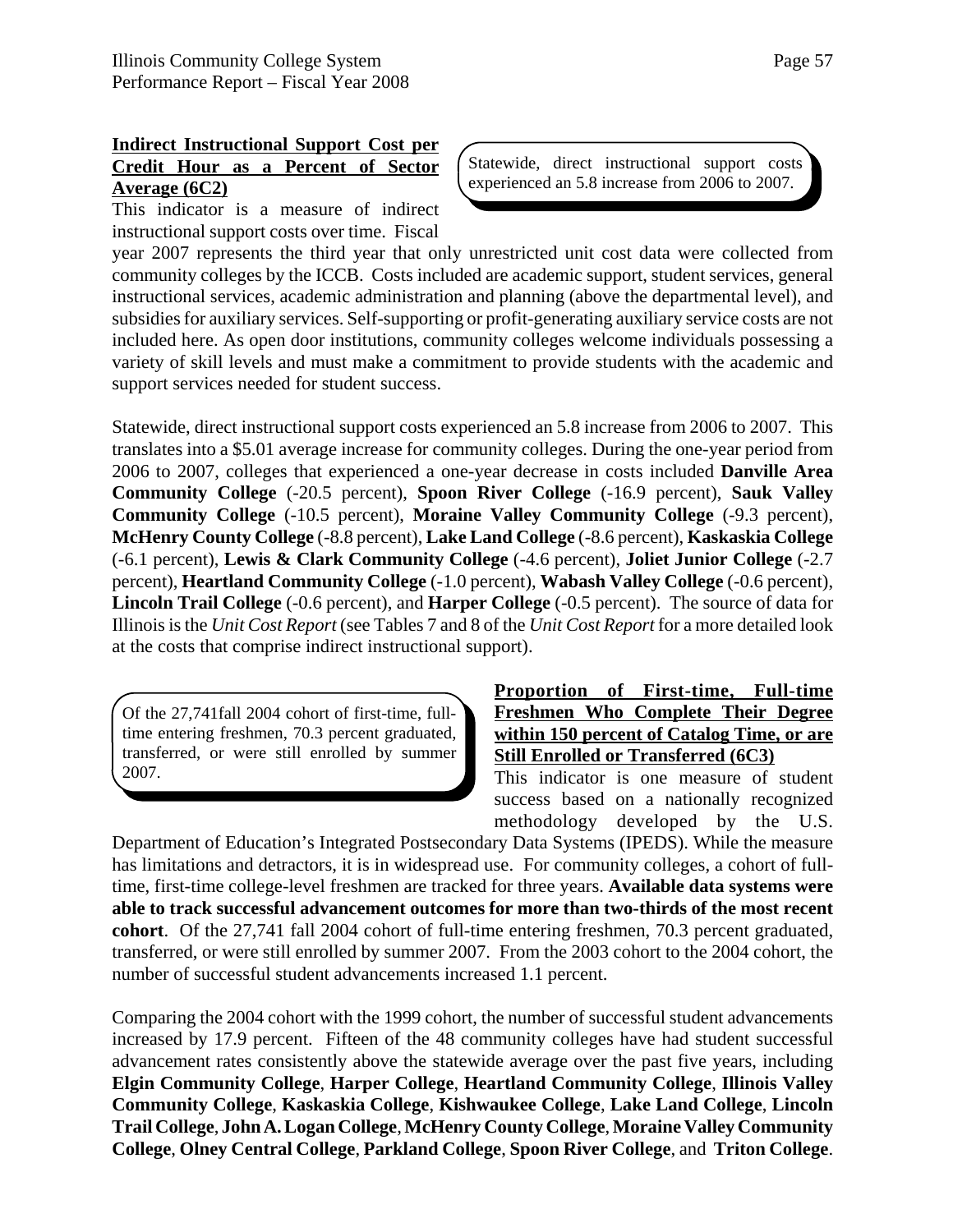Focusing on the most recent 2004 cohort, the following colleges had the highest student advancement rates: **Lincoln Trail College** (81.8 percent), **Southeastern Illinois College** (79.2 percent), **Olney Central College** (78.7 percent), **Moraine Valley Community College** (77.3 percent), **Wabash Valley College** (77.1 percent), **Carl Sandburg College** (76.7 percent), **Oakton Community College** (75.7 percent), **and Heartland Community College** (75.1 percent) and were all well above the statewide average of 70.8 percent. Among community college students it is common for those within any particular cohort to drop from full-time to part-time status. These students may be successful beyond the 150 percent of catalog time, thus excluded from the cohort. Another contributing factor to cohort exclusion is that student transfer tracking is limited to in-state public institutions and DePaul University. Based on earlier studies at the state and local levels, having transfer data for additional institutions would raise the rate of successful advancement at community colleges.

#### **Population Served (6M1)**

This performance indicator provides one approach to measuring college outreach efforts in the community. During fiscal year 2007, Illinois community colleges enrolled a total of 932,388 students through credit and noncredit course work. According to the most

Looking at Illinoisans over 18 years of age indicates that almost one out of ten individuals attended a community college during fiscal year 2007.

recent Bureau of the Census figures, there were 12,832,169 people living in Illinois. Therefore, one out of every 14 Illinoisans attended coursework in a community college. Narrowing the look to an estimated 9,615,583 Illinoisans over 18 years of age indicates that almost one out of ten individuals attended a community college during fiscal year 2007 (http://factfinder.census.gov/servlet/ ADPTable?\_bm=y&-geo\_id=04000US17&-qr\_name=ACS\_2006\_ ES \_ G00\_DP5&- ds\_ name= $ACS_2006_$  EST\_G00 &-\_lang=en&-\_sse=on).

The average community college enrollment percentage of the entire population was 7.3 percent of each respective district. **Illinois Eastern Community Colleges** enrolled a total of 29.7 percent of the district's population among the four schools, the highest percentage of all Illinois community college districts. These figures can be impacted by multiple factors, including geographic size of the district, population density, availability of other higher education options in the service region, the extent of net importing of out-of-district students, branch and extension center outreach center availability, etc.

During fiscal year 2007, Illinois community colleges averaged a systemwide 18.5 studentfaculty FTE ratio. . . The Illinois ratio shows a level of efficiency over the national average (19.2), while remaining sufficiently small to allow for individualized student attention.

**Full-Time Equivalent Student/Faculty (6M6)** This performance indicator provides a measure of college instructional staffing patterns. During fiscal year 2007, Illinois community colleges averaged an 18.5 studentfaculty FTE ratio. During fiscal year 2007, **Shawnee Community College** had the lowest student-faculty FTE ratio (7.6). The most recent national data from the Digest of Education Statistics, 2007 are from fall 2005

and indicate a student-faculty FTE ratio nationwide for public two-year colleges of 19.2 (http://nces.ed.gov/programs/digest/d07/tables/dt07\_237.asp). The Illinois ratio shows a level of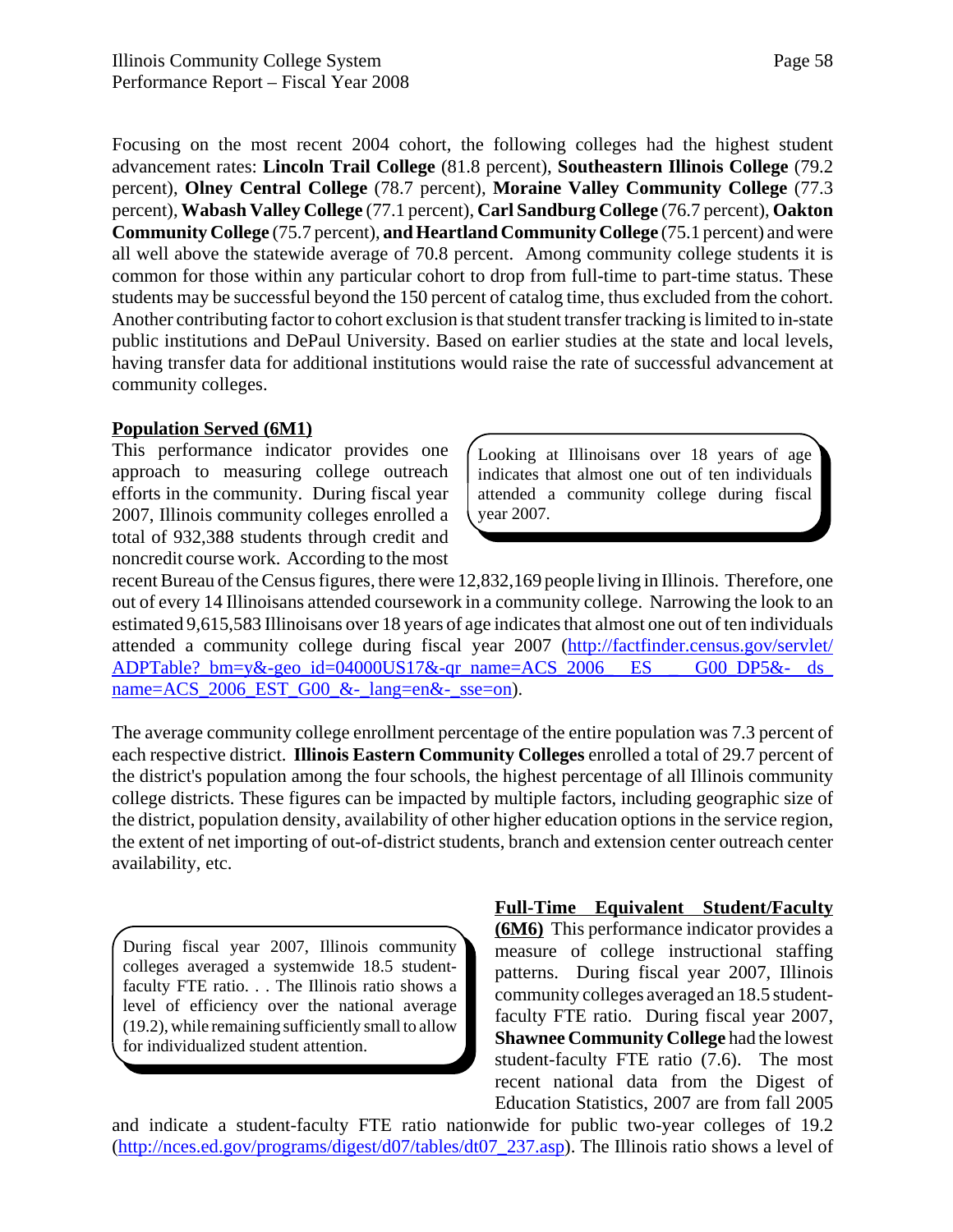efficiency over the national average, while remaining sufficiently small to allow for individualized student attention.

### **Number of Students Served Through Dual Enrollment Courses (6M9)**

This performance indicator measures dual enrollment at Illinois community colleges. During fiscal year 2007, Illinois community colleges enrolled 44,506 students in dual credit courses. From 2005 to 2007, the number of students in dual enrollment courses increased 30.3 percent statewide. The colleges with the highest percent change from 2005 to 2007 include **Joliet Junior College** (415.8 percent), **Richland Community College** (306.1 percent), **Oakton Community College** (284.8 percent), **Moraine Valley Community College** (221.9 percent), **Kishwaukee College** (212.6 percent), **and Spoon River College** (204.1 percent).

### **SUMMARY AND CONCLUSIONS**

For 17 consecutive years, the Illinois Community College System has collaborated to produce Performance/Accountability/PQP-related reports that have documented student and institutional advancement and outcomes. This report tracks progress achieved over the past year, identifies emerging challenges, and describes strategies for building and sustaining positive change. The next few paragraphs provide information about how the Performance Report fits in with related community college accountability initiatives, information about *IBHE 2011 the Strategic Plan for the Illinois Board of Higher Education* (IBHE) – the replacement for the IBHE's *Illinois Commitment*; the *Public Agenda for College and Career Success*, the Illinois Community College System's *Promise for Illinois Revisited*, and the structure of the current report.

*IBHE 2011 the Strategic Plan for the Illinois Board of Higher Education* was adopted last fall (See http://www.ibhe.org/Board/agendas/2007/ October/Item11.pdf). The latest IBHE plan goals reflect a more focused approach that maintain ties to IBHE's last strategic plan – *the Illinois Commitment*. The relationship between *IBHE 2011 Strategic Plan* Goals and the Policy Areas from the previous plan are shown below:

| <b>IBHE</b> 2011 Strategic Goals | <b>Previous Related IBHE Illinois Commitment Policy Areas</b> |
|----------------------------------|---------------------------------------------------------------|
| Attainment                       | Teaching and Learning, High Quality, Economic Growth          |
| Affordability                    | Affordability                                                 |
| Diversity                        | <b>Access and Diversity</b>                                   |
| Efficiency                       | Accountability and Productivity                               |

Relatedly over the past year, IBHE, the higher education community, and consultants from the National Center for Higher Education Management Systems (NCHEMS) have been working on a new Master Plan for Higher Education, entitled *The Public Agenda for College and Career Success*. The ties between *IBHE 2011 Strategic Plan* Goals and the Goals of the *Public Agenda* are as follows: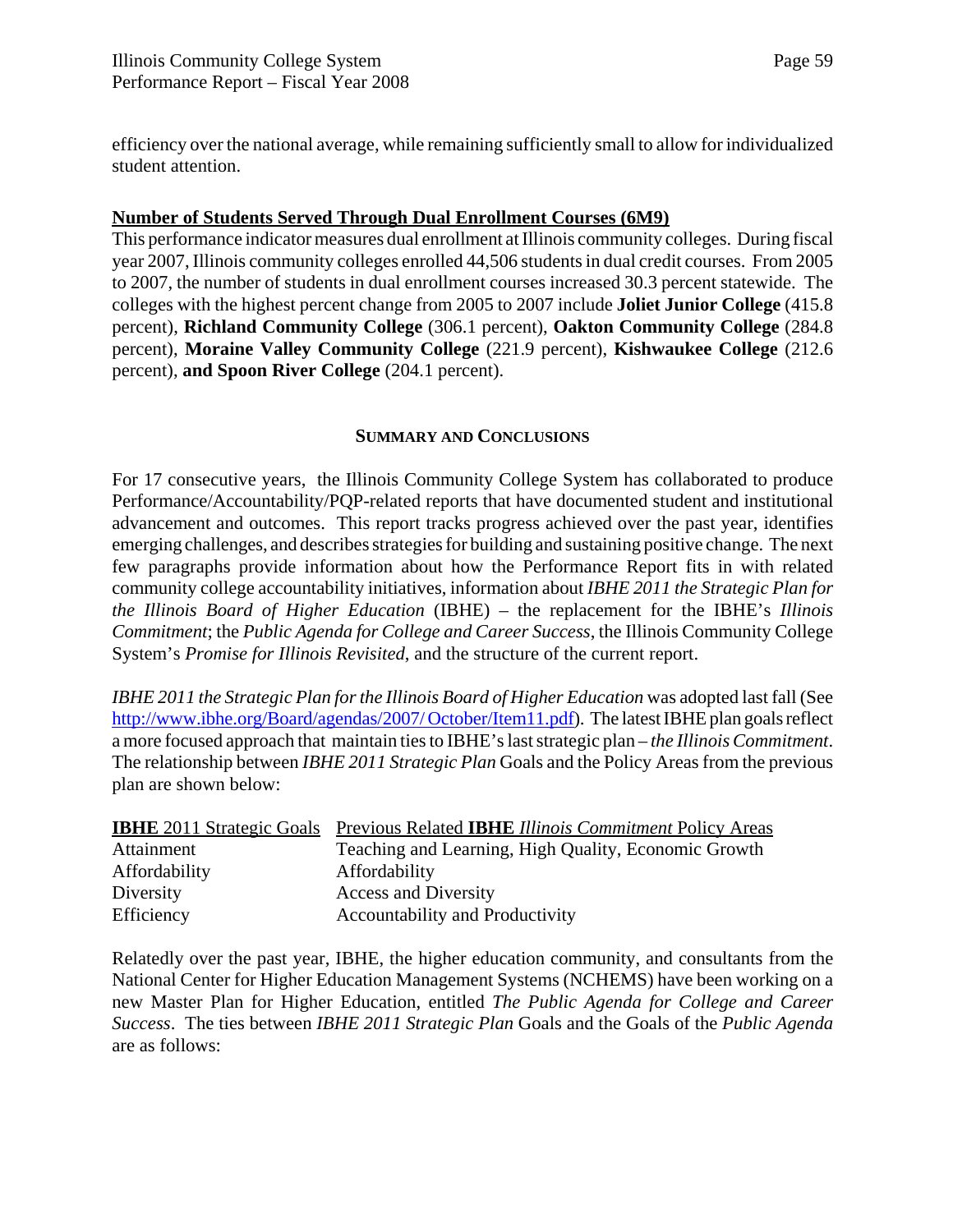|               | <b>IBHE</b> 2011 Strategic Goals <b>Public Agenda</b> for College and Career Success Goals |
|---------------|--------------------------------------------------------------------------------------------|
| Attainment    | Increase educational <b>attainment</b> to match best-performing U.S.                       |
|               | states and world countries (1)                                                             |
|               | Increase number of quality postsecondary <b>credentials</b> to meet the                    |
|               | demands of the economy (3)                                                                 |
| Affordability | Ensure college <b>affordability</b> for students, families, and taxpayers (2)              |
| Diversity     | Addressed in the section on increasing educational <b>attainment</b> to                    |
|               | match best-performing U.S. states and world countries (1)                                  |
| Efficiency    | Better integrate Illinois' educational, research, and innovation                           |
|               | assets to meet economic needs of the state and its regions (4)                             |

Future versions of the Performance Report are expected to be developed around the goals contained in the *Public Agenda for College and Career Success* and the related promises from the Illinois Community College System's *Promise for Illinois Revisited*. (See http:// www.iccb.state.il.us/pdf/agendas/2006 /PromiseRevisited1-06.pdf). The Illinois Community College System pledges include:

Future versions of the Performance Report are expected to be developed around the goals contained in the *Public Agenda for College and Career Success* and the related promises from the Illinois Community College System's *Promise for Illinois Revisited*.

- T **High Quality**  Emphasize high quality in all programs, services, and operations.
- T **Affordable Access** Deliver affordable and accessible learning opportunities for all residents of Illinois.
- T **Competitive Workforce** Address workforce and economic development needs with flexible, responsive, and progressive programs and services.
- $\checkmark$  **Effective Transitions** Offer rigorous courses, programs, and services designed to enable students to transition from one learning environment and level to another.
- $\checkmark$  **Enhanced Adult Education** Enhance adult education and literacy programs necessary for individuals and families to achieve high-quality standards of living in Illinois.
- T **Services for Student Success** Provide programs and services to assist students succeed in their educational endeavors.

The following table includes *IBHE 2011 Strategic Plan* and *Public Agenda* Goals with the related Promises from the *Promise for Illinois Revisited*. Some of the Promises address more than one *IBHE 2011 Strategic Plan* or *Public Agenda* Goal and have been listed below in conjunction with the predominant category.

|                  |                              | Related Promises from the <b>ICCB</b> Strategic Goals                                                                              |
|------------------|------------------------------|------------------------------------------------------------------------------------------------------------------------------------|
| <b>IBHE 2011</b> | <b>Public Agenda</b>         | <b>Promise for Illinois Revisited</b>                                                                                              |
| Affordability    | Affordability                | <b>Affordable Access</b>                                                                                                           |
| Attainment       | Attainment                   | High Quality, Competitive Workforce                                                                                                |
|                  | Credentials                  |                                                                                                                                    |
| Diversity        | Addressed in Attainment      | Services for Student Success, Enhanced Adult                                                                                       |
|                  |                              | Education                                                                                                                          |
| Efficiency       | <b>Integrate Educational</b> | <b>Effective Transitions</b>                                                                                                       |
|                  | Research, and Innovation     |                                                                                                                                    |
|                  | Assets                       |                                                                                                                                    |
|                  |                              | A level of continuity exists concertly $D_1, L_2, A_2, \ldots, L_n, C_n, L_{n-1}, \ldots, L_n, C_1, \ldots, C_n, C_1, \ldots, C_n$ |

A level of continuity exists across the *Public Agenda for College and Career Success*, *IBHE 2011*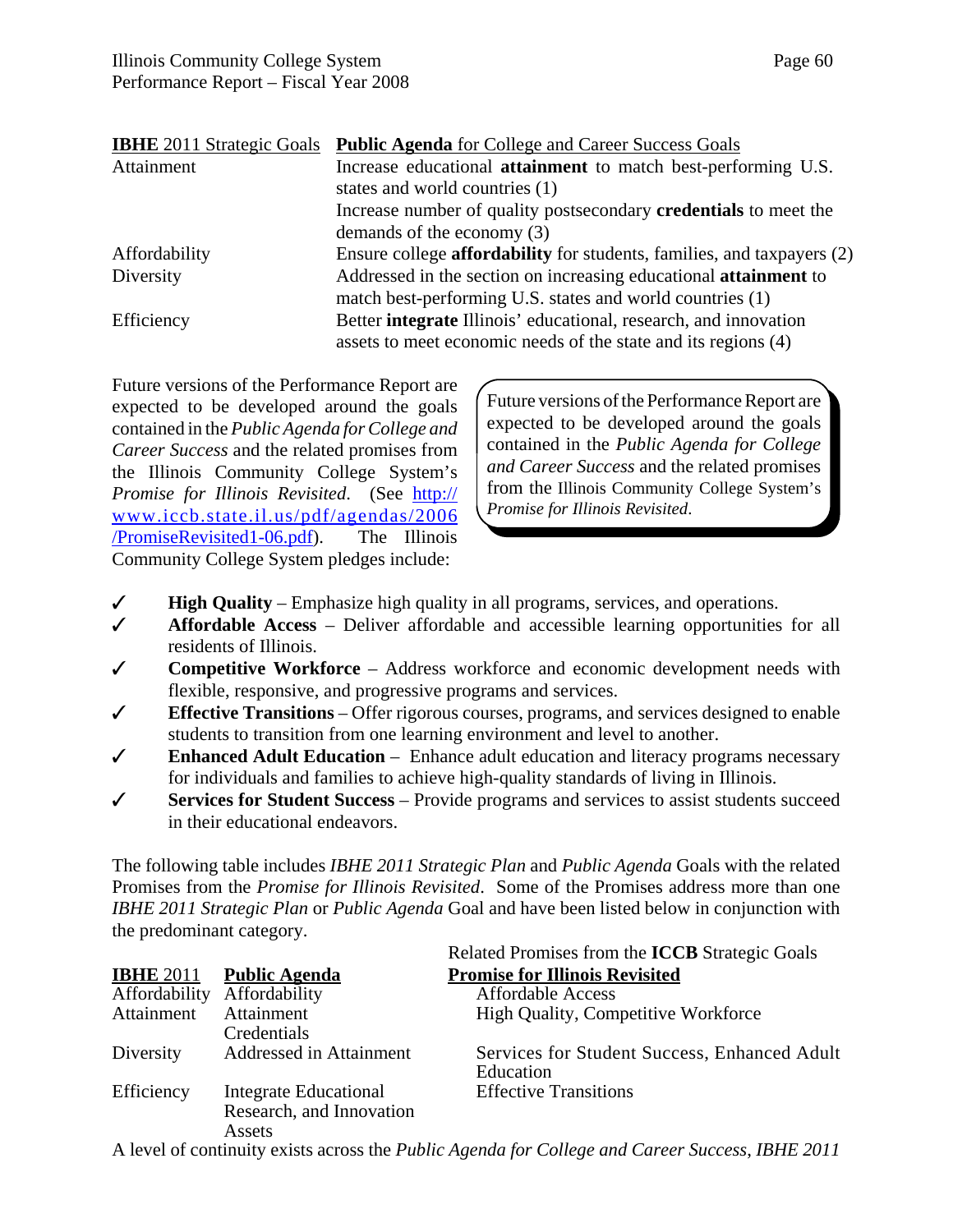*Strategic Plan* Goals and the Promises made by the Illinois Community College System. Staff from the Illinois Community College Board and Illinois Board of Higher Education will continue to collaborate with education and workforce partners to advance shared priorities and develop the next iteration of reporting focusing on advancement and performance. The Policy Areas referenced in the 2008 Statewide Community College Performance Report have been modified to reference both the *IBHE 2011 Strategic Plan* Goals and *Illinois Commitment* Policy Areas.

For community colleges, the Performance Report builds on a series of ongoing and evolving complementary accountability and quality assurance initiatives.

The Performance Report is an additional accountability initiative to further document a series of important outcomes for Illinois higher education. For community colleges, the Performance Report builds on a series of ongoing and evolving complementary community college accountability and quality

assurance initiatives. Measuring the array of courses, programs, and services provided requires a variety of complementary initiatives, including Course and Program Approval Processes, Program Review, Recognition, Transition Reporting, Underrepresented Groups Reporting, Web Accessibility Reporting, Career and Technical Follow-up Study Reporting, the Transfer Assembly Transfer Rate Project, the Uniform Financial Reporting System, Unit Cost Study Reporting, and Other Financial Reporting; e.g., Audits, the Comptroller's Office Public Accountability Initiative Entitled Service Efforts and Accomplishments, Integrated Postsecondary Data System Reporting, Perkins Postsecondary Performance Measure Reporting, Workforce Investment Act Title I Outcomes Reporting, the National Reporting System for Adult Education and Family Literacy Performance Reporting, and others. Additionally, individual community colleges actively participate in regional institutional accreditation through the North Central Association, as well as program-specific accreditation, which is focused on documenting the quality of their programs and services.

Annual narrative requirements have been streamlined this year to allow colleges to focus on one policy area – Affordability/Affordable Access. While narrative reporting is targeted on one policy area performance indicator data reporting is required across all six areas annually. Colleges choose a variety of

While narrative reporting is targeted on one policy area performance indicator, data reporting is required across all six areas annually.

mission-specific indicators to address local needs and priorities. Mission-specific indicators are identified for each community college in Appendix A. Information on goal setting at the local level in all policy areas is provided in Appendix B.

To limit the data burden on the colleges and eliminate duplicative reporting, Illinois Community College Board (ICCB) staff furnished as much of the requested data as possible using college data from regularly scheduled state submissions. To provide context, external benchmarks and points of reference are cited whenever possible on indicator reporting.

For the focus Policy Area – Affordability/Affordable Access – the report includes Selected Accomplishments and Plans, and Challenges. Through the development of the annual Performance Report, colleagues within and across institutions and at the state level take the opportunity to review and document accomplishments and progress achieved over the past year, enumerate challenges, and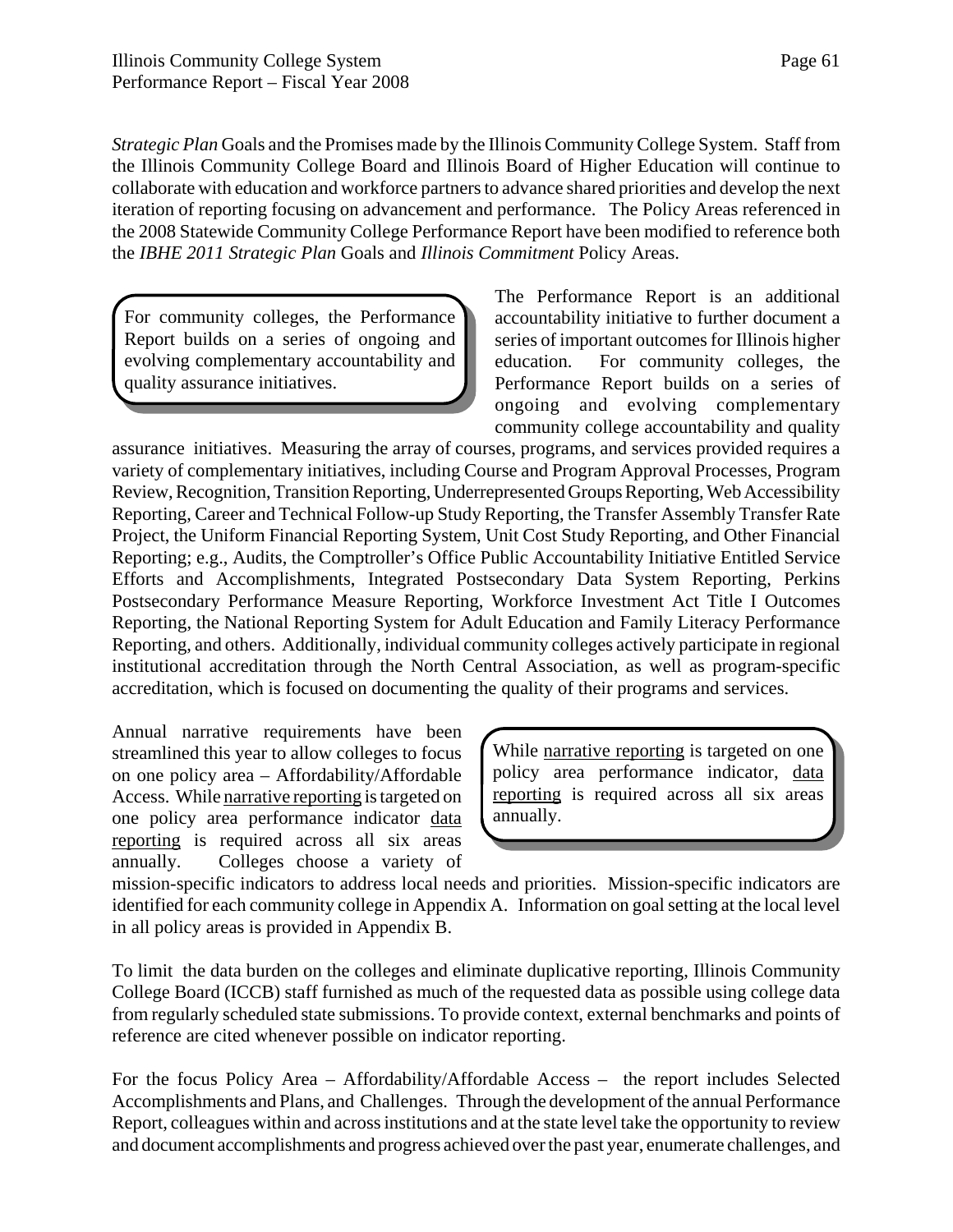formulate plans to make further progress. The collaborative self-examination undertaken at the local level that involves looking across the college to create the institutional report is an essential part of the project.

### **FISCAL CONTEXT**

#### **FISCAL BACKGROUND**

The report includes information about the current economic and fiscal climate. The first part addresses the broad fiscal context and the second portion reviews the status of community college grants and tuition and fees.

*The National Report Card on Higher Education, Measuring Up 2008*, evaluated affordability in every state. Illinois was assigned the grade of F for affordability. *The National Report Card* states that higher education in Illinois has become less affordable for students and their families. According to their calculations, at two year colleges, poor and working class families must devote 37 percent of their income, after financial aid, to pay for costs. Trends are similar across the nation as higher education in 47 other states has also become less affordable. Center for Public Policy and Higher Education researchers contend that higher education has become more affordable in only two states. California was awarded a C- for affordability and was the only state that did not receive an F.

According to Center on Budget and Policy Priorities (2008) analysis, "At least 43 states faced or are facing shortfalls in their budgets for this and/or next year...Current estimates are that mid-year gaps total \$31.2 billion - 7.2 percent of these states' budgets..." In fiscal year 2009 tax revenues available to support higher education are expected to decline or increase only slightly in many states for multiple reasons including the bursting of the housing bubble and reduced property and sales tax revenues. If employment continues to deteriorate, income tax revenues will also decline. To combat these deficits, at least 16 states have implemented or proposed cuts to public higher education. The Center (2008) estimates Illinois' mid-year budget deficit in fiscal year 2009 will be \$2.0 billion which is 7.0 percent of the fiscal year 2009 general fund. (http://www.cbpp.org/9-8-08sfp.htm)

At the beginning of calendar year 2008, the Illinois Community College Coalition for Funding – a group of college presidents, trustees, students, and unionized teachers and staff – was formed to urge all parties to make community colleges a state budget priority. The group contends that current funding levels are making college less affordable and will negatively impact community college efforts to train and educate students. (http://www.communitycolleges.org/ Coalitionnews22008.html)

A report by the State Higher Education Executive Officers (2008), entitled *State Higher Education Finance FY 2007,* indicates that recently Illinois has experienced a period of decline in state support for higher education. In FY 2007, higher education appropriations per public full-time equivalent student in Illinois decreased 19.5 percent from 2002 ( $N = $8,740$ ) to 2007 ( $N = $7,032$ ). Only five other states saw larger decreases over this time period. According to the report, nationwide average appropriations decreased by 7.7 percent. Only 15 states increased per student support for public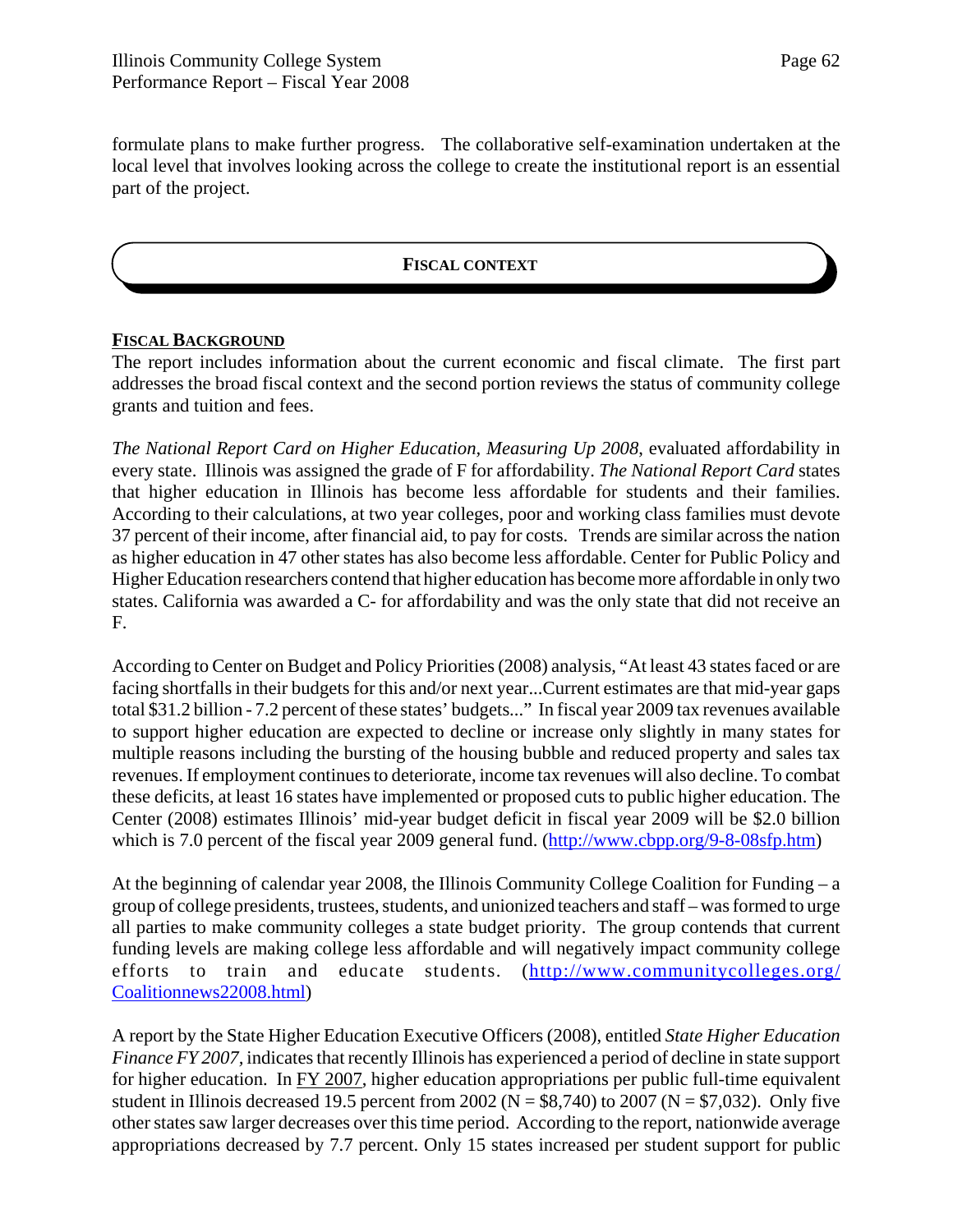institutions. In comparison, Illinois had the largest decrease in total educational revenues per FTE in public higher education during this time period when it decreased 9.7 percent from \$10,948 to \$9,887. Nationwide, in FY 2007 revenues decreased in less than half of states ( $N = 21$ ) while the average change in revenues across all states was a slight increase of 1.2 percent. (http://www.sheeo. org/finance/shef\_fy07.pdf)

Earlier in the Illinois budgetary process, community colleges were scheduled for increases for fiscal year 2009. Resource limitations and competing priorities contributed to a reduction in the final appropriated fiscal year 2009 total direct grants to colleges. Fiscal year 2009 total direct grants to colleges were reduced to \$305.7 Million, which is \$2.7 Million below the previous year (-0.9 percent – Source: ICCB records). In fiscal year 2009, public universities received a 2.7 percent increase over last year to \$1,393.6 Million (Source: IBHE records). http://www.ibhe.state.il.us/ Board/agendas/2008/August/ Item10.ppt)

Overall across all of Illinois higher education (general fund and pensions), the fiscal year 2009 appropriations rose slightly to \$2,634.5 Million up from \$2,542.5 Million in fiscal year 2008 (3.6 percent) due largely to pension contribution increases. In 2009, pensions (SURS) received 16.2 percent of the total appropriation up from 13.6 percent last year. Community colleges received 11.6 percent of all higher education appropriations in 2009, down from 12.1 percent in 2008. Universities received 52.9 percent of the appropriations in 2009, down from 53.4 percent in 2008. Adult education funding remained similar at 1.8 percent of total appropriations in 2009, down slightly from 1.9 percent in 2008. (http://www.ibhe.state.il.us/Board/ agendas/2008/August/Item10.ppt)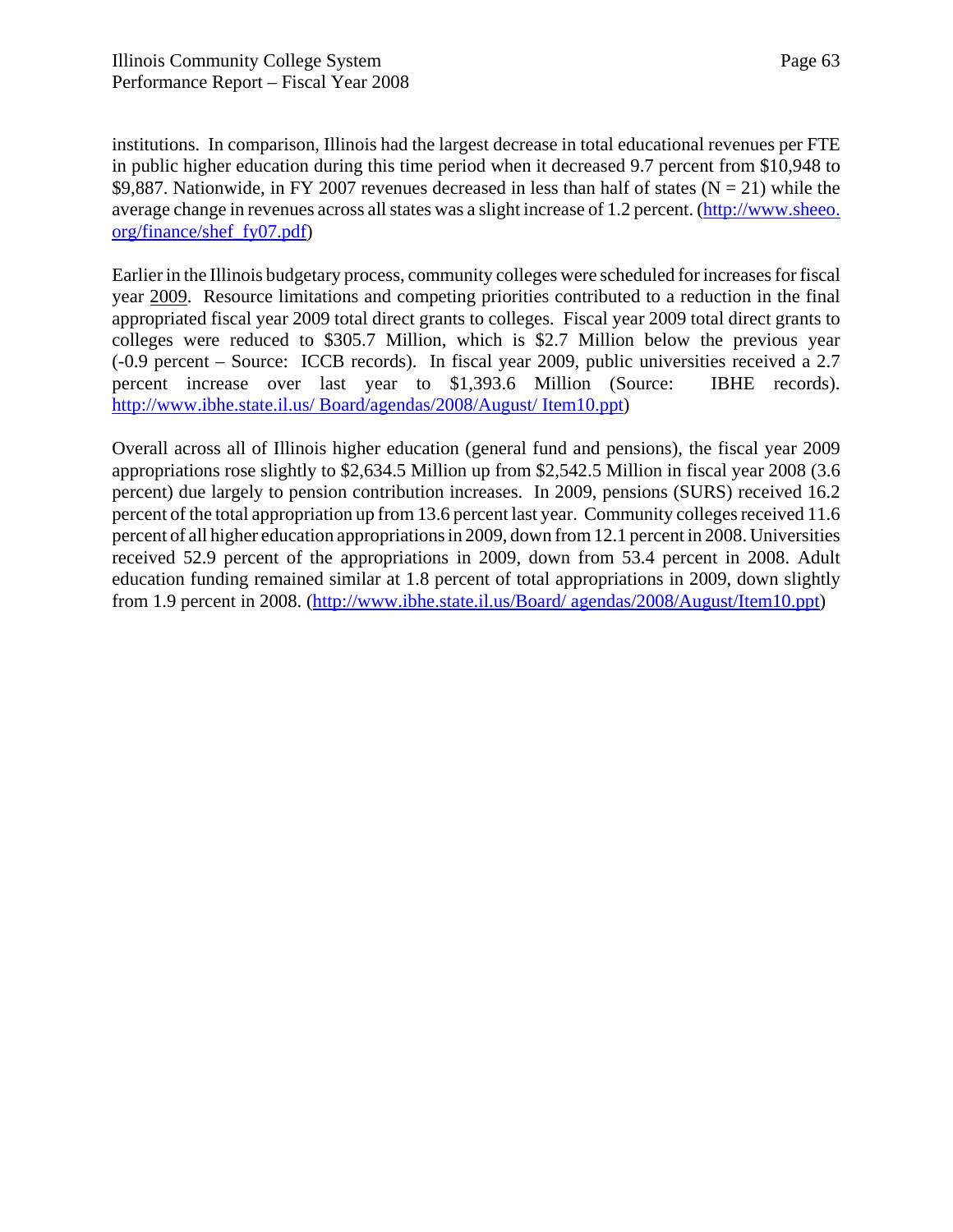| <b>Illinois Community College System</b><br><b>Funding Summary</b>              |                                               |                                        |                               |                                           |                                           |  |  |  |
|---------------------------------------------------------------------------------|-----------------------------------------------|----------------------------------------|-------------------------------|-------------------------------------------|-------------------------------------------|--|--|--|
| <b>Grant Name</b>                                                               | <b>Last Amount</b><br>& Year<br><b>Funded</b> | Latest<br><b>Results &amp;</b><br>Year | Mid-year<br><b>Rescission</b> | <b>Percent</b><br><b>Change</b><br>1-Year | <b>Percent</b><br><b>Change</b><br>5-Year |  |  |  |
| Special Populations and<br><b>Disadvantaged Student Success</b>                 | \$3,000,000 in<br>FY2007                      | \$0 in FY2009                          |                               |                                           |                                           |  |  |  |
| Advanced Technology and<br><b>Educational Technology</b>                        | $$1,557,100$ in<br>FY2004                     | \$0 in FY2009                          |                               |                                           |                                           |  |  |  |
| $P-16$                                                                          | \$2,779,000 in<br><b>FY2008</b>               | \$0 in FY2009                          |                               | $-100.0\%$                                | $-100.0\%$                                |  |  |  |
| Perkins Postsecondary Career and<br><b>Technical Education</b>                  | \$15,278,000 in<br>FY2009                     | \$15,278,000<br>in FY2009              |                               | $-0.4%$                                   | $-0.6%$                                   |  |  |  |
| <b>Adult Education and Family Literacy</b><br><b>Grant Funding</b>              | \$53,786,000*<br>in FY2009                    | \$53,786,000*<br>in FY2009             | $$-668,193$                   | $-0.9\%$                                  | 0.7%                                      |  |  |  |
| Illinois Community College System<br><b>General Revenue Fund Base Operating</b> | \$294,979,600*<br>in FY2009                   | \$294,979,600<br>* in FY2009           | $$-7,255,042$                 | $-0.9\%$                                  | $-0.7%$                                   |  |  |  |

### **ILLINOIS COMMUNITY COLLEGE SYSTEM GRANT FUNDING**

\* Prior to mid-year reductions.

The Special Populations Grant funding reached a peak in fiscal year 2001 at \$13 Million. The appropriation was eliminated in FY 2003 and a revised related program called the Disadvantaged Student Success Grant was funded at a \$3 Million level in FY 2007. For the second consecutive year in fiscal 2009, the Disadvantaged Student Success Grant has not been funded. Student support services are an important part of college officials' efforts to help students strengthen their foundational academic skills, persist, transition effectively, and advance.

Advanced Technology Grant funding peaked in fiscal year 2002 at nearly \$13.8 Million. In FY 2004, a significantly reduced program was funded at nearly \$1.6 Million and dedicated technology funding dried up entirely in FY 2005. Fiscal year 2009 marked the fifth consecutive year when no restricted funding was allocated to support educational technology at Illinois community colleges. Many career and technical education courses are particularly technology intensive to offer. Computer technology plays an important role in the delivery of supplemental educational content in virtually all courses that colleges offer.

P-16 Grant funding peaked in fiscal years 2007 and 2008 at nearly \$2.8 Million and was eliminated entirely in fiscal year 2009.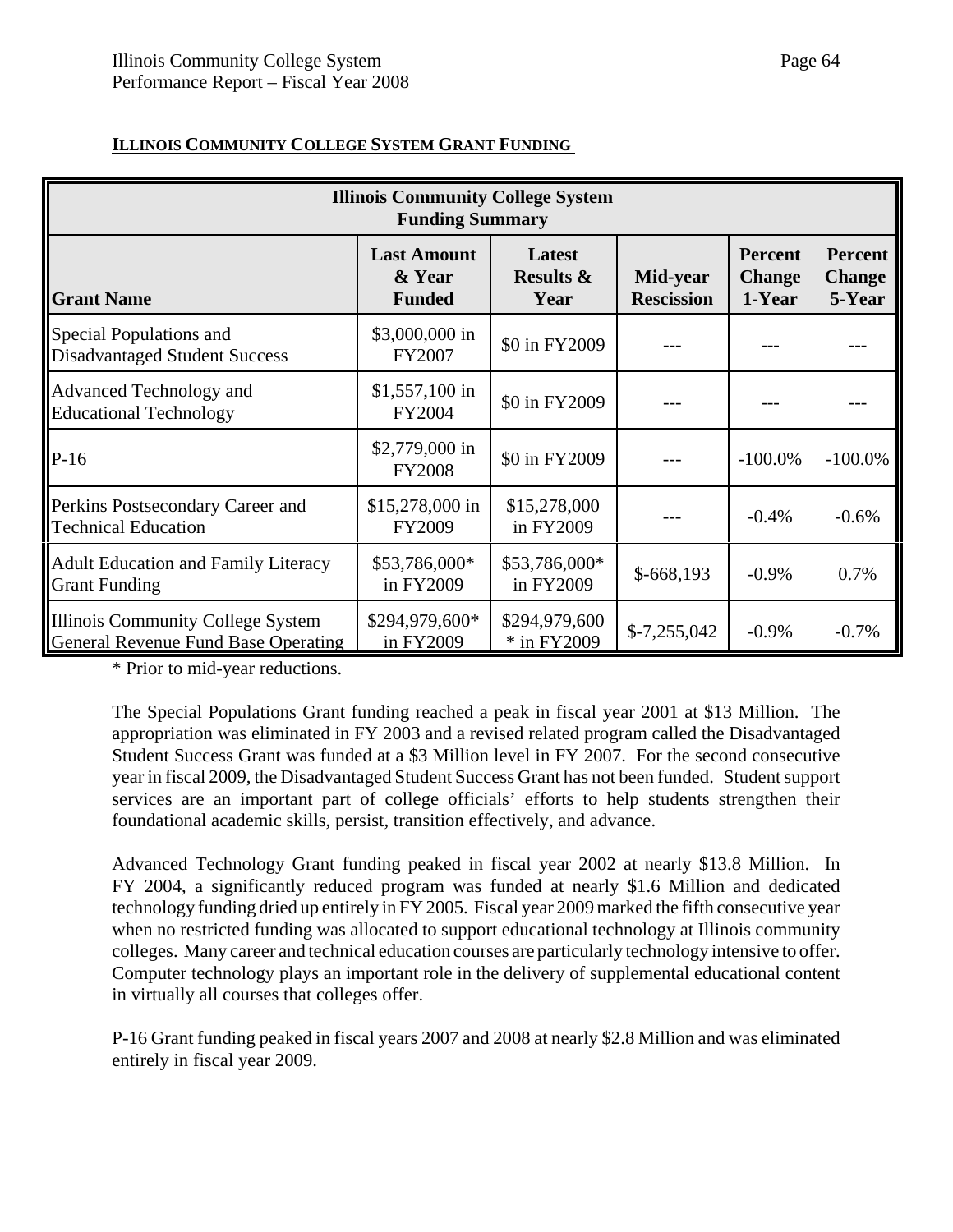Perkins Grant funding has decreased slightly during the past two fiscal years. In fiscal year 2009, funding was nearly \$15.3 Million. Perkins funding was down 0.4 percent from the previous year and 0.6 percent from fiscal year 2005.

Adult Education Grant funding has decreased the past fiscal year. In fiscal year 2009, funding was nearly \$53.8 Million. This was down slightly (0.9 percent) from fiscal year 2008. Funding was up slightly (0.7 percent) compared to five years ago when it was at \$53.4 Million. Fiscal year 2009 funding was reduced by \$668,193 in mid-November 2008.

Base Operating Grant payments to colleges peaked in fiscal year 2002 at \$327.1 Million. The latest Base Operating Grant for fiscal year 2009 was nearly \$295 Million, which is over \$32.1 Million below the fiscal year 2002 funding level. Unadjusted Base Operating Grant Funding in fiscal year 2009 was \$2.8 Million below last year and \$2.2 Million below fiscal year 2005. College operating expenses have risen during the last eight years. Personnel cost increases and recent substantial energy price increases are contributing factors. The mid-year rescission reduced fiscal year 2009 funding by \$7,255,042.

## **ILLINOIS COMMUNITY COLLEGE SYSTEM TUITION AND FEES**

In the Illinois Community College System statewide average tuition and fees for a full-time student in fiscal year 2009 was \$2,521. Average tuition and fees rose 6.9 percent (\$162) over last year and increased by nearly one third over the past five years (31.4 percent or \$603). Compared to eight years ago, average tuition and fees in the Illinois Community College System are up 62 percent (\$965).

According to the Illinois Board of Higher Education (IBHE), Illinois public university annual undergraduate tuition and fees-entry level averaged \$9,400 in fiscal year 2009. The fiscal year 2008 average was \$8,235; hence, public university undergraduate annual tuition and fees-entry level increased 14.1 percent since last year and increased by 54.9 percent compared to five years ago. Compared to eight years ago, average undergraduate tuition and fees-entry level at Illinois public universities are up 129.2 percent (\$5,298). Part of the long-term change is attributable to the entrylevel tuition legislation, which requires tuition charged a first-time, undergraduate public university Illinois resident student will remain at the same level for four continuous academic years following initial enrollment or for the "normal time to complete" undergraduate programs that require more than four years. The tuition guarantee applies to those students who first enrolled in public universities *after* the 2003-2004 academic year.

For fiscal year 2009, average in-district community college tuition and fees are just over one-quarter (26.8 percent) of the average public university tuition and fees. Tuition and fees in the Illinois Community College System are comparatively affordable and college staffs are available to help individuals acquire financial aid that they qualify to receive. Nevertheless, with more students applying for financial aid and availability of state and federal assistance dollars declining or remaining level, an increasing number of community college students are forced to take out loans or find some other way to make up a financial aid shortfall.

In Illinois, community colleges are increasingly relying on tuition and fee increases to make up for funding shortfalls in other areas. Recently, state support has been reduced during a period of tight state budgets. Local tax sources are capped in some areas of the state. In other instances, local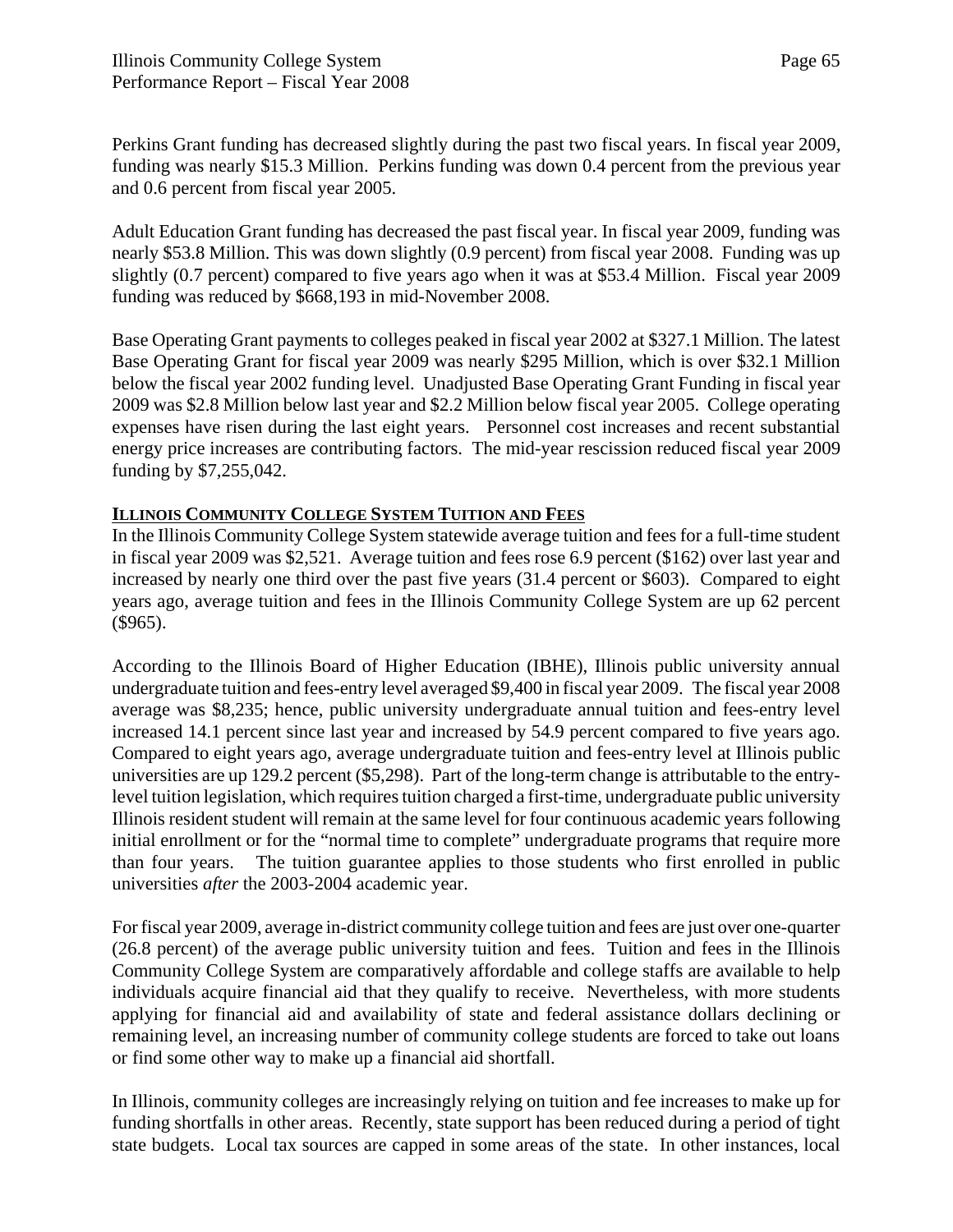referenda may be required, which involves additional expenses and can be challenging to pass particularly during a period of economic uncertainty. This shift in policy was highlighted in the Joint Task Force on (Illinois) Community Colleges (2006) Report.

The philosophy of funding community colleges' unrestricted operating revenue goes back to 1965 when the Illinois Public Community College Act was created. System funding is based on the concept of shared responsibility among the State, the local district residents, and the students. The generally accepted goal of one-third of the costs being distributed equally has shifted recently from the burden being on the State to the students and local taxpayers. The current statewide funding ratio is 40% local, 31.5% student, and 28.5% State sources. The ratio varies significantly among the individual colleges. State resources are as low as 10 % in some areas of the State. In these instances, the students contribute thirty percent of the funds and the local tax payers contribute the remaining 60% to the college resources. If State resources don't increase significantly, these colleges will be essentially supported by only local taxes and students. *Joint Task Force on (Illinois) Community Colleges Finance & Resources Subcommittee (2006)*

The State of Illinois is experiencing a period of very tight finances, and the Illinois Community College System and the students the system serves are feeling the impact. During late August and early September 2008, the Illinois Community College Board's Budget and Finance Committee held three hearings to gather local perspectives on funding-related topics.

### **AFFORDABILITY**

*No Illinois resident will be denied an opportunity for a college education because of financial need.*

#### **BACKGROUND ON AFFORDABILITY**

The following section on Affordability includes information from the latest Illinois Student Assistance Commission (ISAC) affordability studies, local community college-generated information about accomplishments and plans and emerging challenges, and then highlights statewide performance indicators generated by ISAC or the Illinois Community College Board.

ISAC's latest work on affordability looks at public higher education costs between fiscal year 1997 and 2007: *Changes in Affordability of a College Education for Illinois Community College and Public University Students FY 1997 – FY 2007* (November 2008) http://www.collegezone.com/ media/agenda1121\_item7.pdf and *Changes in Affordability of a College Education for Illinois Community College and Public University Students FY 1997 to FY 2007* (January 2008) http://www.collegezone.com/media/Affordability2007FINAL.pdf. The ISAC agenda item/report examines changes in affordability for independent students with and without children as well as dependent students. In keeping with accepted practice in the field, ISAC researchers include actual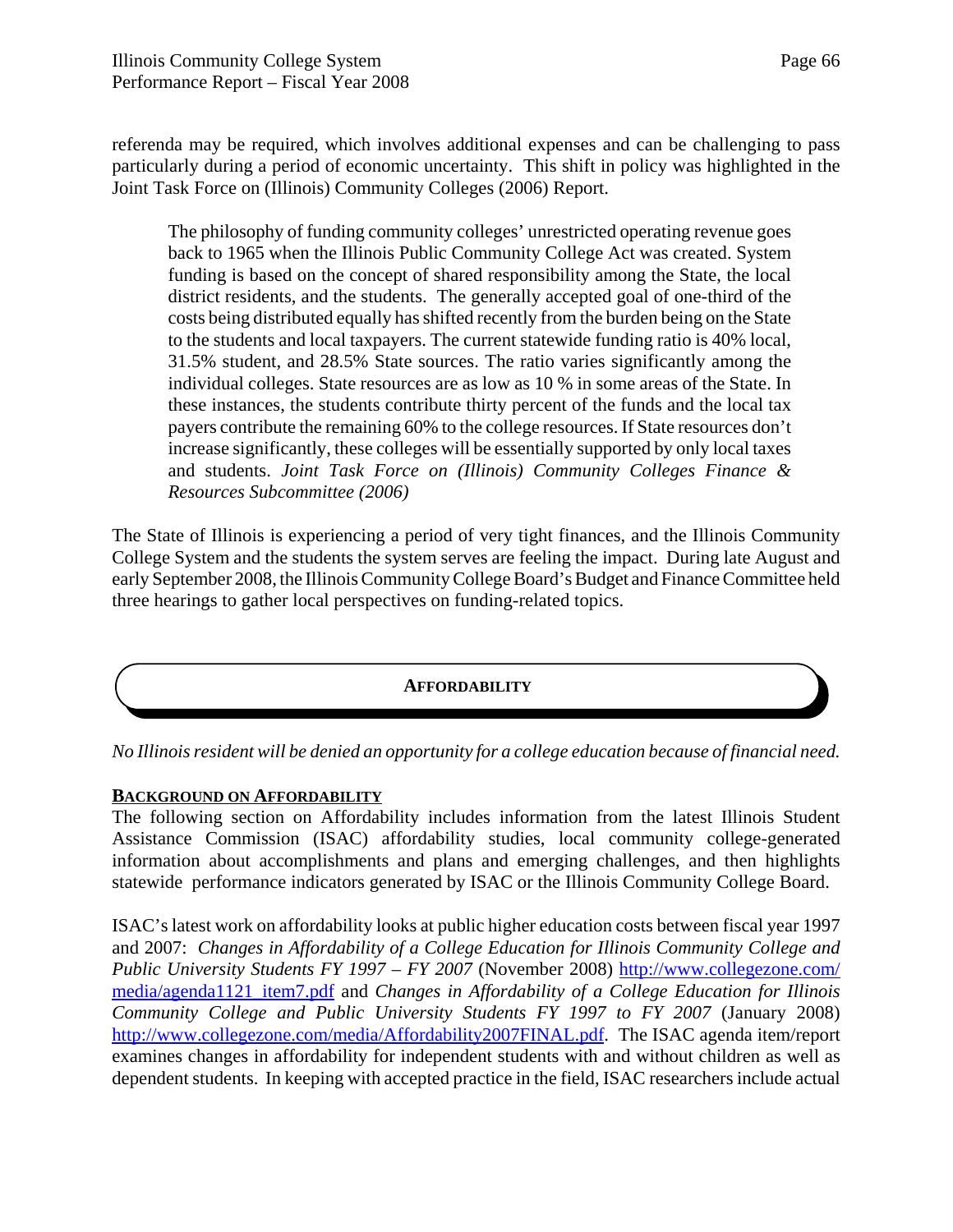weighted tuition and basic fees, and estimates of books and supplies, room and board, personal expenses, and transportation in their calculations of cost to attend college.

- College has become **less affordable** for low to middle-income independent students at Illinois community colleges and public universities.
- After subtracting need-based aid from college costs students paid from \$1,400 to \$6,900 more at community colleges and \$4,200 to \$10,400 more at public universities in FY 2007 than in FY 1997.
- Even after adjusting for inflation, out-of-pocket costs increased by \$400 to \$3,800 at community colleges and by \$3,200 to \$7,400 at public universities.
- **Here's why college affordability is suffering**:
- College attendance **costs increased** more than \$4,100 (64 percent) at community colleges and nearly \$7,700 (89 percent) at public universities between FY 1997 and FY 2007 (excluding childcare.) This represents a 27 percent and a 47 percent increase over inflation.
- **Tuition and fees drove the increased costs**. Enrollment-weighted average tuition and fees increased nearly \$1,100 (80 percent) at community colleges and \$4,200 (117 percent) at public universities over the same time period. In inflation-adjusted dollars the increases were 40 percent at community colleges and 69 percent at public universities.
- Changes in **income failed to keep up** with college costs. Adjusted for inflation, income increases ranged from 8 to 15 percent.
- Inflation-adjusted **MAP awards were smaller** for many independent students.
- The percentage of **tuition and fees covered by MAP declined** over the past ten years..
- The percentage of **total costs covered by Pell and MAP decreased** over time for most students.
- In FY 2007, **remaining need exceeded the annual maximum** Stafford loan amount for freshmen and in many cases also exceeded the sophomore limit, forcing many students to rely on more costly alternative loans. http://www.collegezone.com/media/Affordability2007FINAL.pdf

One contributing factor to the tuition and fee increases are the decreases in state support of higher education during the time frame under study.

# **HIGHLIGHTS OF 2008 AFFORDABILITY ACCOMPLISHMENTS AND PLANS**

Community colleges are involved in a variety of activities aimed at keeping college accessible and enhancing affordability, including attempting to expand financial aid opportunities; exploring avenues to contain tuition and textbook costs, expanding online/distance education and other efforts to control travel costs, capitalizing on technology to help maintain affordability; exploring options to better contain rising energy costs and investing in green technology, trying to enhance dual credit, and seeking additional external funds. Selected examples of these initiatives are included in the following paragraphs. Many colleges are pursuing related projects.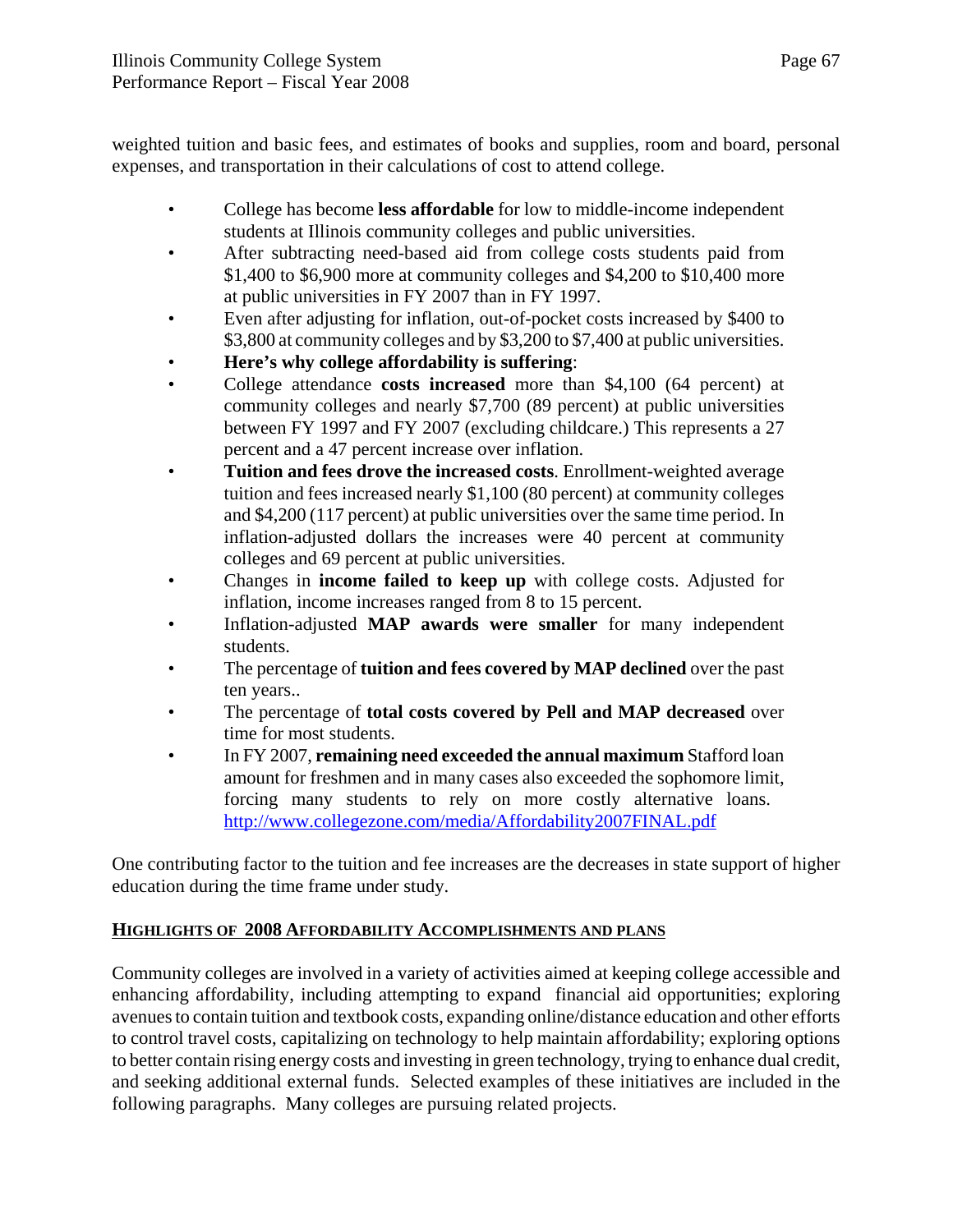**Financial Aid** – In the past year, several colleges tried new ways to both encourage timely completion of the *Free Application for Federal Student Aid* (FAFSA) form and provide additional direct assistance to students as they complete the actual form (http://www.fafsa.ed.gov/). FAFSA and financial aid workshops are conducted on a regular basis by community college officials. Selected colleges are mentioned creating new

Several colleges included descriptions of their plans to enhance financial aid-related initiatives, including expanding electronic loan processing, revising financial aid forms, and seeking financial relationships with additional lenders.

scholarship opportunities for students. Several colleges included descriptions of their plans to enhance financial aid-related initiatives, including expanding electronic loan processing, revising financial aid forms, and seeking financial relationships with additional lenders.

**Tuition** – Initiatives at selected colleges to address rising tuition included implementing a tuition rate guarantee plan, creating new payment plans, and tuition freezes by a small number of colleges. Plans for the coming year include a handful of colleges who are not planning to raise tuition and investigating authorization of debt certificates to reduce the need for tax levy increases and targeted increases in student fees.

**Textbooks** – Community colleges are striving to control the high cost of textbooks. Several colleges have textbook rental programs, and a few of the colleges specifically mentioned forming local Textbook Task Forces to examine options to reduce textbook costs.

**Online/Distance Education and Other Efforts to Contain Travel Costs** – In the past year, several colleges reported receiving approval to offer additional online degrees and certificates or developed additional online courses. During the 2008 academic year, students at community colleges encountered increased financial pressures due to spiking fuel costs. Efforts to reduce travel costs

Many colleges are planning to develop additional online and video conferencing courses and programs to enhance access and reduce travel expenses.

include the distribution of gas cards to low-income students, revised class schedules to accommodate four-day weeks, and adding shuttle bus services. Many colleges are planning to develop additional online and video conferencing courses and programs to enhance access and reduce travel expenses.

**Capitalizing on Technology** – Community colleges in Illinois are attempting to contain costs through the use of technology. Technology intensive efforts cited by colleges included the installation of new software to increase efficiency and speed, enhancements to student portals, and expanding outreach with targeted email blasts. Additionally, **Lake Land College** was named in the top 10 tech-savvy community colleges in the country for 2008 by the Center for Digital Education and the American Association of Community Colleges.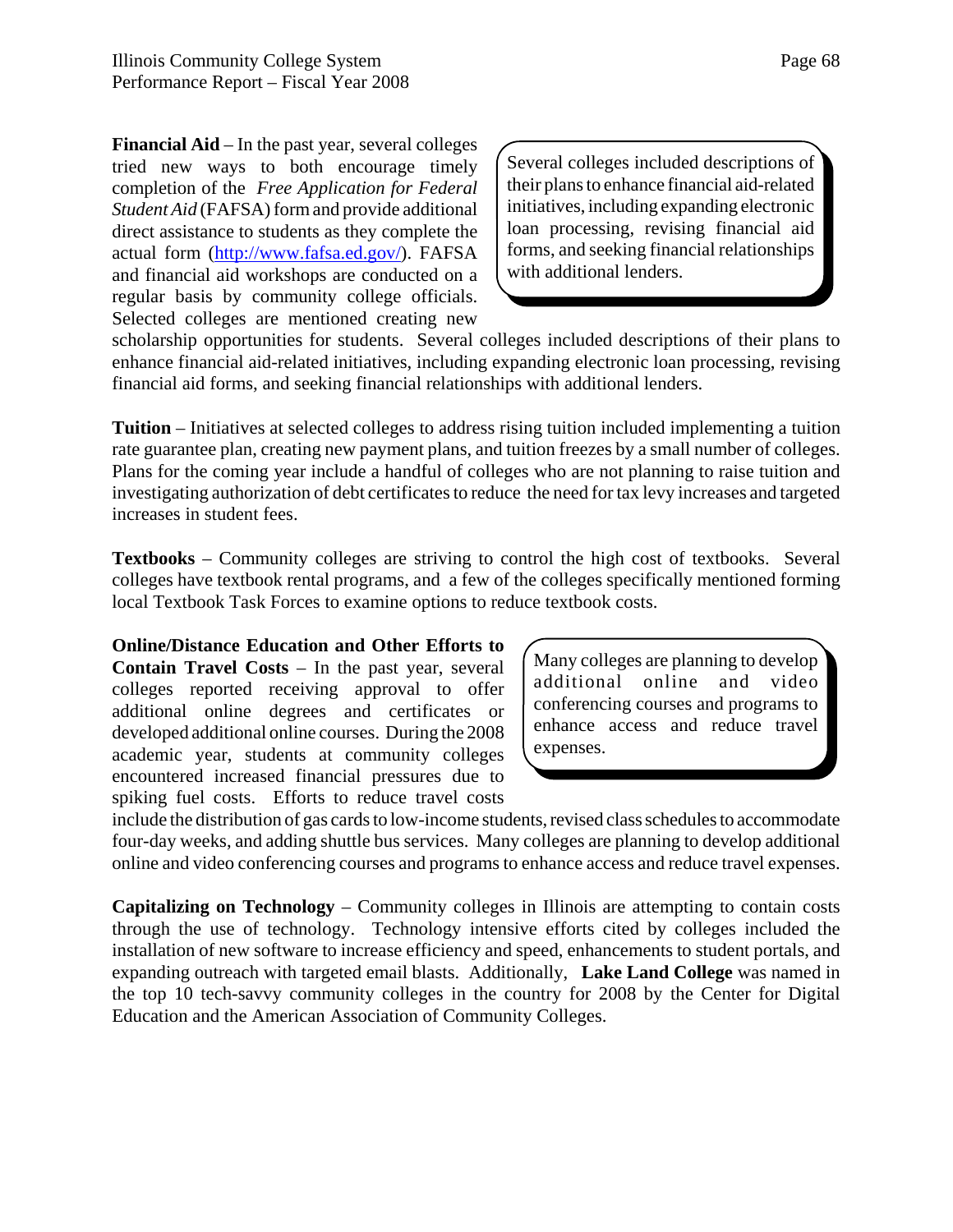Page 69

Rising energy costs are problematic at most colleges, and college officials are taking steps to lessen the impact.

**Attempting to Contain Rising Energy Costs and Investing In Green Technology** – Rising energy costs are problematic at most colleges and college officials are taking steps to lessen the impact by becoming more energy efficient and improving environmental awareness. Seven initial colleges

partnered to form The Illinois Community College Sustainability Network (ICCSN): **Black Hawk College, Heartland Community College, Kankakee Community College, Lewis & Clark Community College, John A. Logan College, Wilbur Wright College, and Olive-Harvey College**. **Heartland Community College** and **Kaskaskia College** have each attained LEED – Leadership in Energy and Environmental Design – certification for a recent campus building. Other colleges are interested in pursuing LEEDS certification as they move forward. Selected colleges are forming sustainability committees and investing in eco friendly energy sources.

**Dual Credit** – Dual credit courses enhance affordability by allowing qualified high school students to enroll in college-level courses and have the credits count toward both high school graduation and a college credential. Several colleges mentioned local initiatives aimed at expanding dual credit as one important approach to smoothing the transition from high school to college.

**Seeking External Funding** – Many colleges are engaging in additional grantsmanship and fundraising initiatives in an attempt to partially offset budget cuts. However, the current economic climate makes for a highly competitive environment for raising funds. Several colleges reported successes in receiving various grants and equipment donations. Many colleges have plans to increase alumni giving and bring in funds from other sources.

Colleges are engaging in additional grantsmanship and fundraising initiatives in an attempt to partially offset budget cuts. However, the current economic climate makes for a highly competitive environment for raising funds.

**Addressing Budget Cuts** – To address budget cuts, many colleges are planning to implement additional belt-tightening initiatives and operate within balanced budgets.

### **SELECTED 2009 AFFORDABILITY CHALLENGES**

Community colleges cite a variety of affordability challenges for fiscal year 2009, including those related to financial aid, tuition, textbooks, rising costs, dual credit, limited external funding, and budget cuts. A reoccurring underlying theme contributing to these affordability challenges is the decrease in state support for higher education in Illinois. The overall poor condition of state resources is problematic in Illinois and across most of the nation.

Community colleges provide the most affordable access to higher education in Illinois. As documented in the ISAC (2008) affordability analysis cited earlier in this report, maintaining affordability is a concern and a challenge in the current economic climate. The national recession is impacting state revenues and tight state resources are reducing state funding for community colleges.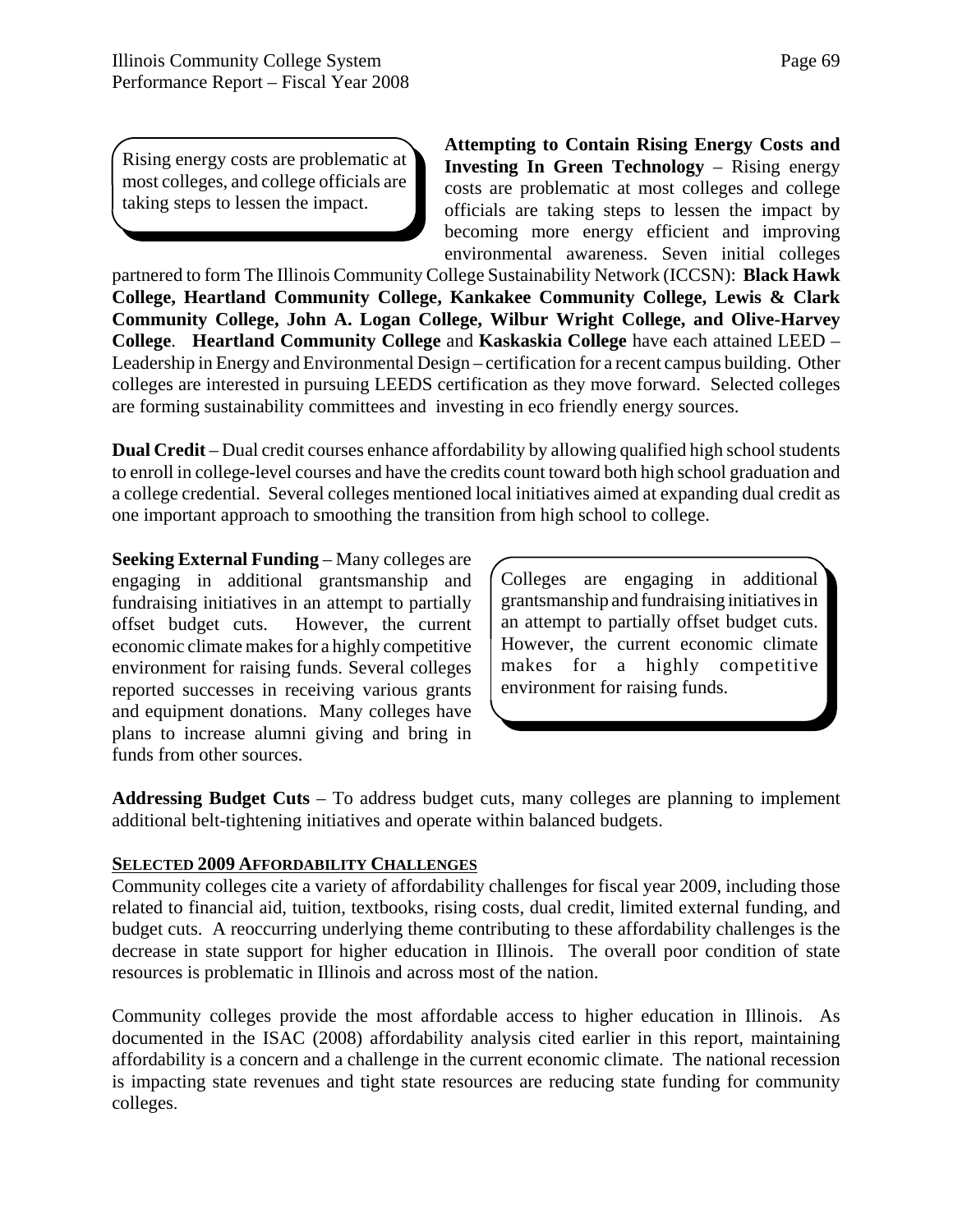College officials are concerned that keeping college affordable without a significant increase in student debt will continue to be a challenge.

**Financial Aid** – College officials are concerned that keeping college affordable without a significant increase in student debt will continue to be a challenge. Decreased state funding contributes to low-income students receiving fewer MAP funds. Changes in federal loan programs cause challenges for students. Decreased funding for the Federal Work Study (FWS) program has resulted in colleges choosing not to match FWS for fiscal year

2009. College are also having to absorb the cost of National Guard and Illinois Veterans Grant financial aid awards without state funding.

**Tuition** – College officials are concerned that tuition and fees may have to be increased due to limited state support. If colleges do not increase tuition, they find it challenging to maintain current programs, offer new programs, provide needed professional development, and fill vacant faculty and staff positions.

**Textbooks** – Rising textbook prices present challenges for students in Illinois community colleges.

**Other Rising Costs** – Rising economic costs, such as the price of fuel, food, housing, and elevated unemployment, will present challenges for students and impact colleges. Other cost-related challenges for colleges include funding campus security, including communication and emergency equipment and mental health counseling, lack of state dollars to assist with construction costs which slows or stops new construction and remodeling projects, and population shifts that impact participation in college. Additionally, keeping pace with technology for instructional and administrative purposes creates challenges for institutions. Increased operational costs, including negotiated salary commitments and rising employee insurance costs, put pressure on college budgets.

**Dual Credit** – Some college officials contend that dual credit opportunities may decrease due to reduced state funding (P-16 grant eliminated). Dual credit course offerings through community colleges will be affected by faculty retirements at area high schools. District high schools may have difficulty recruiting and hiring faculty who are qualified to teach dual credit courses.

**External Funding** – Fundraising will be difficult and grantsmanship competition is expected to be elevated in the present economy.

**Addressing Budget Cuts** – Worsening state funding is a common concern among the community colleges, and the colleges report that it makes it difficult not to increase tuition. Specifically noted are the decreases in resources for special needs students, adult education, and dual credit partnerships. The uncertainty of state funding from year to year makes it difficult to plan

Worsening state funding is a common concern among the community colleges, and the colleges report that it makes it difficult not to increase tuition.

and effectively implement initiatives that rely on these dollars.

Even – some would say especially – in tight economic times, investing in higher education makes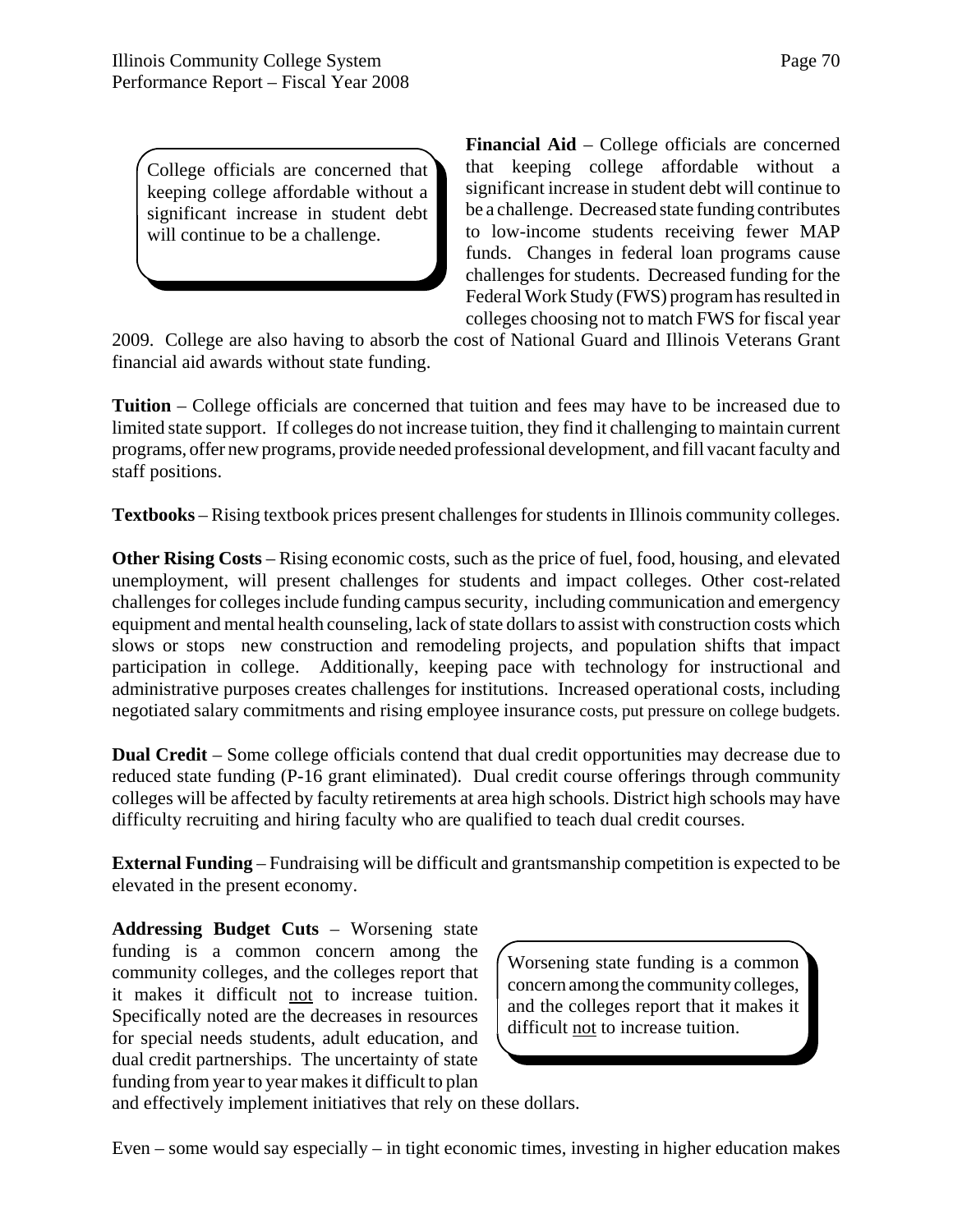sense as more individuals will be needing training and retraining. Elevating the skills of the current and future workforce can help improve economic conditions.

## **SELECTED AFFORDABILITY PERFORMANCE MEASURES**

Several affordability performance indicators are included in this report: Tuition & Basic Fees for a Full-time In-district Student; Number of Enrolled Students Who Receive Monetary Award Program (MAP) Grants, Number of Enrolled Students Who Receive Illinois Incentive for Access (IIA) Grants, the Number of Enrolled Students Who Receive Pell Grants, and First Generation College Students .

**Tuition & Basic Fees for a Full-time In-district Student (3M1)** During **fiscal year 2009**, average annual tuition and basic fee costs based on fall 2008 costs for a full-time, **in-district Illinois** community college student was **\$2,521**, up 6.9 percent over the previous year when they averaged \$2,359. During fiscal year 2009, the highest annual tuition and basic fees were at **Carl Sandburg College** (\$3,810) in western Illinois and lowest annual tuition/fees were at **Illinois Eastern Community College** (\$1,890) in southeastern Illinois.

# **Number of Enrolled Students Who Receive**

**Monetary Award Program (MAP) Grants (3M2)** During fiscal year 2007, a total of 57,211 students who were enrolled in Illinois community colleges received MAP grants. **South Suburban College**, **Harold Washington College**, and **College of DuPage** were the

During fiscal year 2007, a total of 57,211 students who were enrolled in Illinois community colleges received MAP grants.

Illinois community colleges with the largest number of students receiving MAP grants in fiscal year 2007.

**Number of Enrolled Students Who Receive Illinois Incentive for Access (IIA) Grants (3M3)** In fiscal year 2007, a total of 14,801 students, a 16.6 percent increase from fiscal year 2006, who were enrolled in Illinois community colleges received Illinois Incentive for Access (IIA) grants. **Harold Washington College**, **South Suburban College**, and **Kennedy-King College** had the largest number of students receiving IIA grants in fiscal year 2007.

**Number of Enrolled Students Who Receive Pell Grants (3M4)** During fiscal year 2007, a total of 81,695 students who were enrolled in Illinois community colleges received Pell Grants. Combined, the **City Colleges of Chicago** had 18,956 students receiving Pell Grants, which was the largest number of students in any district. **South Suburban College** enrolled 4,246 students with Pell Grants, which was the second largest number of students receiving this form of financial aid.

## **First Generation College Students (3M6**)

In fiscal year 2008, 80,130 Illinois community college students were identified as first generation college students. This is an increase of 2.9 percent from fiscal year 2007. **Southwestern Illinois College**, **College of DuPage**, and **Illinois Central College** had the largest number of first generation students.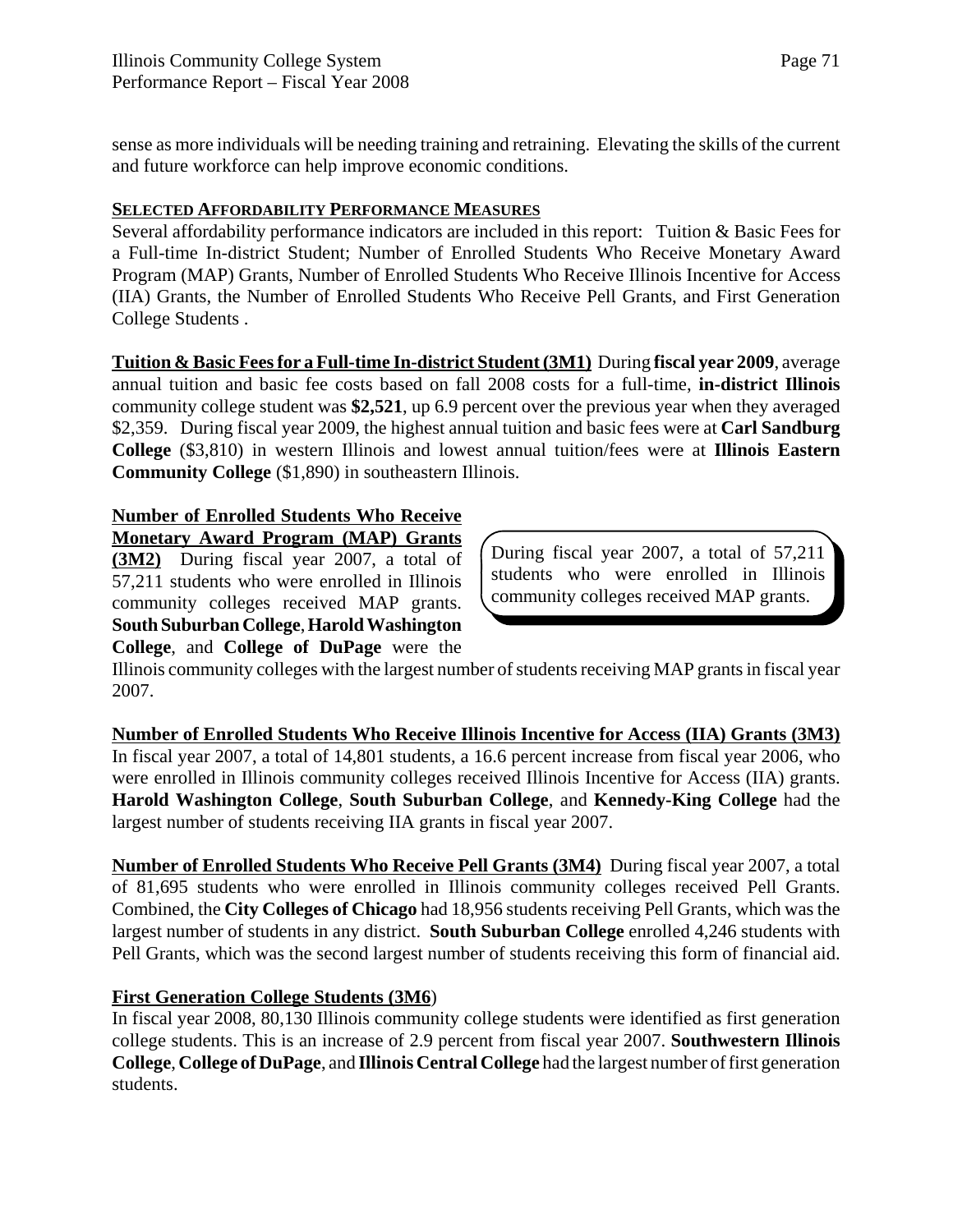## **ATTAINMENT**

## **P-20 PARTNERSHIPS**

P-20 measures are locally developed. Multiple statewide initiatives are underway to strengthen P-20 partnerships including the College and Career Readiness Pilot Project, P-16 Grant Initiative, American Diploma Project and the High School to College Success/Feedback Report.

## **HIGH EXPECTATIONS AND QUALITY**

*Illinois colleges and universities will be accountable for providing high-quality academic programs and the systematic assessment of student learning outcomes while holding students to ever higher expectations for learning and growth.*

## **BACKGROUND ON HIGH EXPECTATIONS AND QUALITY**

Policy Area Five covers performance indicators for 2008. Colleges were not required to present narrative of fiscal year 2008 initiatives or fiscal year 2009 plans.

Illinois community colleges are actively involved in initiatives to establish high standards for teaching and learning, document student progress and outcomes, and promote continuous program improvement. The Program Review Process is the primary method in which the colleges assure the quality of their programs and services. Programmatic need, quality, and cost are examined through the review process. Recognition is a complementary initiative where colleges address instructional, administrative, financial, facility, and equipment standards established by the Illinois Community College Board (ICCB). ICCB staff completed a cycle of Recognition evaluation reviews and visits in fiscal year 2008. Program Review policies and processes for all 39 college districts were evaluated as a part of the Recognition cycle. Colleges have made substantial progress in incorporating student learning outcome results into their review processes. Most colleges have made considerable progress in developing Program Review systems that are integrated into larger institutional quality improvement initiatives that inform institution-level planning and budget development.

## **SELECTED HIGH EXPECTATIONS AND QUALITY PERFORMANCE INDICATORS**

Information pertaining to several mission-specific indicators is provided including: Pass Rates on Professional Licensure Exams, Transfer Rates, Average Class Size, Full-Time Baccalaureate/transfer Faculty Preparation, Number of General Education Courses Included in the Illinois Articulation Initiative, Number of Major-Specific Courses Included in the Illinois Articulation Initiative, and Graduate Satisfaction by College.

## **Pass Rate on Professional Licensure Exams (5C2)**

Pass rates on Professional Licensure Exams are calculated based on the number of graduates from a program who pass the examination in a specified year versus all graduates from that program that take the test in that year. The National Council Licensure

Fiscal year 2007 Illinois community college graduates in **Associate Degree Nursing/ Registered Nursing, Dental Hygiene, and Radiologic Technology** all **exceeded** available comparative pass rates.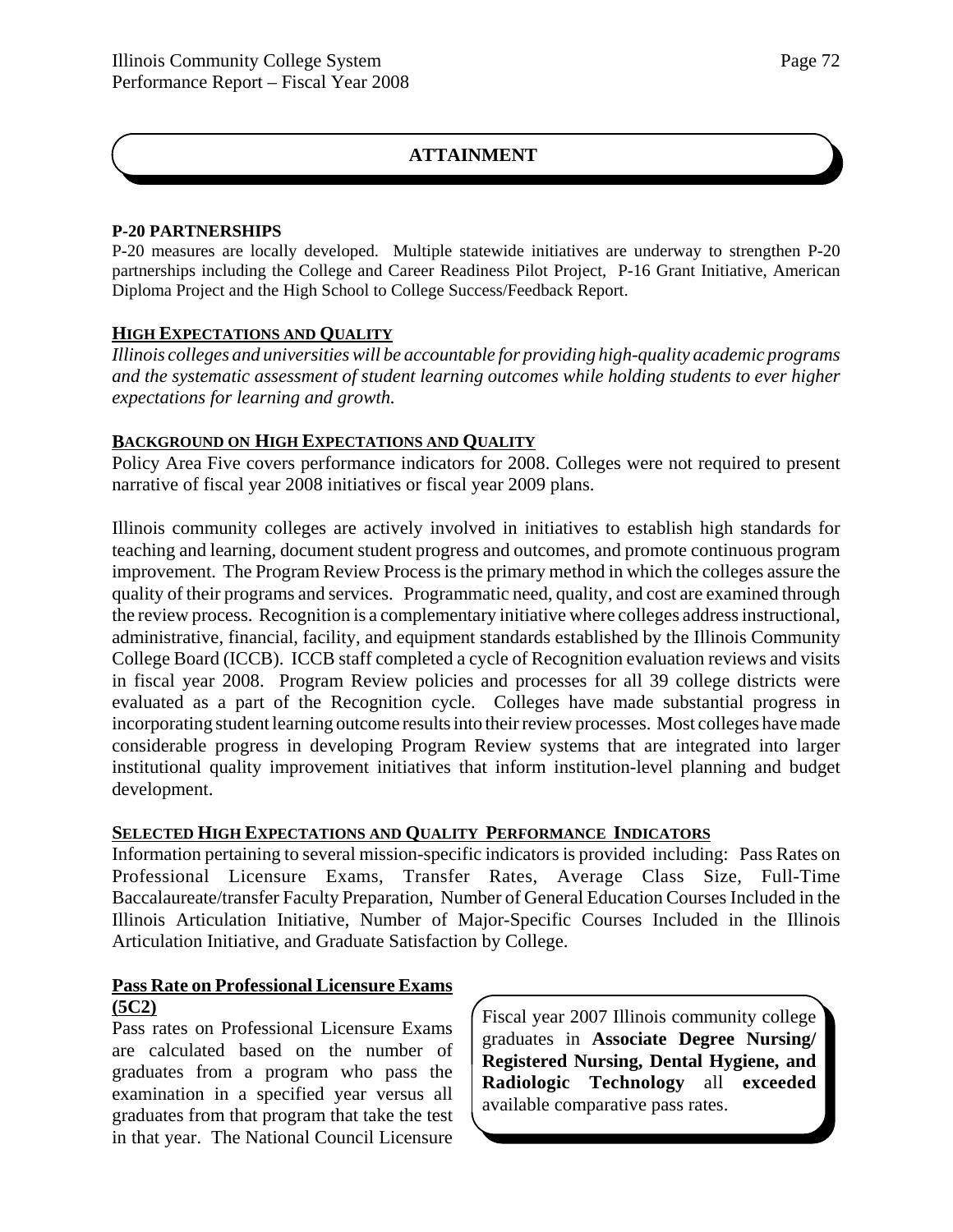Examination for **Registered Nurses** (NCLEX-RN®) median pass rate for fiscal year 2007 Illinois community college graduates was 89.0 percent. Illinois community college ADN graduates performed above the national level (88 percent) on the NCLEX-RN® licensure exam.

The median pass rate for Illinois community college **Dental Hygiene** programs in fiscal year 2007 was 100.0 percent. The corresponding fiscal year 2007 national average pass rate for Dental Hygiene examinations was about the same at 96.0 percent. Fiscal year 2007 graduates from Illinois community college **Radiologic Technology** programs reported a median pass rate of 94.0 percent. The national average pass rate for Radiologic Technology programs was 91.0 percent. The **Emergency Medical Technician** median pass rate for fiscal year 2007 Illinois community college graduates was 89.5 percent.

## **Transfer Rate (5M3)**

Transfer Rate (5M3) is one measure of quality for students interested in pursuing a bachelors degree. Transfer rates for Illinois community colleges are calculated using the National Transfer Assembly approach. Cohorts of entering students with no prior college experience who completed 12 or more credits at the community college are tracked for four years, and the number of successful transfers is identified. Over the last several years, national results have varied between 21.5 and 25.2 percent. In Illinois, the statewide transfer rate for cohorts of community college entering students based on the Illinois Community College and Public University Shared Data Files and the National Student Clearinghouse Student Tracker was 31.2 percent in fiscal year 2006 and 38.4 percent in fiscal year 2007. NSC includes enrollment information for all types of out-of-state institutions, as well as private in-state institutions. NSC's StudentTracker provides the nation's largest database of frequently updated enrollment data with nationwide coverage that includes over 75 million records on current and former students from all sectors of higher education. More than 2,800 of U.S. colleges and universities contribute to NSC data systems Illinois Community College System Transfer Rates are above national rates that were calculated using the National Transfer Assembly methodology.

## **Average class size (5M4)**

Classes that are reasonable in size offer students an opportunity for additional interaction with the professor and classmates. During fiscal year 2007, the average Illinois community college class size was 18.01, which is very close to the average from last year (17.90) and a 3.4 percent increase from fiscal year 2000.

## **Faculty Preparation (5M5)**

During fiscal year 2008, an average of 97.1 percent of all Illinois Community College System fulltime transfer faculty held a Master's or higher degree. Eight out of ten colleges (79.2 percent) reported that 95 percent or above of their transfer faculty held a Master's or higher degree. Nationwide, the most recent available data from the *Digest of Education Statistics, 2007* are for fulltime faculty teaching across all programs at community colleges and show 85.2 percent possessed a Master's degree or above (fall 2003) http://nces.ed.gov/programs/digest/d06/tables/ dt06\_235.asp.

**Number of General Education Courses Included in the Illinois Articulation Initiative (5M6)** During fiscal year 2008, there were 4,517 Illinois community college general education courses included in the Illinois Articulation Initiative (IAI) for an average of 94 courses per college. Over one-half of Illinois community colleges offered at least 90 IAI-approved general education courses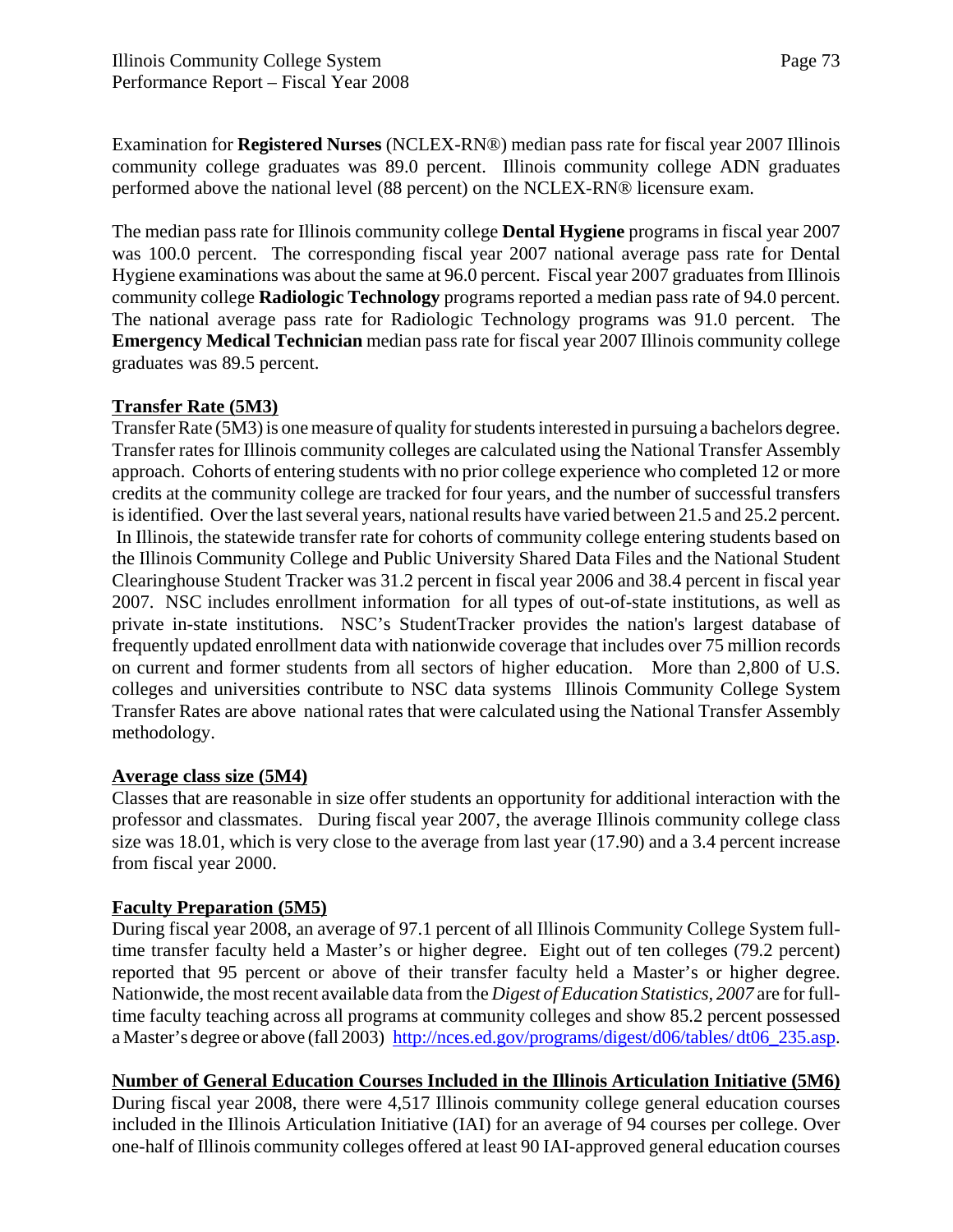in fiscal year 2008.

## **Number of Major-Specific Courses included in the Illinois Articulation Initiative (IAI) (5M7)**

This performance indicator measures each college's involvement in the Illinois Articulation Initiative which promotes student transfer. During fiscal year 2008, 7,011 major-specific courses were included in the Illinois Articulation Initiative, an average of 146 courses per college. Each college offered at least 70 major-specific IAI courses and four colleges offered over 200 courses each.

## **Graduate Satisfaction by College (5C1)**

During fiscal year 2007, slightly less than nine out of ten (88.0 percent) Illinois community college graduates were satisfied/very satisfied with program components, courses outside the program major and support programs and services. Graduate satisfaction increased 0.4 percent from fiscal year 2003 to fiscal year 2007.

## **ECONOMIC GROWTH**

*Higher education will help Illinois sustain strong economic growth through teaching, service, and research.*

## **BACKGROUND ON ECONOMIC GROWTH**

Policy Area One covers performance indicators for 2008.

## **SELECTED ECONOMIC GROWTH PERFORMANCE INDICATORS**

Six Economic Growth performance indicators are included in the report: Percent of Degree/Certificate Recipients Either Employed or Enrolled in Further Education, Annual Number of Community College Graduates By Broad Field of Study, Number of Businesses Provided with Technical Assistance Through College Business and Industry Centers, Number of Individuals Provided with Technical Assistance Through College Business and Industry Centers, Number of Businesses Attracted or Retained Through College Business and Industry Centers and Total Number of Business and Industry Center Courses/Workshops Conducted.

The most recent three-year average shows **nine out of ten** occupational graduates from Illinois community colleges were either **employed or enrolled in further education** within a year of graduation.

**Percent of Degree/Certificate Recipients Either Employed or Enrolled in Further Education** (1C1) Based on the three-year average from fiscal years 2005 to 2007, Career and Technical Education Follow-up Survey results, nine out of ten (89.9 percent) career and technical education graduates from Illinois community colleges were either employed or

enrolled in further education within one year of graduation. Graduate follow-up studies among community colleges are common across the country, but there is no nationwide standardized process, so methodological differences exist. Statewide, enrollment or continuing education figures from similar studies covering 2004 graduates in Texas (89 percent) and 2006 graduates in Wisconsin (93 percent) show that Illinois' employment and continuing education results (92.0 percent) among 2006 graduates are competitive with outcomes in those states.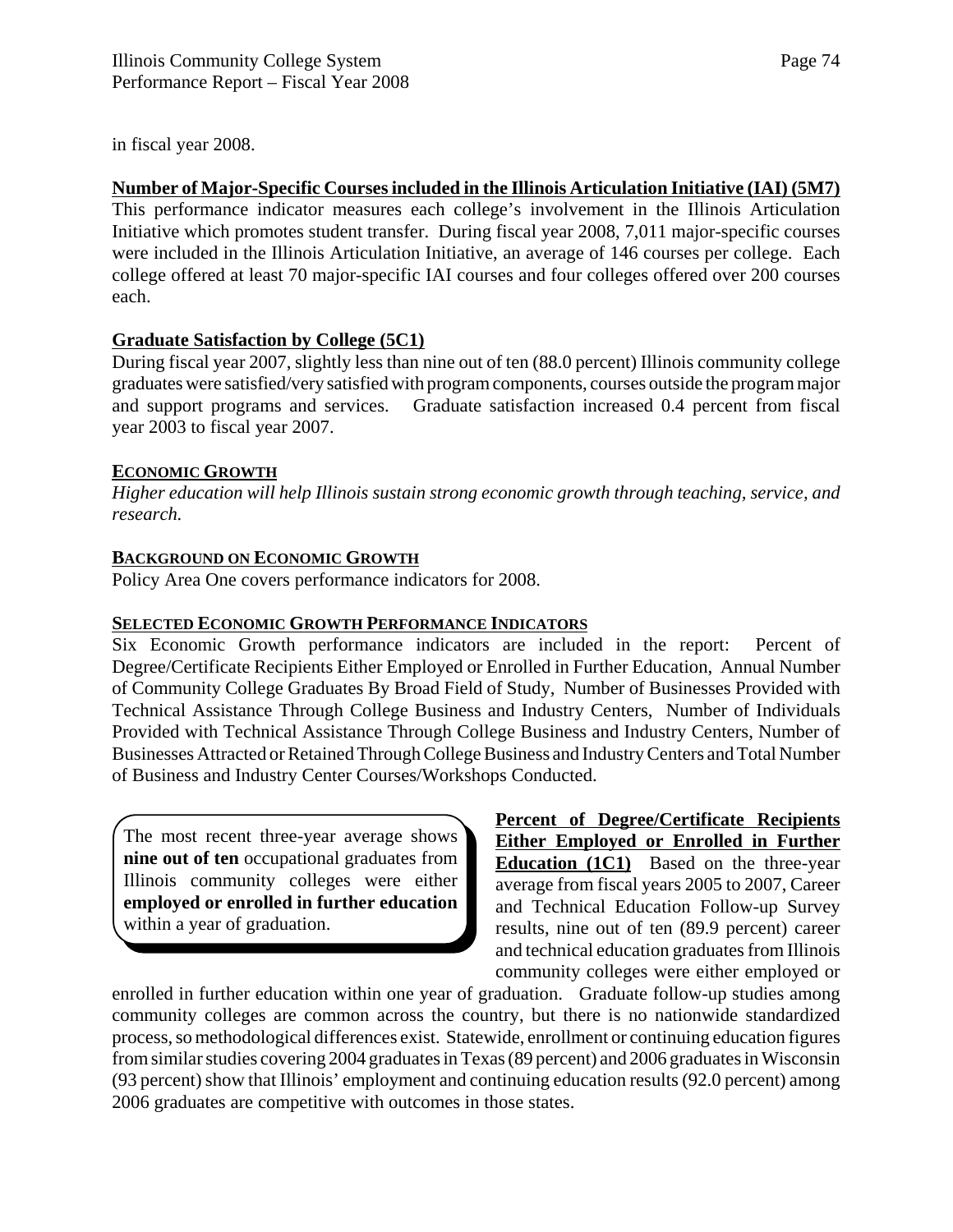**Annual Number of Community College Graduates by Broad Field of Study (1S3).** Community colleges offer specialized education and training programs in a wide variety of academic and occupational areas. College-level program graduate trends appear in the following paragraphs. There has been an overall increase of 13.2 percent for all graduates since fiscal year 2003. Short term, the overall number of completers increased 3.4 percent from 2006 to 2007. Broad categories are used in the analysis to provide an overview of trends. More detailed analysis for specific programs appear in the *Follow-up Study of Career and Technical Education Program Graduates* and *Program Review* reports.

| Program Area Cluster                  | Number of<br>2007 Graduates | <b>Short Term</b><br>1 Year Trend | Longer Term<br>Trend 2003-2007 |
|---------------------------------------|-----------------------------|-----------------------------------|--------------------------------|
| Pre-baccalaureate/transfer            | 15,726                      | 0.0%                              | 9.5%                           |
| Education                             | 1,326                       | 5.3%                              | 25.8%                          |
| Agriculture                           | 730                         | $-14.5%$                          | 1.0%                           |
| <b>Business</b>                       | 3,778                       | $-6.3%$                           | $-39.6%$                       |
| Engineering-Related                   | 1,081                       | $-4.9%$                           | $-13.0%$                       |
| <b>Health Sciences</b>                | 14,602                      | 7.0%                              | 38.5%                          |
| <b>Public and Protective Services</b> | 2,080                       | $-11.0%$                          | 31.2%                          |
| Trade and Industrial                  | 7,393                       | 25.8%                             | 31.0%                          |
| <b>Il Other Programs Combined</b>     | 4,606                       | $-3.3%$                           | 17.6%                          |

**Pre-Baccalaureate/Transfer** programs account for approximately **one-third of all graduates** over the last several years (N = 15,726 in FY 2007). **Health Sciences** account for the **second largest** number of graduates in 2007 ( $N = 14,602$ ). **Trade and Industrial** programs contributed the **third largest** number of graduates ( $N = 7,393$ ). Based on the percentage change, one notable short-term increase (at least 25 percent) occurred in Trade and Industrial (25.8 percent). Agriculture (-14.5 percent), Business (-6.3 percent), Engineering-Related (-4.9 percent), Public and Protective Services (-11.0 percent), and All Other Programs Combined (-3.3 percent) all experienced single-year decreases. **Five- year trends showed increases in the number of graduates in seven of the nine program areas**. Programs with at least 25 percent long-term growth included Education (25.8 percent), Health Services (38.5 percent), Public and Protective Services (31.2 percent), and Trade and Industrial (31.0 percent). Business (-39.6 percent) and Engineering-Related (-13.0 percent) both experienced a five-year decrease.

**Number of Businesses and Individuals Provided with Technical Assistance Through College Business and Industry Centers (1M1 & 1M2)** During fiscal year 2007, Illinois community colleges served 5,182 *businesses* through Business and Industry Centers, a 48.2 percent increase from the 3,497 businesses served in fiscal year 2000. During fiscal year 2007, Illinois community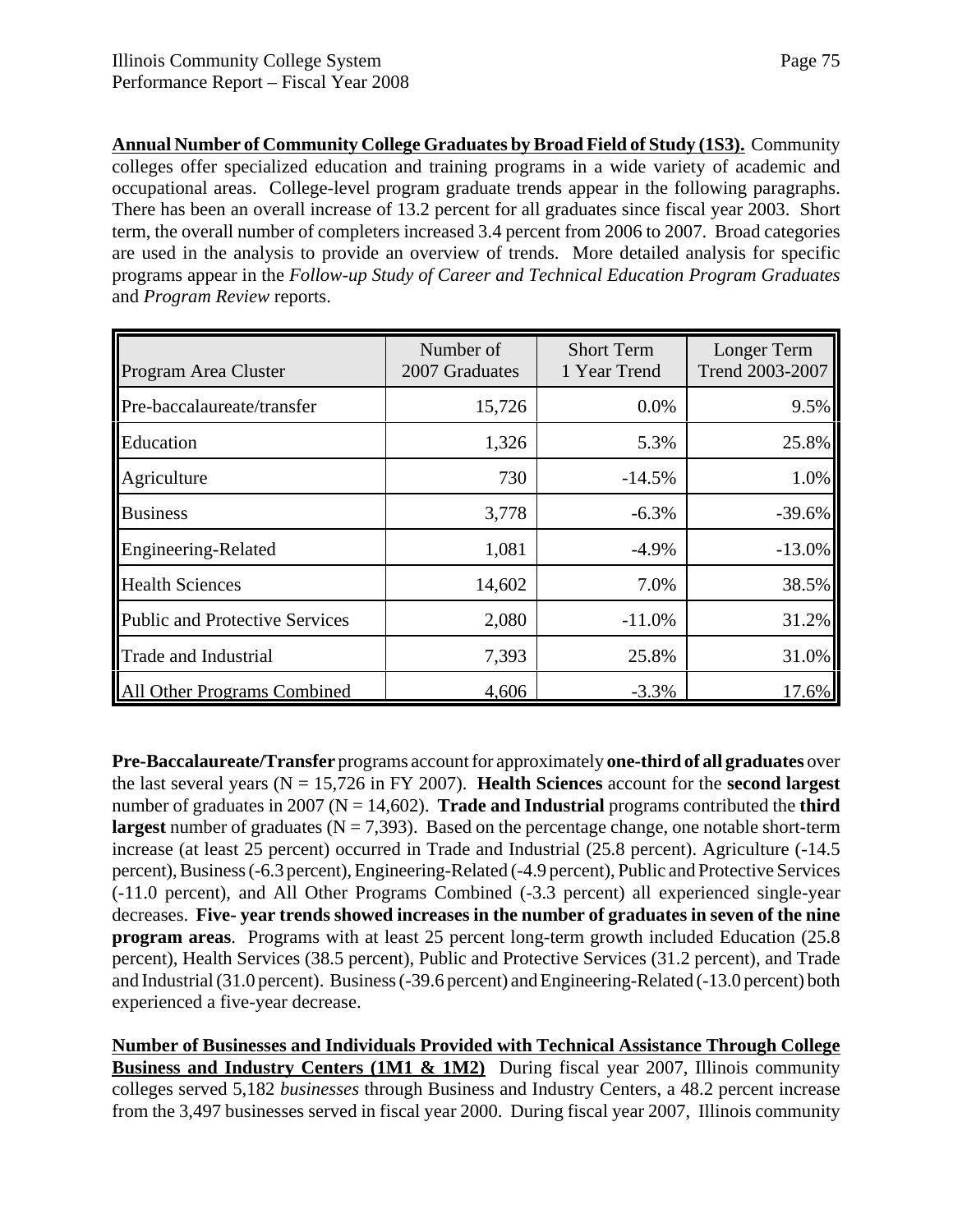colleges served 97,918 *individuals* through Business and Industry Centers, a 9.5 percent increase from the 89,439 individuals served in fiscal year 2003.

## **DIVERSITY**

### **ACCESS AND DIVERSITY**

*Illinois will increase the number and diversity of residents completing training and education programs.*

Illinois community colleges reported a total of 932,388 students enrolled during fiscal year 2007 in credit and noncredit courses.

### **BACKGROUND ON ACCESS AND DIVERSITY**

The Illinois Community College System serves a diverse student clientele through a variety of credit and noncredit programs and courses. The Illinois community colleges reported a total of 932,388 students in credit and noncredit

courses during fiscal year 2007. For students enrolled in credit coursework, more than half were female (55.5 percent), more than one-third were minorities (36.8 percent), and the median age of credit-generating students was 25.7 with an average age of 30.6, which were both slight decreases from the previous year. The number of students documented with disabilities in community colleges totaled 12,337 in fiscal year 2007. Information on students enrolled in noncredit courses showed nearly identical gender representation (55.6 percent female), about one-fourth minority noncredit enrollments, and just under one-half of noncredit students 40 years of age or above.

Collegiate-level degrees and certificates were awarded to 51,322 students at Illinois community colleges in fiscal year 2007, 3.4 percent more than in fiscal year 2006. Baccalaureate/transfer degrees were earned by 14,631 students, down 0.7 percent since the previous year and accounted for 28.5 percent of all completions. Career and technical education programs made up 69.2 percent of the remaining college degree and certificate completions, totaling 35,495, a 5.0 percent increase from fiscal year 2006.

### **SELECTED ACCESS AND DIVERSITY PERFORMANCE INDICATORS**

Several Access and Diversity indicators are included in the report: Individuals with Disabilities Completions; Race/Ethnicity Completions for Minority Combined, Asian, African American, Latino, and Nonresident Alien; Gender Completions; Number of Students Enrolled by Disability Status, Race/ethnicity, and Gender; Number of Students Served Through Developmental Coursework; Number of Students Served Through Adult Education (ABE/ASE) Coursework; Number of Students Served Through English as a Second Language (ESL) Coursework; Remedial Credits Earned Versus Attempted; and Percentage of Full-time Combined Minority Faculty.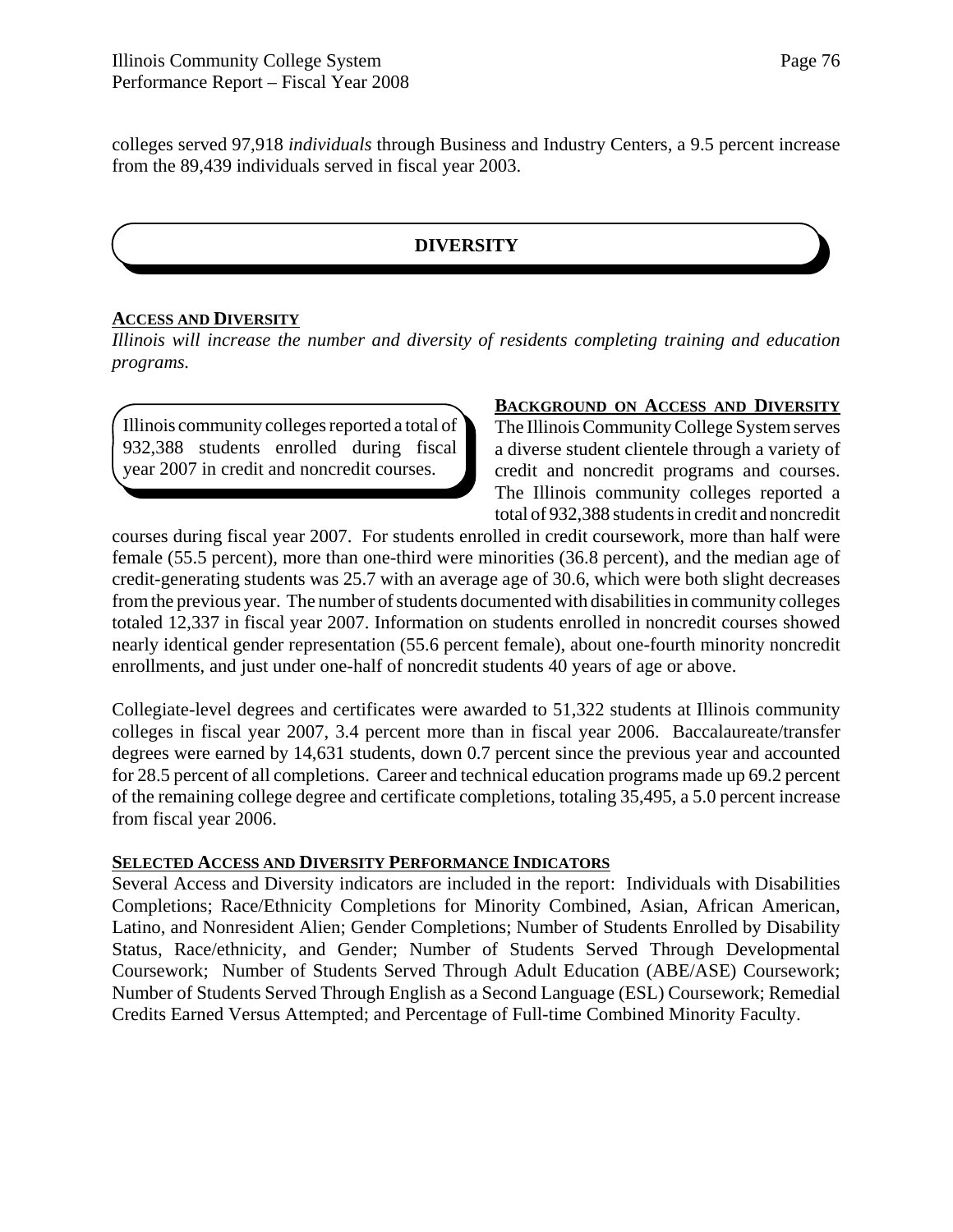| Population                              | Number of<br>2007 Graduates | Short-Term<br>1 Year<br><b>Percent Change</b> | Longer Term<br>FY 2003-2007<br><b>Percent Change</b> |
|-----------------------------------------|-----------------------------|-----------------------------------------------|------------------------------------------------------|
| Individuals with<br><b>Disabilities</b> | 1,164                       | 3.0%                                          | 18.2%                                                |
| <b>Minorities Combined</b>              | 15,837                      | 9.4%                                          | 20.1%                                                |
| Asian                                   | 2,787                       | 17.0%                                         | 23.2%                                                |
| African American                        | 7,794                       | 9.5%                                          | 16.1%                                                |
| Latino                                  | 4,589                       | 6.8%                                          | 25.2%                                                |
| Native American                         | 161                         | $-16.6%$                                      | $-8.5%$                                              |
| Nonresident Alien                       | 201                         | 1.0%                                          | 3.6%                                                 |
| Other                                   | 305                         | 6.3%                                          | 76.3%                                                |
| Population                              | Number of<br>2007 Graduates | Short-Term<br>1 Year<br><b>Percent Change</b> | Longer Term<br>FY 2003-2007<br><b>Percent Change</b> |
| White                                   | 35,485                      | 0.9%                                          | 10.4%                                                |
| Female                                  | 29,292                      | 1.4%                                          | 12.0%                                                |
| Male                                    | 22,030                      | 6.2%                                          | 14.9%                                                |

Statewide, the number of students with disabilities who graduated in fiscal year 2007 increased by 3.0 percent compared to the previous year.

*Completions* **by Race/Ethnicity, Disability Status,**

**and Gender (4C1)** Statewide, the number of students with disabilities who graduated in fiscal year 2007 increased by 3.0 percent compared to the previous year. **College of DuPage** reported the largest number of individuals with disabilities who graduated from a single college ( $N = 109$ ). Three out of ten (30.9 percent) fiscal year 2007 certificate

and associate degree graduates identified themselves as being members of a **minority** group (non-White). From 2006 to 2007, the overall number of minority graduates decreased by 9.4 percent. Of the colleges with at least 150 minority graduates in the most recent data, **Oakton Community College** (89.4 percent; fiscal year 2007 N = 356) and **Harry S Truman College** (70.7 percent; fiscal year  $2007 \text{ N} = 466$ ) registered the largest percentage gains over this time frame. In fiscal year  $2007$ , there were **29,292 female completers** statewide in the Illinois Community College System, 57.1 percent of all completers and a 1.4 percent increase from fiscal year 2006.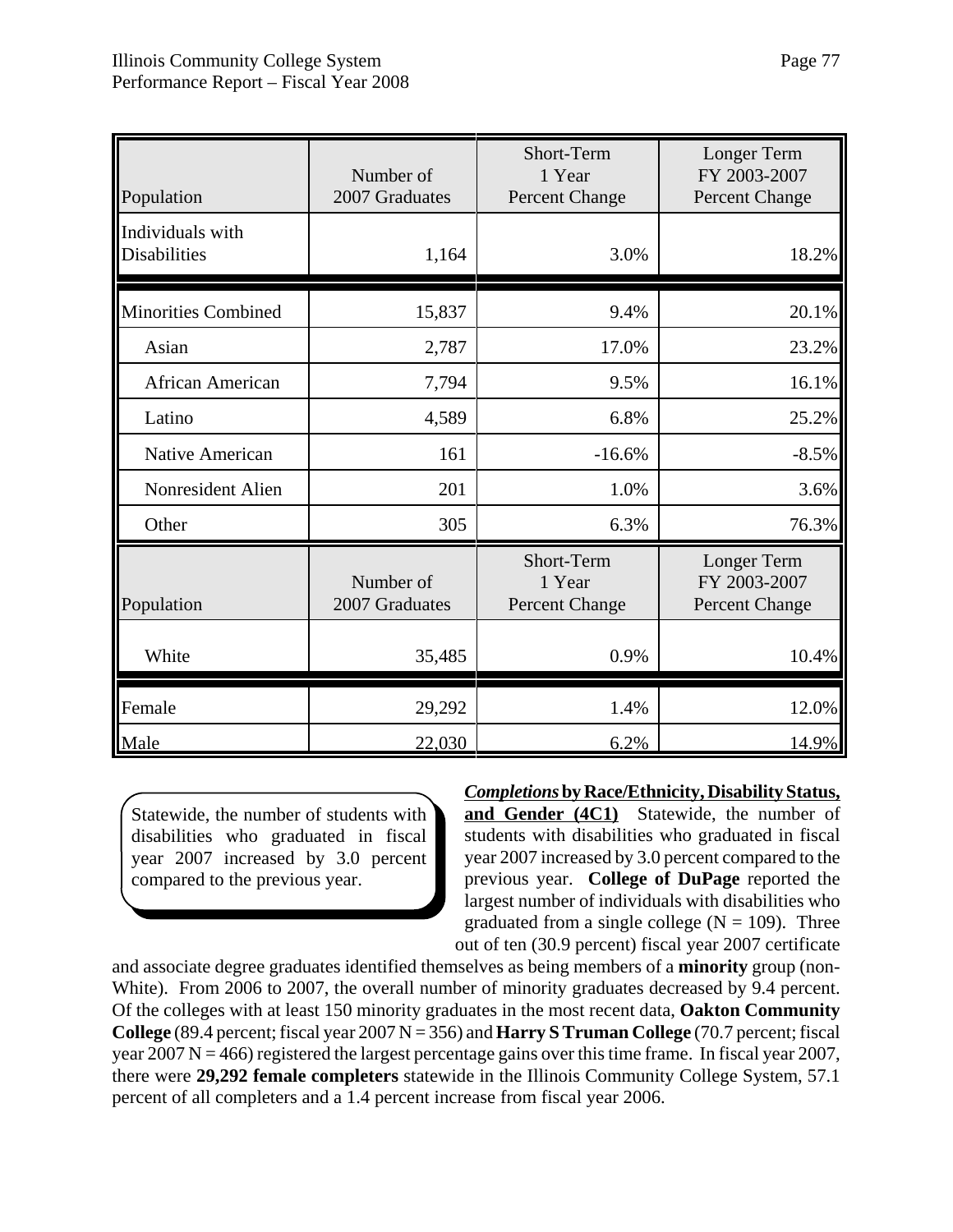**Number of Students** *Enrolled* **by Disability Status, Race/Ethnicity, and Gender (4M1)** During fiscal year 2007, a total of 11,071 students self-identified as disabled were enrolled in Illinois community colleges, which is approximately 1.6 percent of the total community college population served through credit coursework. During fiscal year 2007, **Olney Central College** (6.7 percent), **Richland Community College** (3.9 percent), **McHenry County College** (3.7 percent), and **Kankakee Community College** (3.7 percent) served the largest proportion of disabled students. In fiscal year 2007, **Olive-Harvey College** (98.7 percent) and **Kennedy-King College** (95.4 percent) served the largest proportion of combined minority students, which was much higher than the statewide average of 34.3 percent. Female students accounted for almost two-thirds (66.1 percent) of **Olney Central College** students, which was much higher than the statewide figure of 55.5 percent.

**Number of Students Served Through Adult Education (ABE/ASE) Coursework (4M2)** During fiscal year 2007, a total of 44,552 students were served through adult education coursework, a 3.8 percent decrease from the 46,316 students served during fiscal year 2006.

**Number of Students Served Through English as a Second Language (ESL) Coursework (4M3)** During fiscal year 2007, 66,074 students were served through ESL coursework, a 0.3 percent decrease from the 66,243 students served during fiscal year 2006.

**Number of Students Served Through Developmental Coursework (4M6)** During fiscal year 2007, an average of 14.1 percent of students enrolled in Illinois community colleges ( $N = 96,718$ ) were enrolled in developmental coursework, which is fewer than the reported fiscal year 2000 national level (23.2 percent). While the number of students enrolled in developmental coursework in fiscal year 2007 decreased ( $N = 96,718$ ) compared to the prior year ( $N = 118,158$  in fiscal year 2006), the percent of students served decreased from 14.5 percent to 14.1 percent.

During fiscal year 2007, Illinois Community College System students earned almost twothirds (62.1 percent) of the remedial credits they attempted, which was about the same as fiscal year 2006.

**Remedial Credits Earned Versus Attempted (4M7)** During fiscal year 2007, Illinois Community College System students earned almost two-thirds (62.1 percent) of the remedial credits they attempted, which was about the same as fiscal year 2006.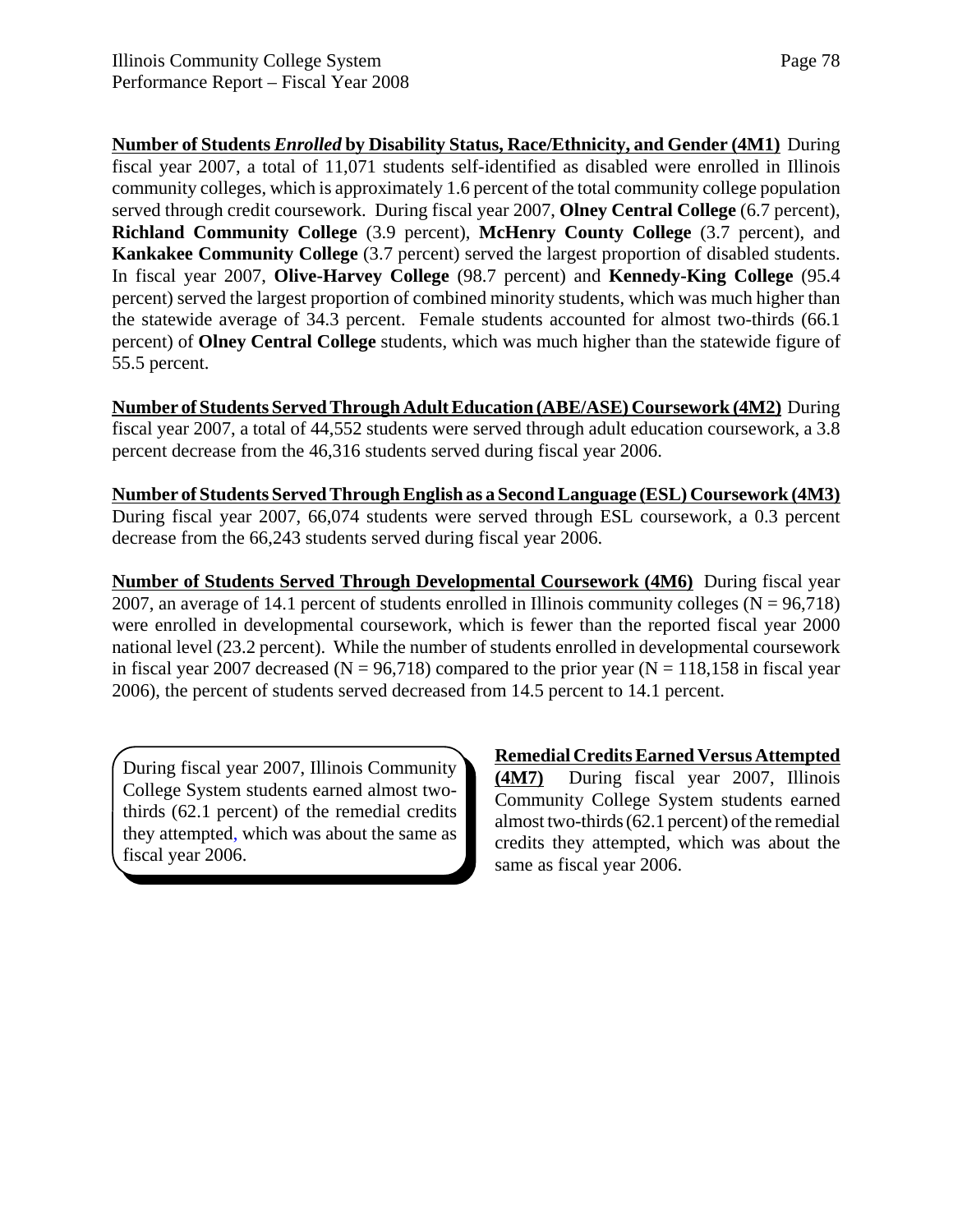### **PRODUCTIVITY AND ACCOUNTABILITY**

*Illinois colleges and universities will continually improve productivity, cost effectiveness, and accountability.*

### **BACKGROUND ON PRODUCTIVITY AND ACCOUNTABILITY**

Policy Area Six covers performance indicators for 2008. Colleges were not required to provide a narrative on activities and accomplishments during fiscal year 2008 or plans and challenges anticipated in fiscal year 2008.

Community colleges are accountable to multiple constituencies because they are supported by a combination of public funds (local, state, and federal), student tuition and fees, and private contributions. In addition to required state and federal reporting, each college has developed a system of measuring, tracking, and reporting institutional productivity and cost effectiveness to its locally elected board of trustees and district residents. All Illinois public community colleges are accredited by **the Higher Learning Commission (HLC) of the North Central Association of Colleges and Schools (NCA)**. Many programs offered by the colleges require accreditation or approval by professional associations or regulating bodies. In instances where program accreditation is optional, colleges nearly always seek accreditation as a way to provide graduates with an advantage when seeking new employment or advancement opportunities. Illinois Community College Board staff conduct a recognition evaluation of each college once every five years. Recognition is a statutory term describing the status of a district which meets instructional, administrative, financial, facility, and equipment standards as established by the Illinois Community College Board. The final recognition report to each college includes both compliance and advisory (quality) recommendations. Through these and other processes, the colleges are able to demonstrate accountability for the resources they receive.

## **SELECTED ACCOUNTABILITY AND PRODUCTIVITY PERFORMANCE INDICATORS**

Performance Measures related to Accountability and Productivity included Cost of Instruction per Credit Hour by Student Level as a Percent of Sector Average by Student Level, Indirect Instructional Support Cost per Credit Hour as a Percent of Sector Average, Proportion of First-time Full-time Freshmen Who Complete Their Degree within 150% of Catalog Time or are Still Enrolled or Transferred, Population Served, Full-Time Equivalent Student/Faculty Ratio, and Number of Students Served Through Dual Enrollment Courses.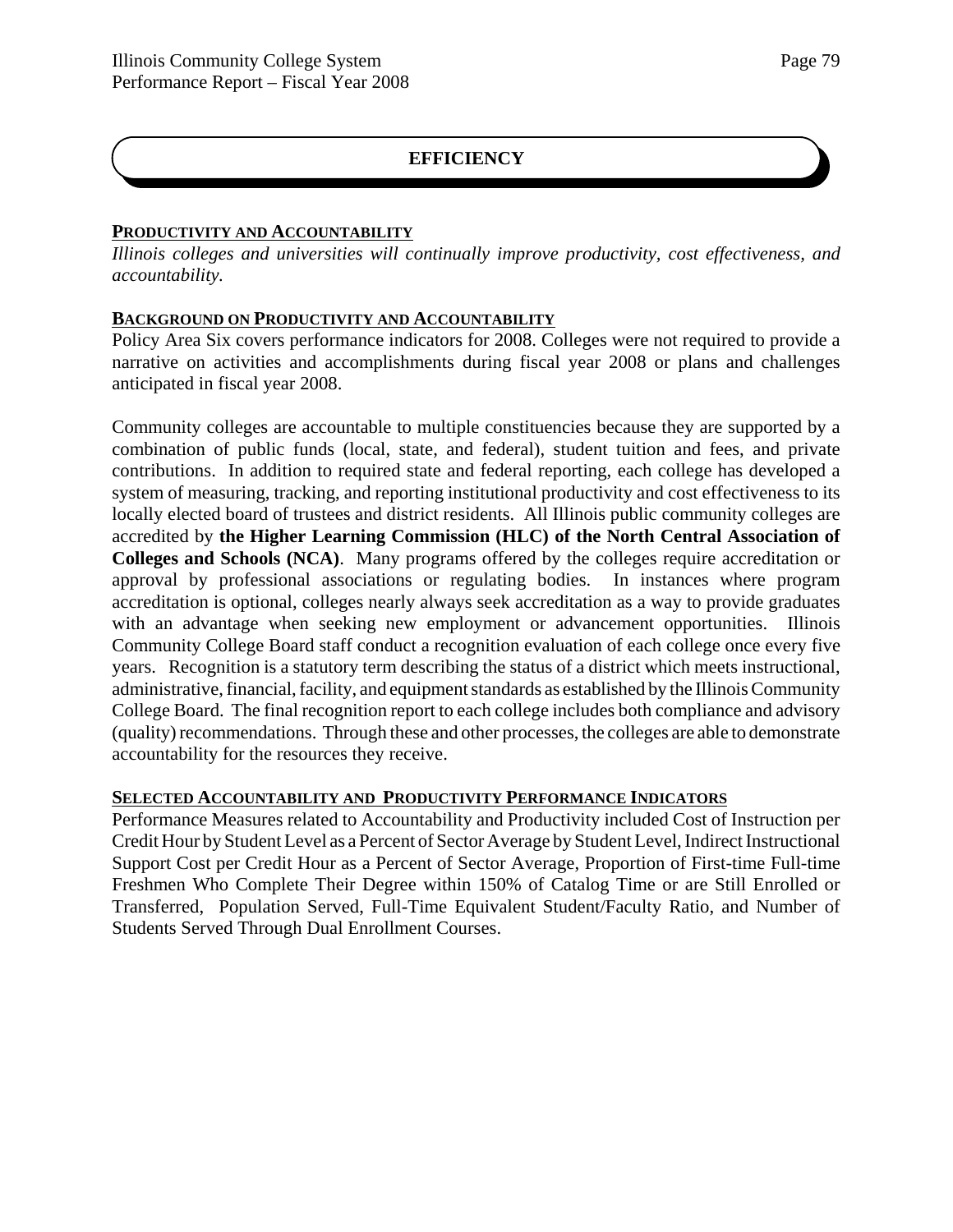## **Cost of Instruction per Credit Hour by Student Level as a Percent of Sector Average by Student Level (6C1)**

Statewide, the one-year rate of instructional unit cost between 2006 (\$208.43) to 2007 (\$214.92) increased by 3.1 percent, while the Higher Education Price Index (HEPI) for overall operations increased an estimated 3.4 percent during the same time frame.

Statewide, the one-year rate of instructional unit cost between 2006 (\$208.43) to 2007 (\$214.92) increased by 3.1 percent, while the Higher Education Price Index (HEPI) for overall operations increased an estimated 3.4 percent during the same time frame.

# **Indirect Instructional Support Cost per Credit Hour as a Percent of Sector Average (6C2)**

Statewide, direct instructional support costs experienced a 5.8 percent increase from 2006 to 2007. This translates into a \$5.01 average increase for community colleges. Many colleges experienced indirect instructional support cost decreases during fiscal year 2007 compared to the statewide average.

Of the 27,741 fall 2004 cohort of full-time entering freshmen, 70.3 percent graduated, transferred, or were still enrolled by summer 2007.

**Proportion of First-time, Full-time Freshmen Who Complete Their Degree within 150% of Catalog Time, or are Still Enrolled or Transferred (6C3)** Of the 27,741 fall 2004 cohort of full-time entering freshmen, 70.3 percent graduated, transferred, or were still enrolled by summer 2007. From

the 2003 cohort to the 2004 cohort, the number of successful student advancements increased 1.1 percent.

## **Population Served (6M1)**

This performance indicator provides one approach to measuring college outreach efforts in the community. During fiscal year 2007, Illinois community colleges enrolled a total of 932,388 students through credit and noncredit coursework. According to the most recent Bureau of the Census figures, there were 12,832,169 people living in Illinois. Therefore, one out of every 14 Illinoisans attended course work in a community college. Narrowing the look to an estimated 9,615,583 Illinoisans over18 years of age indicates that almost one out of ten individuals attended a community college during fiscal year 2007. The average community college enrollment percentage of the entire population was 7.3 percent of each respective district.

## **Full-Time Equivalent Student/Faculty Ratio (6M6)**

During fiscal year 2007, Illinois community colleges averaged an 18.5 student-faculty FTE ratio. The most recent national data from the Digest of Education Statistics, 2007 are from fall 2005 and indicate a student-faculty FTE ratio nationwide for public two-year colleges of 19.2 (http://nces.ed.gov/programs/digest/d07/tables/dt07\_237.asp). Hence, student/faculty FTE staffing levels in Illinois appear consistent with available national data. The Illinois ratio shows a level of efficiency over the national average, while remaining sufficiently small to allow for individualized student attention. During fiscal year 2007, **Shawnee Community College** had the lowest studentfaculty FTE ratio (7.6).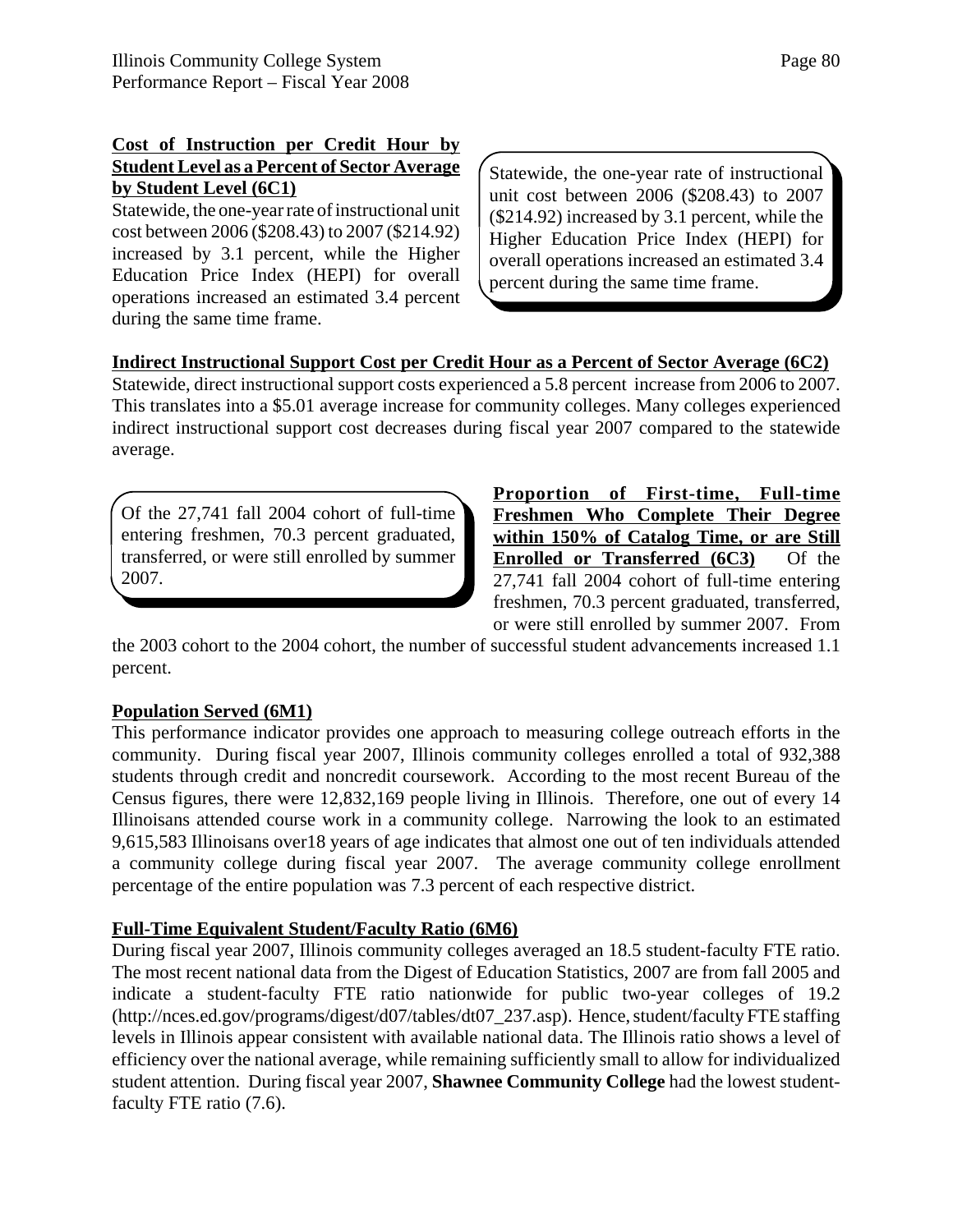## **Number of Students Served Through Dual Enrollment Courses (6M9)**

During fiscal year 2007, Illinois community colleges enrolled 44,506 students in dual credit courses. From 2005 to 2007, the number of students in dual enrollment courses increased 30.3 percent statewide.

Douglas Gould, in his article *Community Colleges Are Essential to a Healthy Economy,* noted the following:

Community colleges play a crucial and unique role in higher education, serving as gateways of opportunity and key players in building a stronger economy. . .

- Community colleges level the playing field by giving anyone who works hard the chance to get a college education.
- Community colleges allow people at all stages in their lives to be lifelong learners.
- Community colleges are a distinctly American creation, helping people fulfill a very American value: the opportunity of people to better themselves.

Moreover, our society benefits when everyone has access to higher education, and these institutions give more people that access.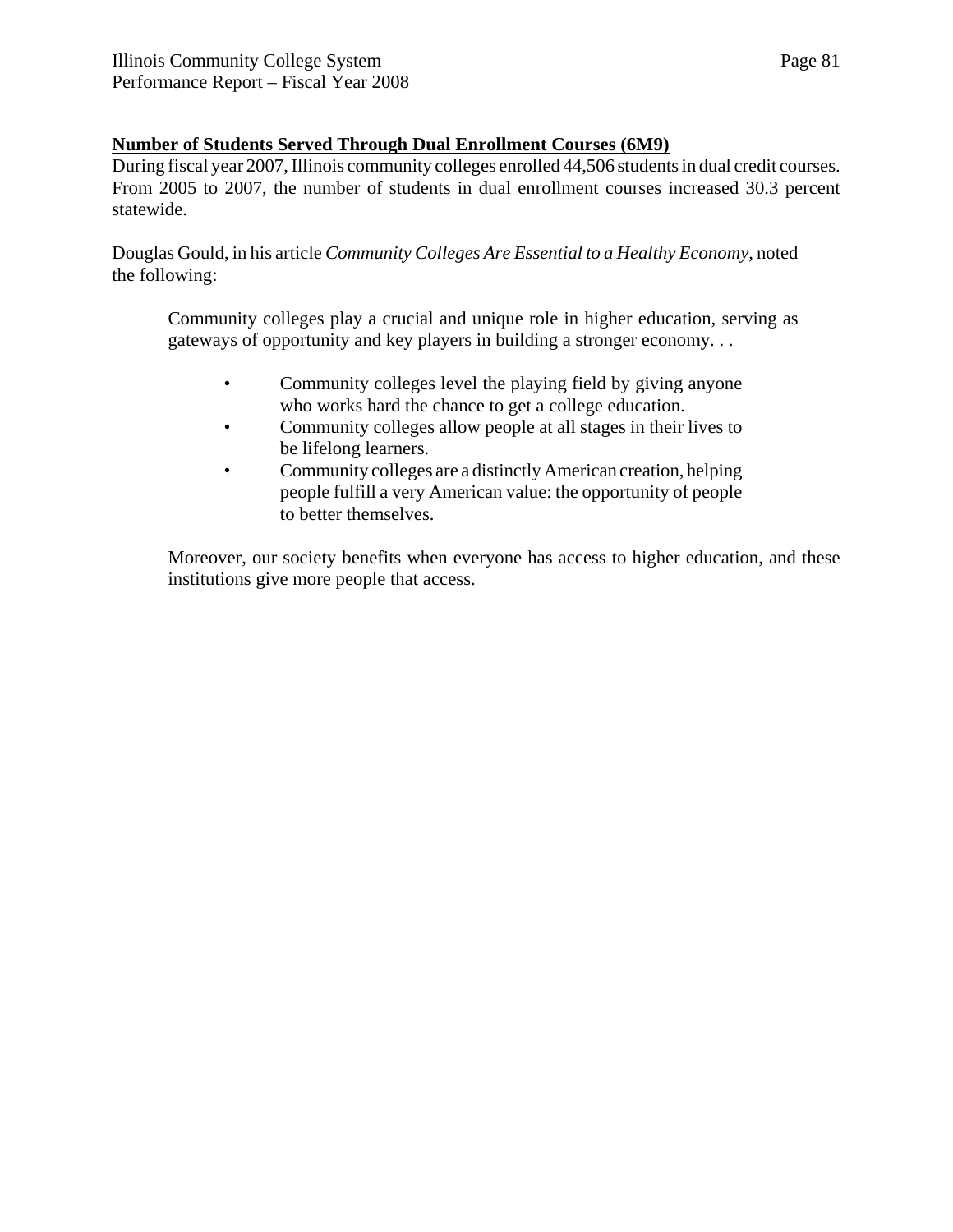## **BIBLIOGRAPHY**

- 95<sup>th</sup> Illinois General Assembly. (2007). Bill Status of SJR0059. Springfield, IL: 95<sup>th</sup> Illinois General Assembly . http://www.ilga.gov/legislation/BillStatus\_pf.asp?DocNum=59&DocTypeID=SJR&LegID =33657&GAID=9&SessionID=51&GA=95
- 109<sup>th</sup> Congress. (August 12, 2006). Public Law 109-270. Washington, D.C.: 109<sup>th</sup> United States of America Congress. http://frwebgate.access.gpo.gov/cgi-bin/getdoc.cgi?dbname=109\_cong\_public\_laws&docid  $=$ f:publ270.109.pdf
- ACH Payments. (2008). Secure Efficient Payment Processing Solutions. Saratoga Springs, NY: ACH Payments 2007. http://www.ach-payments.com/
- Associated Press. (December 1, 2008). *Budget troubles raise plenty of questions*. Daily Herald. Arlington Heights, IL: Daily Herald Inc. http://www.dailyherald.com/story/?id=254750&src=109
- Blackwood, B. (2008). *Community College Coalition for Funding holds February 20 Media Conference to Launch Campaign*. Illinois Community College Trustees Association. Springfield, IL: Author. http://www.communitycolleges.org/Coalitionnews22008.html
- Bradley, Paul. (November 30, 2008). *Squeezed: As Enrollment Surges, Funding Shrinks Sagging Economy Puts Pressure on Community Colleges*. Community College Week. Fairfax, VA: Autumn Publishing Enterprises, Inc. http://www.ccweek.com/news/templates/template.aspx?articleid=766&zoneid=7
- CCTIMES. (November 24, 2008). *In tough times, colleges to spotlight economic ties*. Community College Times. Washington, D.C.: American Association of Community Colleges. http://www.communitycollegetimes.com/article.cfm?ArticleId=1327
- College Board. (2008). Regional Variation in Charges. Figure 6: Tuition and Fee and Room and Board (TFRB) Charges by College Board Region and Sector, in Constant (2008) Dollars, 1998-99 and 2008-09 (Enrollment-Weighted). Washington D.C.: Author. http://professionals.collegeboard.com/profdownload/is-college affordable trends-2008.pdf
- College Board. (2008). Is Higher Education Affordable? Trends in Higher Education Series 2008. Washington D.C.: Author. http://www.collegeboard. com/html/costs /pricing /2\_3\_regional\_ variation\_charges.html
- College Zone. (2008). *Changes in Affordability of a College Education for Illinois Community College and Public University Students FY1997-FY2007*. Springfield, Illinois: Illinois Student Assistance Commission. http://www.collegezone.com/media/agenda1121\_item7.pdf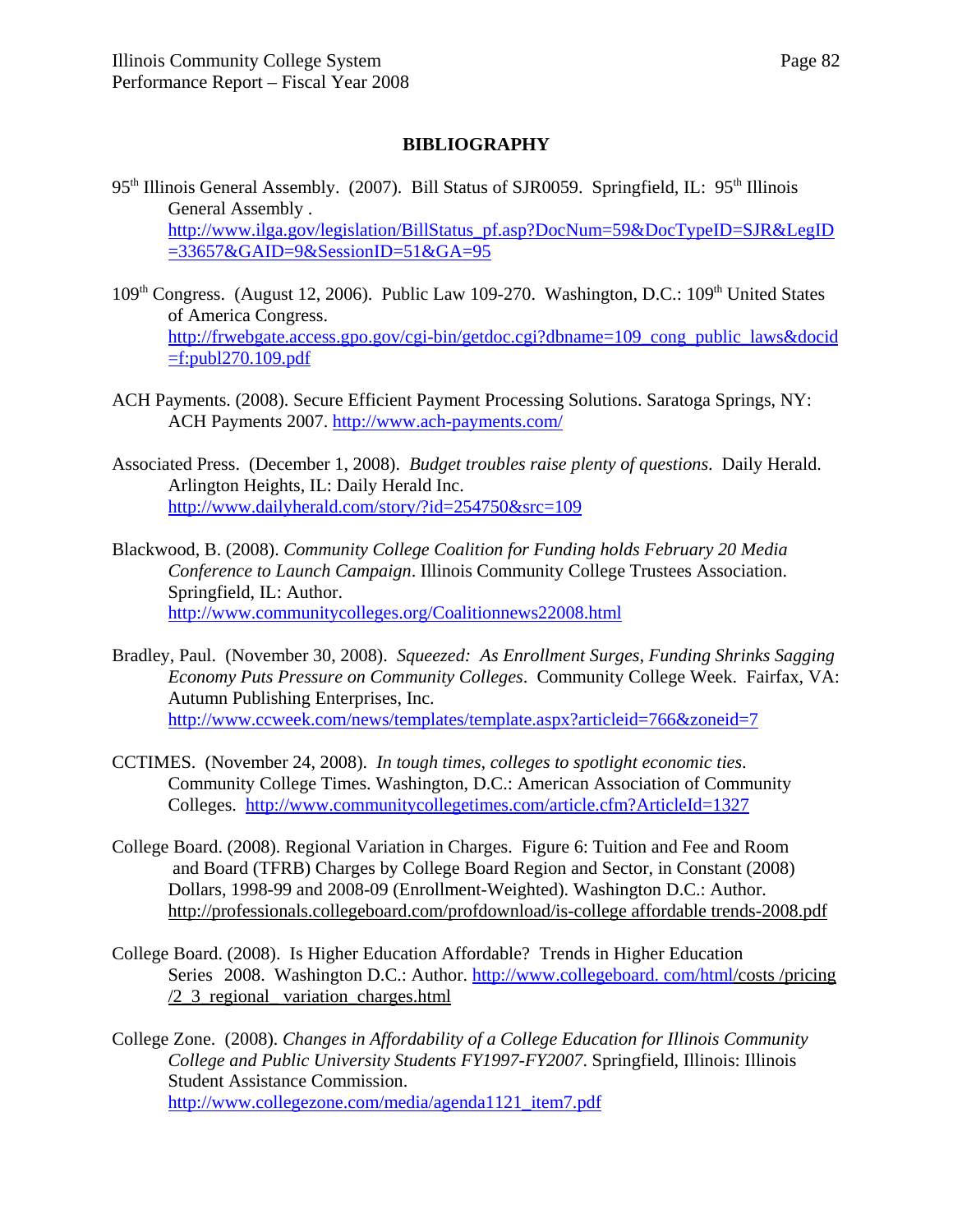- College Zone. (2008). About ISAC. Springfield, Illinois: Illinois Student Assistance Commission. http://www.collegezone.com/informationzone/16.htm
- Commonfund Institute. (2007). Higher Education Price Index 2007 HEPI Update. Wilton, CT: Commonfund Institute. http://www.commonfund.org/Templates/Generic/RESOURCE\_REQUEST/target.pdf?RES \_GUID=EEF9FA9A-85D9-441D-BEC1-E46CAA23E7A7
- Gould, Douglas. (December 19, 2008). *Community Colleges Are Essential to a Healthy Economy*. The Chronicle of Higher Education. Washington, D.C.: The Chronicle of Higher Education. http://chronicle.com/weekly/v55/i17/1709901.htm and http://www.solutionsforourfuture.org/site/PageServer?pagename=guest\_perspective\_Gould
- Hoover, Eric. (November 21, 2008). *Community-College Students Need Better Financial Advising, Survey Finds*. The Chronicle of Higher Education. The Chronicle of Higher Education. Washington, D.C.: The Chronicle of Higher Education. http://chronicle.com/free/v55/i13/13a01901.htm
- Illinois Board of Higher Education. (August 12, 2008). *Agenda Item #10. Fiscal Year 2009 Higher Education Appropriations. Governor's Action*. Springfield, IL: Author. http://www.ibhe.state.il.us/Board/agendas/2008/August/Item10.ppt
- Illinois Board of Higher Education. (October 2, 2007). *IBHE 2011 A Strategic Plan for the Illinois Board of Higher Education*. Springfield, IL: Illinois Board of Higher Education. http://www.ibhe.org/Board/agendas/2007/October/Item11.pdf
- Illinois Board of Higher Education. (2008). *A Public Agenda for College and Career Success*. Springfield, IL: Illinois Board of Higher Education. http://www.ibhe.state.il.us/masterPlanning/default.htm
- Illinois Board of Higher Education. (2008). *Illinois Public Universities Annual Full-Time Resident Undergraduate Tuition and Fees: Entry Level FY 2001 - FY 2008*. Springfield, IL: Illinois Board of Higher Education. http://www.ibhe.org/fiscal%20affairs/PDF/Historical%20Pub%20Univ%20TF.pdf
- Illinois Community College Board. (July 2005). *Recognition Manual for the Illinois Public Community College Districts Fiscal Years 2006-2010*. Springfield, IL: Illinois Community College Board. http://www.iccb.state.il.us/pdf/manuals/recogmanual.pdf
- Illinois Community College Board. (January 2006). *Promise For Illinois Revisited A Strategic Plan for the Illinois Community College Board*. Springfield, IL: Illinois Community College Board. http://www.iccb.org/pdf/PromiseRevisited2006.pdf and http://www.iccb.state.il.us/pdf/agendas/2006/PromiseRevisited1-06.pdf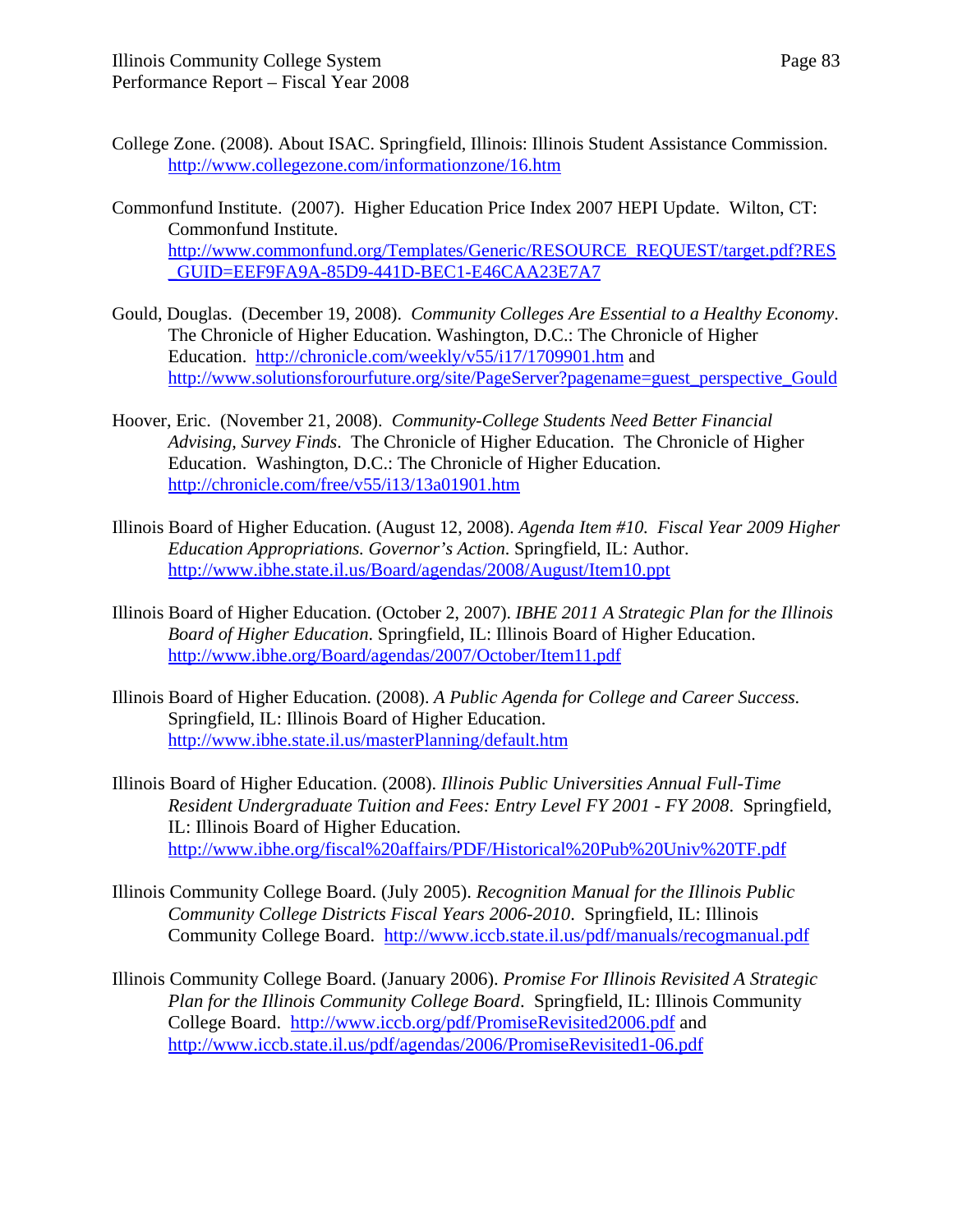- Illinois Community College Board. (2007). *Program Review Manual FY 2007-2011 for submission of College Annual Program Review Summary Reports*. Springfield, IL: Illinois Community College Board. http://www.iccb.state.il.us/pdf/manuals/fy07programreviewmanual.pdf
- Illinois Community College Board. (February 2008). *Fiscal Year 2007 Unit Cost Report (Unrestricted Costs Only) for the Illinois Public Community Colleges*. Springfield, IL: Illinois Community College Board. http://www.iccb.state.il.us/pdf/reports/unrestrictedcostsonlyUC07.pdf
- Illinois Community College Board. (2008). *Underrepresented Groups Report*. Access & Diversity Section. Springfield, IL: Illinois Community College Board. http://www.iccb.org/reports.access.html
- Illinois Community College Board. (2008). *Follow-up Study of Career and Technical Education Program Graduates*. Student Section. Springfield, IL: Illinois Community College Board. http://www.iccb.org/reports.access.html
- Illinois Community College Board. (June 2007). *Uniform Financial Reporting System Manual*. Springfield, IL: Illinois Community College Board. http://www.iccb.org/pdf/manuals/UFRS%20Manual%206-07.pdf
- Illinois State Comptroller. (2008). *Welcome to the Public Accountability Project Home Page*. Springfield, IL: Illinois Comptroller's Office. http://www.ioc.state.il.us/office/PAP/
- Jaschik, Scott. (December 1, 2008). *Changing the Tuition Discussion*. Inside Higher Ed. Washington, D.C.: Inside Higher Ed. http://www.insidehighered.com/news/2008/12/01/tuition
- Joint Task Force on (Illinois) Community Colleges. (December 13, 2006). Final Report of the Illinois General Assembly Joint Task Force on Community Colleges. Springfield, Illinois: Illinois Community College Board. http://www.iccb.org/pdf/reports/General%20Assembly%20Joint%20Task%20Force%20 Report.pdf
- Lewin, Tamar. (December 3, 2008). *College May Become Unaffordable for Most in U.S.* The New York Times. New York, N.Y.: The New York Times Company. http://www.nytimes.com/2008/12/03/education/03college.html?\_r=2
- Levine, Arthur. (November 10, 2008). *Higher Education in the Age of Obama*. Inside Higher Ed. Washington, D.C.: Inside Higher Ed. http://www.insidehighered.com/views/2008/11/10/levine
- McNichol, E. and Lav, I. (August 5, 2008). *29 States Faced Total Budget Shortfall of at Least \$48 Billion in 2009*. Center on Budget and Policy Priorities. Washington D.C.: Author. http://www.cbpp.org/1-15-08sfp.htm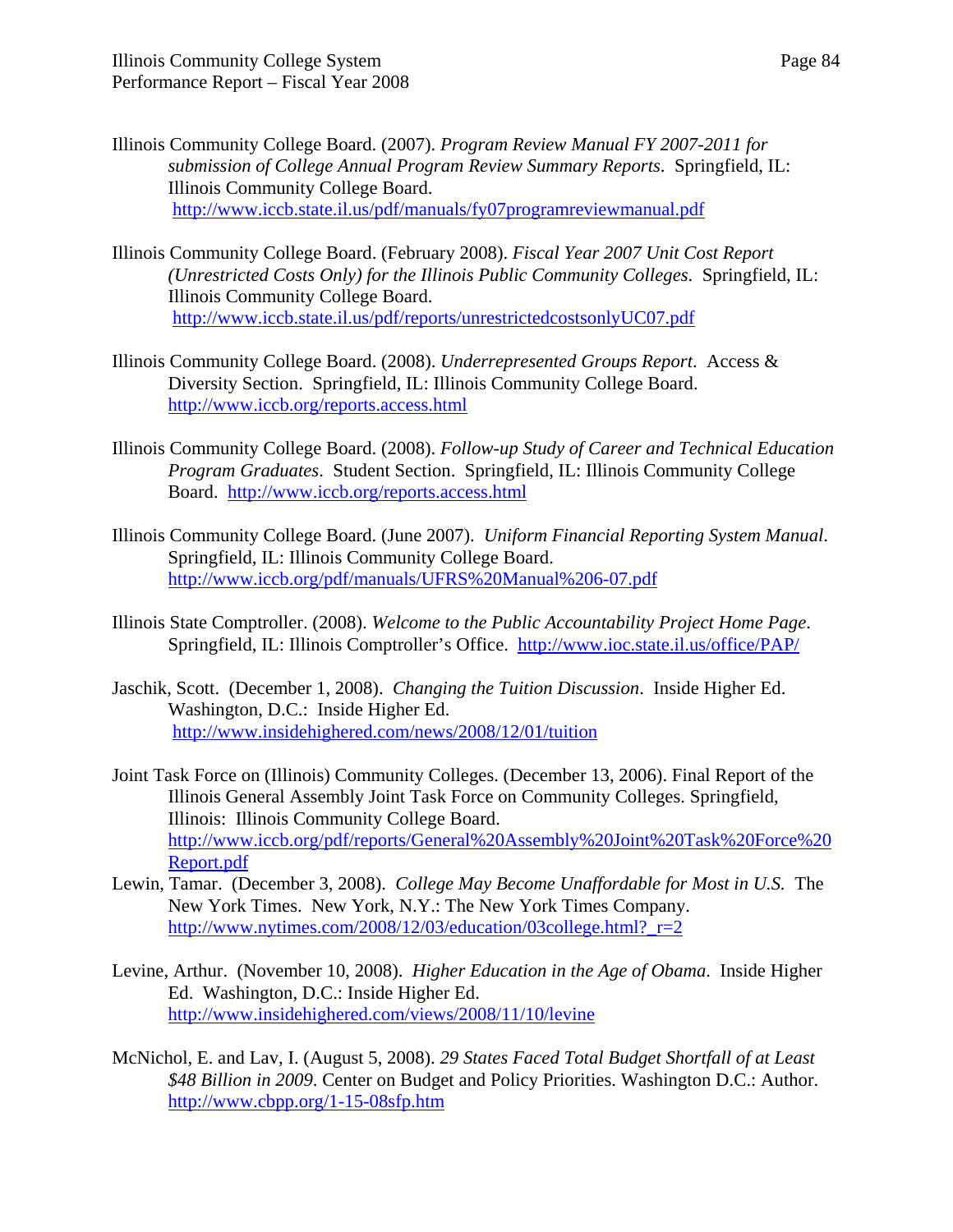- Moltz, David. (November 17, 2008). *Helping Community Colleges Raise the Bar*. Inside Higher Ed. Washington, D.C.: Inside Higher Ed. http://www.insidehighered.com/news/2008/11/17/ccsse
- National Center for Education Statistics. (2008). *The Integrated Postsecondary Education Data System*. Washington D.C.: U.S. Department of Education Institute of Education Sciences. http://nces.ed.gov/ipeds/
- National Center for Education Statistics. (2008). Percentage of first- and second-year undergraduates who reported ever taking courses and among those taking courses in 1999-2000, the type of courses: 1999-2000. *1999-2000 National Postsecondary Student Aid Study*. Washington, D.C.: Author. http://nces.ed.gov/das/library/tables\_listings/show\_nedrc.asp?rt=p&tableID=208&popup=true
- National Center for Education Statistics. (2008). Table 184. Total fall enrollment in degreegranting institutions, by level of enrollment, sex, attendance status, and type and control of institution: 2005, *Digest of Education Statistics*. Washington, D.C.: Author. http://nces.ed.gov/programs/digest/d07/tables/dt07\_184.asp
- National Center for Education Statistics. (2008). Table 217. Total fall enrollment in degreegranting institutions, by race/ethnicity of student and type and control of institution: Selected years, 1976 through 2005. *National Postsecondary Student Aid Study*. Washington, D.C.: Author. http://nces.ed.gov/programs/digest/ d07/tables/dt07\_217.asp
- National Center for Education Statistics. (2008). Table 221. Number and percentage of students enrolled in postsecondary institutions, by level, disability status, and selected student characteristics: 2003-04. National Postsecondary Student Aid Study. Washington, D.C.: Author. http://nces.ed.gov/ programs/ digest/ d07/tables/dt07\_221.asp
- National Center for Education Statistics. (2007). Table 235. Full-time and part-time instructional faculty and staff in degree-granting institutions, by type and control of institution and selected characteristics: Fall 2003, *Digest of Educational Statistics 2006*. Washington D.C.: Author. http://nces.ed.gov/programs/digest/d06/ tables/dt06\_235.asp
- National Center for Education Statistics. (2008). Table 237. Number of full-time-equivalent (FTE) staff and faculty, and FTE staff and faculty/FTE student ratios in degree-granting institutions, by control and type of institution and state or jurisdiction: Fall 2005. *Digest of Education Statistics 2007*. Washington, D.C.: Author. http://nces.ed.gov/programs/digest/d07/tables/dt07\_237.asp
- National Center for Education Statistics. (2008). Table 239. Full-time instructional faculty in degree-granting institutions, by race/ethnicity and residency status, sex, and academic rank: Fall 2003 and fall 2005. *Digest of Education Statistics 2007*. Washington, D.C.: Author.

http://nces.ed.gov/programs/digest/d07/tables/dt07\_239.asp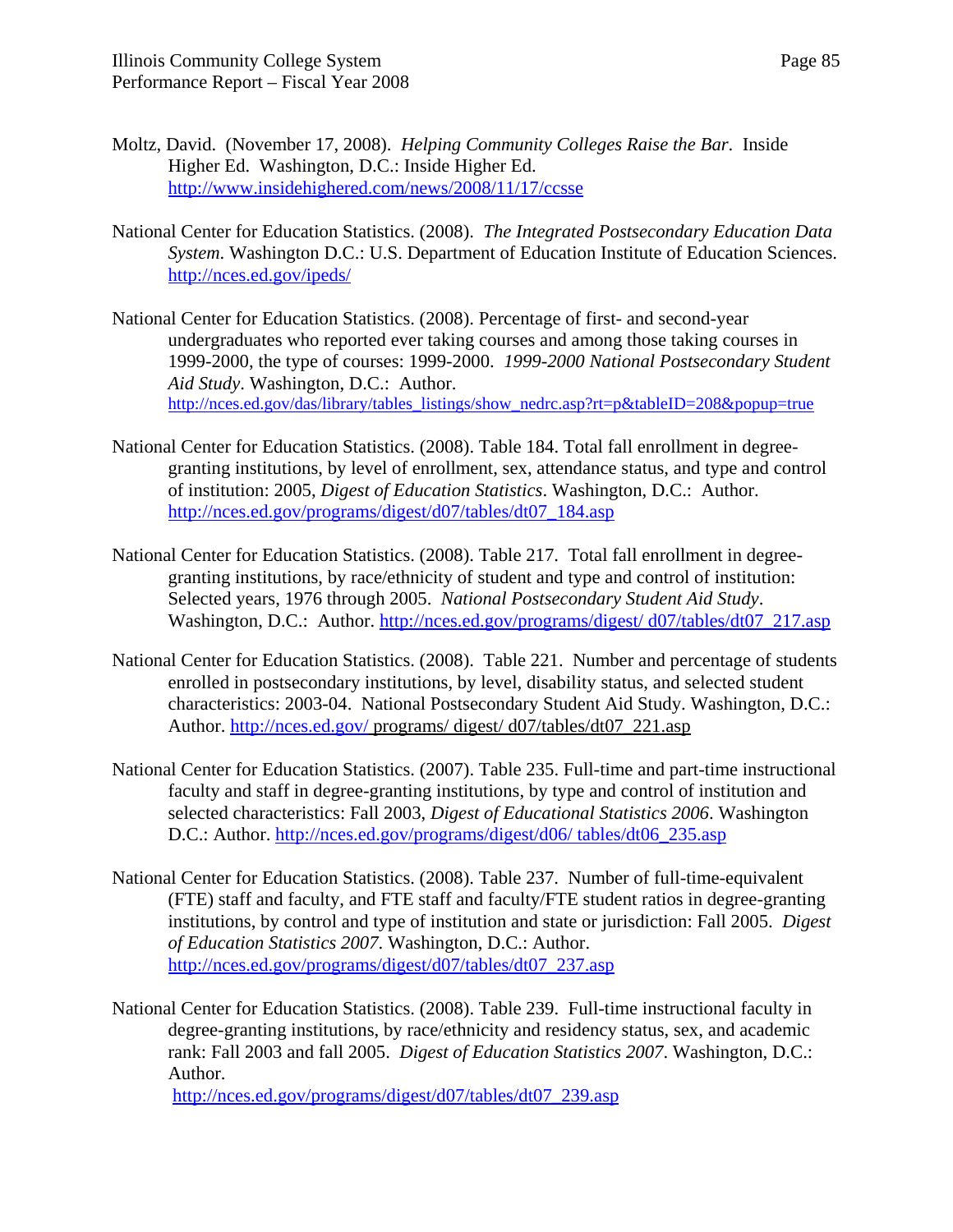- National Center for Education Statistics. (2008). Table 271. Associate's degrees conferred by degree-granting institutions, by race/ethnicity and sex of student: Selected years. 1976-77 through 2005-06, *Digest of Education Statistics 2007*. Washington, D.C.: Author. http://nces.ed.gov/programs/digest/d07/tables/dt07\_271.asp
- National Center for Higher Education Management. (March 17, 2008). *A Public Agenda for Illinois Higher Education: Planning for Career and College Success*. Summary Observations and Findings Regarding Public Need. Boulder, Colorado.: Author. http://www.ibhe.state.il.us/masterPlanning/materials/APublicAgendaforIllinois.pdf
- National Center for Public Policy and Higher Education. (2008). *Measuring Up: The National Report Card on Higher Education*. San Jose, CA: Author. http://measuringup2008.highereducation.org/index.php
- North Central Association of Colleges and Schools. (2008). *The Higher Learning Commission*. Chicago, IL: Higher Learning Commission. http://www.ncahigherlearningcommission.org/
- Porter, Jane. (November 9, 2008). *Cost-Wary Students Turn to Community Colleges More students are starting college at cheaper two-year schools, and more community colleges are making the transfer to university easier*. BusinessWeek. New York, N.Y.: The McGraw-Hill Companies Inc. http://www.businessweek.com/bschools/content/nov2008/bs2008119\_094487.htm
- San Diego Community College District, CA. (2002). *CurricUNET: The Award-Winning and Eco-Friendly Online Curriculum Authoring, Editing, and Management Tool*. Phoenix, AZ: League for Innovation in the Community College. http://www.league.org/leaguetlc/express/inn0211.html
- State Higher Education Executive Officers. (2008). *State Higher Education Finance FY 2007*. Washington D.C.: Author. http://www.sheeo.org/finance/shef\_fy07.pdf
- Texas Higher Education Coordinating Board. Community and Technical Colleges Division, 2005. Texas Public Community and Technical Colleges 2005 Statewide Factbook. Section XI Placement Data. Austin, Texas: Author. http://www.thecb.state.tx.us/reports/PDF/1174.PDF
- State of Illinois Governors Office. ( December 16, 2008). \$1.4 Billion to be Available to Pay Bills Before the New Year. Illinois Government News Network. http://www.illinois.gov/PressReleases/ShowPressRelease.cfm?SubjectID=3&Rec Num=7331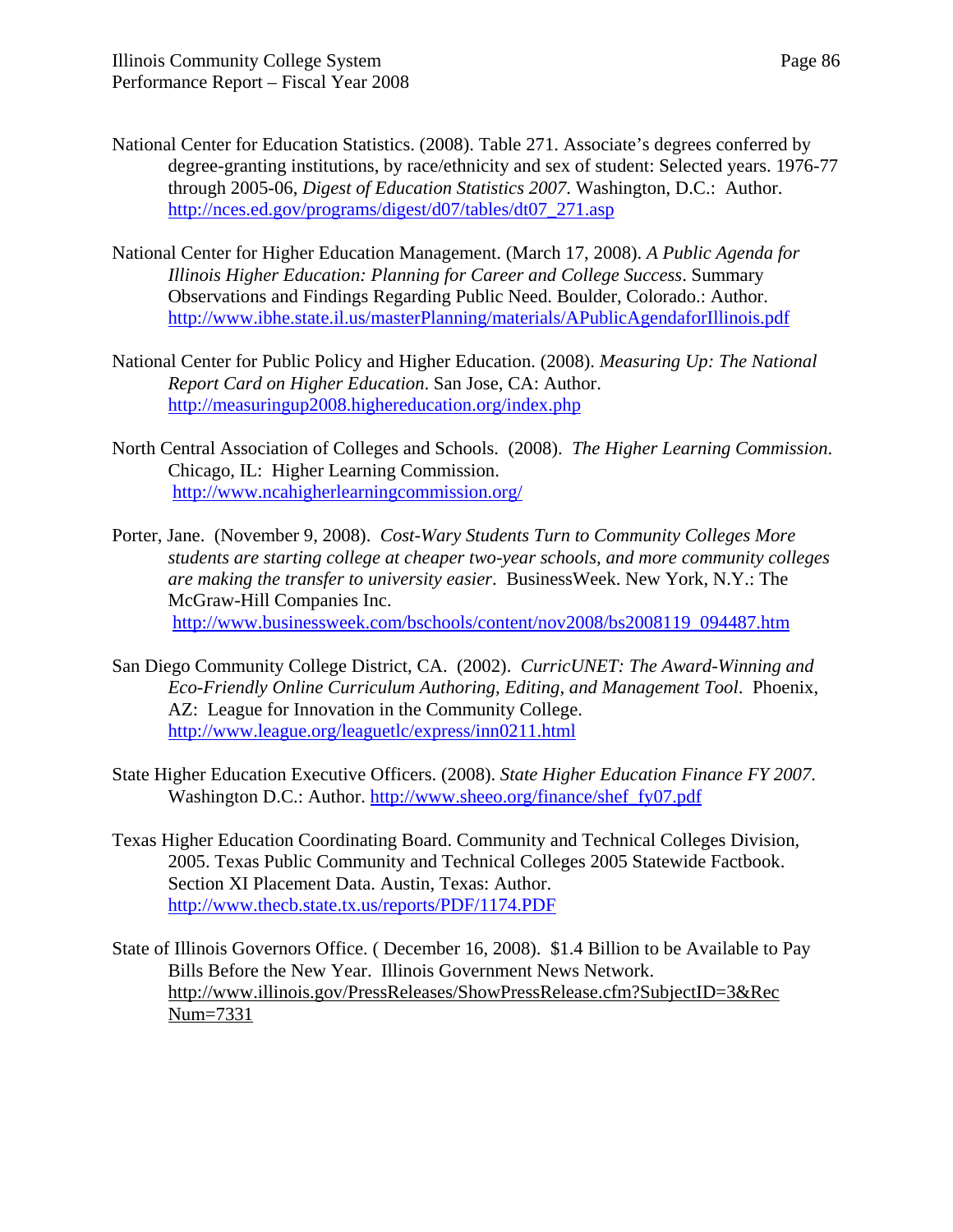- Tomsho, Robert. (December 3, 2008). *For College-Bound, New Barriers to Entry Their Budgets Squeezed, State Schools Cap Enrollment, Weigh Tuition Increases; Fears for Lower-Income Students*. The Wall Street Journal. New York, NY: Dow Jones & Company. http://online.wsj.com/article/SB122826544902474353.html
- U.S. Census. (2008). *American Community Survey*. Washington, D.C.: U.S. Census Bureau. http://factfinder.census.gov/servlet/ACSSAFFPeople?\_submenuId=people\_4&\_sse=on
- U.S. Census. (2008). *2006 American Community Survey*. Illinois ACS Demographic and Housing Estimates: 2006. Washington, D.C.: U.S. Census Bureau http://factfinder.census.gov/servlet/ADPTable?\_bm=y&-geo\_id=04000US17&-qr\_name  $=$ ACS 2006 EST G00 DP5&-ds name=ACS 2006 EST G00 &- lang=en&- sse=on
- U.S. Department of Education. (2008). *FAFSA Free Application for Federal Student Aid*. Washington, D.C.: U.S. Department of Education. http://www.fafsa.ed.gov/
- U.S. Department of Education. (2008). *Peer Collaborative Resource Network for Program and Data Quality*. Washington, D.C.: U.S. Department of Education. http://cte.ed.gov/
- U.S. Department of Education Division of Adult Education and Literacy Office of Vocational and Adult Education. (2008). *The National Reporting System for Adult Education (NRS)*. Washington D.C.: U.S. Department of Education. http://www.nrsweb.org/
- Wills, Christopher. (December 1, 2008). *Budget Trouble Raise Plenty of Questions.* Associated Press. http://www.forbes.com/feeds/ap/2008/12/01/ap5760354.html
- Wisconsin Technical College System. (2008). *2007 State Graduate Follow-Up Report*. Wisconsin. http://www.wtcsystem.edu/reports/data/graduate/pdf/data\_by\_prog.pdf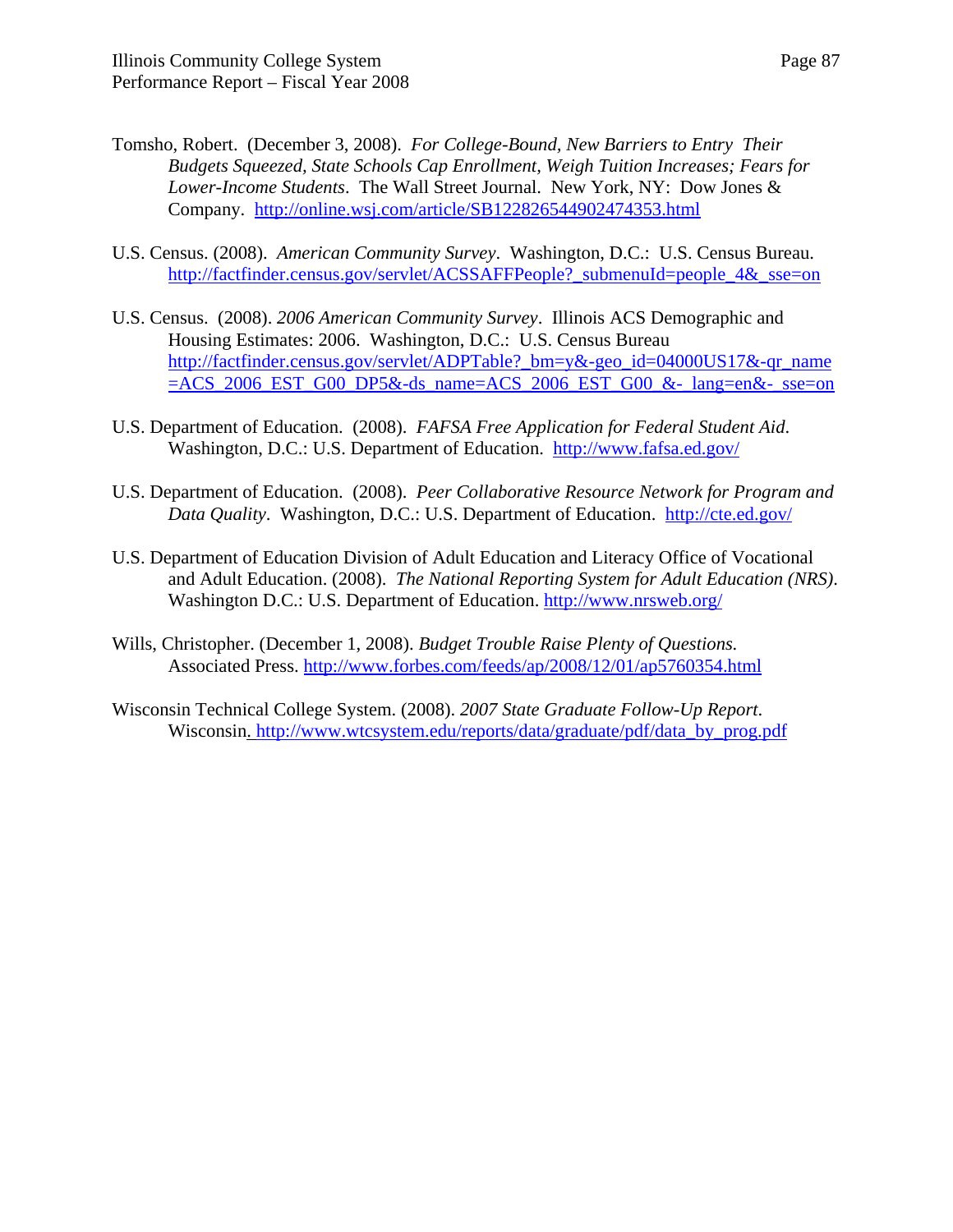Appendix A

## **MISSION-SPECIFIC COMMUNITY COLLEGE PERFORMANCE INDICATORS FY 2008**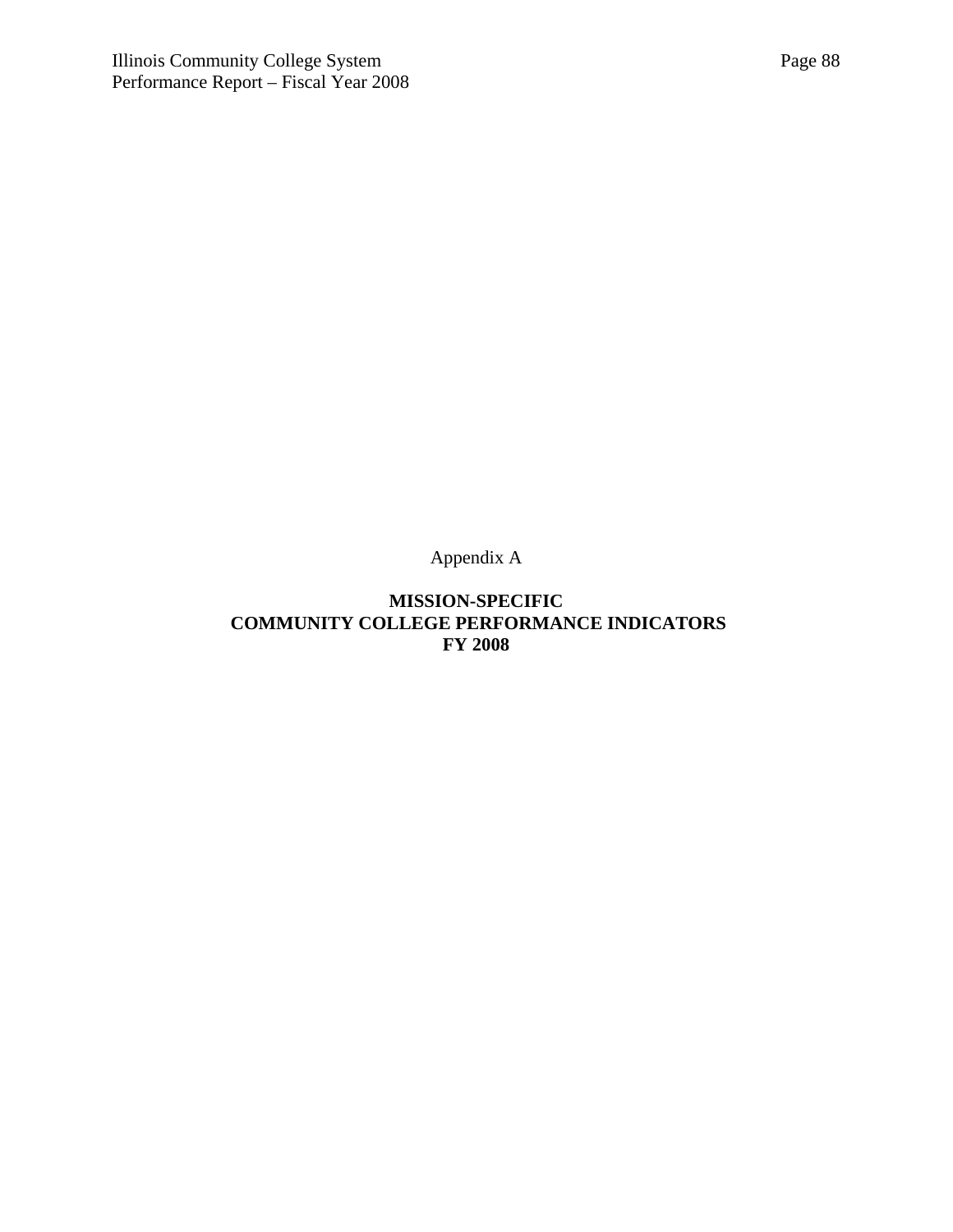# **Policy Area 1: Economic Growth (Mission Specific Level Menu)**

| <b>Colleges Using Indicator</b>                               | <b>Indicator</b>                                                                                                              |
|---------------------------------------------------------------|-------------------------------------------------------------------------------------------------------------------------------|
| 502, 503, 510, 512, 517, 519, 521, 522, 523, 527,<br>532, 533 | Number of businesses provided with technical<br>assistance through college Business and Industry<br>Centers.                  |
| 502, 503, 510, 519, 524, 526, 527, 532, 535, 539,<br>540      | Number of individuals receiving customized<br>training through college Business and Industry<br>Centers.                      |
| 534, 536                                                      | Number of current workers receiving training<br>through college Business and Industry Centers.                                |
| 502                                                           | Number of businesses attracted or retained<br>through college Business and Industry Centers.                                  |
|                                                               | Number of services delivered through the<br>Manufacturing Extension Center (IMEC) or<br>Chicago Manufacturing Center (CMC).   |
| 504, 510, 519, 521, 523, 533, 534, 535                        | Total number of Business and Industry Center<br>courses/workshops conducted.                                                  |
|                                                               | Number of Business and Industry Center<br>courses/workshops conducted in computer skills<br>enhancement.                      |
| 515                                                           | Number of Business and Industry Center<br>courses/workshops conducted in Quality process<br>improvement (i.e., ISO) training. |
|                                                               | Number of Business and Industry Center<br>courses/workshops conducted in.                                                     |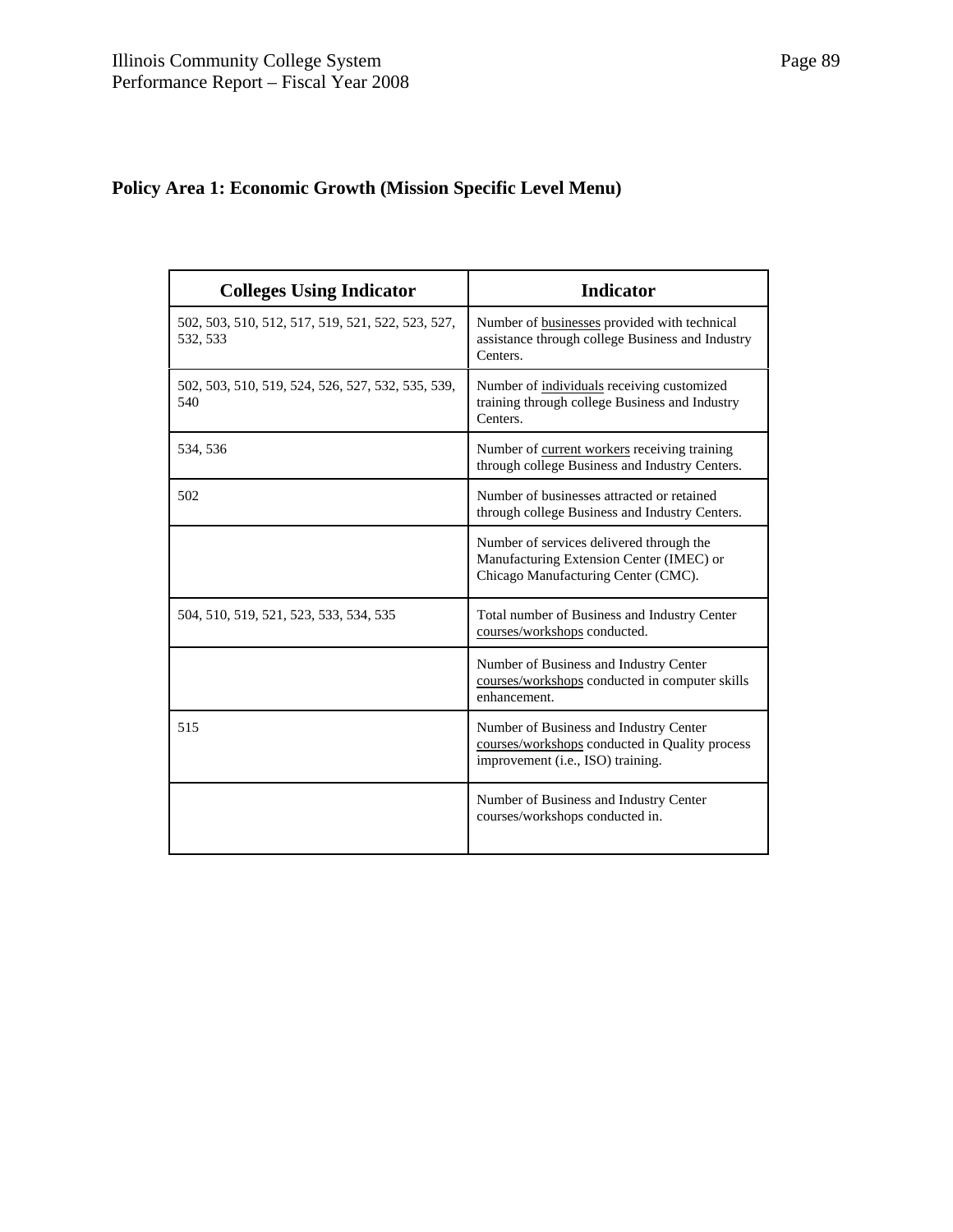# **Policy Area Two: Partnerships with P-12 Education (Mission Specific Level Menu) Teacher Education**

| <b>Colleges Using Indicator</b> | <b>Indicator</b>                                                                                                                                                       |
|---------------------------------|------------------------------------------------------------------------------------------------------------------------------------------------------------------------|
| 534                             | Number of collaborative partnerships with university<br>teacher education programs.                                                                                    |
| 524, 535                        | Number of course sections provided for teachers and<br>administrators as a registered provider through<br>professional development activities (CPDU/CEU).              |
|                                 | Number of teacher education CEU's provided                                                                                                                             |
| 535                             | Number of teachers and administrators served by the<br>institution as a registered provider through professional<br>development activities (CPDU/CEU). (Institutional) |
|                                 | Number of paraprofessionals trained to assist in<br>teaching reading, writing, math or readiness in these<br>subjects.                                                 |
| 517, 519                        | Number of collaborative partnerships with K-12 schools<br>and/or school districts.                                                                                     |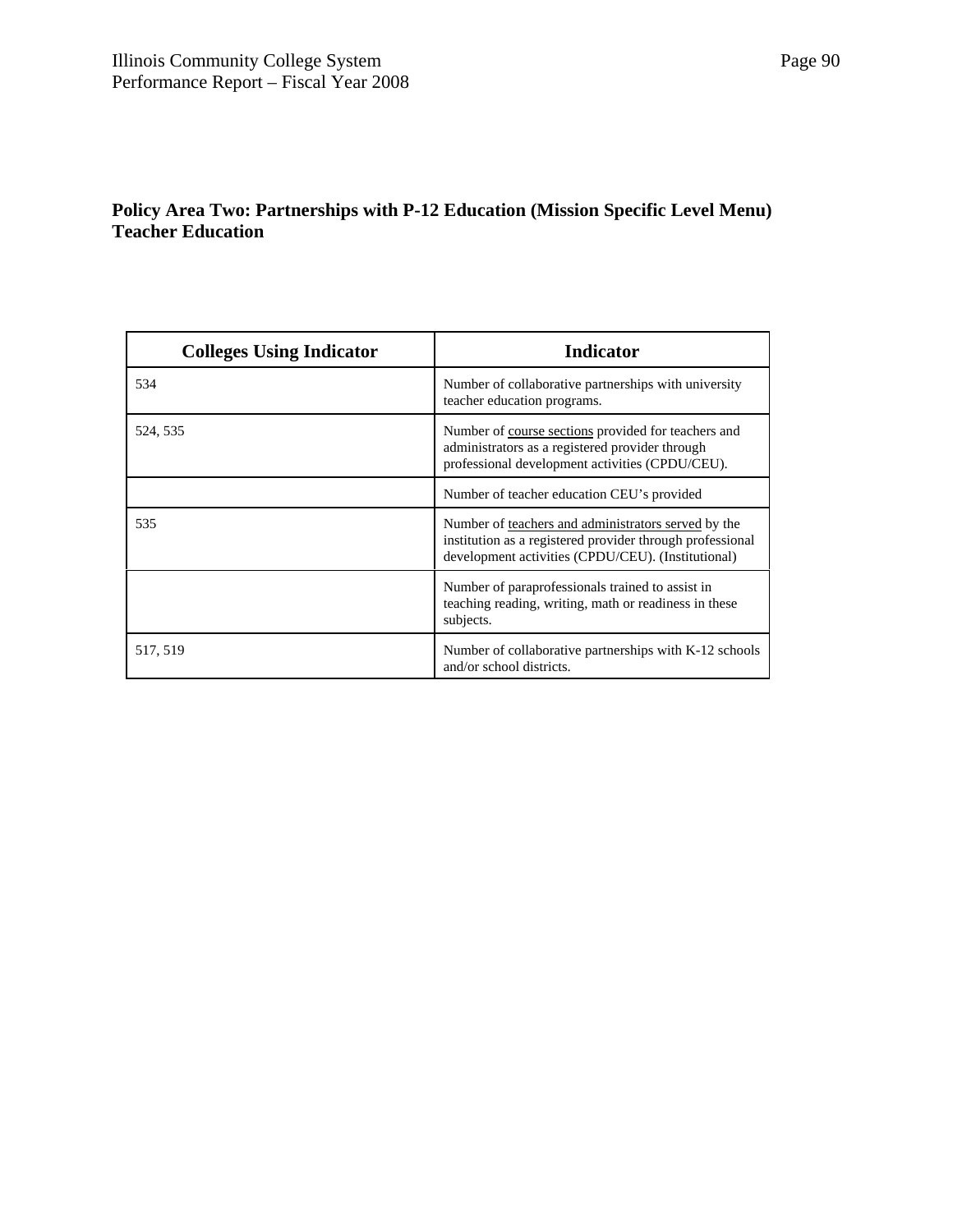# **Policy Area Three: Affordability (Mission-Specific Level Menu)**

| <b>Colleges Using Indicator</b>                                          | <b>Indicator</b>                                                                       |
|--------------------------------------------------------------------------|----------------------------------------------------------------------------------------|
| 504, 50807, 511, 516, 519, 521, 524, 525, 526,<br>531, 533, 535, 537     | Tuition and basic fees for a full-time in-district<br>student.                         |
| 503, 515, 516, 518, 519, 525, 526, 527, 532, 533                         | Number of enrolled students who receive<br>Monetary Award Program (MAP) grants.        |
| 515, 516, 522, 525, 526, 532                                             | Number of enrolled students who receive Illinois<br>Incentive for Access (IIA) grants. |
| 50801, 50803, 50806, 513, 515, 517, 519, 525,<br>526, 527, 533, 534, 539 | Number of enrolled students who receive Pell<br>Grants.                                |
|                                                                          | Proportion of graduates with zero student loan<br>debt.                                |
| 506, 50802, 50807, 525, 526, 534                                         | Number of first generation college students<br>served.                                 |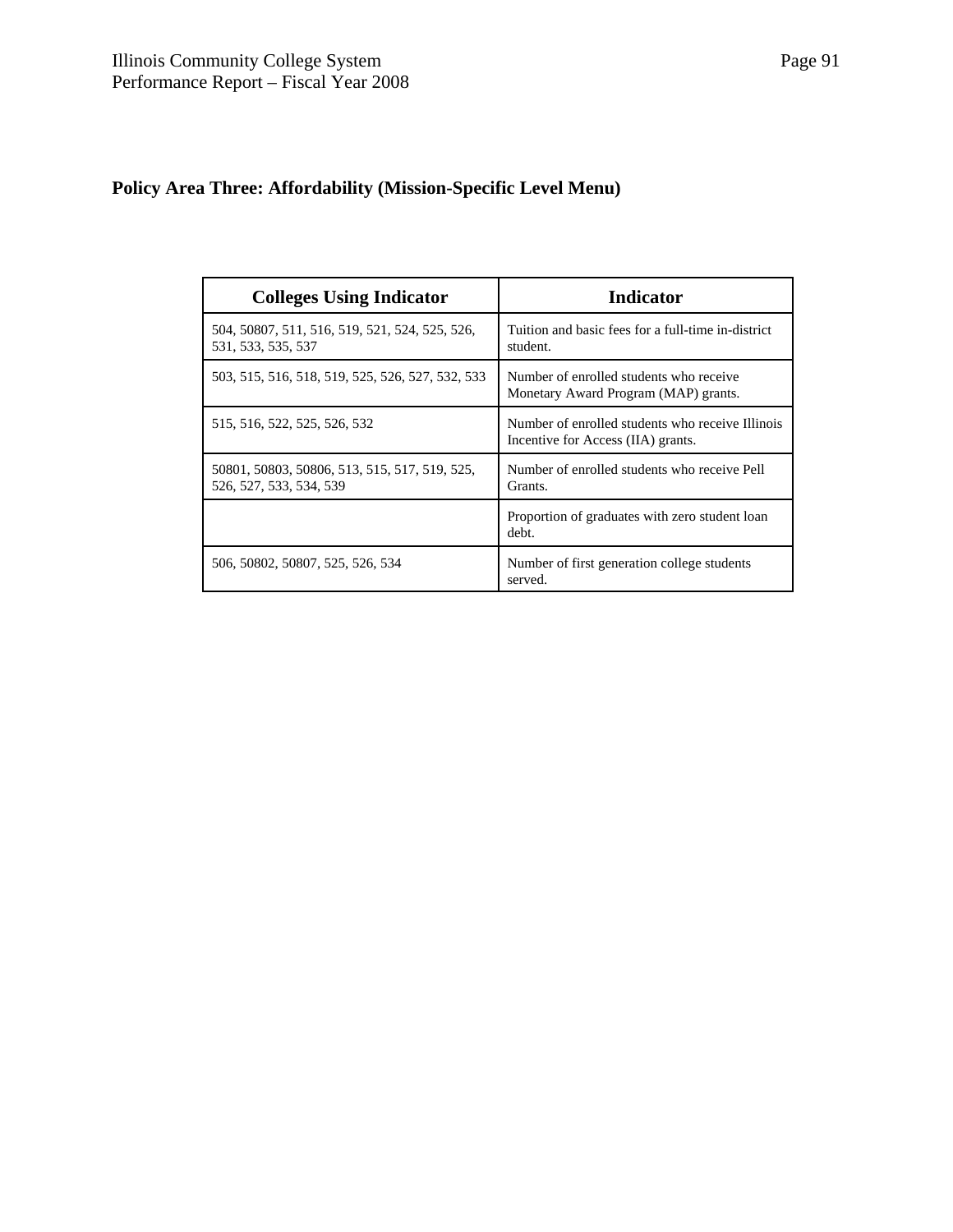# **Policy Area Four: Access and Diversity (Mission-Specific Level Menu)**

| <b>Colleges Using Indicator</b>                                                                           | <b>Indicator</b>                                                                     |
|-----------------------------------------------------------------------------------------------------------|--------------------------------------------------------------------------------------|
| 503, 507, 50802, 50803, 50806, 509, 510, 511,<br>512, 516, 518, 519, 521, 525, 526, 527, 530,<br>539, 540 | Number of students enrolled by race/ethnicity,<br>disability status, and gender.     |
| 502, 516, 519, 521, 522, 525, 526, 527, 529,<br>531, 533, 535                                             | Number of students served through adult<br>education coursework (ABE/ASE).           |
| 502, 50802, 516, 524, 525, 526, 527, 529, 534,<br>535                                                     | Number of students served through English-as-<br>a-Second Language (ESL) coursework. |
| 509, 516, 521, 525, 526, 529, 536                                                                         | Number of level advancements in Adult<br>Education (ABE/ASE).                        |
| 50802, 509, 515, 516, 525, 526                                                                            | Number of level advancements in English-as-a-<br>Second Language (ESL).              |
| 502, 503, 506, 513, 516, 519, 525, 526, 529,<br>534, 535                                                  | Number of students served through remedial<br>coursework.                            |
| 502, 504, 507, 508-5, 516, 521, 526, 529, 534                                                             | Remedial credits earned versus attempted.                                            |
| 516, 526, 529, 533                                                                                        | Number of courses offered through distance<br>learning.                              |
| 516, 517, 525, 526, 529, 533                                                                              | Number of students served through distance<br>education.                             |
| 50807, 511, 525, 526, 532                                                                                 | Number of faculty by race/ethnicity.                                                 |
| 511, 525, 526, 532                                                                                        | Number of administrators by race/ethnicity.                                          |
| 526                                                                                                       | Number of other professionals by race/ethnicity.                                     |
| 502, 50801, 521, 525, 526                                                                                 | Number of students served through noncredit<br>coursework.                           |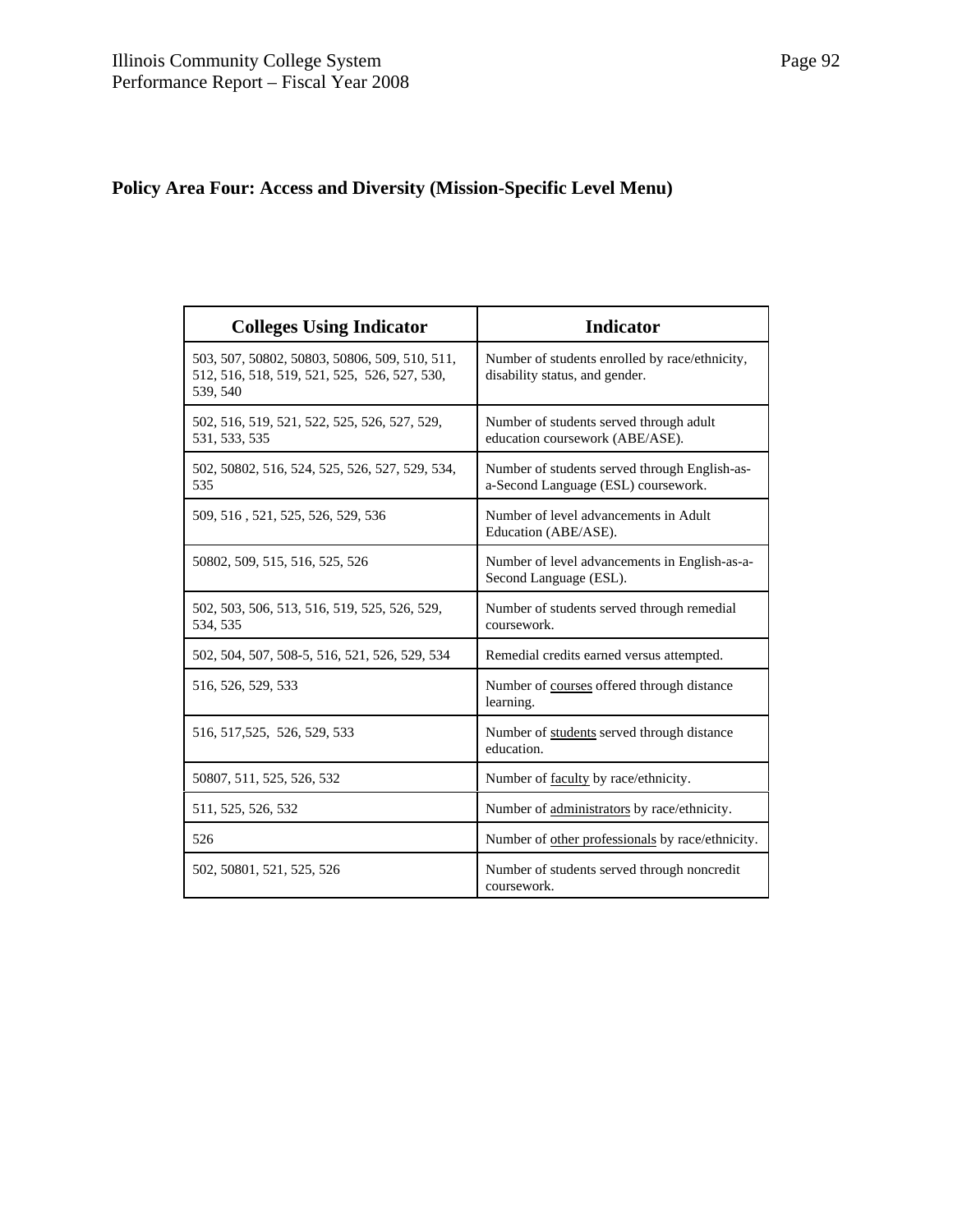# **Policy Area Five: High Expectations and Quality (Mission-Specific Level Menu)**

| <b>Colleges Using Indicator</b>                                        | <b>Indicator</b>                                                                               |
|------------------------------------------------------------------------|------------------------------------------------------------------------------------------------|
| 513, 519, 521, 526, 540                                                | Occupational graduate placement in employment or<br>continuing education.                      |
| 526                                                                    | Occupational graduate retention in employment.                                                 |
| 509, 516, 519, 525, 526, 529, 532, 534, 536                            | Transfer rate.                                                                                 |
| 50806, 510, 516, 525, 526, 530, 532, 537                               | Average class size.                                                                            |
| 504, 506, 50801, 516, 517, 522, 526, 533                               | Faculty preparation.                                                                           |
| 50803, 50807, 515, 516, 519, 521, 525, 526, 527,<br>531, 533, 535, 539 | Number of general education courses included in<br>the Illinois Articulation Initiative (IAI). |
| 516, 519, 521, 525, 526, 527                                           | Number of major specific courses included in the<br>Illinois Articulation Initiative (IAI).    |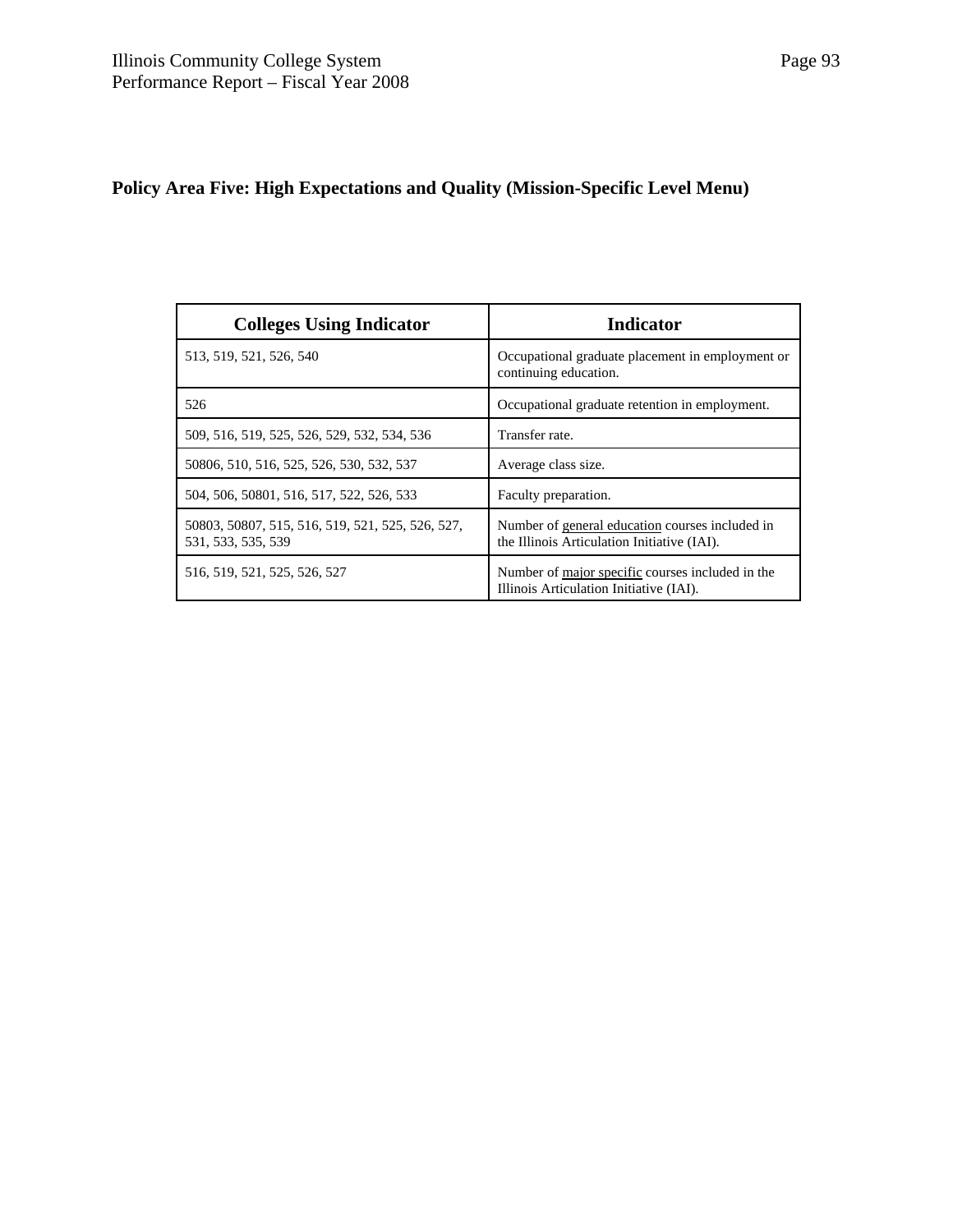# **Policy Area Six: Productivity and Accountability (Mission-Specific Level Menu)**

| <b>Colleges Using Indicators</b>                                     | <b>Indicator</b>                                                          |
|----------------------------------------------------------------------|---------------------------------------------------------------------------|
| 507, 513, 519, 522, 526, 529, 530, 533, 539                          | Population Served (per 1,000).                                            |
| 516, 519, 525, 526, 529                                              | GED attainment.                                                           |
| 502, 503, 509, 516, 519, 521, 526, 532                               | Advancement to college level work for remedial<br>students.               |
| 526                                                                  | Number of Adult Education Test Score Gains<br>$(ABE/ASE)$ .               |
| 515, 516, 526                                                        | Number of English-as-a-Second Language level test<br>score gains.         |
| 506, 50807, 516, 526, 529                                            | FTE Student/faculty ratio.                                                |
| 504, 507, 50806, 516, 517, 519, 521, 526, 527, 529,<br>534, 535, 540 | Credit hours generated.                                                   |
| 50803, 526, 532, 534                                                 | Number of recent GED completers enrolling in<br>college level coursework. |
| 503, 504, 510, 516, 518, 521, 524, 525, 526, 533,<br>534, 536, 537   | Number of students served through dual enrollment<br>courses.             |
| 510, 516, 533, 534                                                   | Number of students served through the P-16 Grant.                         |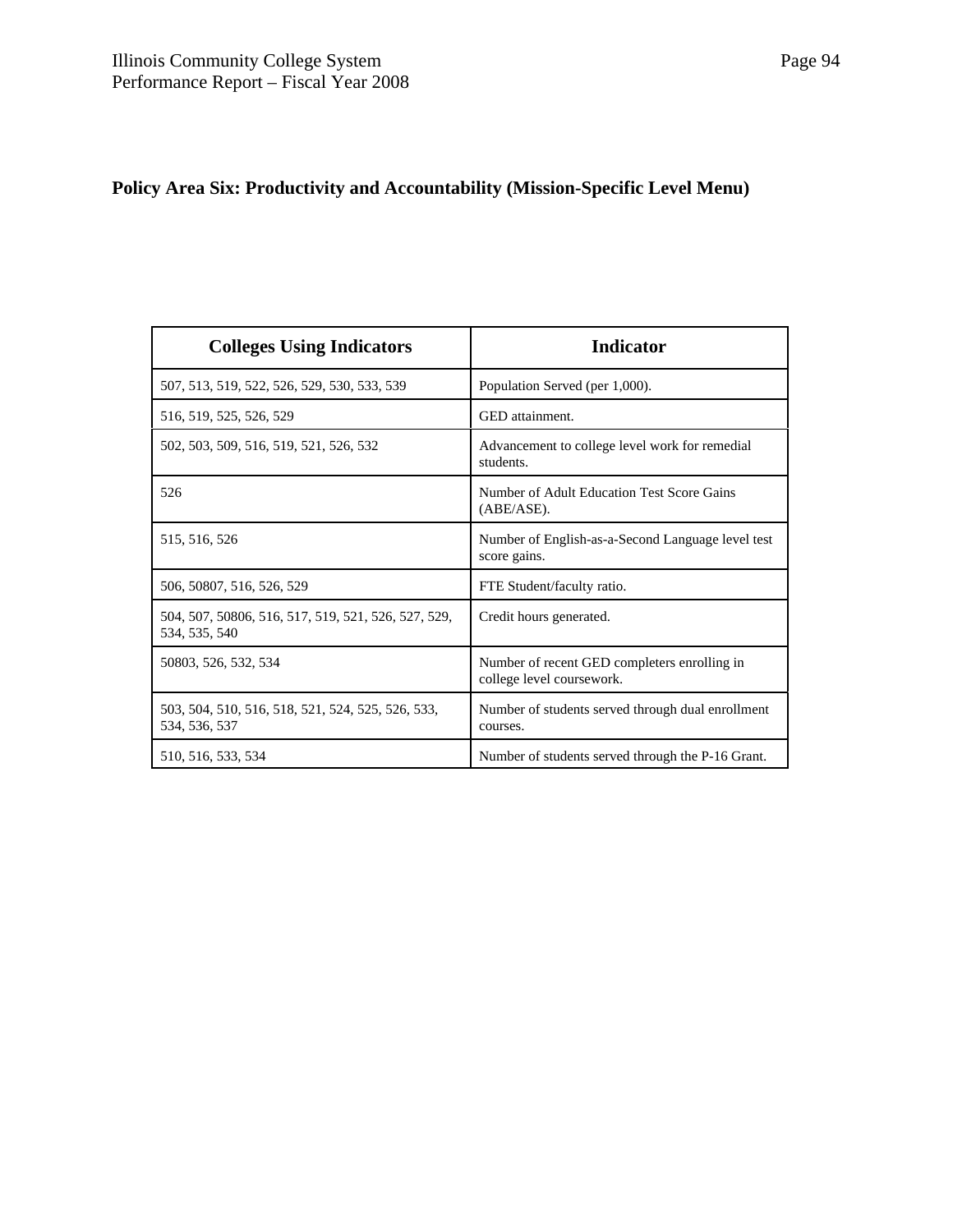Appendix B

## **INSTITUTION-LEVEL COMMUNITY COLLEGE PERFORMANCE INDICATOR GOALS FY 2008**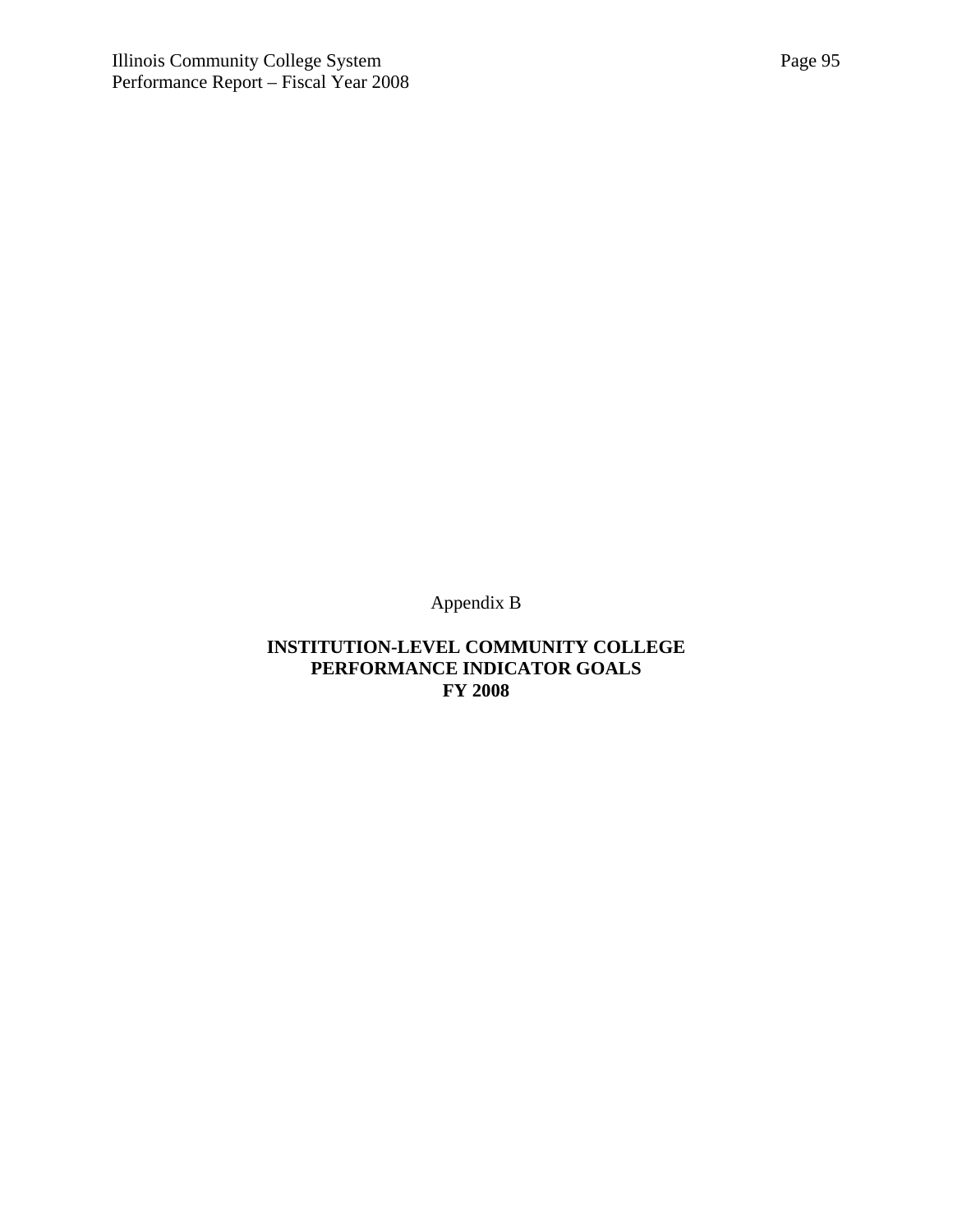#### **Alphanumeric Abbreviations for Measures**

First Digit = Policy Area.

Second Digit = S for Statewide, C for Common Institutional and M for Mission Specific. Third Digit = count within Policy Area.

**Economic Growth** – Higher education will help Illinois sustain strong economic growth through teaching, service, and research **1C1**: Percent of degree/certificate recipients either employed or enrolled in further education within one year of graduation.

**1M1**: Number of **businesses** provided with technical assistance through college Business and Industry Centers.

**1M2**: Number of **individuals** receiving customized training through college Business and Industry Centers.

**1M3**: Number of current workers receiving training through the Current Workforce Training Centers.

**1M4**: Number of businesses attracted or retained through college Business and Industry Centers.

**1M6**: Total number of Business and Industry Center **courses/workshops** conducted.

**1M7**: Number of Business and Industry Center **courses/workshops** conducted in computer skills

**1M8**: Number of Business and Industry Center courses/workshops conducted in Quality Process Improvement (i.e., ISO training).

**1S3**: Annual number of graduates by level and broad field of study.

**Affordability** – No Illinois resident will be denied an opportunity for a college education because of financial need.

**3C1**: Net Price of attendance for undergraduates who apply for aid

**3M1**: Tuition and Fees

**3M2**: Summary of Monetary Award Program Awards and Payouts.

**3M3**: Summary of Illinois Incentive for Access Grant Program Awards and Payouts.

**3M4**: Number of enrolled students receiving Pell Grants.

**3M6**: First generation college students.

**Access and Diversity** – Illinois will increase the number and diversity of residents completing training and education programs. **4C1**: Completions by race/ethnicity, disability status, and gender.

**4M1**: Enrollment (number and proportion) by race/ethnicity, disability status, and gender.

**4M2**: Number of students served through Adult Education (ABE/ASE).

**4M3**: Number of students served through English as a Second Language course work.

**4M4**: Number of level advancements in Adult Education (ABE/ASE).

**4M5**: Number of level advancements in English as a Second Language.

**4M6**: Unduplicated count of students enrolled in remedial credits.

**4M7**: Remedial credits earned versus attempted.

**4M8**: Number of courses offered through distance learning.

**4M9**: Number of students served through distance learning.

**4M10**: Percentage of full-time combined minority faculty.

**4M11**: Number Full-Time Administrators by Race/Ethnicity.

**4M12**: Percentage of full-time combined minority professionals.

**4M13**: Annual unduplicated noncredit course enrollments.

**4S1**: Statewide completions.

**High Quality** – Illinois colleges and universities will be accountable for providing high quality academic programs and the systematic assessment of student learning outcomes while holding students to ever higher expectations for learning and growth.

**5C1**: Graduate satisfaction by college.

**5M1**: Placement in Employment.

**5M2**: Retention in Employment.

**5M3**: Summary of Transfer Rates.

**5M4**: Average Class Size.

**5M5**: Faculty Preparation.

**5M6**: Number of General Education courses included in the Illinois Articulation Initiative.

**5M7**: Number of major-specific courses included in the Illinois Articulation Initiative.

**Accountability and Productivity** – Illinois colleges and universities will continually improve productivity, cost effectiveness, and accountability

**6C1**: Cost of instruction per credit hour by student level and as a percent of sector average by student level.

**6C2**: Administrative and support cost per credit hour and as a percent of sector average.

**6C3**: Proportion of first-time, full-time freshmen who complete their degree within 150% of catalog time, or are still enrolled or transferred. **6M1**: Summary of Population Served.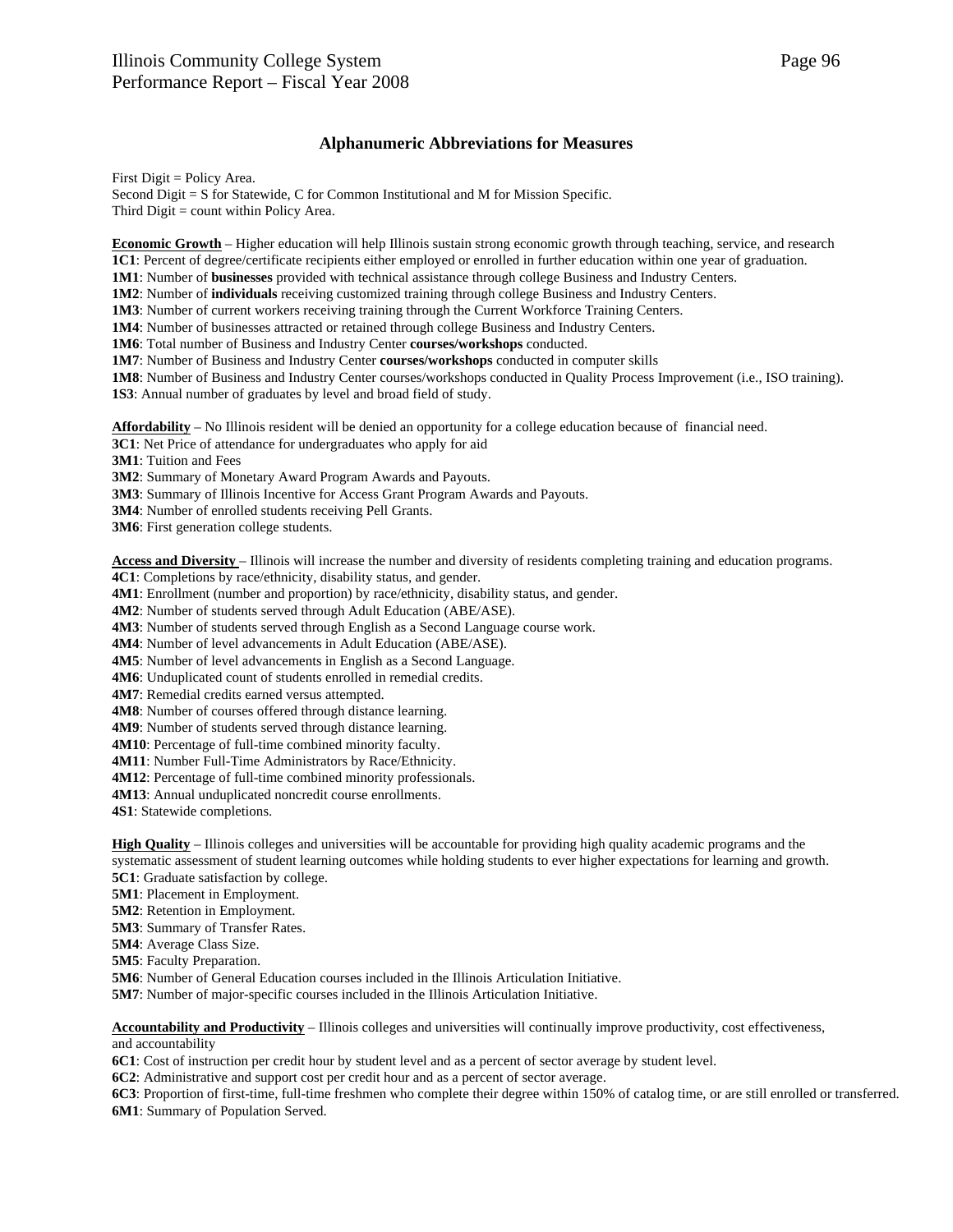**6M2**: GED Attainment. **6M3**: One year advancement for students enrolled in remedial credits who return. **6M4**: Number of Adult Education Test Score Gains (ABE/ASE). **6M5**: Number of English as a Second Language Level Test Score Gains. **6M6**: Student FTE/Faculty Ratio. **6M7**: Credit Hours Generated. **6M8**: GED College-Level Enrollment. **6M9**: Number of students served through Dual Enrollment courses. **6M10**: Number of students served through the Accelerated College Enrollment initiative. **6S1**: Cost of instruction per credit hour by student level. **6S2**: Proportion of first-time, full-time freshmen who complete their 150% of catalog time or are still enrolled or transferred - sector ranges. **6S3**: Administrative and support cost per credit hour (all levels).

#### Black Hawk College

**1C1:** Increase the percentage of degree/certificate recipients either employed or enrolled in further education within one year of graduation to 93% over the next three years.

**1M1:** The target number of businesses and individuals served by the Business Training Center (BTC) and the Small Business Development Center (SBDC) will increase by 5% for the next fiscal year.

**3M2:** Continue to inform students of the earlier MAP suspension dates through publications and targeted web messages.

**4C1:** Program completion by minority students will increase to 15%.

**4M1:** Minority student enrollment will remain representative of the District.

**4M6:** Black Hawk College will continue to provide academic developmental coursework for those students identified as academically under prepared for college-level coursework.

**5C1:** The occupational graduate satisfaction rate will meet or exceed the 3-year median of 88.8%. 86% of CTE program completers will be employed in a field related to their certificate or degree.

**5C2:** Students will successfully complete programs and meet/exceed national exam rates.

**6C1:** The College's cost of instruction per credit hour will remain below the state median.

**6C3:** The percent of first-time full-time degree-seeking freshmen who complete their degree within 150% of catalog time or are still enrolled or transferred will meet or exceed that of the state average.

**6M3:** Total advancement to college-level work for remedial students will increase to 75%.

**6M9:** There will be a 15% increase in the number of students served by Dual Enrollment curricula.

#### Richard J. Daley College

**1C1:** Daley College will continue to increase the percentage of undergraduate degree/certificates recipients who are either employed or enrolled in education within one year of graduation.

**3M4:** Continued satisfactory performance is the goal for this indicator.

**4C1:** The count of completions should increase, while maintaining diversity in completions.

**4M1:** Increase the enrollment total while sustaining the diversity of enrollments.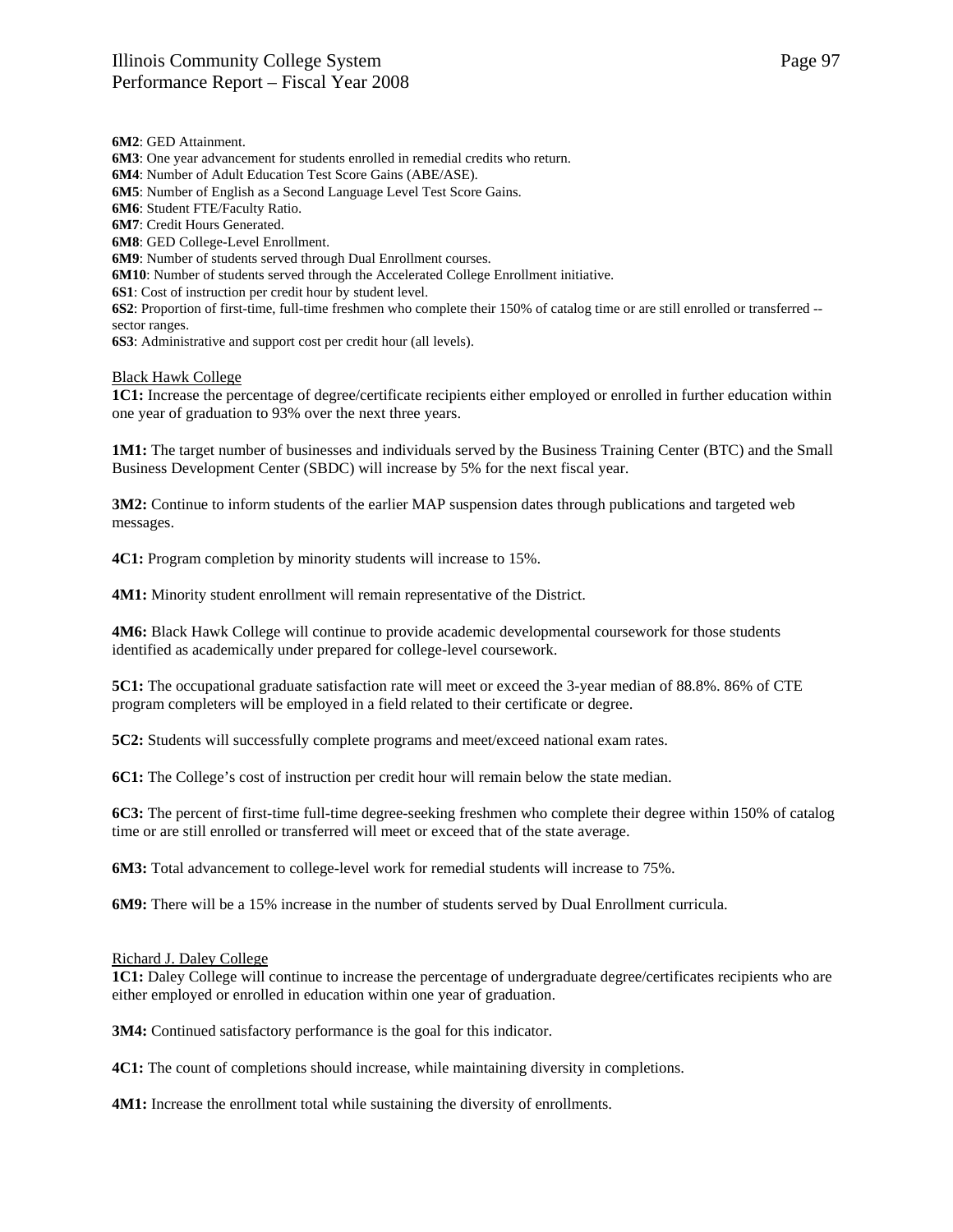**4M10:** Ensure that faculty and staff reflect the ethnic distribution of the student body.

**5C1:** Graduate satisfaction should reach or surpass the City Colleges of Chicago percentage.

**5C2:** The NCLEX passing rate for Daley College should remain at or above the national average.

**5M4:** Continued satisfactory performance is the goal for this indicator.

**6C1:** In terms of dollar amounts, the cost of instruction per credit hour may decrease as new faculty replace retiring faculty. However, cost as a percent of state average will remain about the same.

**6C3:** Daley College will endeavor to keep this measure below the state average.

**6M7:** As one of the City Colleges of Chicago, the total credit hours at Daley College should represent at least 14% (about one seventh) of the district total credit hours. As one of forty-eight Illinois community colleges, total credit hours at Daley College should represent at least 2% (about one forty-eighth) of Illinois community colleges total credit hours.

#### Kennedy-King College

1C1: Graduates will be entry-level competent to be employed in the profession.

**1M1:** Increase the number of employers using KKC for targeted recruiting in Career Programs.

**1M4:** Increase the number of business and community partnerships to improve student academic and employment opportunities. Continue to expand the number of programs by expanding agreements with other local apprenticeship programs.

**4M1:** Increase recruiting and marketing campaigns that target students with disabilities and special needs.

**5C1:** Improve the process for evaluating the quality of instruction at the College. Determine strategies for enhancing reporting and implementation of departmental assessment plans.

**5C2:** Establish, monitor and evaluate student achievement of exit competencies. Improve the performance of students on the exit competency examinations.

**5M7:** Re-Engineer Business curriculum to ensure that the program better prepares students for careers and/or transfer to four-year institutions.

Malcolm X College **1C1:** 90 percent.

**3M4:** Number of enrolled first-time, full-time Illinois dependent students who receive Pell Grant will be at or above 50 percent of the total enrollment in credit programs.

**4C1:** 85 percent or higher for minority students, 70 percent for female students, and one percent for students with disabilities.

**5C1:** 85 percent satisfaction.

**5C2:** At or above the national average pass rate.

**5M6:** Add at least three new IAI courses annually.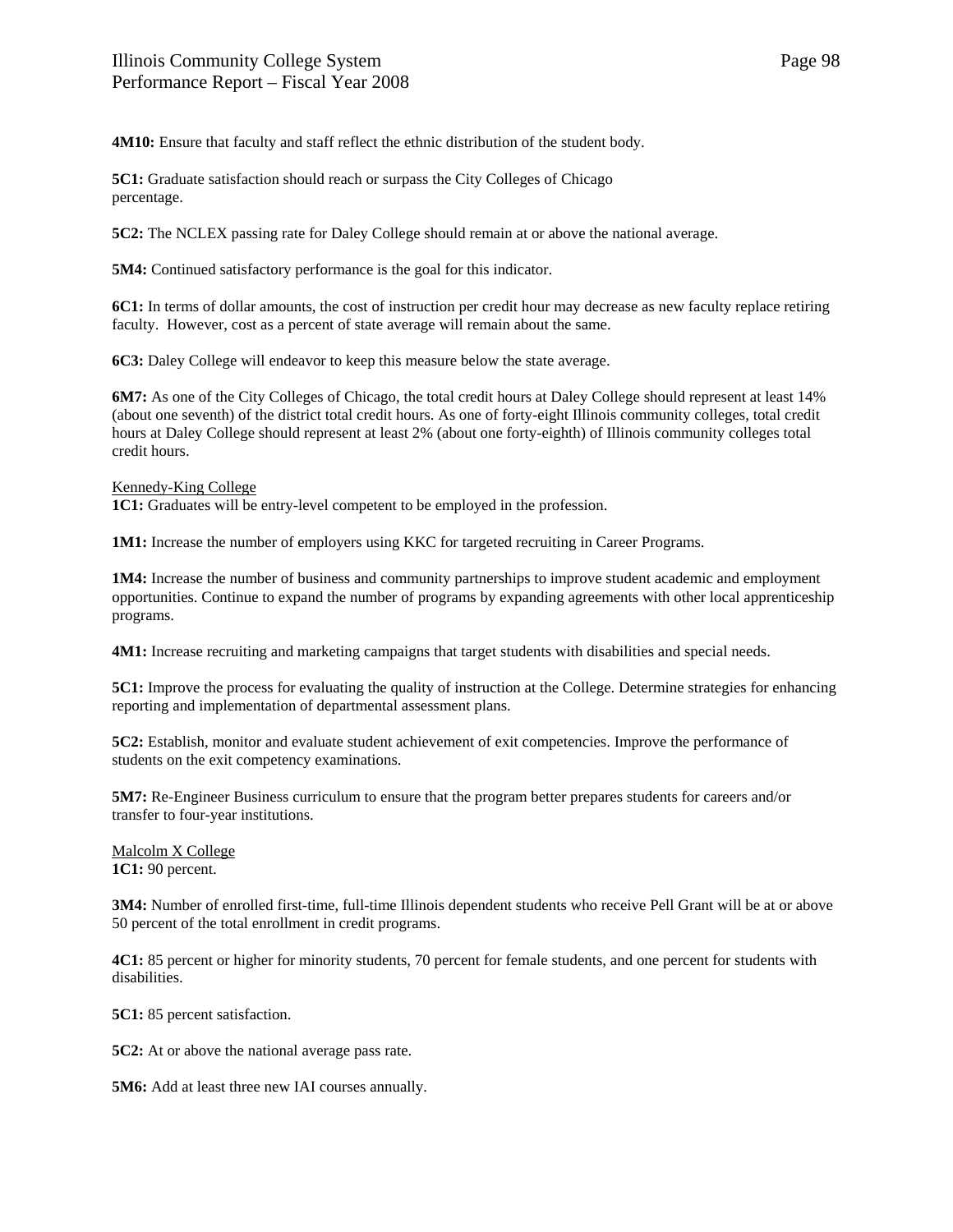**6C1:** At or below the state average.

**6C3:** 50 percent of first time, full-time degree seeking freshmen who complete their degree within 150% of catalog time, or are transferred or still enrolled.

**6M8:** GED completers account for at least 10 percent of the total college enrollment in the fall.

#### Olive-Harvey College

**1C1:** Meet or exceed the City Colleges of Chicago District three-year average.

**4C1:** Completion statistics to reflect the student population.

**4M7:** Olive-Harvey College will meet or exceed the state average for remedial credits earned versus attempted.

**5C1:** Meet or exceed the three-year average rate of the City Colleges of Chicago District.

**5C2:** Meet or exceed the national pass rate.

**6C1:** Maintain the same or lower cost of instruction compared to the State of Illinois average.

**6C3:** Maintain or improve the percentage of first-time, full-time degree-seeking freshmen who complete their degree within 150% of catalog time, or are still enrolled or transferred.

#### Harry S Truman College

**1C1:** Truman strives to exceed the statewide average in the percent of graduates who are employed and/or enrolled in further education.

**4C1:** Truman College is committed to improve the retention and completion rates for struggling minority students, such as Hispanic students and African American males.

**5C1:** Truman strives to exceed the statewide average in the percent of graduates who are satisfied with its programs and services.

**5C2:** Students completing the nursing program at Truman College will pass the NCLEX at a rate higher than the national average.

**6C1:** To remain at, or below, statewide average cost of instruction per credit hour.

**6C3:** Keep the percentage of first-time, full-time degree-seeking freshmen that complete their degree within 150% of catalog time, or are still enrolled or transferred at no less than 65%.

#### Harold Washington College

**1C1:** Expand the college's leadership role through the development of a partnership and collaboration with the external community through professional and public service.

**4C1:** Implement new models to promote student success and student enrollment, increase student retention and accommodate a diverse student population.

**4M1:** Implement new models to promote student success and student enrollment, increase student retention and accommodate a diverse student population.

**5C1:** Agree upon and adopt student learning outcomes for each General Education objective. Implement new models to promote student success and student enrollment, increase student retention and accommodate a diverse student population.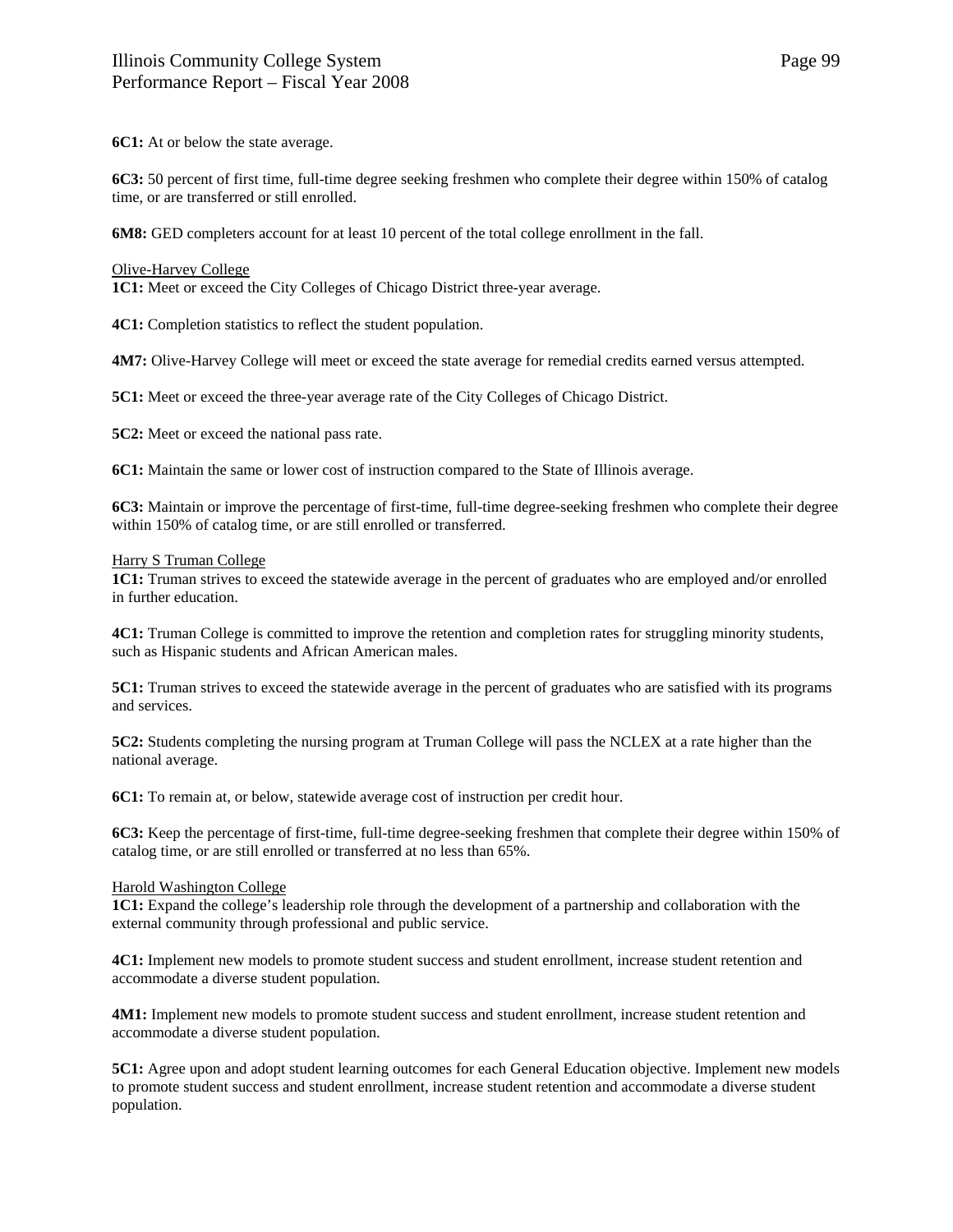**6C1:** Harold Washington College will promote excellence and relevancy in all instructional programs and administrative technologies through the use of "best practices" models.

**6C3:** Harold Washington College will promote excellence and relevancy in all instructional programs and administrative technologies through the use of "best practices" models.

#### Wilbur Wright College

**3M1:** Continue to operate in a fiscally responsible manner that maximizes the instructional resources that are available to students

**4C1:** Development of a multi-faceted retention initiative to ensure that students have every opportunity to succeed in achieving their educational goals.

**4M10:** Recruit and retain a diverse pool of highly qualified faculty.

**5C1:** Build upon student satisfaction with the quality and effectiveness of the programs it offers.

**5C2:** Continue to build on the strength of the programs it offers.

**5M6:** Expand the number of courses articulated through IAI.

**6C1:** Use effectively resources and maximize revenue opportunities. Continue to operate in a fiscally responsible manner.

**6C3:** Increase the number of students completing both exit/graduation and follow-up surveys. Work with students to increase retention thereby improving completion and/or transfer rates for all students.

**6M6:** Maintain a student FTE/faculty ratio that is cost effective and student effective

#### Danville Area Community College

**4C1:** Consider the recommendations of the Access, Equity & Diversity Committee. Increase student awareness of the services provided by the DACC Student Support Services Department. Partner with Community Action Agency and other area social service organizations to develop strategies to improve enrollment, retention and completion rates of underrepresented student populations.

**4M1:** Increase minority student enrollment by 3% in FY 2009.

**4M7:** Danville Area Community College would like to increase the percentage of earned credits versus attempted credits of developmental education courses by 4% in FY 2009.

**5C1:** Offer career services to recent graduates; Ensure that curricula in occupational programs is industry-specific and graduates exit programs with the job-ready skills; Utilize more Part-Time instructors who have high levels of expertise in their given field; Incorporate Blended Teaching Strategy model (hybrid delivery) that uses both online and quality hands on classroom instruction.

**5C2:** With new admission criteria in place, monitor admission process to program. Integrate new ATI professional assessment program throughout entire curriculum. Incorporate a technological skill component in every course with. online tutorials, web based case studies, and a patient simulated information system software program. Maintain nursing faculty stability through education of nursing faculty who have in- depth clinical experience but limited knowledge of pedagogy.

**6C1:** Continue to reduce Unit Cost of Instruction per credit hour by 10% in FY 2009 (reduce unit cost by \$10). Develop new strategies increase low enrollment programs. Continue to monitor class sizes each semester. Devise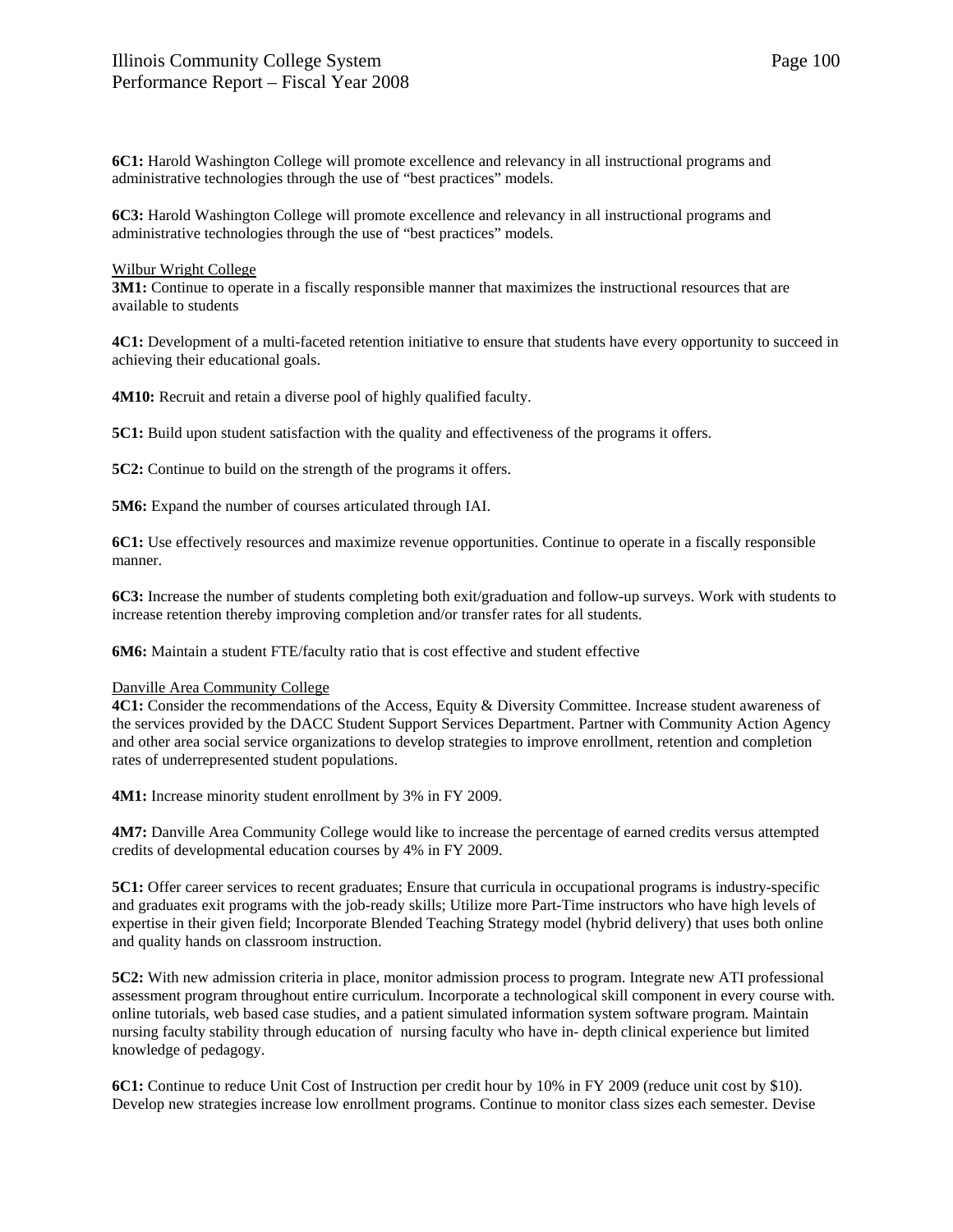new methods for lowering administrative, faculty and support staff costs. Seek external grant funds to offset technology costs in CTE programs. Continue to promote the Industrial Training Center (an addition to existing Technology Center. Continue to monitor the effectiveness of the program assessment plans within each academic division of the college.

**6C3:** Continue to reduce Unit Cost of Instruction per credit hour by 10% in FY 2009 (reduce unit cost by \$10). Develop new strategies increase low enrollment programs. Continue to monitor class sizes each semester. Devise new methods for lowering administrative, faculty and support staff costs. Seek external grant funds to offset technology costs in CTE programs. Continue to promote the Industrial Training Center (an addition to existing Technology Center. Continue to monitor the effectiveness of the program assessment plans within each academic division of the college.

#### College of DuPage

**5C2:** The College of DuPage has set as its goal to meet or exceed national pass rates.

**6C3:** Meet or exceed statewide rates.

#### Elgin Community College

**1C1:** Those who complete an Associate of Applied Science degree or an occupational certificate program will have an employment rate that meets or exceeds the state norm.

**1M4:** The annual number of businesses and organizations entering into customized training contracts with ECC will meet or exceed the average for the prior three years.

**3M2:** The number of students receiving some form of financial assistance to attend ECC shall meet or exceed the average for the prior 3 years.

**3M3:** The number of students receiving some form of financial assistance to attend ECC shall meet or exceed the average for the prior 3 years.

**3M4:** The number of students receiving some form of financial assistance to attend ECC shall meet or exceed the average for the prior 3 years.

**4M4:** The number of ESL and ASE (GED) completers will meet or exceed the average of the prior three years.

**4M5:** The number of ESL and ASE (GED) completers will meet or exceed the average of the prior three years.

**6M2:** The number of ESL and ASE (GED) completers will meet or exceed the average of the prior three years.

**4M12:** There will be evidence of progress to reflect the racial/ethnic diversity of the district in the hiring of administration, faculty, and support staff".

**4S1:** The number of Career-Technical degrees and certificates awarded will meet or exceed the average of the prior three years. The number of University Transfer degrees awarded annually will meet or exceed the average of the prior three years.

**5C1:** Surveys of students who complete an Associate of Applied Science degree or occupational certificate will reveal an aggregate satisfaction rate that meets or exceeds the state norm. Surveys of students who complete an Associate of Applied Science degree or occupational certificate will reveal an aggregate satisfaction rate that meets or exceeds the state norm.

**5C2:** The graduates of a degree or certificate program with required licensure or certification examinations will meet or exceed the state or national pass rate.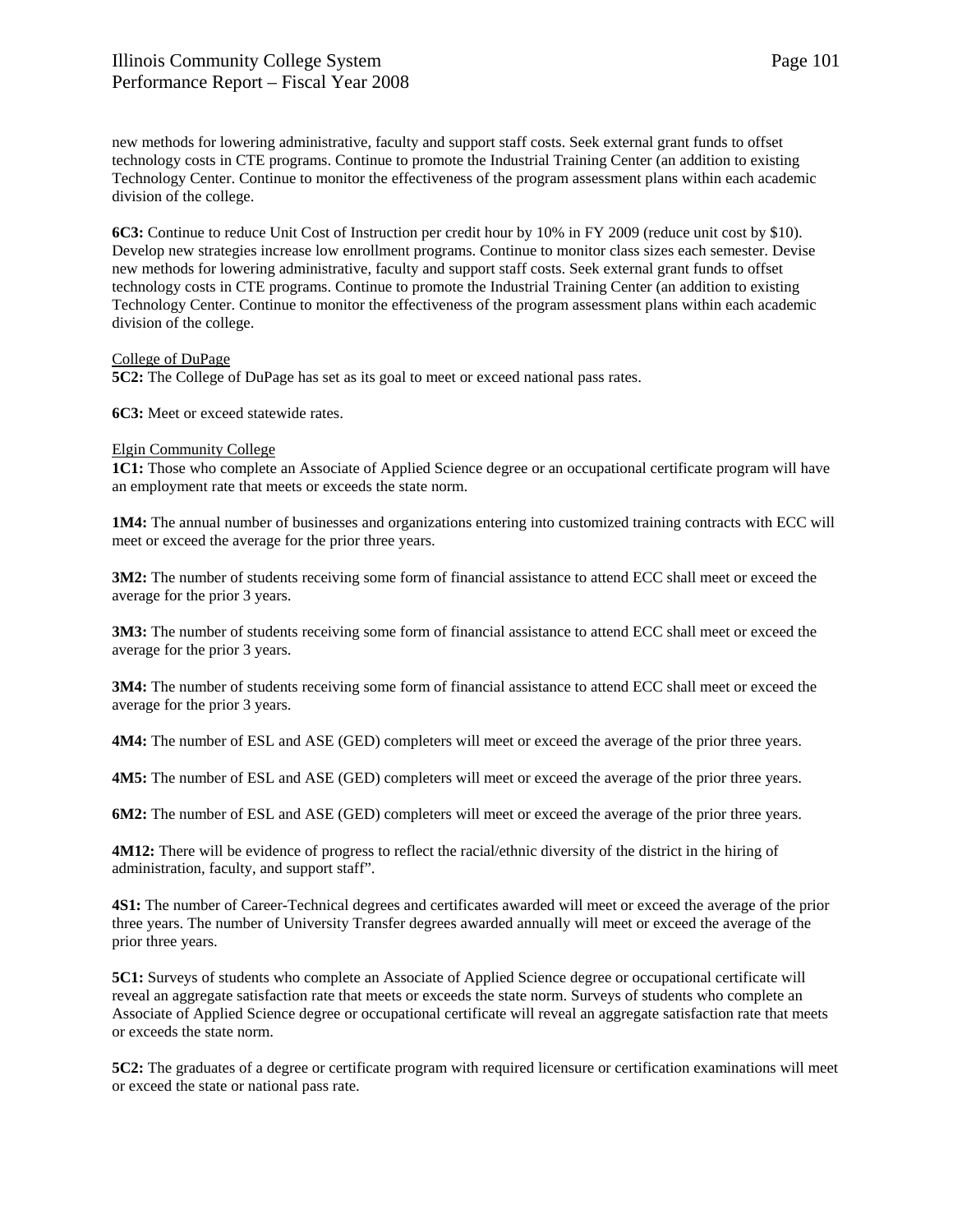**6C3:** For those who indicate intent to complete a University Transfer degree, the percent of first-time, degree/certificate seeking students who graduated, transferred or are still enrolled at ECC within 3 years (full-time) or six year (part-time) will equal or exceed the state norm for 2-year public colleges.

**6M3:** Within 3 years, the number of new students who progress from a developmental studies course to a college level course in the same subject area will meet or exceed the average of the prior 3 years.

#### Harper College

**1C1:** The 3-year average percent of degree/certificate recipients employed or enrolled in further education will be within one standard deviation of the State average.

**1M1:** Harper College will increase the number of businesses served each year so that at least 75 businesses are served yearly by fiscal year 2009.

**4C1:** The number of minority students completing degrees or certificates will increase yearly provided the minority enrollment continues to increase. Increase the number of male completions relative to the number of female completions. The percent of Harper completers that were identified as disabled will exceed the ICCB reported median percent for the State.

**4M1:** The ethnic diversity of students will exceed the diversity of the community served by the College, based on the 2000 Census prior to Fall 2006 and SIU updates to the District's population, as measured by the Diversity Index.

**4M13:** Between 25 and 30% of the continuing education course offerings each year are new courses.

**5C1:** Harper College graduates completing the ICCB Follow-Up Study of Career and Technical Education Programs will maintain a 3-year average satisfaction with institutional quality and effectiveness at or above the State reported median 3-year average for community colleges. Students rating quality of instruction and students rating primary support services will indicate satisfaction with instruction and support services provided as indicated by 90% student agreement on the Student Opinion of Instruction and 90% student agreement on Student Center Surveys.

**5C2:** Nursing: Pass rates will equal or exceed national pass rates; Dental Hygiene: At least 95% of the students taking the Dental Hygiene examination will pass; Radiologic Technology: At least 90% of the students will pass; Emergency Medical Technician: At least 90% of the students will pass.

**6C1:** Harper's cost of instruction per credit hour will not increase by more than 5% annually.

**6C2:** Harper's administrative and support cost per credit hour will not increase by more than 5% annually.

**6C3:** For each entering full-time cohort, Harper will maintain a success rate of at least 65% of students that graduated, transferred, or are still enrolled after three years (IPEDS GRS Methodology).

#### Heartland Community College

**1C1:** HCC has adopted a goal that at least 90% of its degree or certificate recipients shall be either employed or enrolled in further education within one year of graduation.

**1M2:** The College's Corporate Education department will strive to increase its offerings to area employers each year.

**3M2:** No student will be turned away because of financial need.

**3M4:** No student will be turned away because of financial need.

**4C1:** Minority completion rate shall continue to meet or exceed the percentage of minority population within its district. HCC shall continue to inform students of a broad range of educational, occupational and career choices.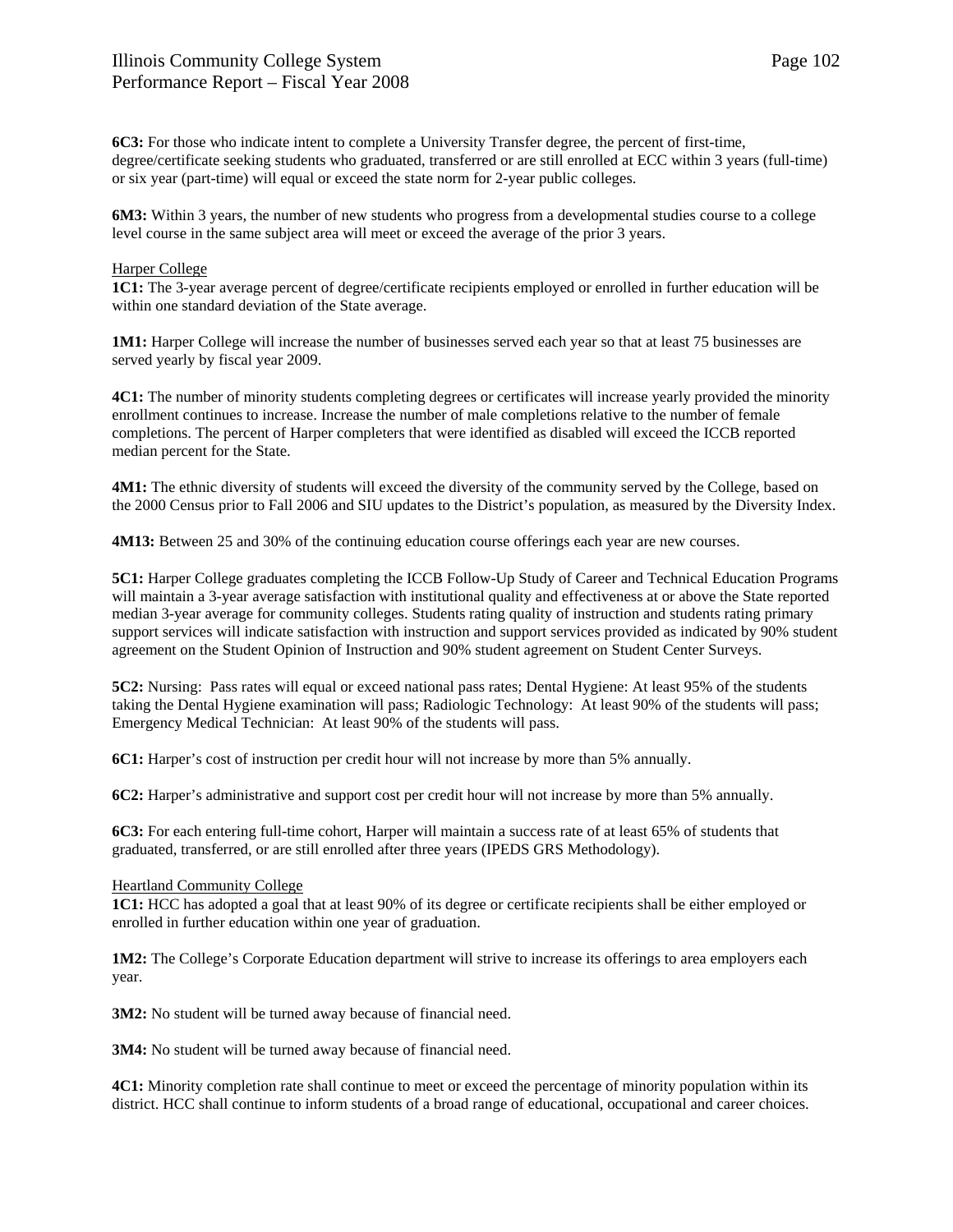Further, HCC will strive, through its student recruitment and advising services, to reduce artificial barriers encountered by students that are perceived to discourage entry into non-traditional professions.

**4M1:** Minority enrollment rate shall continue to meet or exceed the percentage of minority population within its district, which is 10.4%.

**5C1:** HCC strives to maintain a satisfaction level that meets or exceeds state and peer averages. HCC has established a goal to maintain a placement rate that meets or exceeds state and peer averages.

**5C2:** HCC will strive to maintain a pass rate on licensure exams that meets or exceeds state and national averages.

**6C1:** HCC will continue to monitor its instructional and administrative/support costs and strive to maintain those costs at or below state averages, taking appropriate cost-saving measures whenever opportunity arises.

**6C3:** HCC will strive to maintain a percentage of first-time, full-time degree seeking students who either complete their degree within 150% of catalog time, or are still enrolled or transferred, at a level that meets or exceeds the statewide average.

**6M7:** HCC has adopted a goal to increase the enrollment in order better to serve the college district.

| <b>Highland Community College</b><br>1C1: 95%        |                                        |
|------------------------------------------------------|----------------------------------------|
| 1M1:95                                               |                                        |
| 1M2: 2,000                                           |                                        |
| 1M6: 250                                             |                                        |
| 4C1: Females: 63.9%; Males: 36.1%; All Minorities:   | 9.9%; Students with a Disability: 2.0% |
| 4M2: 575                                             |                                        |
| 4M6: 1,114                                           |                                        |
| 5C1: 88%                                             |                                        |
| 5M6:73                                               |                                        |
| 5M7: 112                                             |                                        |
| 6C1: Below 110% of community college system average. |                                        |
| 6C3: 65%                                             |                                        |
| 6M1: 8.1%                                            |                                        |
| 6M2: 110                                             |                                        |
| 6M3: 70%                                             |                                        |
| 6M7: Increase 2% every year.                         |                                        |
|                                                      |                                        |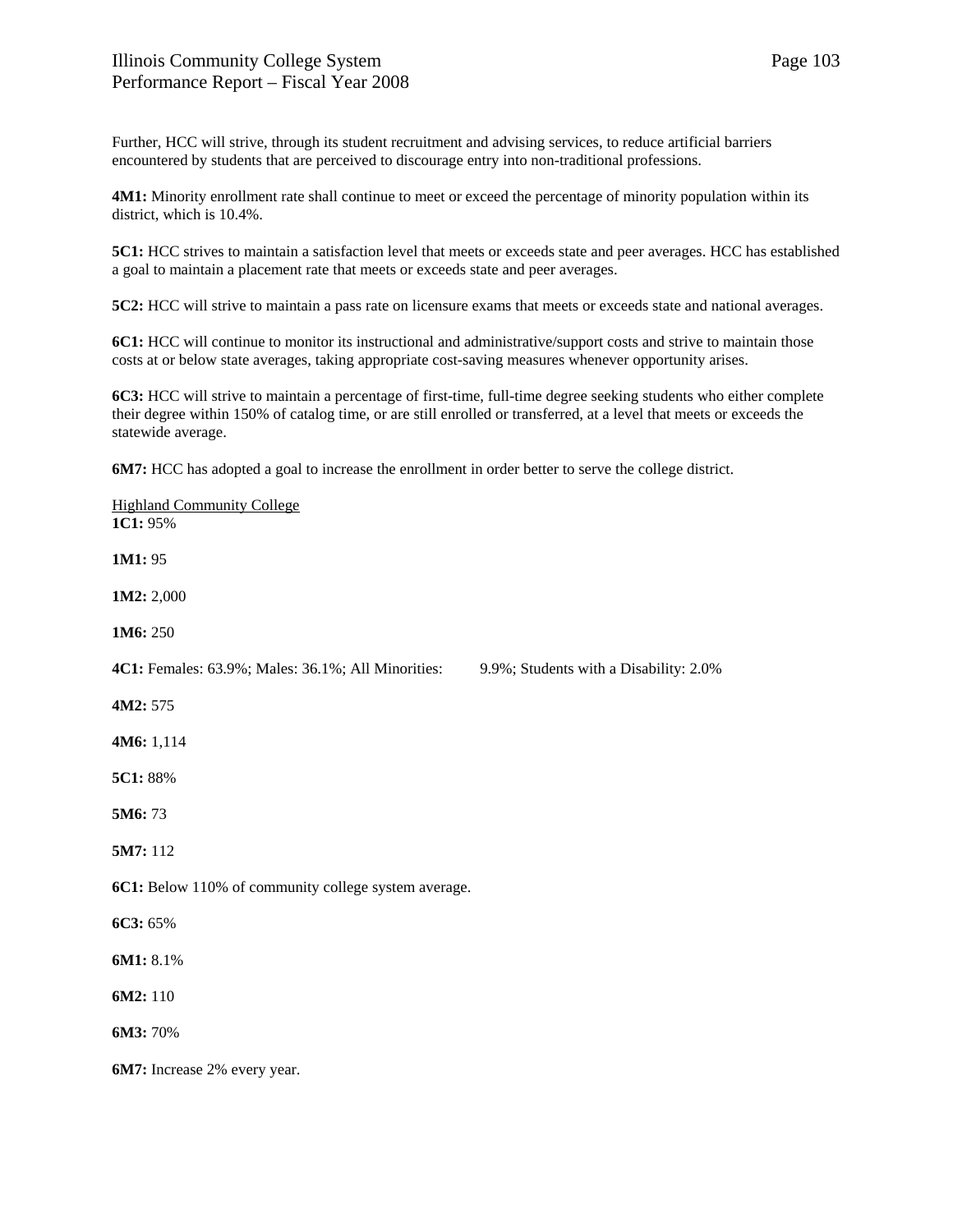#### Illinois Central College

**1C1:** ICC's goal is to have 100% of degree/certificate recipients employed or enrolled in further education within one year of graduation.

**4M1:** Illinois Central College maintains a commitment to increase the number of underrepresented students who enroll and complete education and training programs. Specific numeric goals have been established for minority student enrollment and retention over the next three years.

**5C1:** The goal for ICC is to achieve a level of perceived quality at or above 90% for graduates of career and technical education programs.

**5C2:** Illinois Central College will continue to monitor its pass rates with the goal of exceeding the national pass rates.

**6C1:** Continue to contain the growth in the cost of instruction per credit hour in the coming years, through a combination of cost reduction measures and maintenance of robust credit hour enrollments.

**6C3:** It is the goal of the college to maintain the current combined graduation and transfer rate for first-time, fulltime, degree-seeking freshmen.

#### Illinois Eastern Community Colleges

**1C1:** IECC will continue efforts to increase the response rate for graduates surveyed. Eighty-five percent of graduates surveyed will either be employed or continuing their education.

**4C1:** IECC will provide educational programs, including pre-baccalaureate, career and technical degrees and certificates that prepare a diverse student body for transfer to a four-year institution of higher education or entry into a multicultural global workplace; programs in remedial/preparatory education, assisting District residents in attaining skills and abilities needed to enter and complete college programs; student advisement, counseling, and placement services for the purpose of assisting students in choosing a program of study, transferring to a four-year institution, entering employment, or completing certificate or course goals; and curricula and services that are updated to meet both short- and long-term needs of the residents of the District.

**4M2:** The District will continue to reaffirm its commitment to provide quality adult and continuing education programs allowing district residents' opportunities to gain basic skills and improve their quality of life; and

**4M6:** The District will continue to provide appropriate college remedial/preparatory courses of excellent quality to entering students who are not ready for college-level study.

**5C1:** IECC's goal is to provide excellence in teaching, learning, public service, and economic development by offering pre-baccalaureate/transfer degrees and career and technical education degrees and certificates that prepare a diverse student body for transfer to a four-year institution or entry into a multi-cultural global workplace.

**5C2:** Eighty-five percent of graduates enrolled in Nursing and Radiography will graduate and pass required state licensing exams.

**6C1:** IECC will provide degree and certificate programs, as necessary, to meet both short- and long-term educational goals of the residents in the district.

**6C3:** IECC will provide education in the liberal arts and sciences, which prepares the student for transfer to a baccalaureate degree and/or employment.

#### Illinois Valley Community College

**1C1:** Percent of degree/certificate recipients either employed or enrolled in further education within one year of graduation will exceed the state average. Return rates for targeted programs on the ICCB Occupational Follow-Up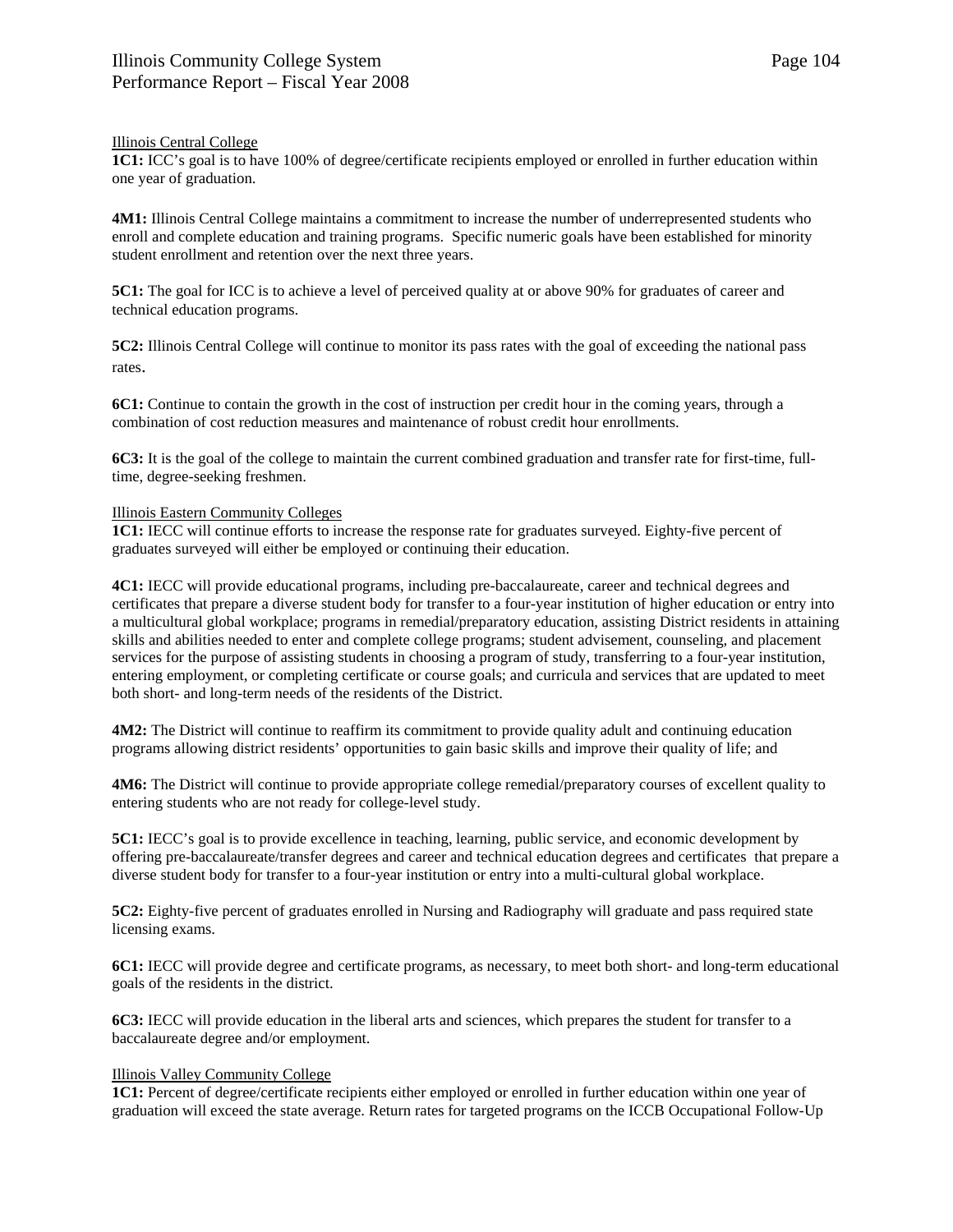Study survey will increase.

**4C1:** The percentage of completers for each ethnic minority group will be within 5% of the percentage of completers in the total student population. The percentage of degrees awarded to each ethnic minority group will be within 3 percentage points of the percentage that ethnic group represents in the total student population for that fiscal year. The percentage of graduates with declared disabilities will increase.

**4M6:** The total number of students at IVCC who are enrolled in remedial coursework will increase and the percentage from FY 05 forward shall not fall below 14.1%.

**5C1:** The extent to which institutional quality and effectiveness are recognized by graduates through the ICCB Occupation Follow-up Study will exceed the state average.

**5C2:** Pass rates on the NCLEX will remain above 90%.

**5M1:** IVCC's occupational graduate placement in employment or continuing education will remain above the state average.

**6C1:** IVCC's net instructional unit cost will be less than either the state or peer group average net instructional unit cost. (Unrestricted Costs Only)

**6C3:** The percent of first-time, full-time students who graduate, transfer or are still enrolled will exceed the state percentage.

**6M1:** The percent of population served in District 513 will equal or exceed the state average.

#### Joliet Junior College

**1C1:** Over a five year period, at least 90% of JJC Occupational graduates will be placed in employment at least one year after graduation.

**1M6:** JJC will continue to make significant contributions to the citizens of the JJC district and the individuals who complete courses and programs or engage in other services.

**3M1:** JJC tuition and fees will be equal to or lower than the ICCB peer group average

**3M2:** The average MAP Grant award amounts for JJC recipients will be higher than the ICCB peer group average

**3M3:** The average IIA Grant award amounts for JJC recipients will be higher than the ICCB peer group average

**3M4:** The average Pell Grant award amounts for JJC recipients will be higher than the ICCB peer group average

**4C1:** JJC will increase the number of degrees/certificates awarded to underrepresented groups.

**4M1:** Annual enrollment increase at JJC will be equal to or greater than state and peer group average. The percent of minority students enrolled at JJC will be consistent with peer group and state averages.

**4M9:** Annual enrollment increases in Distance Education enrollment at JJC will be equal to or greater than peer group and state averages.

**4M10:** Increase in the addition of full-time faculty at JJC will be equal to or greater than peer group and state averages. The number of full-time minority faculty will be equal to or greater than peer group and state averages. The number of full-time minority faculty will be equal to or greater than peer group and state averages.

**6M1:** The Percent of district residents who attend JJC will be the same as or higher than the state and peer group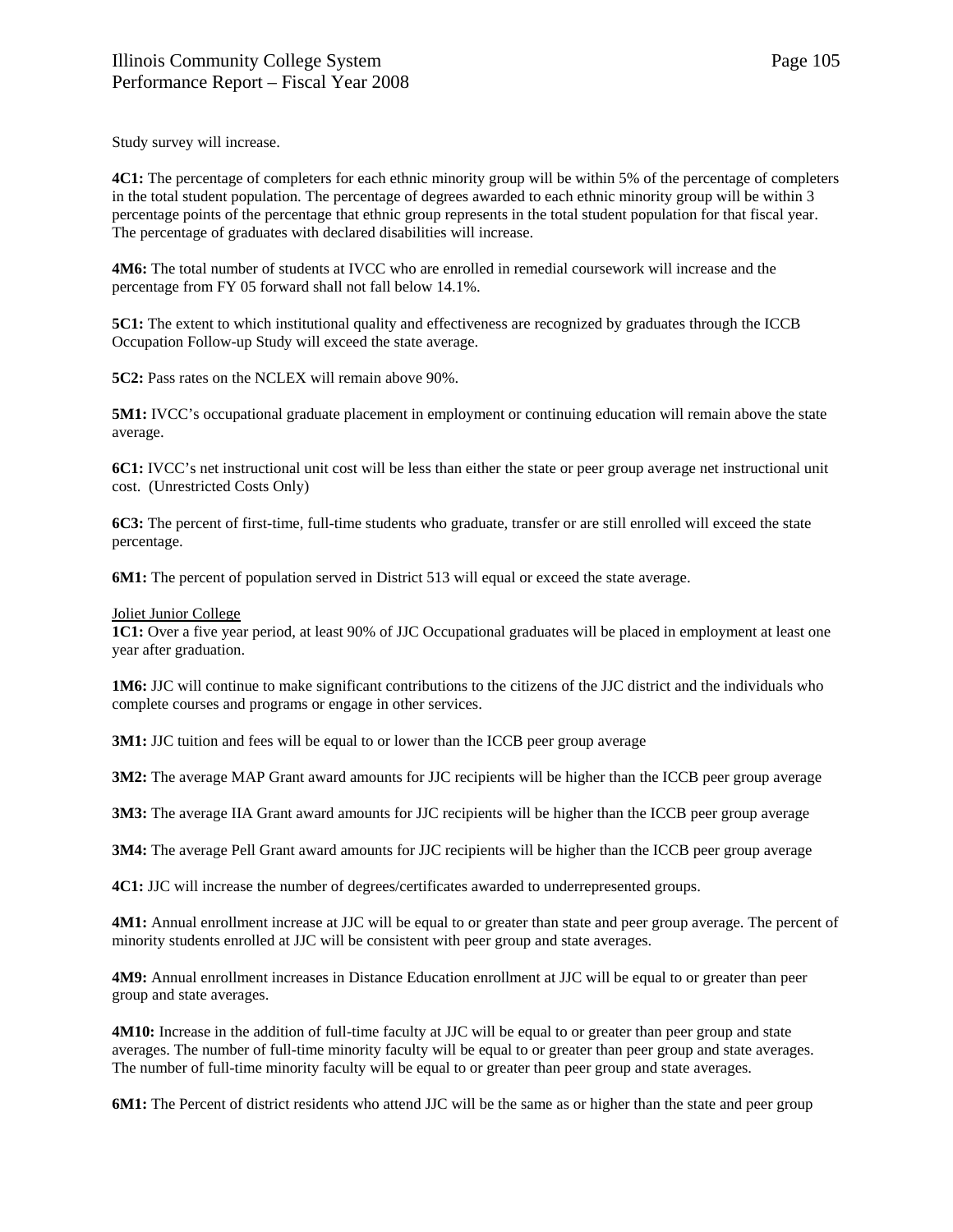Page 106

averages.

**6M9:** The number of added dual enrollment courses will grow increase at a higher rate than the number for peer group

Kankakee Community College **1C1:** Maintain at or above the 90% level for this indicator.

**4C1:** KCC's goal is to increase the number and the percent of minority graduates.

**5C1:** At least 85% of the graduates surveyed will indicate that they are satisfied or very satisfied with their educational experience while attending KCC.

**5C2:** Nursing: 85%; Radiography: 90%; Emergency Medical Technician: 95%

**6C2:** KCC's goal for cost of instruction and support cost per credit hours is to be below the state average.

**6C3:** KCC's goal is to be at or above the state average for percent of students who have graduated, transferred, or are still enrolled three years after entering college.

Kishwaukee College **1M1:** 90

**1M6:** 150

**4C1:** Asian Pacific Islander: 1% - 5%; African American: 5% - 10%; Latino: 3% - 6%; Non Resident Alien: 0% - 5%; Female: 59% 64%; Male: 36% - 41%; Students with disabilities: 8

**4M2:** 400 – 500

**4M3**: 500 – 600

**4M6:** 1,600 – 1,700

**4M9:** 2,500

**5C1:** 85% - 95%

**6C1:** To be within 10% of the state average.

**6C2:** TO be within 10% of the state average.

**6C3:** 70% – 75%

College of Lake County

**1C1:** Maintain an employment rate higher than the 3-Year average for the past three years: 96%.

**1M1:** CLC would like to serve a higher number of businesses than its peer colleges and the state's average.

**1M2:** CLC would like to provide customized training to a higher number of individuals than its peer colleges and the state's average.

**3M2:** CLC will continue to assist students secure all the federal and state monies available.

**3M3:** CLC will continue to assist students secure all the federal and state monies available.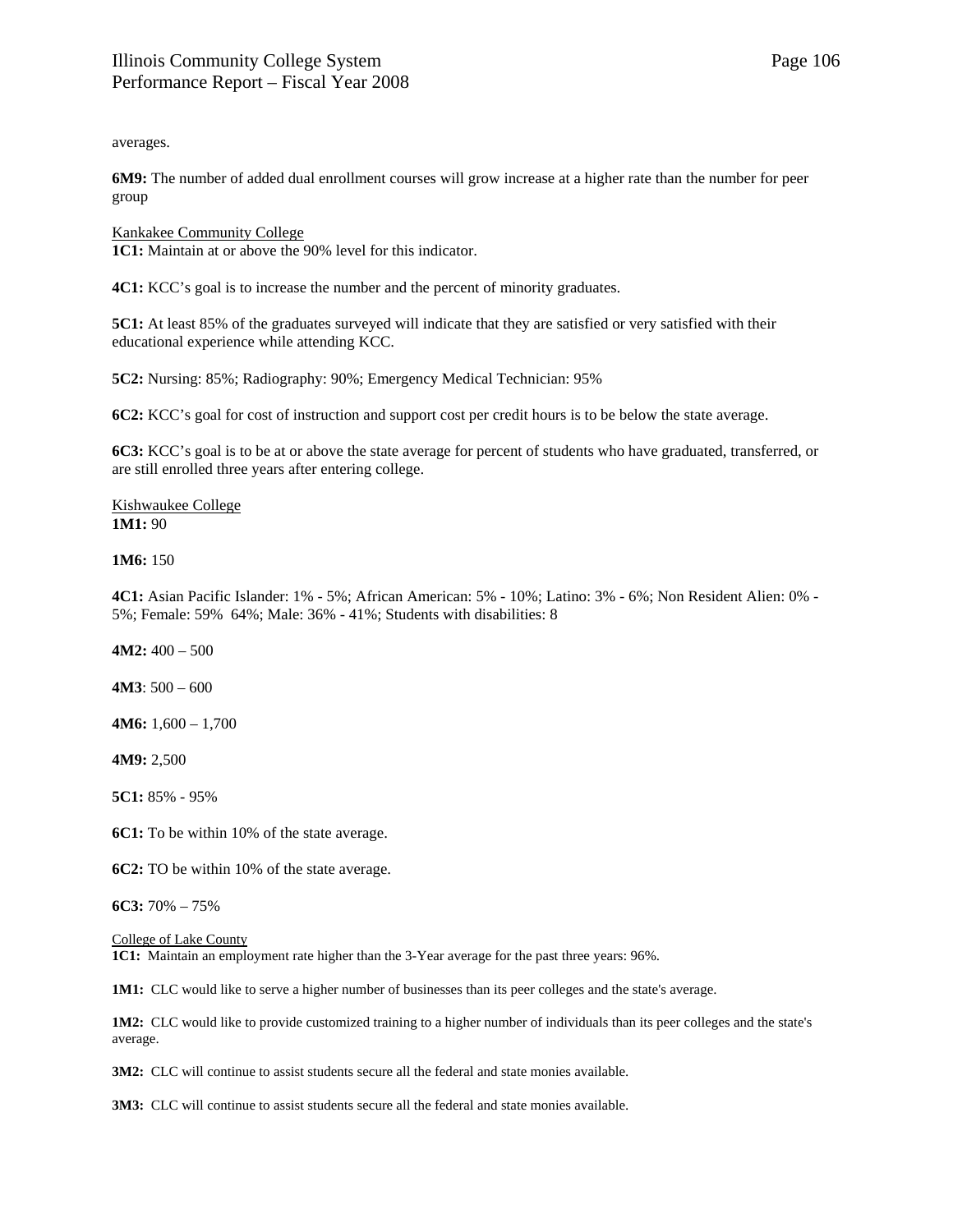**4C1:** CLC's goal is to have minority graduates reflect their make up in the college population. In 2008, the goal is to maintain completion rate of 35% or more for minorities reflecting their enrollment rates. The College will work to increase the percent of graduates with disabilities to 2.4 percent of graduates. CLC data demonstrate a higher rate of completions for females than males. CLC would like to bring the percent of males in line with their percent of degree seekers in the student population.

**4M10:** The college will continue to recruit qualified minority faculty for available teaching positions.

**4M11:** The college will continue its ongoing efforts to recruit qualified minorities for administrative level positions.

**5C1:** Maintain graduate satisfaction of at least 90%.

**5M3:** CLC would like to maintain higher transfer rates than its peer colleges and the state's average.

**5M4:** Keep the average class below 25.

**6C1:** Continue to reduce its cost in relation to credit hours. Stabilize this indicator to current levels.

**6C2:** Continue to reduce its cost in relation to credit hours. Stabilize this indicator to current levels.

**6C3:** The College of Lake County would like to maintain the rates for this indicator to 72% over the next three years.

**6M3:** The college's goal is to increase the percent of remedial students' retention and success rates.

**6M8:** CLC will try to enroll every fiscal year a minimum of 40 recent GED completers into its college level programs.

#### Lake Land College

1C1: Lake Land College will strive to increase the percentage of degree/certificate recipients either employed or enrolled in further education within one year of graduation to the state average.

**1M1:** The number of business provided with technical assistance through the College's Center for Business and Industry will remain at or above the state average.

**3M4:** The number of enrolled students who receive Pell Grants will continue to increase.

**4C1:** The number and diversity of citizens completing training and education programs will continue to increase each year with the percentage of non-white completers remaining significantly higher than the College district's non-white population while the student population gender will remain constant at an approximate 60/40 percent male/female ratio.

**4M9:** The number of students served through distance education (online learning) will continue to increase and remain significantly higher than the state average.

**5C1:** The satisfaction in quality and effectiveness of Lake Land College graduates will remain at the 90th percentile or higher. Students enrolled in technical career programs at Lake Land College will score above state and national averages on their respective licensing or certification exams.

**5M5:** The percentage of college level (non-career) faculty with a master's degree or above will be above 95 and remain above the state average.

**6C1:** The cost of instruction per credit hour by student level and administrative and support cost per credit hour at Lake Land College will continue to be well below the 100 percentile and one of the lowest percentiles among Illinois community colleges, and as a percent of sector average by level will be below the state average for community colleges.

**6C2:** The cost of instruction per credit hour by student level and administrative and support cost per credit hour at Lake Land College will continue to be well below the 100 percentile and one of the lowest percentiles among Illinois community colleges, and as a percent of sector average by level will be below the state average for community colleges.

**6C3:** The proportion of first-time, full-time freshmen who complete their degree within 150 percent of normal time, or are still enrolled or transferred will be above the state average for community colleges.

**6M7:** The number of annual credit hours generated by Lake Land College will continue to remain significantly above the state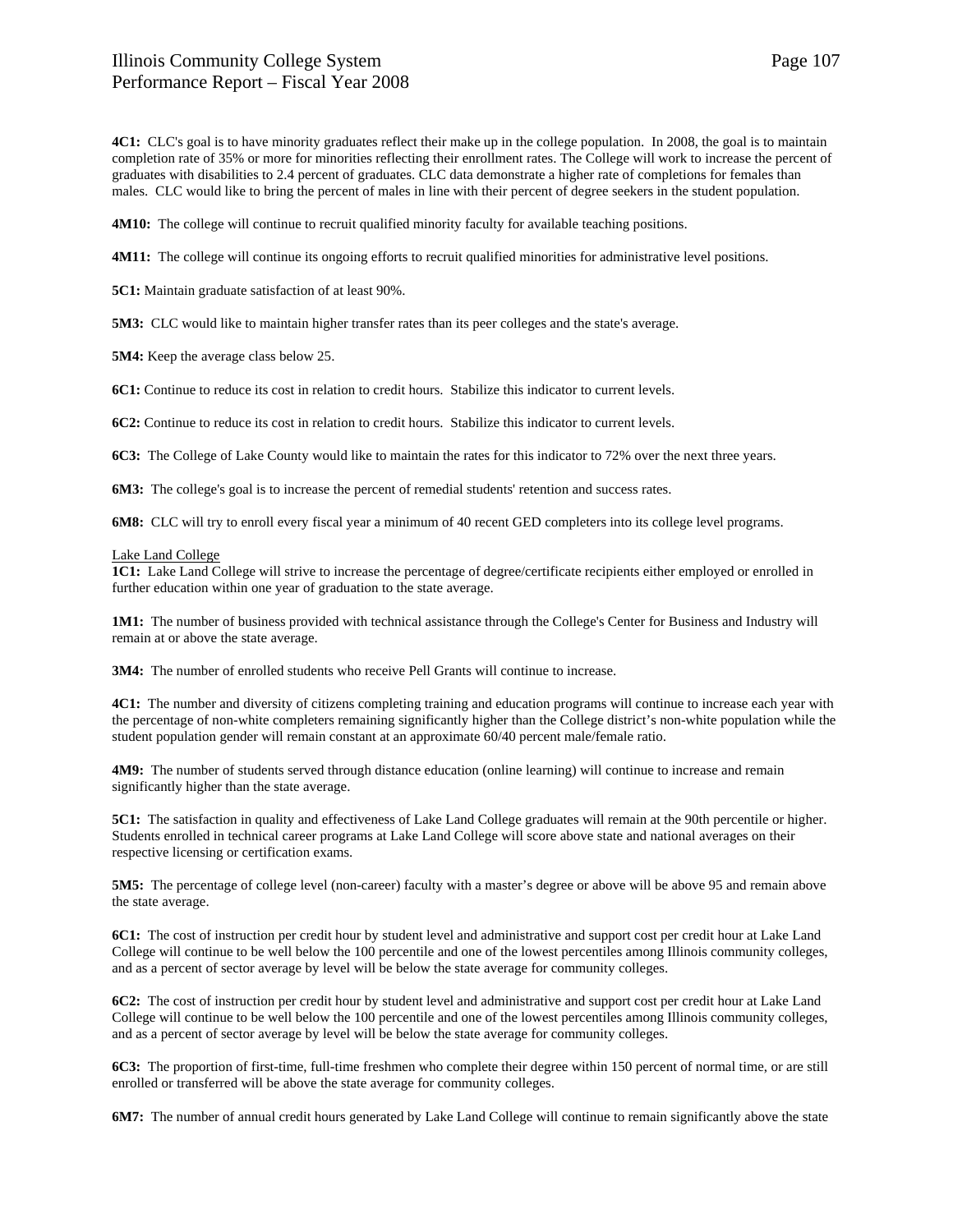average.

#### Lewis & Clark Community College

**1C1:** Annually maintain an employment / enrollment rate at or higher than 90%.

**1C1:** Continue to support economic development through innovative and productive programs and partnerships.

**1M3:** Continue to engage 500 or more businesses representing 5,000 or more employees (unduplicated) annually.

**3C1:** Raise the combined satisfaction scores for Financial Aid services on Occupational Follow-up surveys to 90% over the next three years.

**4C1:** Continue to provide assistance to minorities and other needy students to attract more students to higher education and once they are here to help them achieve their educational goals.

**4M4:** Increase the percentage of ABE/ASE level advancements 2-3 percent annually.

**5C1:** Over the next three years, achieve a minimum 90% satisfaction level (very satisfied and somewhat satisfied) across every institutional level measure. Continue to achieve pass rates of 90% or higher.

**5M3:** Attain a transfer rate of 25% or higher over the next three years.

**6C1:** Maintain a unit cost of instruction that is lower than the state average unit cost.

**6C3:** Achieve a 70% or higher persistence rate using this measure.

**6M9:** Over the next three years increase the number of High School Partnership teachers who participate in course level assessment initiatives with Lewis and Clark faculty by 15%.

#### Lincoln Land Community College

**1C1:** Lincoln Land Community College will maintain an employment/enrollment rate that falls in the mid-nineties range.

**1M2:** Increase the number of district business employees who are trained by the Capital City Center and the LLCC Small Business and Industry Center.

**1S3:** LLCC will increase the number of program graduates annually.

**3C1:** Tuition and fees will be monitored for reasonableness and affordability.

**3M1:** The number of Lincoln Land Community College student financial aid awards will exceed the state median. The percentage of the LLCC student body receiving financial aid will increase annually.

**3M2:** The number of Lincoln Land Community College student financial aid awards will exceed the state median. The percentage of the LLCC student body receiving financial aid will increase annually.

**3M3:** The number of Lincoln Land Community College student financial aid awards will exceed the state median. The percentage of the LLCC student body receiving financial aid will increase annually.

**3M4:** The number of Lincoln Land Community College student financial aid awards will exceed the state median. The percentage of the LLCC student body receiving financial aid will increase annually.

**3M5:** The number of Lincoln Land Community College student financial aid awards will exceed the state median. The percentage of the LLCC student body receiving financial aid will increase annually.

**3M6:** The number of Lincoln Land Community College student financial aid awards will exceed the state median. The percentage of the LLCC student body receiving financial aid will increase annually.

**4C1:** The proportion of graduates with disabilities will mirror or exceed the proportion of students with disabilities in the college population. The proportion of minority graduates will mirror or exceed the proportion of minority students in the college population. The proportion of female graduates mirrors or exceeds the proportion of females in the college population.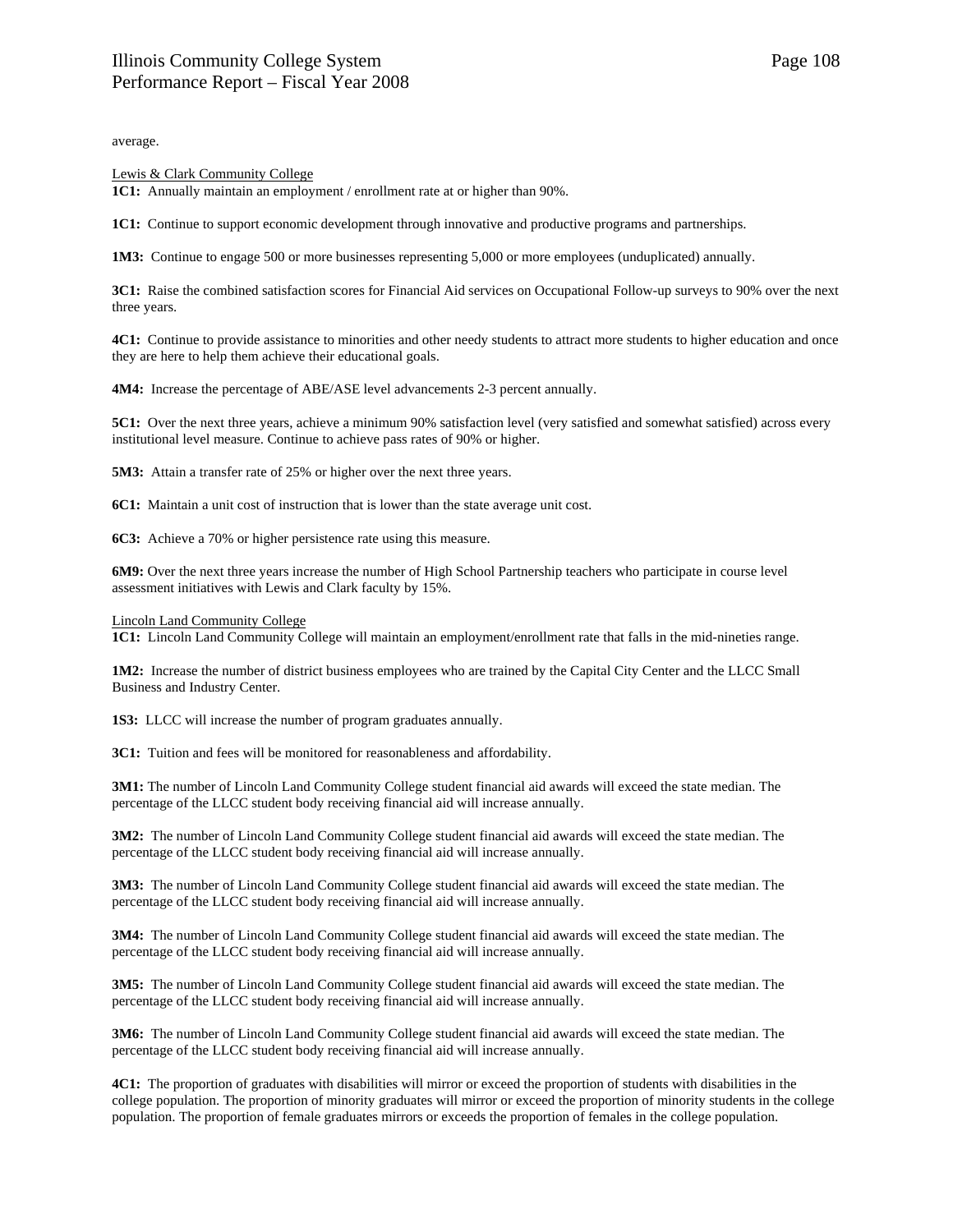**4M1:** The diversity of Lincoln Land Community College students will mirror or exceed that of the district population.

**4M2:** The college will seek a minimum of 66 percent remedial course completion rate. 2. Increasing outcomes, rather than enrollment numbers, will be the primary focus for ABE/ASE/ESL programming.

**4M3:** The college will seek a minimum of 66 percent remedial course completion rate. 2. Increasing outcomes, rather than enrollment numbers, will be the primary focus for ABE/ASE/ESL programming.

**4M4:** The college will seek a minimum of 66 percent remedial course completion rate. 2. Increasing outcomes, rather than enrollment numbers, will be the primary focus for ABE/ASE/ESL programming.

**4M5:** The college will seek a minimum of 66 percent remedial course completion rate. 2. Increasing outcomes, rather than enrollment numbers, will be the primary focus for ABE/ASE/ESL programming.

**4M6:** The college will seek a minimum of 66 percent remedial course completion rate. 2. Increasing outcomes, rather than enrollment numbers, will be the primary focus for ABE/ASE/ESL programming.

**4M7:** The college will seek a minimum of 66 percent remedial course completion rate. 2. Increasing outcomes, rather than enrollment numbers, will be the primary focus for ABE/ASE/ESL programming.

**4M8:** LLCC will increase the number of students utilizing distance learning. 2. LLCC will increase the percentage of students using online registration services.

**4M9:** LLCC will increase the number of students utilizing distance learning. 2. LLCC will increase the percentage of students using online registration services.

**4M10:** The diversity of the Lincoln Land Community College faculty and staff will mirror or exceed the diversity of the district.

**4M11:** The diversity of the Lincoln Land Community College faculty and staff will mirror or exceed the diversity of the district.

**4M12:** The diversity of the Lincoln Land Community College faculty and staff will mirror or exceed the diversity of the district.

**4M13:** LLCC aims to maintain current noncredit enrollment levels, while ensuring fiscal self sufficiency of noncredit programs.

**5C1:** The college's immediate goal is to keep the percentage of graduates who are satisfied with the institution in the nineties range.

**5C1:** LLCC professional/occupational licensure pass rates will exceed national pass rates.

**5M1:** LLCC's current goal is to raise the "non-survey" employment/continuing education rate to 90 percent or above.

**5M2:** LLCC's current goal is to raise the graduate employment retention percentage to the mid-nineties.

**5M3:** LLCC's current goal is to raise the transfer rate to 50 percent.

**5M4:** LLCC's current goal is to monitor average class sizes by discipline, maintaining a balance between quality and fiscal responsibility.

**5M5:** All LLCC instructors of college-level transfer (PCS 1.1) courses will have earned at least a Masters degree.

**5M6:** LLCC will continually review course descriptions to determine if additional courses can be submitted to IAI.

**5M7:** LLCC will continually review course descriptions to determine if additional courses can be submitted to IAI.

**6C1:** LLCC will keep unit cost increases consistent with the rate of inflation.

**6C2:** LLCC will keep unit cost increases consistent with the rate of inflation.

**6C3:** Lincoln Land's current goal for the percent of first-time, full-time degree-seeking freshmen who complete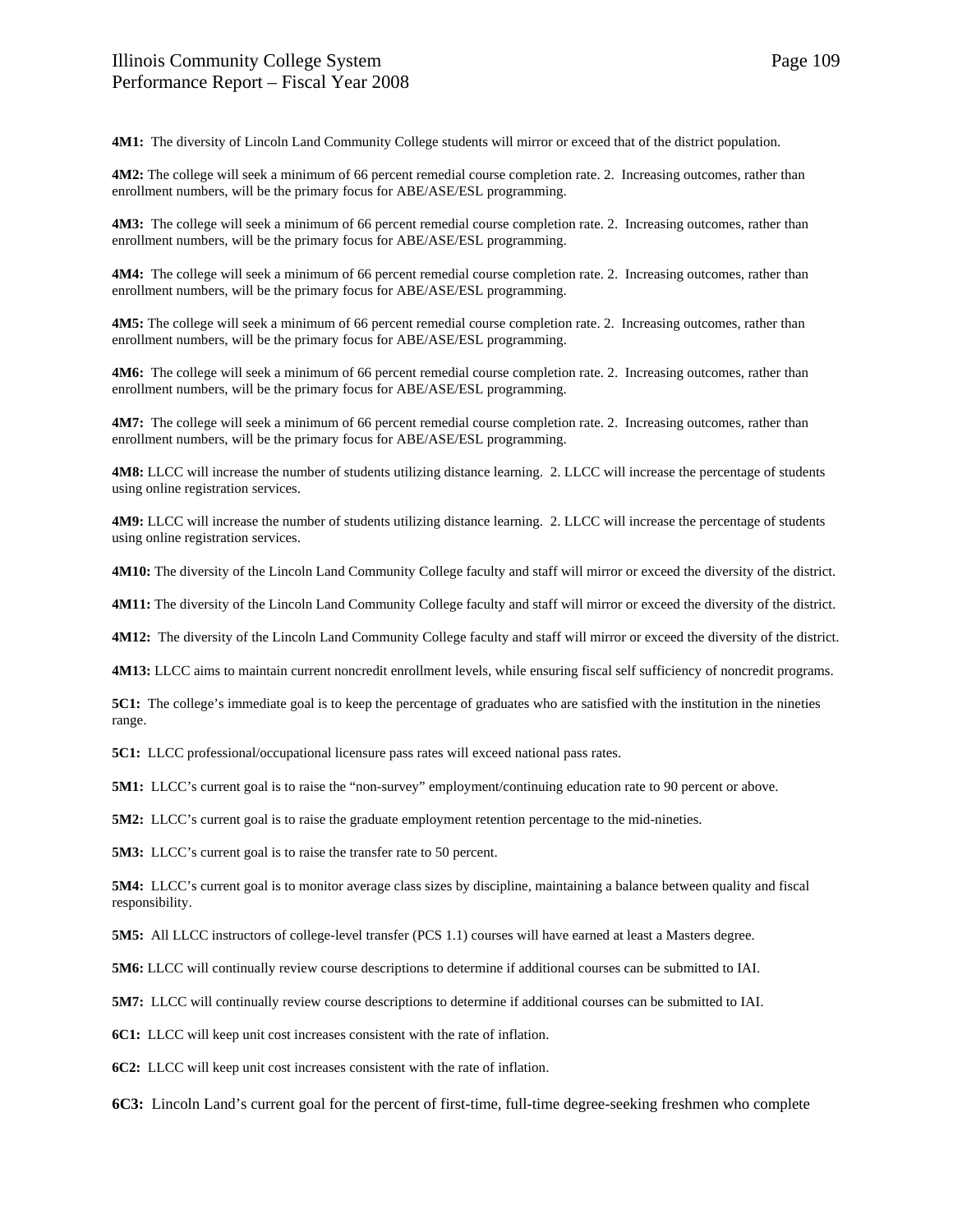their degree within 150 percent of catalog time, or are still enrolled or transferred is to be comparable to the statewide percentage for this factor.

**6M1:** LLCC's immediate goal will be to reach/maintain penetration levels equal to the statewide median for all community college districts.

**6M2, 6M4, 6M5:** LLCC will continue to increase the number of students who enhance their competencies through expanded adult education programs and services in the district.

**6M3, 6M8:** LLCC will continue to increase the number of students who transition from pre-college coursework to college-level coursework.

**6M6:** LLCC will maintain a student FTE/faculty ratio that is not significantly greater than the state average.

**6M7:** LLCC will study all variables that affect credit hour generation and will investigate options for sustaining growth.

**6M9:** Increase the number of dual credit course offerings and increase overall dual credit hour production.

## John A. Logan College

**1C1:** The College utilizes the rate of 89.7 percent as its benchmark (the College's most recent 3-Year Average). The College's goal for the coming year is to maintain a level within two percentage points of this rate.

**4M1:** The College previously had a goal to increase the number of students with disabilities and set an ambitious goal of increasing the number of disabled students enrolled by 20 percent from FY 03 to FY 06.

**5C1:** John A. Logan College has traditionally been a leader in the state with graduate satisfaction. As stated in the guidelines, since the College is already performing at a very high level relative to state and peer performance, this is an area where the College expects continuity. The goal of John A. Logan College is to continue to be the #1 community college in the state in terms of graduate satisfaction.

**5C1:** Nursing: Pass rate of 80 percent or higher of students entering the program. Dental Hygiene: Pass rate of 85 percent. EMT: Pass rate of 90 percent.

**5M4:** As stated in the guidelines, since the College is already performing at a very steady rate, this is an area where the College anticipates continuity.

**6C1:** The College's goal is to remain at least 8 percentage points below the state average.

**6C3:** Four years ago, the College established the following goal: "With the College attaining its highest rate (71.4%) with the Fall 2000 entering cohort, as well as continually intensifying retention efforts on campus, the College has established a challenging one-year goal of increasing the Fall 2001 cohort's rate by 1%. The College would like to attain a level of at least 70% in coming years." As the College's retention efforts continued to be expanded, the goal for next year is again a rate of 72.5%.

**6M1:** As an indicator that has enjoyed continuity in the past, John A. Logan College has a goal of maintaining that continuity by achieving the goal of serving over 12.5% of the population over the next two years.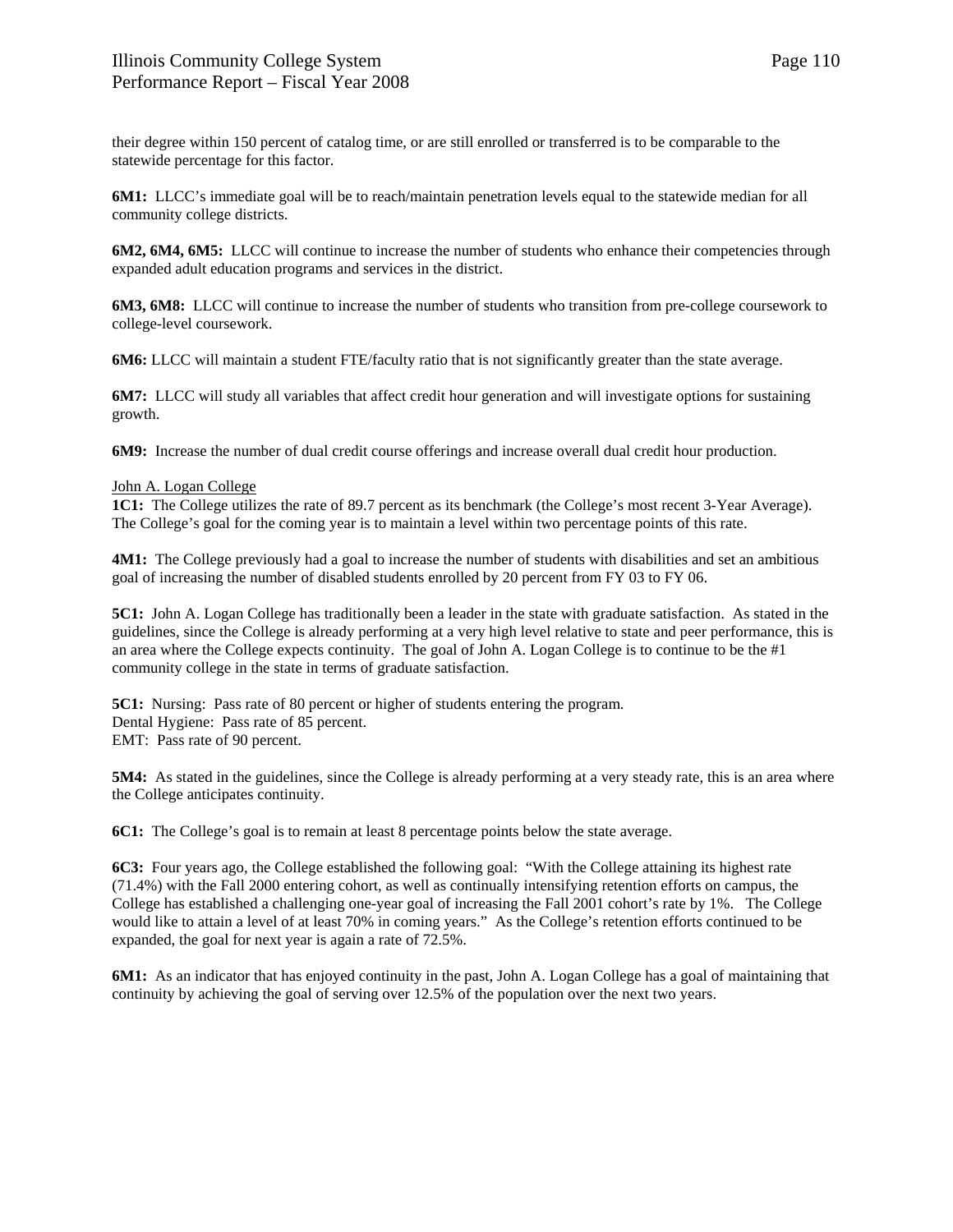## McHenry County College

**1C1:** Prepare students to enter and advance in their careers. Address the community's workforce needs.

**3C1:** 1. Enhance community outreach activities. 2. Increase awareness of college affordability. 3. Increase financial aid and scholarship applications.

**5C1:** MCC's institutional goals include preparing students to enter and advance in their careers and to address the community's workforce needs. The Emergency Medical System (EMS) program is successful in addressing both of these goals through a strong relationship between MCC and the local Health Care, EMS, and Fire Service systems.

**5C1:** The passing score for the Illinois Licensure Exam is established by the State to be 70%. The EMS Program at MCC requires a 75% passing score on all exams and a 75% overall average to successfully complete the program and be eligible to take the Licensure Exam.

**6C1:** The recently completed Strategic Plan includes a strategic direction entitled "Increase Financial Resources." The various strategic activities to support this strategic direction include, among others, increasing competitive grant funding, increasing donations to the College's foundation, and reallocating resources of under-utilized programs and services to support new or high demand programs and services. Unit cost data will likely provide valuable data to be used in the decision making process regarding the reallocation of resources.

## Moraine Valley Community College

**1C1:** A 93 percent employed or enrolled in further education rate for Moraine Valley occupational graduates.

**1M2:** Workforce Development and Community Services (WDCS) will provide a quality product, which meets the needs of their clients and the community while showing a profit.

**3M1:** Keep tuition in the middle of its peer group and within 3 percent of the state average.

**4C1:** A two percent increase in male graduates and two percent increase in minority graduates.

**4M3:** Increase service to English as a second language (ESL) students.

**5C1:** The goal is to improve graduate satisfaction to meet or exceed the state average within the next three years.

**5C1:** Nursing 97%; Radiologic Technology 97%; Emergency Medical Technician 97%

**6C1:** Keep unit costs at least 5 percentage points below state averages; limit annual increases in unit costs to 5 percent or less.

**6C3:** Increase the college's graduation rate to 22 percent.

**6M9:** Implement a combined dual credit program in area high schools serving both occupational/career course students (Tech Prep) and transfer students (AP/Honors).

## Morton College

**1C1:** Morton College's goal is to keep the percent of degree/certificate recipients either employed or enrolled in further education within one year of graduation at 90% or higher.

**1M1, 1M2:** Morton College's goal is to offer training programs which are responsive to the specific needs of business and industry in the Morton College community.

**3M2, 3M4:** Morton College's goal is to continue providing financial aid options to as many students as possible to keep or increase the number of students receiving Pell or MAP awards.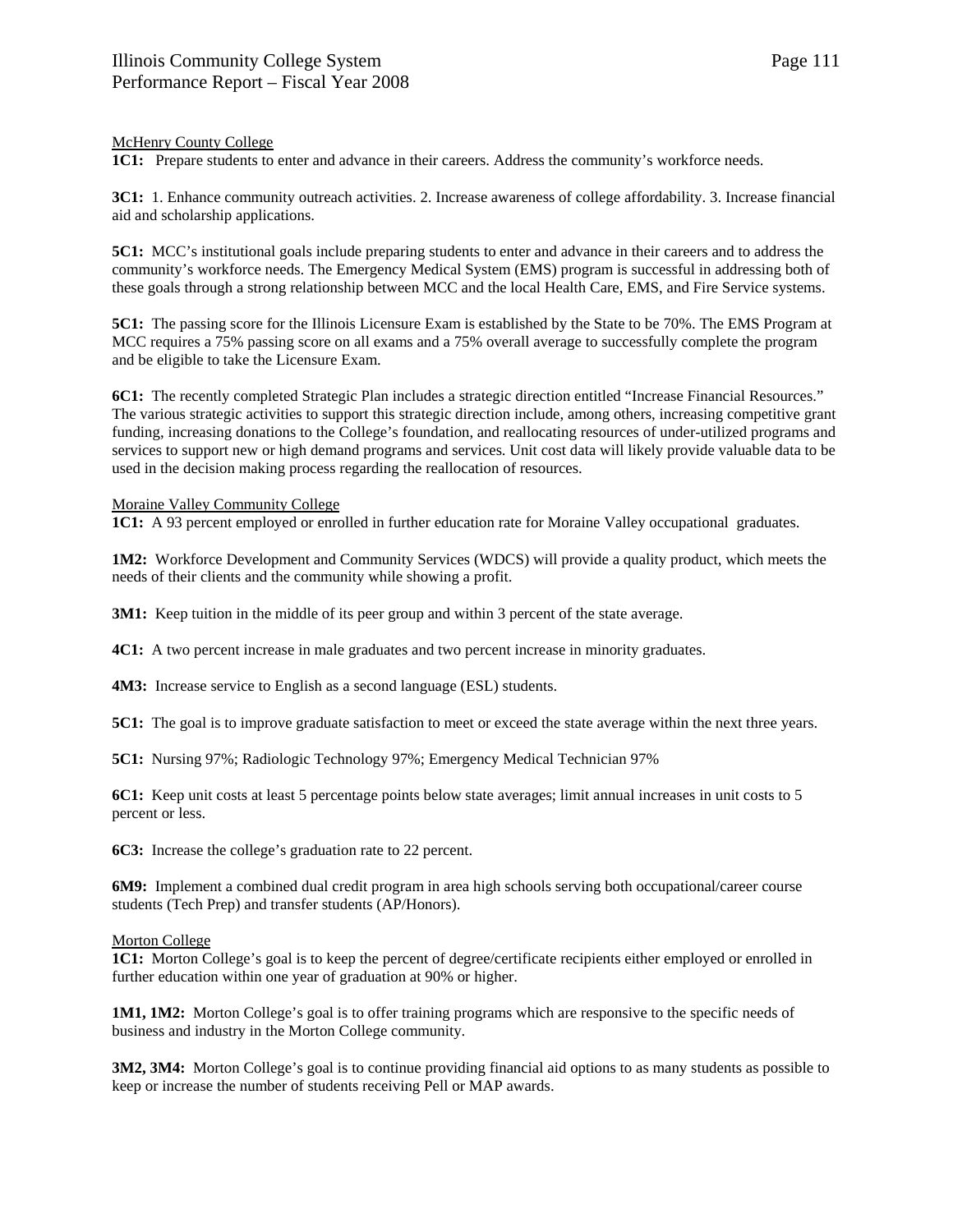**4C1:** Morton College's goal is to increase the percentage of total completions so that the ethnicity distribution of the graduates mirrors the ethnicity distribution of our student population.

**4C1c:** Morton College's goal for this indicator is to create equal opportunity by promoting equal access to all College programs and activities, disability awareness and compliance with disability laws.

**4M1:** Morton College's goal is to increase total enrollment through support, serving students efficiently, empowering employees to meet students' needs, and making the best use of campus resources.

**4M2, 4M3:** Morton College's goal for FY 2007 was to continue retention of the same number of students, or perhaps slightly more with continued emphasis on learning outcomes over headcount. The Adult Education, Community Programming, and Outreach (AECPO) area of Morton College had a goal for FY 2008 to incorporate the new ESL content standards and EL/Civics competencies into the ESL curriculum. In addition, the ABE curricula initiated an evidence-based reading program called STAR. This program focuses on direct explicit instruction in the four components of reading for intermediate adult readers (4.0-8.9 GLE).

**5C1:** Morton College's goal is to maintain overall quality of service and to surpass the state average student satisfaction with program components, courses outside the program major and support programs and services.

**5C1:** Morton College's goal is to surpass the minimum national level of 88% pass rate for the RN Licensure exam. No figures for EMT were available so far.

**5M6, 5M7:** Morton College's goal for this indicator is to continue with the process of getting more courses IAI approved with the ultimate goal of having a guaranteed catalog and course schedule.

**6C1:** Morton College's goal for this indicator is to keep the net instructional cost down without compromising the quality of instruction.

**6C3:** Morton College's goal for this indicator is to maintain the percentage of first-time, full-time degree-seeking freshmen who complete their degree within 150% of catalog time, or are still enrolled or transferred at no less than 69%. We think that this is a realistic goal since Morton College's peer group and state averages for the last 3 years are 70.4%.

**6M7:** Morton College's goal for this indicator is to increase total enrollment through serving students more efficiently, empowering employees to meet students' needs, and making the best use of campus resources.

## Oakton Community College

**1C1:** Oakton's goal is to have 90 percent of degree/certificate completers either enrolled in further education or employed within one year of graduation.

**1M2, 1M6:** Oakton's goal is to continue to serve business and industry through customized training based on demand and available resources. For example, the College continues to work with the Northeastern Illinois Public Safety Training Academy (NIPSTA), assisting them in developing and providing high quality, cost-efficient education programs that address the public safety and professional standards of police, fire, EMS, public works and private industry. As this organization's focus continues to expand to promote more cross training and communication among first responders at the local, state and national levels, NIPSTA has asked the College to become more integral in their future expansion, specifically in the coordination of training programs for all professions served through their organization. In Fall 2007 Oakton initiated new programs in health careers: Massage Therapy and Aseptic Pharmaceutical Preparations, and the College will seek approval of an AAS degree in Radio Frequency Identification (RFID) to expand its existing certificate programs in this emerging technology.

**2M2, 2M4:** Oakton will continue to offer 12-18 workshops specifically targeted for K-12 educators. In addition, the College will work with individual school districts to plan and implement customized courses and workshops, and with NSERVE to offer regional courses and workshops in collaboration with this Education for Employment region.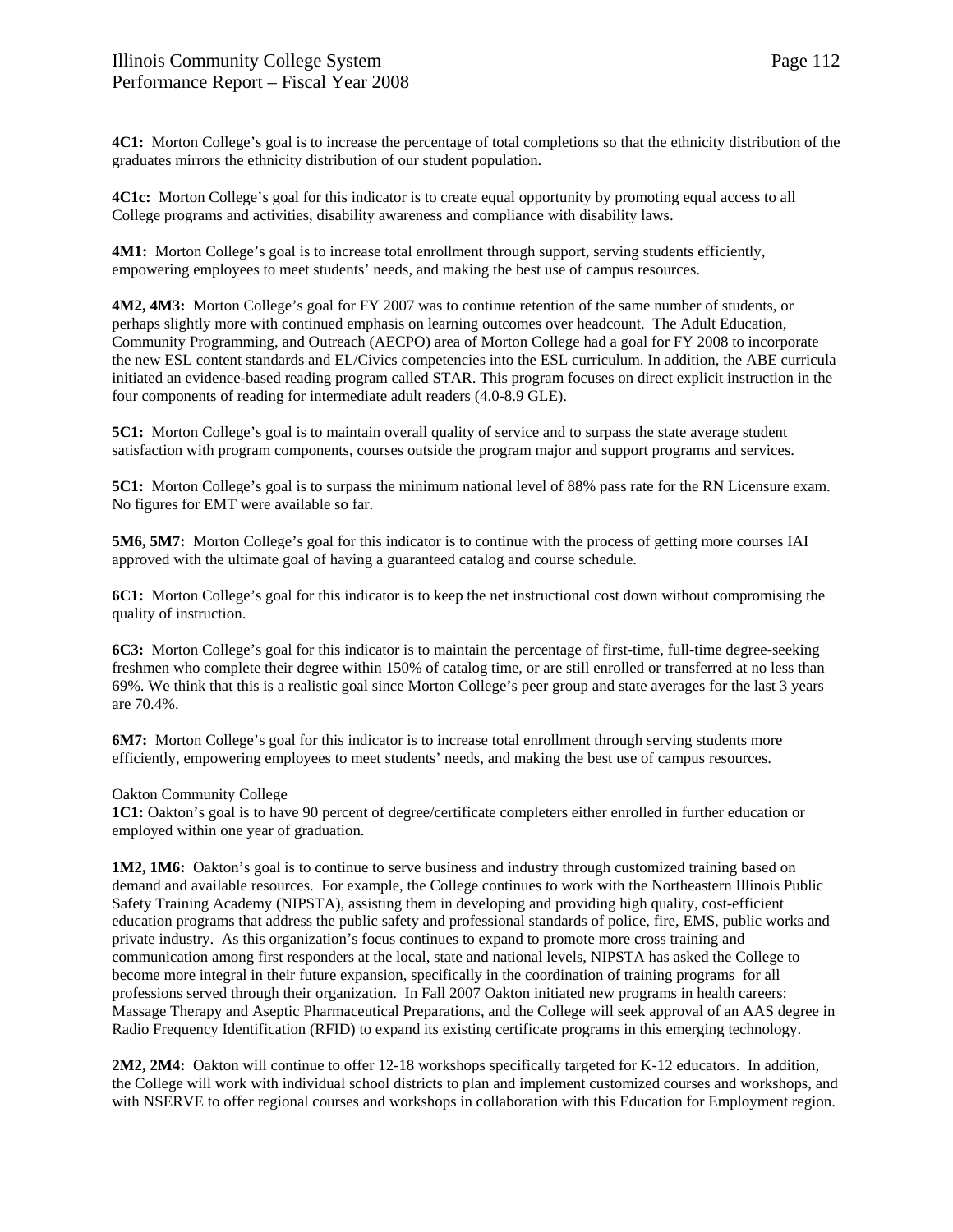**3M1:** The College's goal was to keep tuition and fee increases modest. Oakton is confident this goal has been met despite increasing financial pressures.

**4C1:** In Oakton's FY04 Performance Report, the College set a goal of increasing the number of students who complete a degree or certificate by 30 per year. The College continues to have this as a goal. Though we have not met the goal, the number of degree or certificate recipients continues to rise. It is more challenging to set a specific goal for disabled, minority and female students. Through the provision of services, including the TRiO program, free tutoring and study skills sessions, coaching, growing emphasis on enrolling students in COL 101: College Success Seminar, and other services, Oakton demonstrates a strong commitment to helping students succeed. The College defines success not only as completing a degree or certificate, but also as transfer, job attainment or promotion, and meeting the individual student's goals.

**4M2, 4M3, 4M6:** The College's goal is to sustain enrollments at the average levels achieved over the past three years.

**5C1:** The College's goal is to have a minimum of 85 percent of occupational follow-up study respondents indicate they are satisfied or very satisfied.

**5C1:** Oakton's goal is that a minimum of 94 percent of Nursing students will pass the NCLEX examination and that a minimum of 93 percent of EMTs will pass their examination. The College added data for the Certified Nurse Assistant examination beginning with the FY2007 Performance Report.

**5M6:** In the area of general education courses, the College's goal is to have all Oakton general education courses that match an Illinois Articulation Initiative (IAI) general education description certified by the appropriate panel.

**5M6:** In the area of professional development programs for faculty, the College's goal is to offer a broad range of workshops and courses, ranging from multi-session, semester-long seminars to one-two hour workshops. A further goal is to have more than 50 percent of full-time faculty participate in at least one professional development program each year, in addition to required activities taking place in division or discipline meetings. Programs may be sponsored by and take place outside the College; e.g., by professional associations.

**5M6:** In the area of activities related to ethics and integrity, the College's goal is to offer a broad range of workshops and courses, ranging from multi-session, semester-long seminars to one-two hour workshops. In addition, the College is expanding the definition of relevant topics in this domain to include diversity, including diversity in searching/hiring faculty and staff, improved understanding of and working with a diverse workforce, and incorporating learning modules addressing diversity within courses.

**6C1:** Oakton will strive to remain in the range of 95-105 percent of the sector average and to contain costs per credit hour to annual increases under 5 percent.

**6C3:** Oakton's goal is to sustain an average of 62-66% of first-time, full-time students who graduate within 150% of the catalog time to the degree, transfer or are still enrolled.

**6M7:** The College's goal is to remain at or near the average number of credit hours generated.

# Parkland College

Information Not Available.

## Prairie State College

**1C1:** Maintain the percent of degree/certificate recipients either employed or enrolled in further education within one year of graduation to equal or exceed the state average.

**3C1:** Our goal last year was to increase the number of MAP recipients by 5%.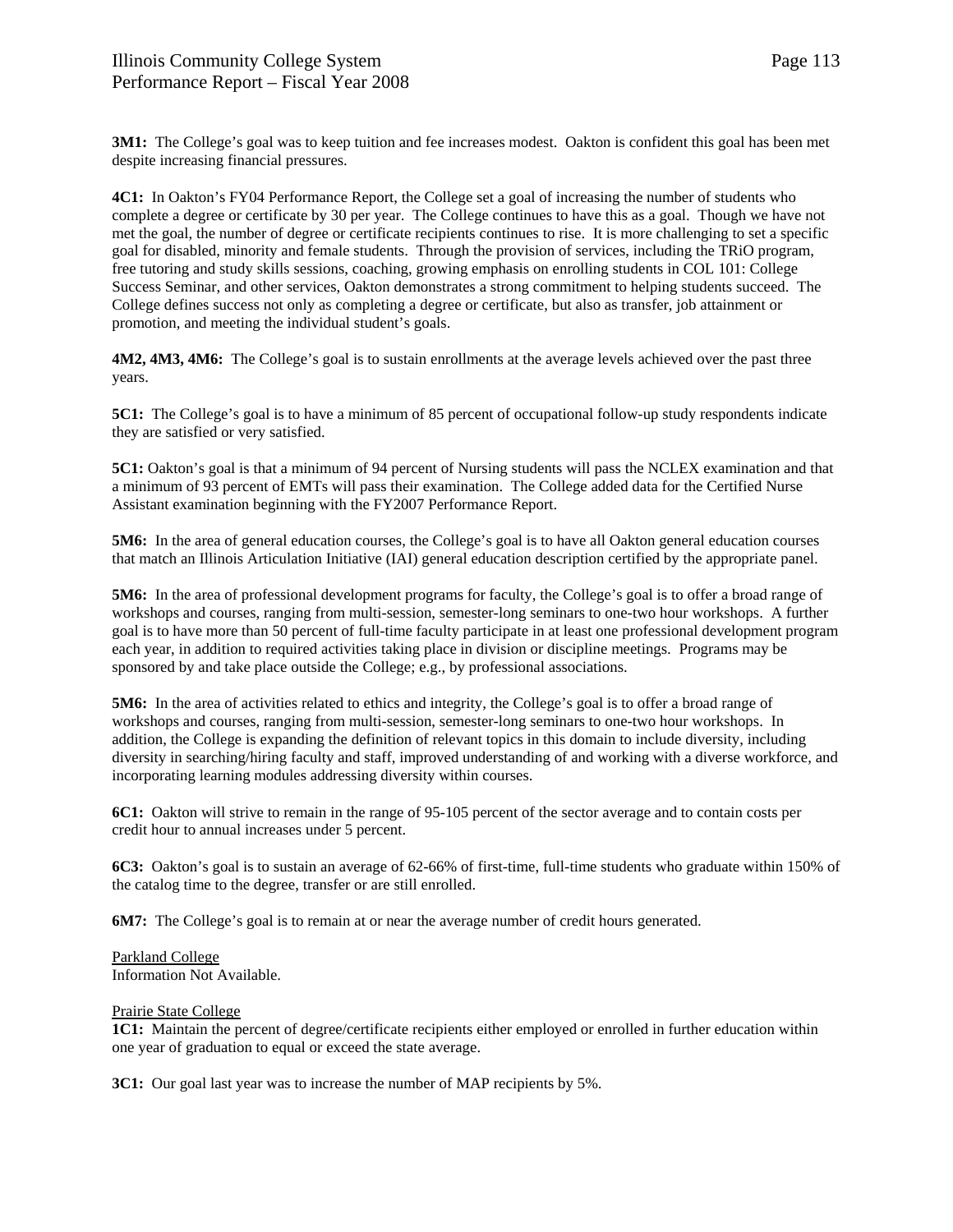**4C1:** Our long-term goal is that program completions each year for Prairie State College students will be in proportion to the enrollment of each subgroup (e.g., males, students with disabilities, African-American, Hispanic) in our student population. Given the significant gap we currently have between the enrollment and program completion of our African-American and Hispanic students, our goal for the next three years is to close those gaps by 10% per year.

**5C1:** Desegregate data and determine what areas are being affected by student dissatisfaction ratings. After determining this, we will concentrate on those areas and improve overall performance to equal or exceed the state average in three years.

**5C1:** Prairie State College's goal for this indicator is to maintain the high quality of our nursing, dental hygiene and EMT programs and to maintain or exceed the national average for the pass rates on these licensure exams.

**6C1:** The goal is to be at or slightly above the state average for the cost of instruction per credit hour.

**6C2:** The goal is to be at or slightly above the state average for the cost per credit hour of providing administrative support to instructional programs.

**6C3:** Maintain the percentage of full-time, first-time entering cohort who have graduated, transferred, or are still enrolled at 150% of program completion length to equal or exceed state averages.

### Rend Lake College

**1C1:** At least 90% of Rend Lake College degree/certificate recipients will be either employed or enrolled in further education within one year of graduation.

**1M1:** Rend Lake College will meet or exceed the three-year average of the number of businesses served through the Center for Business Services.

**1M6:** Rend Lake College will continue to respond to the training needs of local business and industry by providing courses, seminars, and customized training programs.

**3M1:** Rend Lake College will maintain a tuition and basic fee rate/cost that is in-line with other community colleges in southern Illinois.

**4C1:** The racial/ethnic and gender mix of completers will approximate the percentage of racial/ethnic and gender enrollments at Rend Lake College.

**4C1c:** The number of students with disabilities counted as completers will meet or exceed 50% of the average number of disabled students enrolled during the previous three years.

**4M1:** Provide 100% contact with all district high school special education teachers to provide information on supportive services available at Rend Lake College.

**4M2:** The Adult Education and Family Literacy program will increase the number of ABE/ASE students by 5%.

**4M4:** The goal is to meet or exceed all NRS measures for performance, including student level gains.

**4M7:** The percent of remedial credits earned versus attempted by Rend Lake College students will exceed the statewide average.

**4M13:** It is the goal of this institution to provide a variety of quality programs that meet the needs of the residents of the College district.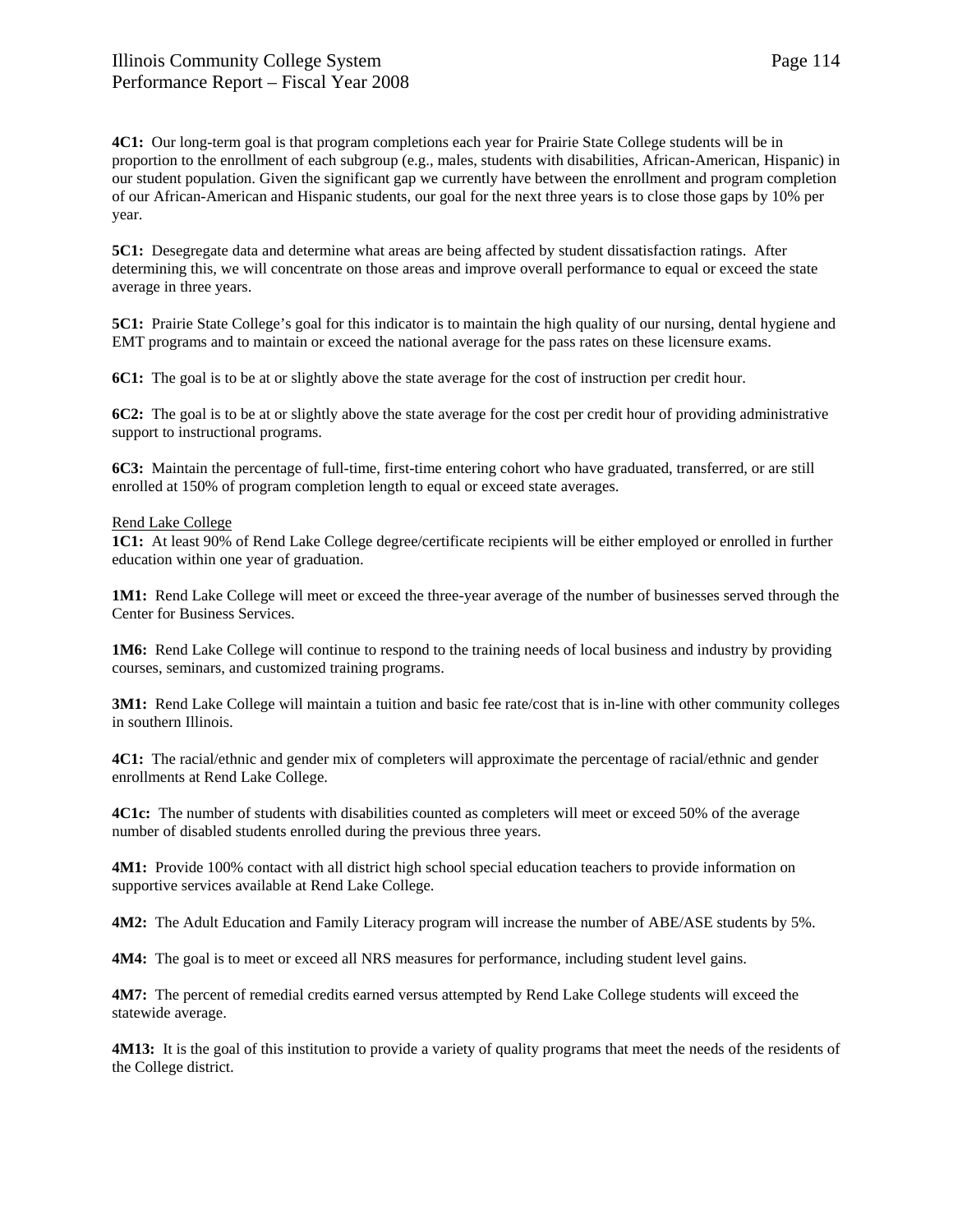**5C1:** At least 95% of our graduates will indicate they are satisfied with the quality of the education received at Rend Lake College.

**5C1:** The number of Rend Lake College students passing professional/occupational licensure examinations will exceed the national averages.

**5M1:** The percentage of career-technical students who are employed or continue their education after completion of an occupational degree or certificate will exceed the average of the preceding three years.

**5M6, 5M7:** Rend Lake College will add courses that are included in the Illinois Articulation Initiative to meet the needs of baccalaureate-transfer degree program students.

**6C1:** The College will provide programs and services of the highest quality in an effective manner while maintaining financial responsibility.

**6C1:** To keep unit cost low while maintaining high standards for instructional and support functions.

**6C2:** Rend Lake College will monitor its administrative and support costs and keep these costs in line with peer institutions and below the state average.

**6C3:** 85 percent of first-time, full-time degree-seeking freshmen will complete their program of study at Rend Lake College within 150% of catalog time.

**6M2:** To accurately measure and increase the number of GED attainment among students enrolled in GED classes offered by Rend Lake College.

**6M3:** 50% of the students in developmental courses will earn a 70% accuracy rate and advance to the next higher course level.

**6M7:** Rend Lake College will endeavor to increase the number of credit hours generated by revising existing curriculum and developing new programs of instruction to meet changing needs. Changes to our credit hour generation will be in-line with increases or declines experienced by institutions bordering the Rend Lake College District unless external environmental factors are markedly different between the college districts.

**6M9:** To provide all students that meet admission requirements the opportunity to take dual enrollment classes.

### Richland Community College

**1C1:** Increase the number of responses to the survey by 3%.

**4C1:** Increase the number of minority students by 2% to reflect the demographics of the District. Implement strategies to increase the number of minority faculty and staff to fill vacancies.

**5C1:** Maintain the level of survey return at 60% or above.

**5C1:** Maintain the above 90% pass rate for students in all programs.

**6C1:** Maintain or lower cost of instruction per credit hour without affecting quality of instruction.

**6C3:** Implement strategies to retain students, particularly in transfer degrees. Implement alternative scheduling option for high-profile AAS degrees to allow students to complete programs in a reasonable time.

## Rock Valley College

**1C1:** The percentage of Rock Valley College graduates employed and/or continuing their education one year after graduation will equal or exceed the state average.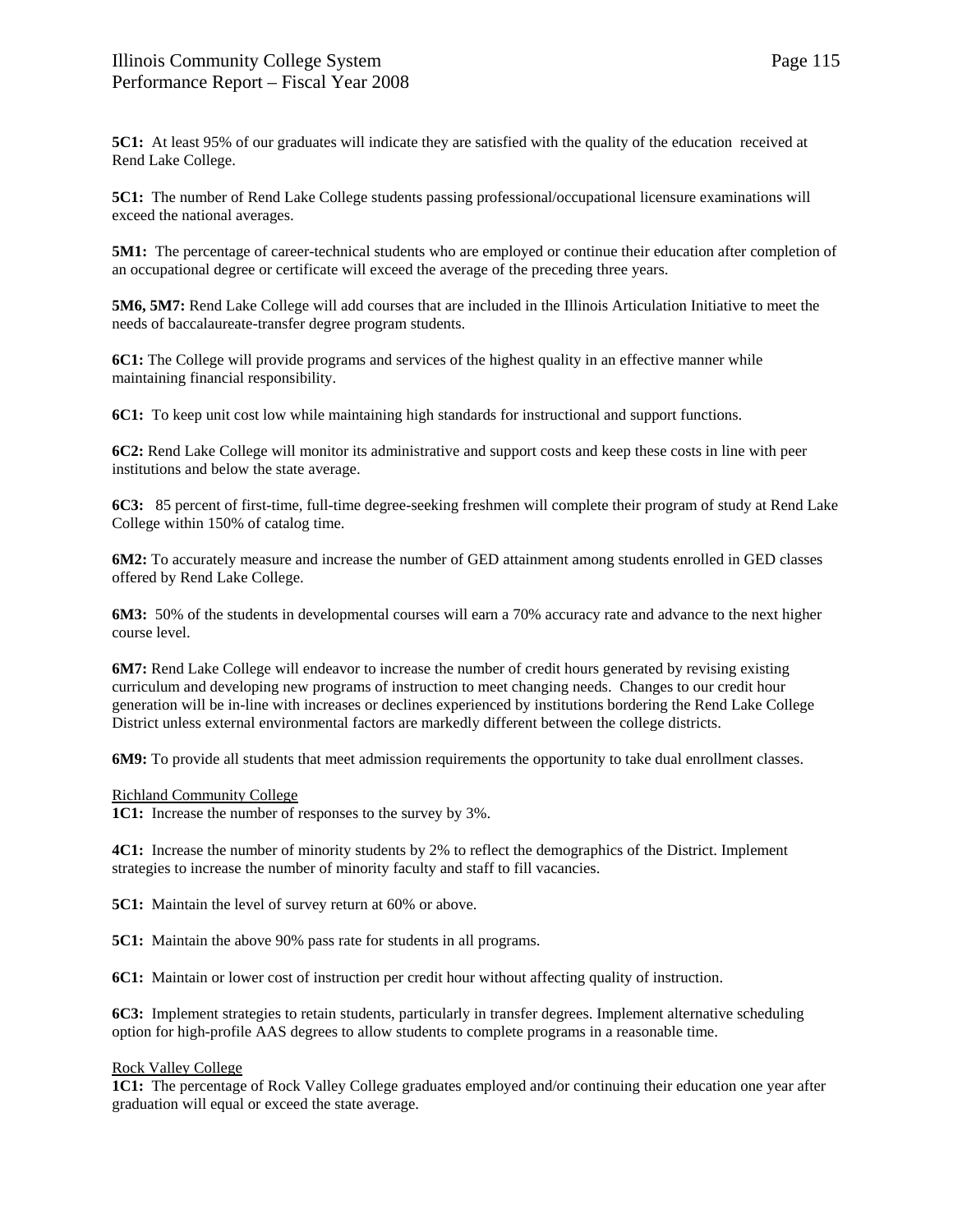**3M1:** A cornerstone of ensuring access to RVC programs and services is affordable tuition rates. As a result, we seek to maintain tuition rates comparable to peer/contiguous cohort colleges and at/below the statewide average. We have succeeded in achieving this goal again in 2008.

**4C1:** Through our involvement in the Foundations of Excellence and our college initiative to enhance our First Year Experience program, creating opportunities to strengthen performance outcomes for African-American and Latino/a students will be a focus. We intend to increase persistence and retention rates of African-American students by 5% over the next 3 years. Through the MAP program we are able to provide case management to 40 such students. Also, through the enhancement of our Student Athlete program, we are currently tracking the success rates of student athletes of color. In FY 09, we will be implementing a pilot mentoring program in which 30 at-risk students will be assigned a mentor for the academic year. The goal of the mentoring program is to provide additional opportunities for student engagement with a faculty or staff member which may aid in the student's persistence to goal completion. While the focus of the mentoring program is not necessarily academic, the mentor will have resources available to share with their mentee in addition to providing emotional support.

**4M1:** Track the number of students with disabilities and determine success rates for this special population of students.

**4M10, 4M11:** Diversity has been identified as one of RVC's seven core values. "We promote, celebrate and accept diversity including cultural and ethnic diversity, diversity of thought, and diverse views of others." Also, diversity is one of RVC's six student/general learning outcomes: "Rock Valley College is committed to preparing students to respect and work effectively with persons of diverse backgrounds and abilities." In this vein, we recognize the need to increase efforts in recruiting, hiring and retaining persons of diverse backgrounds in order to afford our staff, faculty and students the opportunity to celebrate our core values and enhance student learning outcomes.

**5C1:** The percentage of RVC occupational program graduates responding they were satisfied/very satisfied with program components, courses outside the program major, and support programs and services will meet or exceed the three-year state average.

**5C1:** To meet or exceed the national average pass rates on professional licensure examinations in Nursing and Dental Hygiene.

**5C1:** Licensure of graduates in professional programs is to exceed the state and national average for each program. Nursing and practical nursing have met this goal for the past three years.

**5M3:** An indicator of RVC effectiveness in preparing students for successful transfer is measured by the percent of students who transfer to other institutions of higher education. The goal is to have RVC's transfer rate meet or exceed the state transfer average.

**6C1:** RVC will have net instructional unit costs and total instructional unit costs which are comparable to similar Illinois community colleges.

**6C3:** The RVC completion/persistence rate will equal or exceed the state average rate.

Carl Sandburg College **1C1:** Minimum of 75%.

**3M2:** 1,000 students.

**4M1:** Maintain or grow minority, disabled, and women's enrollment. Continue to increase the number of courses.

**5C1:** Meet national averages.

**6C1:** Meet state average.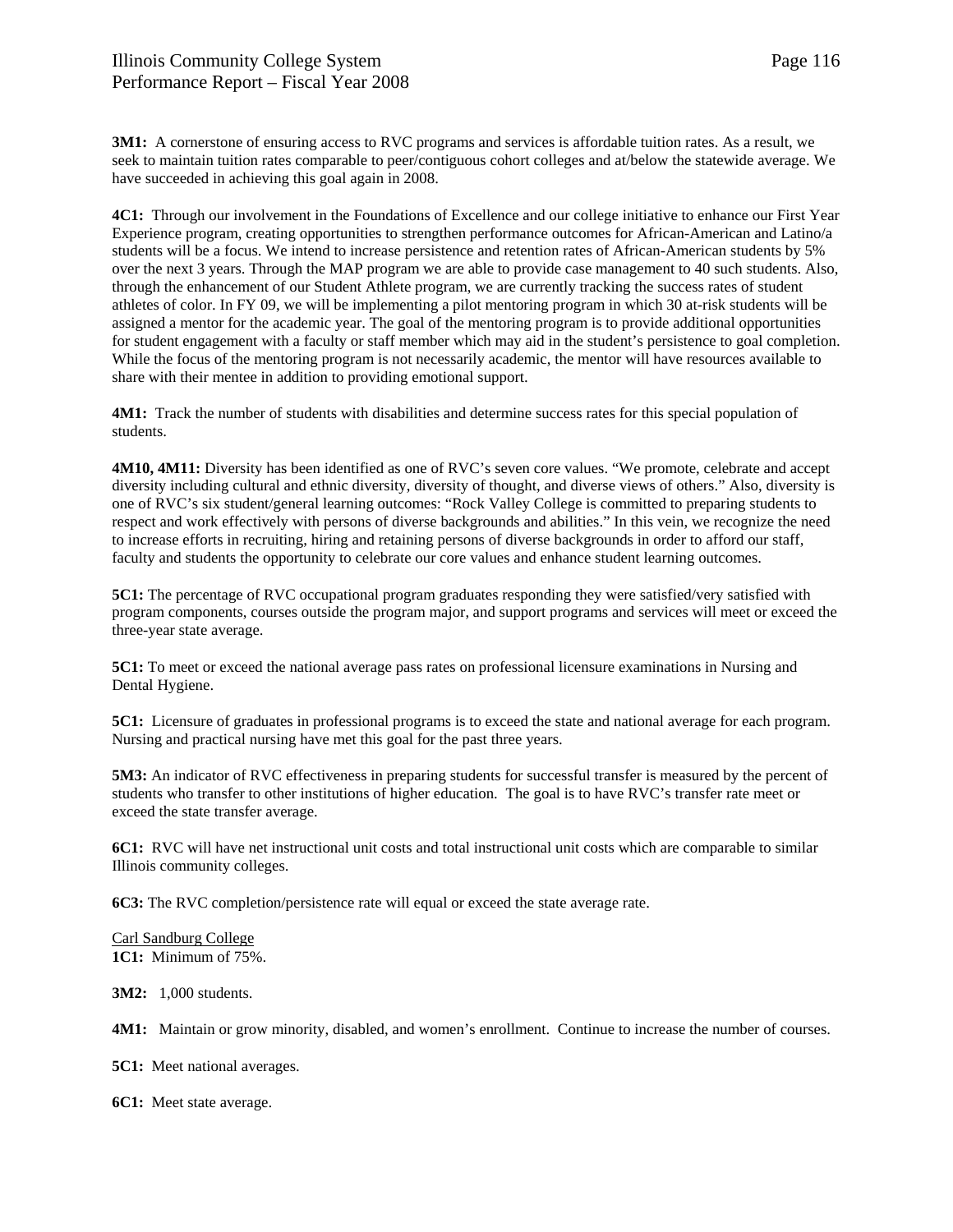**6C3:** Meet statewide average.

**6M9:** To continue to grow this segment of our enrollment.

Sauk Valley Community College **1C1:** 90%

**3M6:** 65%

**4C1:** Completions will be comparable to: the percent of enrollment ( $+/-10\%$ ) for male and female students; and the percent of enrollment for minority students.

**4M6:** 1,000 students (or 20% of all students)

**5C1:** 94% pass rate

**5M5:** 100% with master's degree or above

**6C1:** 114% of peer group average

**6C3:** 71% of the statewide average

**6M6:** 20

Shawnee Community College

**1C1:** The college will strive to maintain an average of 93% of its students with undergraduate degrees and / or certificate program completion employed or in further education programs - Goal met.

**3M1:** The College will maintain the tuition and fees for full time in-district students at an affordable rate, in line with the 85% of average rule.

**4C1:** The college will increase the number of diverse students completing programs by 2% each year.( The Goal has been met.)

**4C1c:** The College will increase by 2% the number of students with disabilities enrolling in educational and training programs each year. (Goal was not met for 2007)

**4M2:** The College will increase by 2% the number of students enrolling in adult educational and training programs each year. Year to year increase for 2006-2008 would indicate an average increase of 5.9% over this period of time. (The goal is met.)

**5C1:** The College has set a goal of maintaining a 92% or better satisfaction rating as reported by the ICCB Occupational Follow-up Study.

**5C1:** The College will maintain or exceed the national average pass rate scores for occupational licensure.

**5M6:** Number of general education courses included in the Illinois articulation agreement will increase each year.

**6C1:** The college will continue to maintain the unit cost of instruction at or below the state averages on a year to year basis.

**6C3:** The college will increase by 2% the number of students completing degree requirements within 150% of time.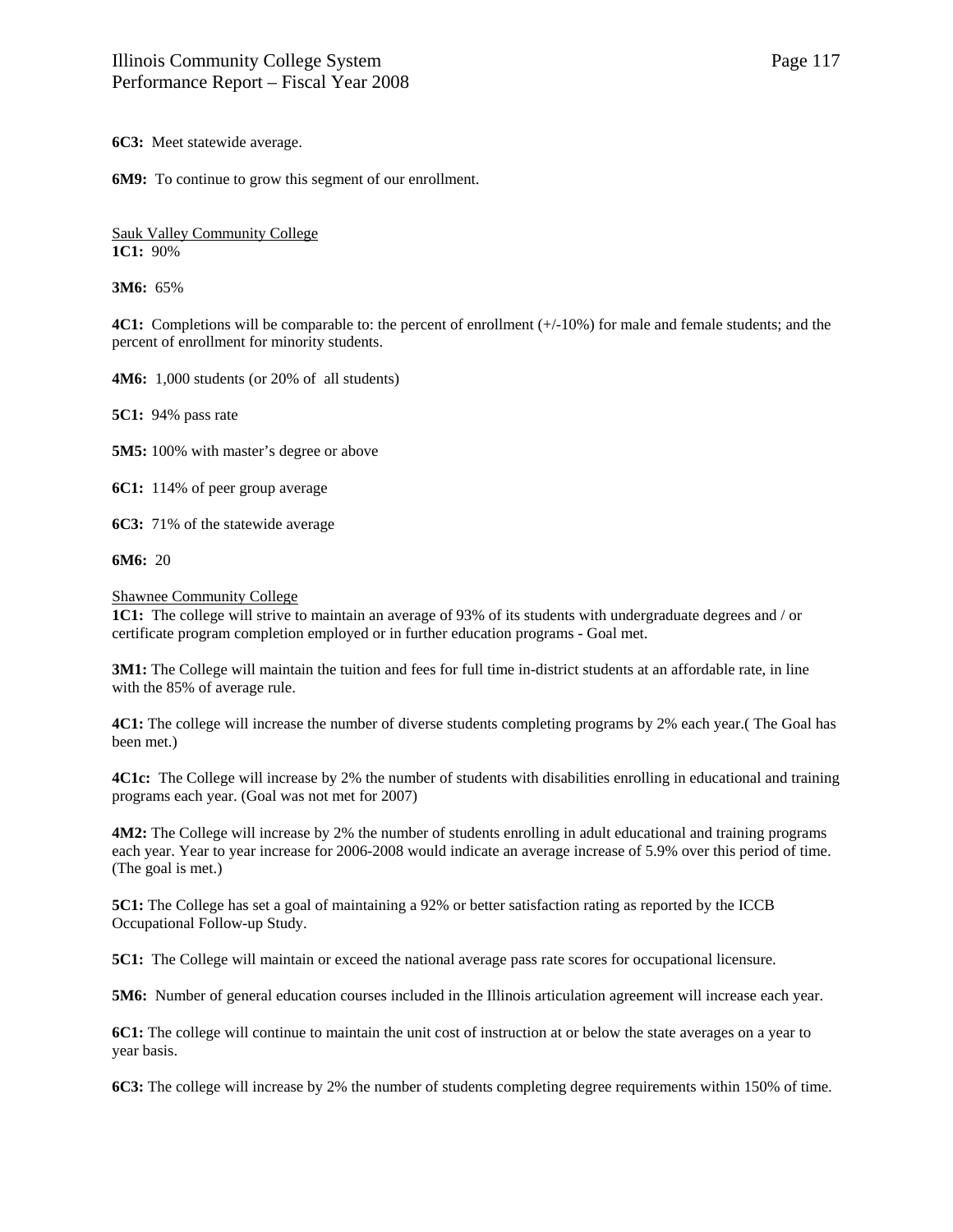## South Suburban College

**1M1, 1M2, 1M6:** To increase the number of businesses and individuals who receive training through the Business and Career Institute (BCI) at SSC. To increase the number of courses/workshops provided through BCI.

**4C1:** South Suburban College has a very diverse student population which consists of 75% minority students (65% African-American, 7% Hispanic, and 1% Asian/P.I.). It is our institutional goal to ensure that students from underrepresented populations complete the educational goals, some of which lead to certificates or degrees.

**5C1:** SSC has a goal to attain a high level of customer satisfaction with our programs and services.

**5C1:** SSC has a goal for students to be above the national threshold for the respective licensing exams.

**4M1, 5M4:** SSC has a performance goal to increase productivity and cost effectiveness by ensuring that class sizes are cost effective without jeopardizing instructional quality. SSC will look across the college when making course cancellations and maintain economically feasible and instructionally reasonable class numbers.

**6C1:** It is a goal to provide high quality instruction at a low, affordable price. In fact, SSC has a mission- specific commitment to "Maintain fiscal responsibilities by continually improving productivity, cost effectiveness, and accountability." As such, unit cost per class needs to remain low. Some programs naturally are more cost intensive than others.

**6M9, 6M10:** To increase the number of high school students who have access to college-level courses while in high school. This is intended to encourage high school students to continue their education beyond high school graduation and expose them to college-level coursework and career options earlier in their educational pathways.

## Southeastern Illinois College

**1C1:** Sixty-five percent of degree recipients will be employed or enrolled in higher education one year after graduation.

**1C1:** Pursue articulation agreements with neighboring senior institutions in order to provide educational opportunities for SIC graduates.

**1M1:** Increase the number of businesses that are provided service by 10%.

**1M1:** Increase the outreach program in outlying counties i.e. one day a month in Hardin County and one day a month in White County.

**1M6:** Increase the number of workshops/seminars/courses by 25%.

**1M6:** Hire a full-time Workforce Development Specialist to focus on Workforce Development Training and make these goals a reality.

**3M1:** Tuition and mandatory fees will not exceed the statewide average.

**3M2:** Sixty percent of all degree and certificate seeking students will determine their eligibility for the Monetary Award Program by submitting a FAFSA to the Department of Education.

**3M4:** Sixty percent of all degree and certificate seeking students will determine their eligibility for the PELL Grant by submitting a FAFSA to the Department of Education.

**3M4:** Fifty percent of all FAFSA applications will be submitted by using FAFSA On The Web.

**4C1:** Increase the number of contacts made with in-district feeder schools for the purpose of recruiting a more diverse student population. Encourage both male and female students to enroll in programs which are non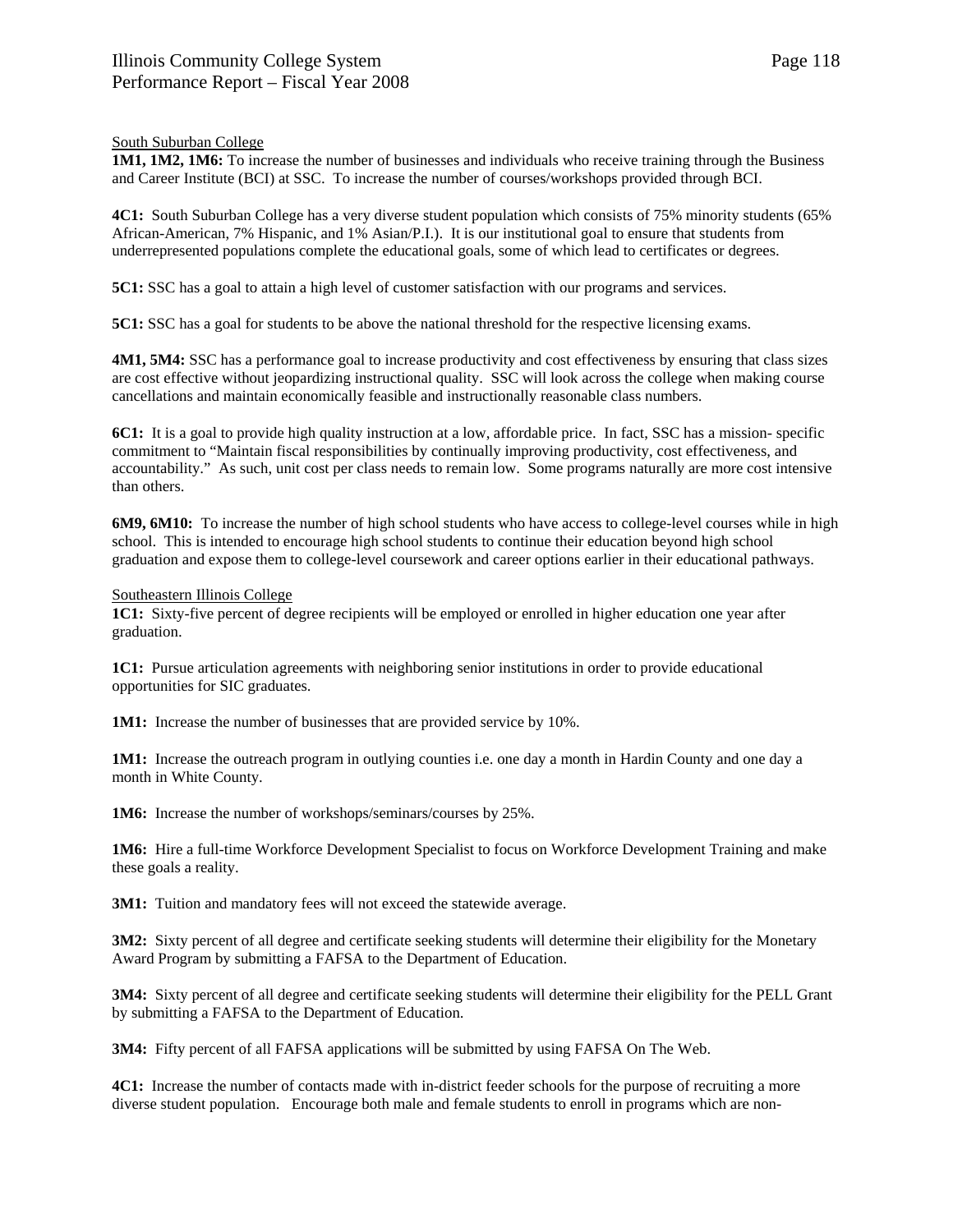traditional for their gender. Ensure that the College's material and website reflect cultural and gender diversity. Continue to seek support services that specifically meet the needs of students from diverse backgrounds.

**4M2:** Southeastern will continue to maximize resources and promote program growth, serving five hundred plus students annually. Adult education staff will develop strategies to increase reading levels and incorporate workforce skills into our classroom.

**4M8:** Southeastern will offer an appropriate number of courses through distance learning which meet the needs of the College district. Southeastern will increase the number of distance learning courses within 5% of the number offered in FY 2004. Southeastern will organize an Online Degree Preparation Committee to develop the institutional infrastructure necessary to request permission from the Higher Learning Commission/North Central Association of Colleges and Schools to offer an A.A. degree online.

**4M9:** The number of students served through distance education will continue to increase through FY 2006 and be maintained within 5% of that number.

**5C1:** Eighty-eight percent of graduates surveyed will indicate satisfaction with their program of study at Southeastern Illinois College.

**5C1:** Strive to maintain high quality nursing programs with first time pass rates above the national and state percentages. Strive to maintain a high quality EMT program with passage rates above 80%.

**5M5:** Based on ICCB standards, criterion as defined by the Higher Learning Commission/North Central Association of Colleges and Schools and Southeastern Illinois College Board Policy, SIC will employ faculty with appropriate credentials.

**5M6:** 100% of Southeastern Illinois College's general education core courses will be approved as a match to the Illinois Articulation Initiative General Education Core.

**6C1:** Southeastern Illinois College will strive to keep its operations cost effective and establish as a goal an average net instructional cost at or below 95% of the cohort average.

**6C2:** Southeastern Illinois College will endeavor to maintain an administrative and support cost per credit hour at no greater than the statewide average.

**6M1:** Remain in the top five community colleges in the state in market penetration and have the highest market penetration within our cohort group.

**6M9:** Continue the growth in dual credit enrollments at the rate of 3% per year for the next three years (FY2007, FY2008, and FY2009).

**6M10:** 100% of the Accelerated College Enrollment Initiative funds will be used to pay tuition for high school students enrolled in dual credit courses.

## Southwestern Illinois College

**1C1:** The college sets its goals with specific reference to the occupational programs being encompassed within each year's Follow-Up Study. The goal of 75% was established for programs reported under the FY 2007 Follow-Up (presuming a 60% response rate). For the FY 2009 Performance Report, the College has established 75% as its goal for employment or further education for those graduates of occupational programs being surveyed in the FY 2008 Follow-Up Study.

**1M1:** The College will maintain and expand the number of businesses served by the Business and Industry Center. The following targets were established: FY '06, 230; FY '07, 237; FY '08, 241.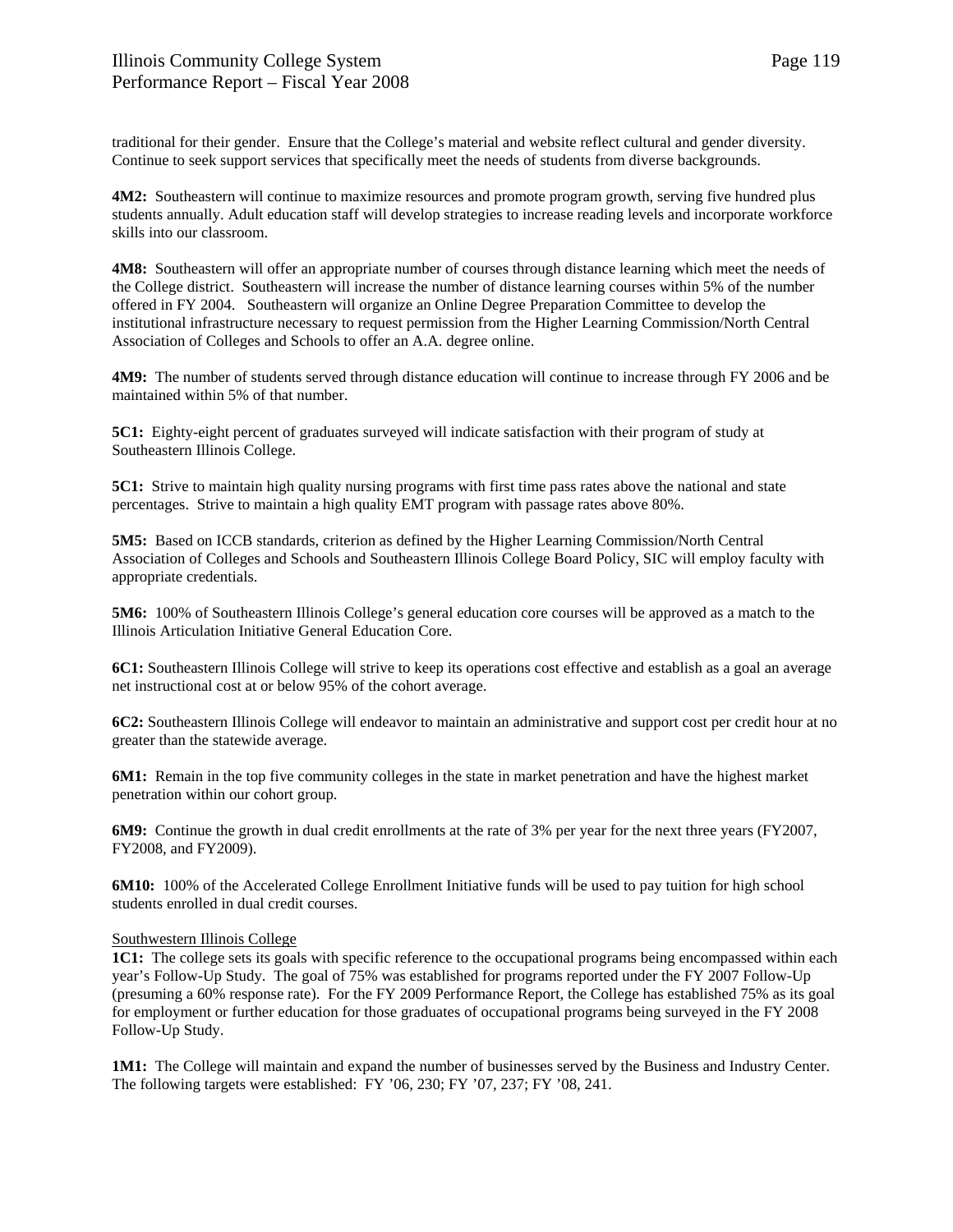**3M3:** SWIC's Illinois Incentive for Access Grant awards will meet or exceed 95% of the statewide average.

**4C1:** Female Completers 53%; Male Completers 46%; Black Completers 9.5%; All Minority Completers 12.5% and White Completers 86%.

**4C1c:** A five year longitudinal review shows a completion rate for students with disabilities that will meet or exceed 2.5 percent of all students who complete programs—based on the A-1 Record Submission.

**4M2:** The College will maintain and expand the number of students served through adult education work. The following targets were established: FY06, 2575; FY07, 2600; FY08, 2625.

**5C1:** 75%

**5C1:** Meet or exceed the appropriate state or national averages for EMT, NE & RT.

**5M5:** The college will meet or exceed the statewide percentages for full-time transfer faculty who possess, at minimum a Master's degree (or first post-baccalaureate professional degree).

**6C1:** SWIC will be at or below the state average Cost of Instruction per Credit Hour.

**6C2:** SWIC will be at or below state average of Administrative and Support Cost Per Credit Hour.

**6C3:** 50%

**6M1:** Within five years the College will meet or exceed 90% of the three-year average documented for all Illinois community colleges.

## Spoon River College

**1C1:** It is our goal to achieve a 90% completion rate in our career programs and a goal that at least 85% of those completers will be working in the specific field of study or will have continued their education.

**1M3:** Our department of Community and Workforce Training continues to provide custom training and workshops and seminars for business and industry as needed. We have recently restructured our business and industry training department and are seeking new opportunities for continued training.

**1M6:** We have seen a decline in the number of workers trained this past year. However, we have restructured our business and industry training department and we are working closely with business and industry representatives to develop and meet their training needs.

**2M1, 2M8:** We have very good partnerships with our sister colleges and continue to expand opportunities as they arise.

**3M4:** Our goal is to provide financial assistance to all district students in need through a variety of financial assistance, including PELL, MAP, SEOG, scholarships, and grants. The number of students seeking financial assistance declined slightly for 2007, but is still comparable to past numbers. Spoon River College is a small rural college; almost 75% of our students receive some sort of financial assistance to attend college courses and/or programs.

**3M6:** Our goal is to increase the education level in our district. We recognize and understand the need for students in this district to receive educational training beyond high school. Our goal is to increase these numbers by 15 students each year.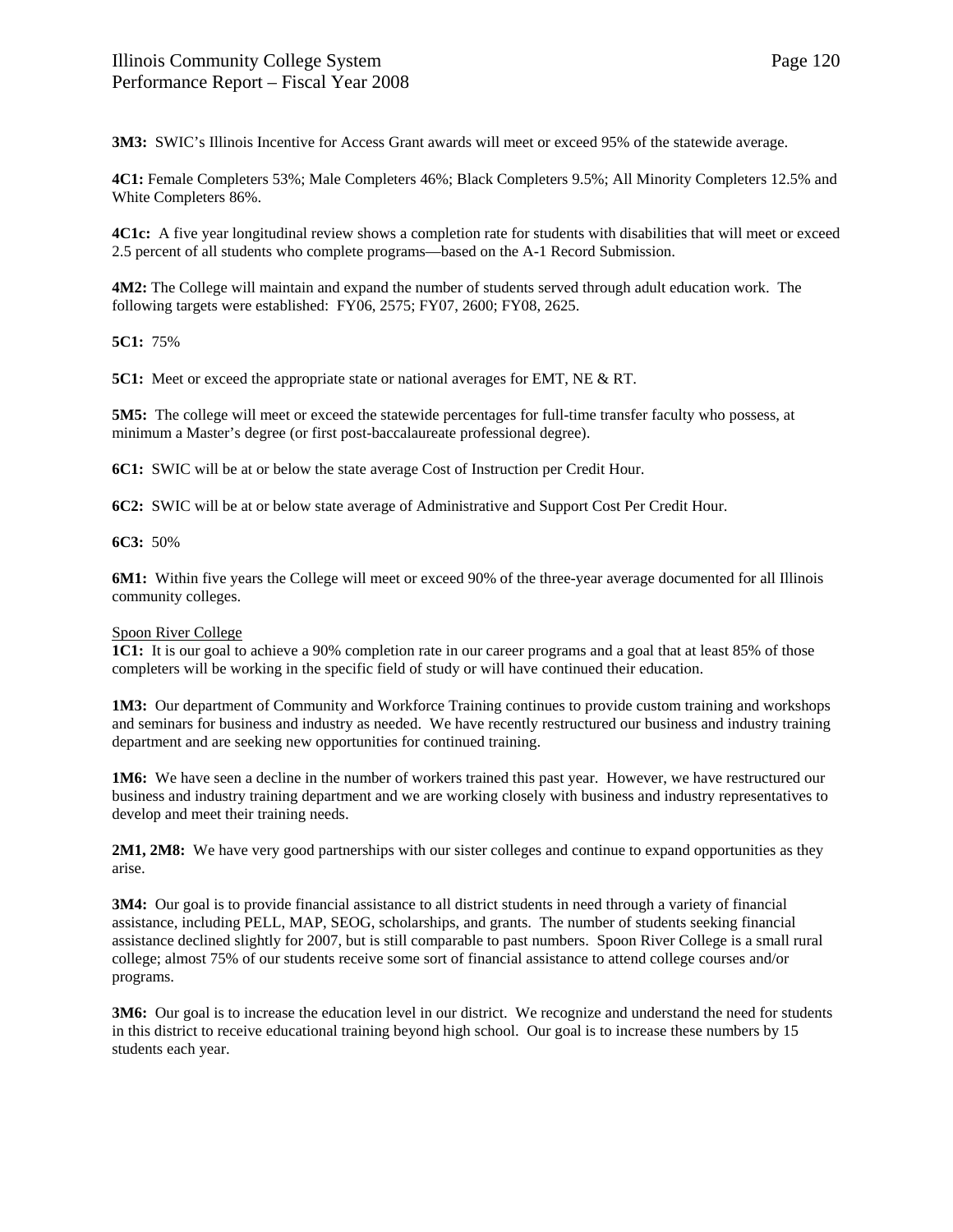**4C1:** Our institutional goals are to provide necessary services to all students, regardless of their race/ethnicity, gender or disability status and to facilitate their educational goals at Spoon River College. We strive for 100% completion of these students.

**4M3:** The number of students enrolled in our ESL program continues to be stable. We have one part of our district that employs a number of students from outside the United States. We offer ESL classes throughout our district and feel we are meeting the need for these classes.

**4M6:** We continue to see an increase in the number of students enrolling in college who need remedial courses. We know that students who need remedial coursework in order to be successful in college level courses are often not successful without the remedial assistance. With the award of a Title III grant in 2005, we have developed an Academic Success Center which provides tutoring and assistance for students needing that service. We have increased the flow of traffic in that center from 2,000 students last year to over 10,000 visits this past year indicating a huge success in the assistance available to students.

**4M7:** We continue to see an increase in remedial credit hours and given our new requirements for placement, anticipate this trend will continue. We have put several new programs in place to address under prepared students and we are excited about the possibility of increasing student success.

**5C1:** Our goal for this indicator is that students will receive a quality education in our programs, gaining appropriate knowledge and skills that lead to employment or continued education and will be gainfully employed upon the completion of any particular program. We measure student satisfaction through follow-up surveys to students and through correspondence and interaction with internship supervisors who report their satisfaction of student skill and knowledge in a particular field.

**5C1:** Our goal is to receive a 100% pass rate on the NCLEX examination.

**5M3:** With the exception of a slight decrease in FY2006, we are consistent at about a 40.5% transfer rate. We would like to see this figure increase some and our enrollment management team is exploring ways in which we may be able to increase this figure. We work closely with area 4-year institutions and feel that our advisors are well qualified and trained in advising students who seek to transfer.

**6C1:** Our goal is to provide high quality teaching and learning at an affordable rate for our students.

**6C3:** Our goal is to maintain a 75% average.

**6M7:** We had a substantial increase in credit hours in FY2005 when we lost several local businesses and students returned to school for retraining purposes. That group has completed and enrollment has readjusted.

**6M8:** Our college is very interested in increasing the opportunities for GED students to continue their education into college level courses. We have just restructured our Adult Education department and merged it with our Developmental Ed department which is directly connected to our Academic Success Center anticipating a more seamless transition from Adult Ed into developmental ed and ultimately into college level coursework/programs. It has been our experience that even though students may successfully complete their GED, they often still need some remediation before they are ready for college level work. Rather than isolating adult education students from our college students, this new merger puts the adult education students together with our regular population and increases their awareness and opportunities for growth. We are just beginning to see some changes in this area and anticipate that this coming year will offer new opportunities and support for the new structure.

**6M9, 6M10:** We continue to increase our dual credit/dual enrollment opportunities for our district high school students. We are working more closely with the high schools to identify new courses and guidelines to meet their need and ours. With the elimination of the P-16 grant funds this year our college is rethinking how best to provide incentive for increased enrollments in this market. I anticipate that we will offer a tuition incentive and we are approaching our foundation board for additional scholarship funds to assist in these incentives.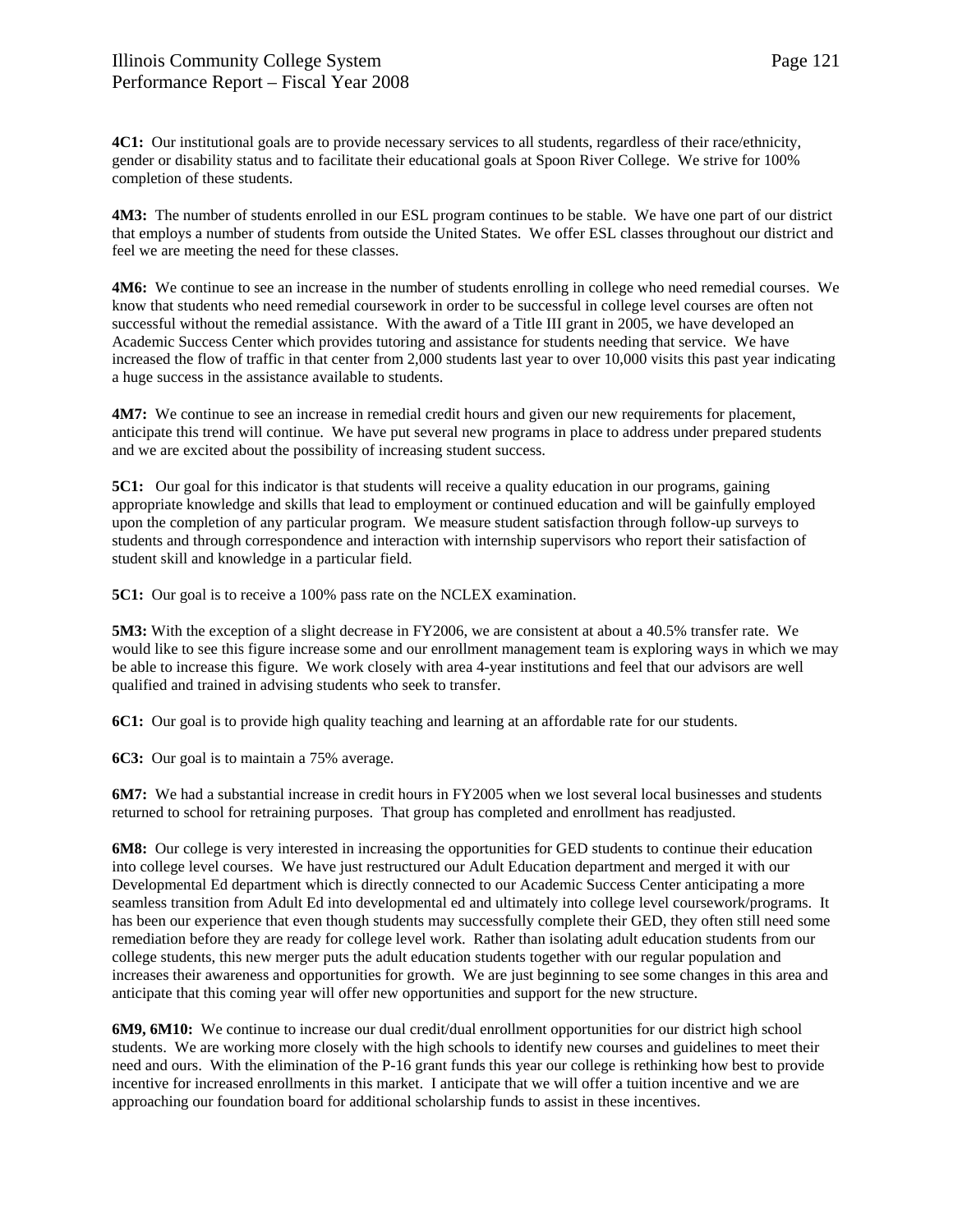## Triton College

**1C1:** To be within 5% of the statewide average for undergraduate degree/certificate recipients either employed or enrolled in further education within one year of graduation.

**1M6:** To increase by 5% the course/workshop offerings over the next 3 years provided funding remains stable.

**3M1:** To be within 5% of the state average, provided funds remain stable.

**4C1a:** To have college-wide enrollment that reflects diversity in race and ethnicity of our community, District #504, and to have completion rates that reflect the diverse enrollment.

**4C1a:** To have enrollment by race/ethnicity within 4% of the population rate for each of the race/ethnic groups present in our district, and to have completion rates that reflect this relationship.

**4C1b:** To have completion rates by gender within 4% of the institutional enrollment figures by gender.

**4C1c:** To continue improving the accuracy of data reporting for this population. Specific target completion goals will be established once accurate comparative data is available.

**4M7:** To stay within 5% of the three-year average of developmental credits earned versus attempted at the college.

**5C1:** To meet or exceed the national pass rates on professional/occupational licensure examinations.

**5C1:** To remain within 5% of the three-year state average of graduate satisfaction rates as reported in the Occupational Follow-up data.

**5M5:** To accurately reflect 100% of all the full-time 1.1 PCS teaching faculty at the college who hold a Masters degree or above, in compliance with the established hiring practices at the institution.

**6C1, 6C2:** To stay within 5% of the state average on the indicators of cost of instruction and administrative and support cost.

**6C3:** To stay within 5% of the state average for the indicator of percent of first-time, full-time degree-seeking freshmen who complete their degree within 150 percent of catalog time.

**6M7:** To stay within 5% of the previous years total credit hours generated.

**6M9:** Ongoing support and enhancement of the School/College Partnership and all interactions with the district's high schools.

## Waubonsee Community College

**1C1:** Waubonsee's goal is that 85% of the college's occupational graduates will be employed in a related field or continuing their education within one year after graduation.

**3M1:** Waubonsee's goal is to deliver accessible and affordable learning opportunities for all district residents.

**3M2:** Waubonsee's goal is to maximize the utility of shared resources to help ensure that college is affordable to all Illinoisans.

**3M3:** Waubonsee's goal is to remain at or above state payout averages.

**4C1a:** Waubonsee's goal is that student body gender and race percentages will reflect the diverse composition of the district.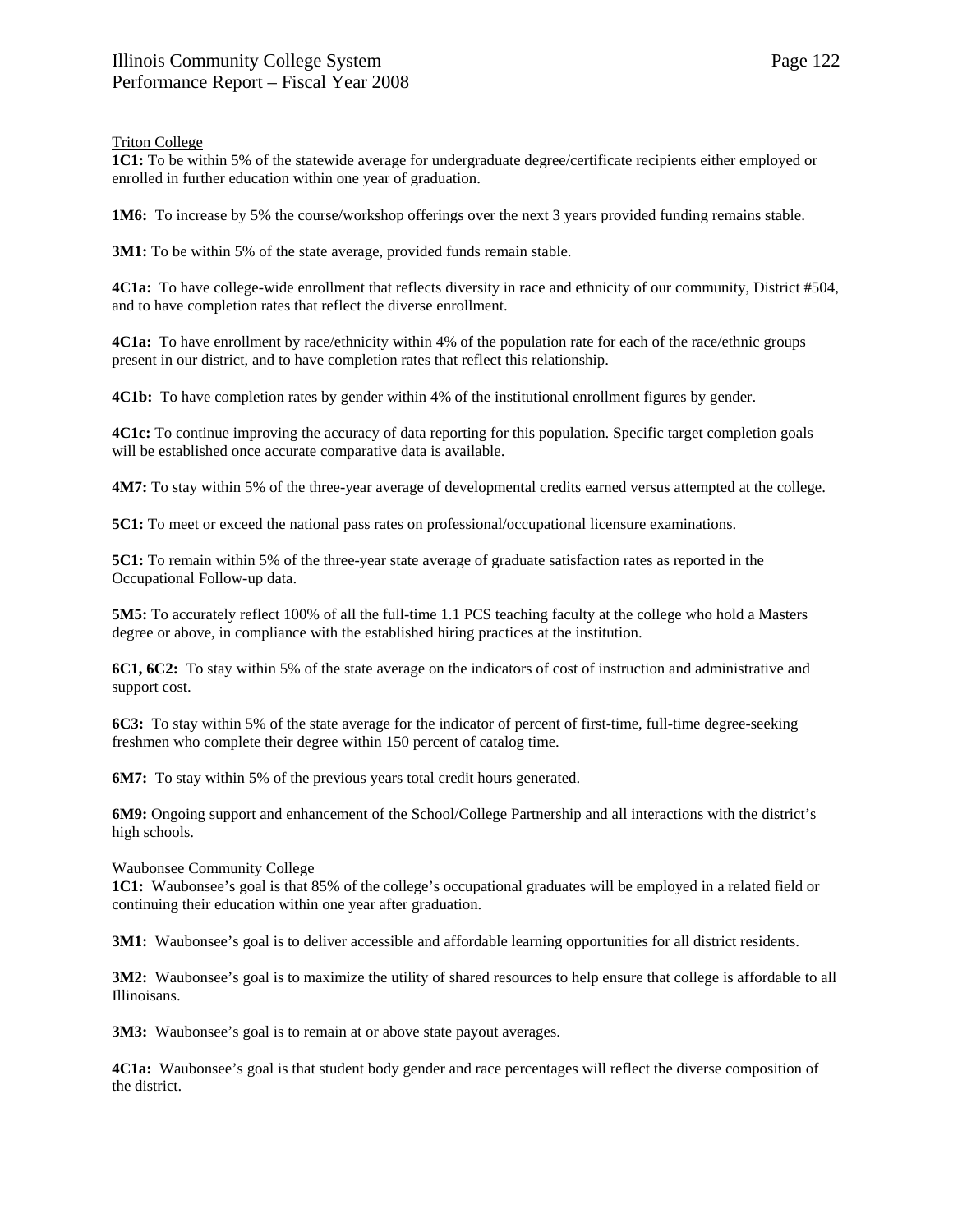**4C1b:** Waubonsee's goal is that gender and race of the student body at Waubonsee will reflect the diverse composition of the district.

**4C1c:** Waubonsee's goal is to be at or above state levels for completions by disability status.

**4M1a:** Waubonsee's goal is that student body race and ethnicity percentages will reflect the diverse composition of the district.

**4M1b:** Waubonsee's goal is that gender and race of the student body at Waubonsee will reflect the diverse composition of the state.

**4M2:** Waubonsee's goal is to meet or exceed state averages for the number of students served through Adult Education (ABE/ASE).

**4M3:** Waubonsee's goal is to meet or exceed state averages for the number of students served through English as a Second Language coursework.

**4M4:** Waubonsee's goal is to meet or exceed the state median for the number of Level Advancements in Adult Education (ABE/ASE).

**4M5:** Waubonsee's goal is to meet or exceed state averages for the number of level advancements in English as a Second Language.

**4M6:** Waubonsee's goal is to be at or below the state median for the unduplicated count of students enrolled in remedial credits.

**4M7:** Waubonsee's goal is to be at or above state averages for remedial credits earned versus attempted.

**5C1:** Waubonsee's goal is to remain within one standard deviation of the state average.

**5C1:** Waubonsee's goal is that college programs will meet or exceed national norms.

**5M3:** Waubonsee's goal is to meet or exceed state averages in transfer rates.

**5M4:** Waubonsee's goal is to provide adequate class sizes to meet student and faculty needs in the classroom.

**5M5:** Waubonsee's goal is to structure the college's human resource systems to ensure that we are able to hire, develop and retain the highest caliber of faculty.

**5M6:** Waubonsee's goal is to provide transfer courses that allow students seamless continuation of their general education throughout Illinois' higher education system.

**5M7:** Waubonsee's goal is to provide transfer courses that allow students seamless continuation of their degree education throughout Illinois' higher education system.

**6C1:** Waubonsee's goal is to stay at or below the average of Chicago Collar Counties' community colleges' cost of instruction per credit hour. Chicago Collar Counties' community colleges include: Harper, South Suburban, DuPage, Elgin, Prairie State, Lake County, Oakton, McHenry, Joliet, Moraine Valley, Waubonsee, and Triton.

**6C2:** Waubonsee's goal is to maintain fiscally responsible levels of spending on administrative and support costs in comparison to state averages.

**6C3:** Waubonsee's goal is to remain at or above state percentage averages.

**6M1:** Waubonsee's goal is to maintain the percentage of population serviced in line with the state median.

**6M2:** Waubonsee's goal is to meet or exceed state averages for GED attainment.